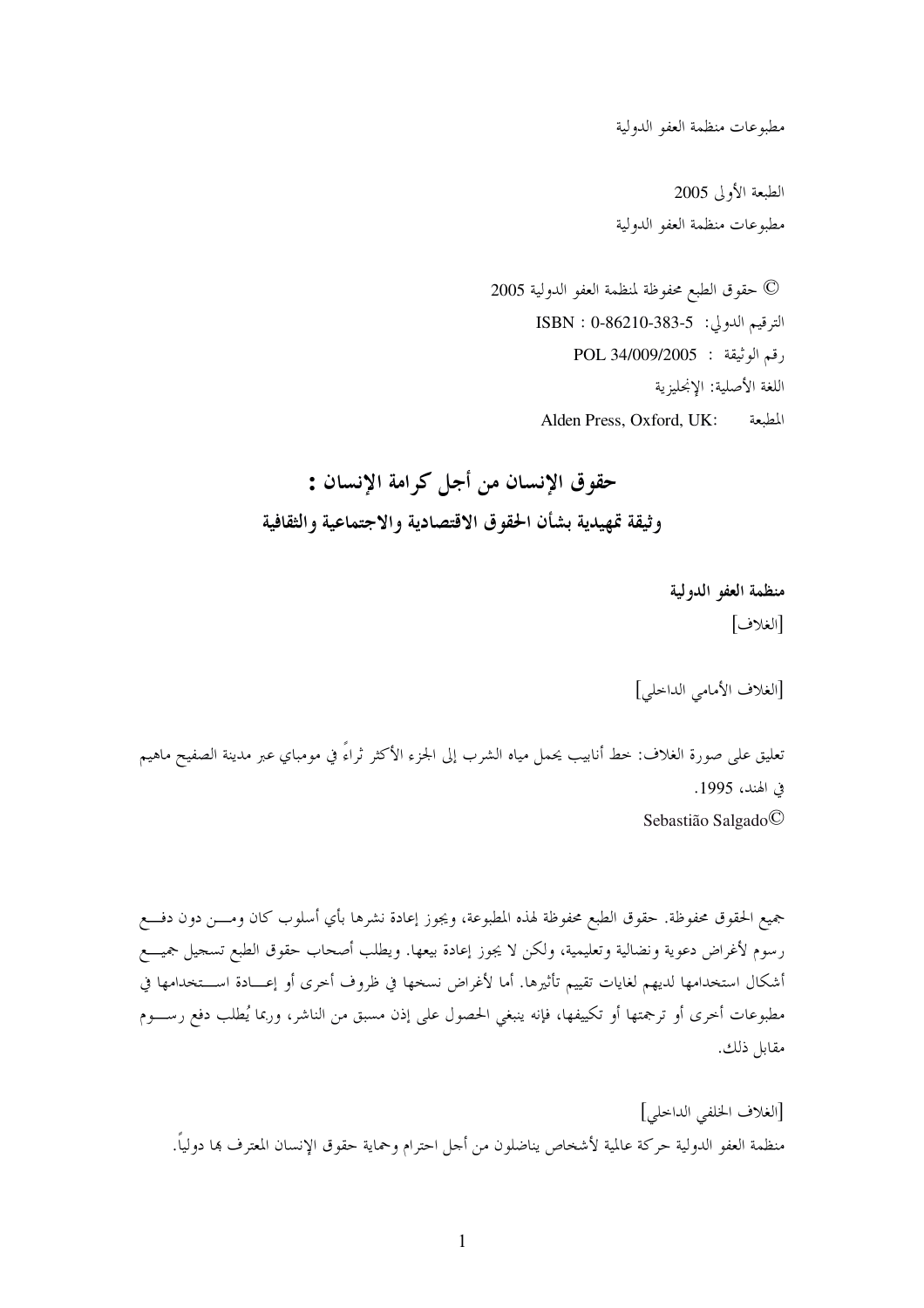وتتمثل رؤية منظمة العفو الدولية في خلق عالم يتمتع فيه كل شخص بجميع حقوق الإنسان المكرســـة في الإعــــلان العالمي لحقوق الإنسان وغيره من المعايير الدولية لحقوق الإنسان. وسعياً لتحقيق هذه الرؤية، تتمثل رسالة المنظمة في إجراء أبحاث والقيام بتحركات تتمحور حـــول منــــع وقــــو ع الانتهاكات الخطيرة للحق في السلامة الجسدية والعقلية وفي حرية الضمير والتعبير وفي عدم التعرض للتمييز في إطار عملها لتعزيز جميع حقوق الإنسان، ووضع حد لتلك الانتهاكات. ومنظمة العفو الدولية مستقلة عن جميع الحكومات والعقائد السياسية والمصالح الاقتصادية والمعتقدات الدينية. وهـــي لا تؤيد ولا تعارض أي حكومة أو نظام سياسي، كما ألها لا تؤيد ولا تعارض آراء أولئك الذين تسعى المنظمة إلى

حمايتهم. فهي لا تُعني إلا بحماية حقوق الإنسان بصورة محايدة. ومنظمة العفو الدولية حركة ديمقراطية مستقلة تضم ما يربو على 1.8 مليون عضو ونصير في أكثر مـــن 150 بلــــداً وإقليماً في جميع أنحاء العالم. وتعتمد في تمويلها على اشتراكات أعضائها وتبرعات أنصارها في شتى أرحاء العالم.

لم يعد بالإمكان التعامل مع الجوع والتشرد والأمراض التي يمكن الوقاية منها وكألها آفات احتماعية لا مناص منها، أو مجرد نتاج لكوارث طبيعية– ذلك أنها فضيحة في مجال حقوق الإنسان. و لم يعد بالإمكـــان تجاهــــل انتــــهاكات الحقوق الاقتصادية والاجتماعية والثقافية للأشخاص.

ويبين هذا الكراس الملامح الرئيسية للحقوق الاقتصادية والاحتماعية والثقافية. وهو لا يُبرز التزامـــات الحكومـــات داحل بلدافما فحسب، وإنما يشمل التزاماقما الدولية، ومسؤوليات المنظمات الدولية والشركات تجاه حقوق الإنسان كذلك. كما يشير إلى واجبات الدول بموجب القانون الدولي نحو اتخاذ إجراءات فورية من أحـــل احتـــرام هــــذه الحقوق وحمايتها والوفاء بما.

ويُظهر هذا الكراس ما يمكن تحقيقه من حلال التصميم على النضال، ويقدم المسوِّغات لاعتبار الحقوق الاقتصـــادية والاحتماعية والثقافية جزءاً لا يتجزأ من جدول أعمال حقوق الإنسان. إن مهمة تعزيز هذه الحقوق والدفاع عنـــها يجب أن تُعطى الأولوية الملحة، ليس من قبل الحكومات المنفردة فحسب، وإنما من قبل المحتمــــع الــــدولي وحركــــة حقوق الإنسان والمجتمع المدني ككل. وإن الكرامة الإنسانية تقتضي احترام جميع الحقوق الإنسانية لجميــــع البشــــر: فليس ثمة ألوية مقدَّمة على الحق في العيش بكرامة.

المحتويسات

[نص الغلاف الخلفي]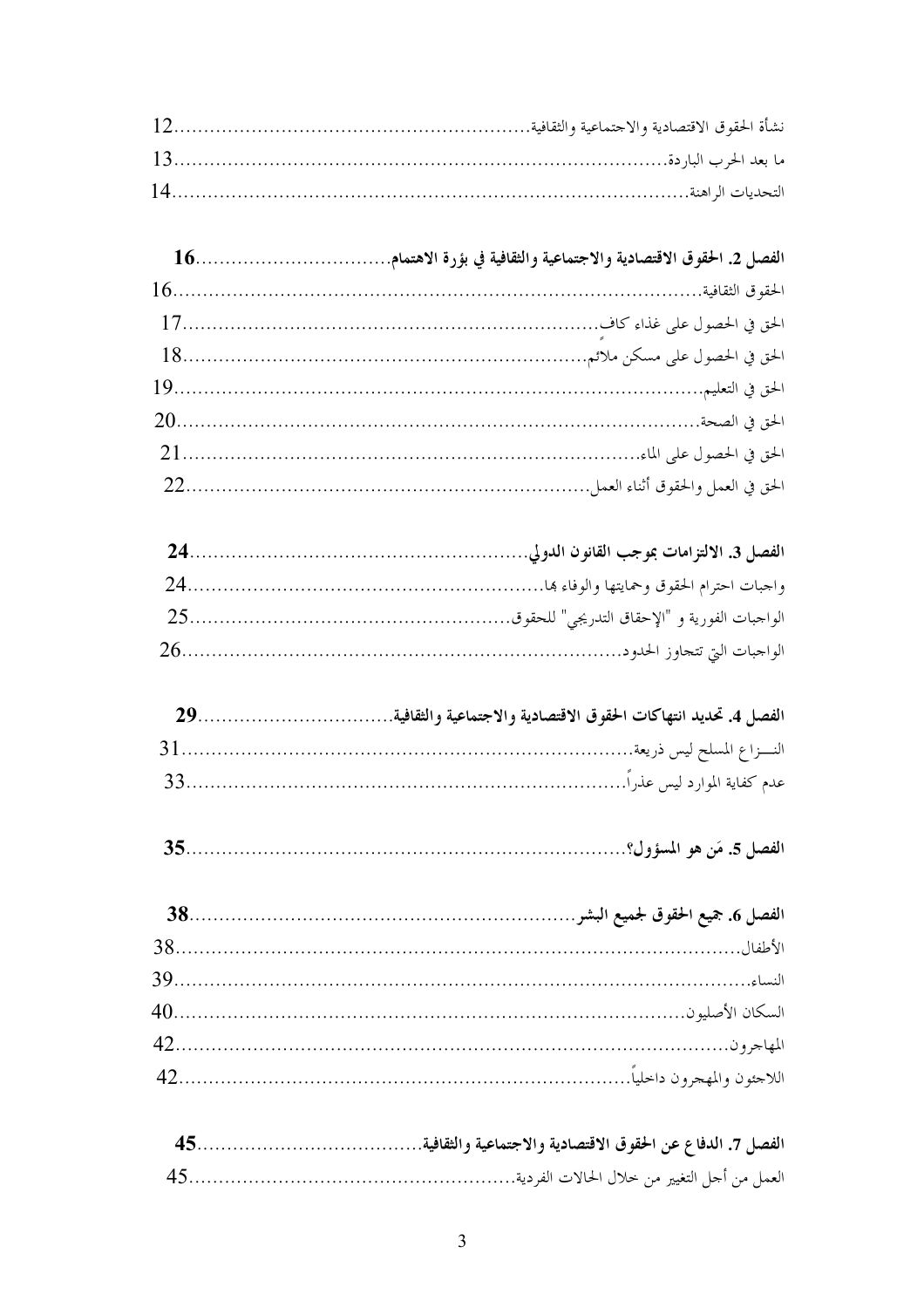#### مقدمسة

" شهدت السنوات الخيمس والعشيرون الأحيرة تقليصاً كبيراً في حالة الفقر المدقع لم يشهده العالم من قبسل. ومسع ذلك، فقد أصبحت عشرات البلدان أكثر فقراً. ولا يزال أكثر من مليار شخص يعيشون على دحل يقل عن دولار واحد في اليوم. ويلقى 3 ملايين شخص حتفهم سنوياً بسبب فيروس نقص المناعة الكتسبة/ مرض الأيساز، كمب يقضي 11 *مليون طفل نحبهم قبل بلوغ سن الخامسة."* كوفي عنان، الأمين ا**لعام للأمم المتحدة**.<sup>1</sup> ثمة قرابة 840 إنسان في شتى أنحاء العالم يعانون من سوء التغذية المزمنة.<sup>2</sup> ويقضى نحو 11 مليون طفل نحبهم ســــنوياً قبل بلوغ سن الخامسة.<sup>3</sup> ويُحرم ما يربو على 100 مليون شخص من التعليم الابتدائ<sub>ي</sub> ٌ (تشكل الفتيات أكثر مـــن نصفهم). وهذه ليست مجرد واقع تعبس، وإنما هي فضيحة رهيبة للغاية في مجال حقوق الإنسان. ولذا، لا بـــد مـــن تحمل مسؤولية الرد على هذه الفضيحة- وهي مسؤولية تمتد جذورها، لا إلى المطالب المتعلقة بالكرامـــة الإنســـانية فحسب، وإنما إلى الالتزامات الدولية لحقوق الإنسان الملزمة قانونياً.

إن عدم المساواة الاقتصادية والاحتماعية الصارخة تمثل واقعاً ثابتاً في بلدان تنتمي إلى جميع الأطياف السياسية وجميع مستويات التنمية. وفي وسط هذه الوفرة، لا يزال العديد من الأشخاص غير قادرين على الحصول على الحسد الأدبي من مستويات الغذاء والماء والتعليم والرعاية الصحية والمسكن. وهذا ليس نتيجة لانعدام المسوارد فحســـب، وإنمـــا لانعدام الإرادة والإهمال والتمييز من حانب الحكومات وغيرها. وتُستهدف جماعات عديدة بشكل حاص بســـبب هويتها، وكثيراً ما يتم تجاهل أولئك الذين يعيشون على هامش المحتمع تجاهلاً تاماً.

إن الإحقاق الكامل للحقوق الاقتصادية والاحتماعية والثقافية- ومنها الحق في المأكل والمسكن والرعاية الصـــحية والتعليم والعمل– يتطلب توفر موارد بشرية واقتصادية وتقنية كبيرة. ومع ذلك، فإن محدودية الموارد ليست السبب الرئيسي لتفشى انتهاكات هذه الحقوق، ولا يمكن استخدامها كذريعة لحرمان بعض الأفراد والجماعات من هـــذه الحقوق. فأفراد الأقليات العرقية والسكان الأصليون والنساء وأفراد جماعـــات المعارضـــة أو الجماعـــات الدينيـــة والأشخاص المصابون بفيروس نقص المناعة المكتسبة/ الأيدز أو بإعاقات عقلية وغيرهم، عرضة لخطر الحرمان بسبب التمييز والظلم.

وحتى الحكومات الغنية والقوية عجزت عن الوفاء بالتزاماتها المتعلقة بوضع حد للجوع والأمراض التي يمكن الوقايسة منها، وعن القضاء على الأمية والتشرد، سواء على مستوى بلدافا أوعلى المستوى الدولي. وعلى الرغم من الإعراب عن مشاعر القلق وبيانات النوايا الطيبة، فقد وقف المحتمع الدولي متفرجاً بينما كانت الحكومات، بشكل منفـــرد، تزدري الحقوق الإنسانية لملايين البشر. كما عجزت الحكومات الحريصة على تشجيع الاستثمار عن ضمان احترام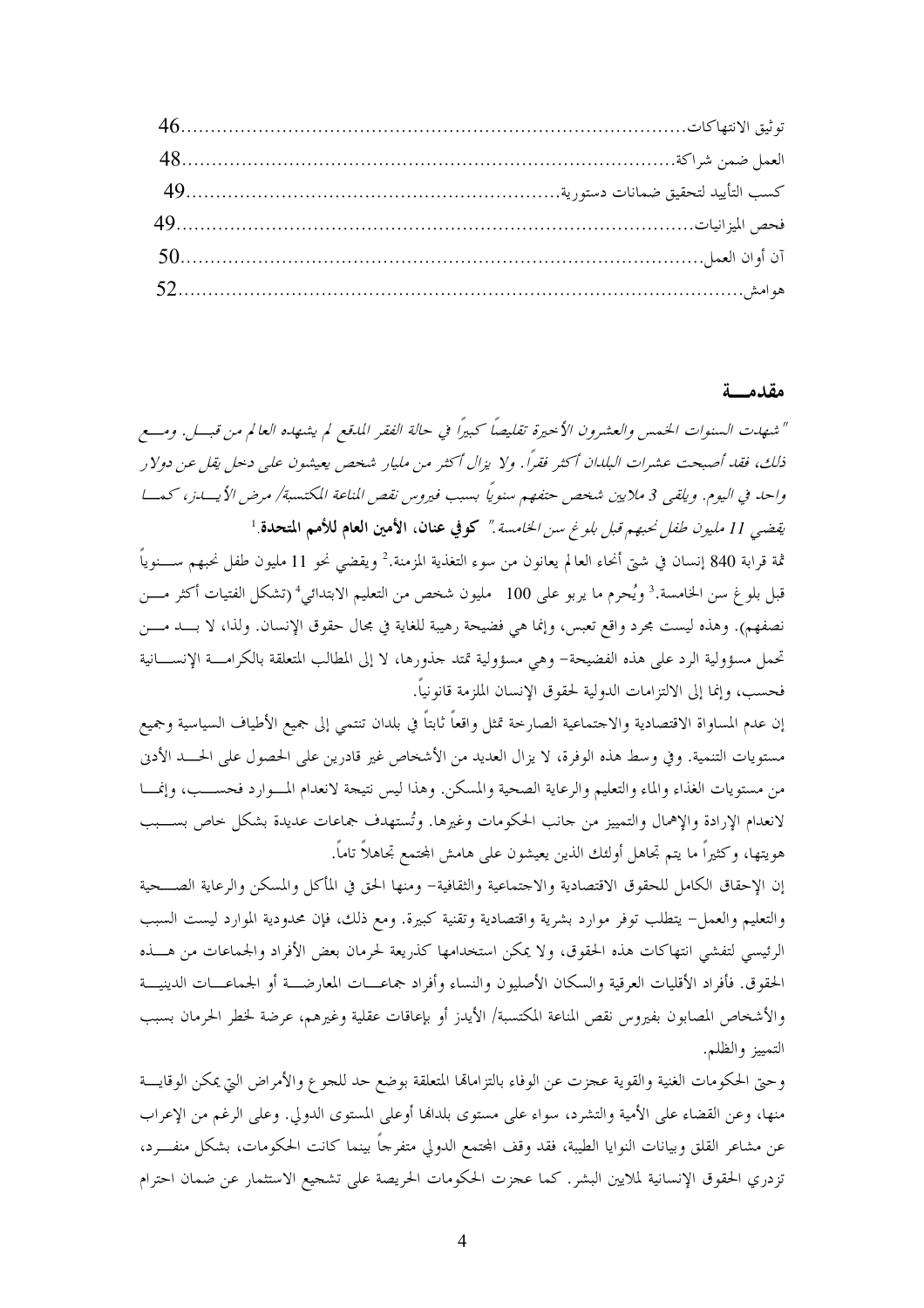الشركات الكبرى لمسؤوليالها في مجال حقوق الإنسان. فقد عرَّضت حياة الســـكان للخطـــر بســـبب التلـــوث، وللاستغلال بسبب حرمالهم من الحق في الحصول على أجور عادلة وظروف عمل كريمة. وكـــثيراً مــــا عمــــدت الحكومات، سواء بالعمل بمفردها أو من خلال المؤسسات المالية الدولية، إلى ازدراء حقوق الناس في أماكن مختلفة، وذلك بدعمها للمشاريع التنموية الضخمة، التيّ أدت إلى تشريد العديد من الناس من منازلهم على نطــاق واســـع وانتهاك حقوق السكان الأصليين.

إن انتهاكات الحقوق الاقتصادية والاجتماعية والثقافية ليست مجرد مسألة عدم كفاية الموارد، وإنما هي مسألة تتعلق بالسياسات.<sup>5</sup>

إن حقوق الإنسان غير قابلة للتجزئة– أي أن لجميع الحقوق قيمة متساوية ولا يمكن فصلها عن بعضها بعضـــا. وإن انتهاكات الحقوق الاقتصادية والاحتماعية والثقافية– من قبيل عدم حماية حقوق الســـكان الأصــــليين في ملكيـــة أرضهم، وحرمان الأقليات من حقوق التعليم، وعدم المساواة في الحصول على الرعاية الصحية– غالباً مــــا تُــــربط بانتهاكات الحقوق المدنية والسياسية من حيث أنماط الحرمان. ولا يمكن إحقاق أي من حقوق الإنسان بمعزل عـــن الحقوق الأخرى. ومثلما يقتضي التمتع الكامل بالحق في حرية التعبير جهوداً منسقة لتحقيق الحق في التعليم، فـــإن الحق في الحياة يقتضي اتخاذ خطوات لتخفيض معدلات وفيات الرضَّع والأوبئة وسوء التغذية.<sup>6</sup> [مربع:

الحرمان من الأراضي الزراعية وبذار الحبوب والمساعدات الغذائية في زمبابوي

"سي كيه" امرأة في السبعين من العمر، تعيش في مزرعة تجارية واسعة سابقة، حيث عاشت وعملت طوال حياقمـــا. وعندما تقاعدت، منحها المزار ع قطعة أرض صغيرة في طرف المزرعة لسد أودها من الطعام، ومرتباً صغيراً لمساعدها وزوجها في شيخوختهما. وفي الفترة بين العام 2000 والعام 2003 هلك جميع أبناء سي كيه وشـــريكاتمم حــــراء إصابتهم بمرض الإيدز، وتركوا في رعايتها 12 حفيداً تتراوح أعمارهم بين ثلاث سنوات وست سنوات. في العـــام 2003 تم الاستيلاء على المزرعة لغايات إعادة التوطين وأُرغم المزارع على مغادرتما. وتم تقسيم المزرعـــة إلى قطـــع خُصصت لمزارعين جدد، بما فيها الأرض التي كان عمال المزرعة قد استغلوها. وسُمح لسبي كيه وغيرها من عمـــال المزرعة بالبقاء في منازلهم، لكن من دون أن تُخصص لهم أي قطعة أرض. وهكذا، فإن سي كيه لا تستطيع زراعــــة أي مواد غذائية لعائلتها، ومُنعت من المشاركة في برنامج الحكومة الذي أُطلق عليه اسم "الغذاء مقابل العمــــل"، أو الحصول على مخصصات من الذرة من مجلس تسويق الحبوب الذي تسيطر عليه الحكومة.

وقد عجزت حكومة زمبابوي عن توفير الأمن الغذائبي أثناء برنامج الإصلاح الزراعي المعـــروف باســــم "المســــار السريع"، الذي أُطلق ظاهرياً لمعالجة عدم المساواة الرهيب في ملكية الأرض. فقد تمت إعادة توزيع مساحات شاسعة من الأرض المنتجة في السابق من دون التأكد من أن الشاغلين الجدد يملكون البذار أو السماد أو الأدوات أو حــــتي النية لزراعة المحاصيل. وقد أدى ذلك، إلى حانب الجفاف الذي ضرب أفريقيا الجنوبية، إلى انخفاض هائل في كميــــة الغذاء المتوفر . وتفاقمت مشكلة ندرة الغذاء من جراء رفض الحكومة للمساعدات الغذائيـــة الإنســــانية الدوليـــة، واستخدامها المحاعة لأغراض الحصول على مكاسب سياسية. ويواحه الأشخاص الذين يعتبرون من المتعاطفين مـــع المعارضة عقبات كبرى في الحصول على الغذاء عن طريق دوائر توزيع الأغذية التي تديرها الحكومة.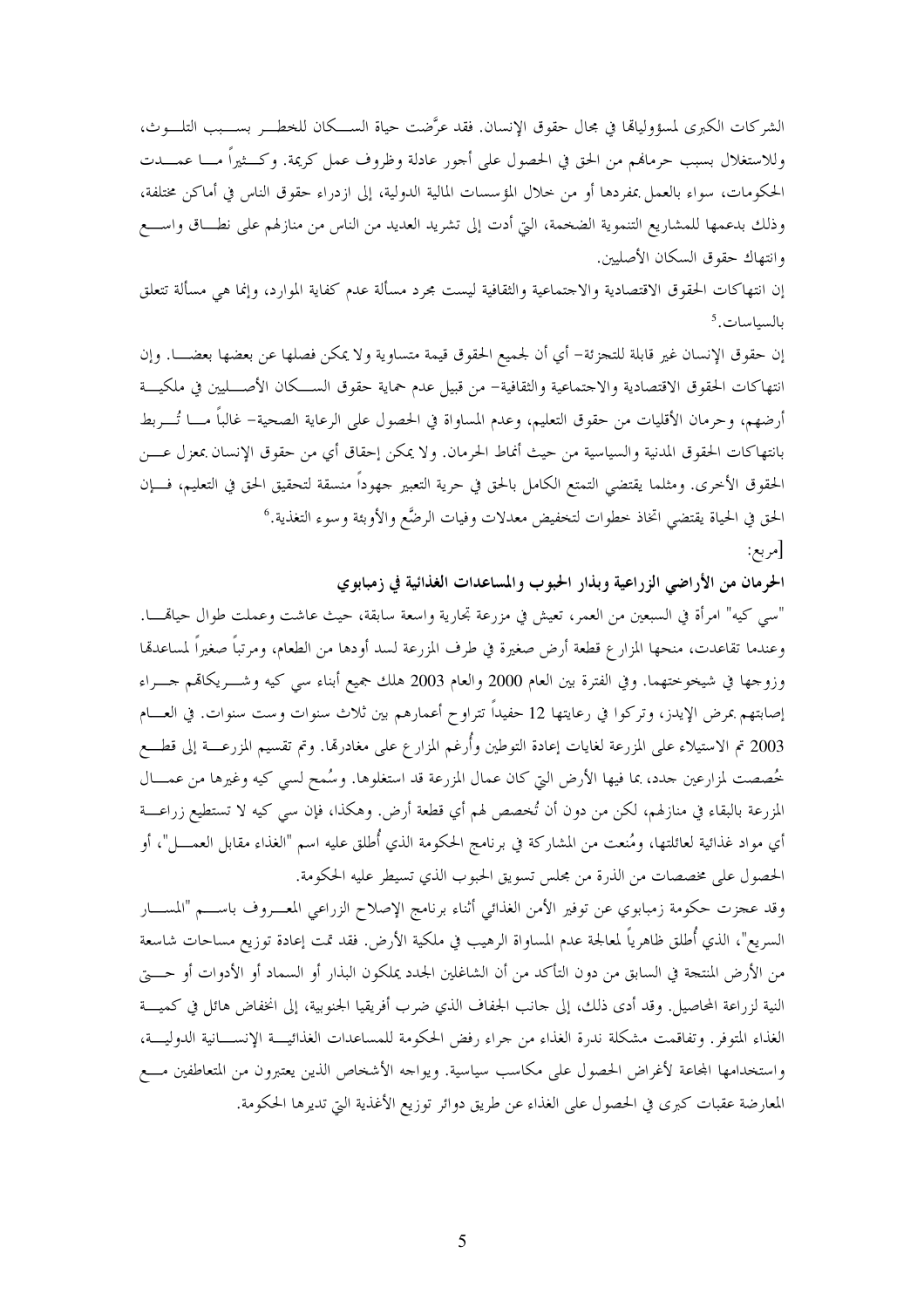وكان من بين الفئات الأكثر تضرراً من الأزمة الغذائية عمال المزار ع الذين واصلوا العيش على الأراضي المصـــادرة، ولكنهم لم يضمنوا حيازهًا. فالحكومة أهملتهم من ناحية، وتم استثناؤهم أحياناً من المساعدات الإنسانية، لأن بعض المانحين الدوليين كانوا حريصين على ألا يُنظر إليهم وكأفمم متواطئون مع احتلال الأرض.' انتهى المربع]

عندما اعتُمد الإعلان العالمي لحقوق الإنسان في العام 1948، اعترف المحتمع الدولي بأن البشر لا يمكنهم الانعتاق من الخوف والفاقة وتحقيق حرية الكلام والمعتقد، إلا إذا خُلقت ظروف يستطيع في ظلها جميع البشر أن يتمتعوا بجميـــع حقوق الإنسان. وعلى الرغم من الالتزام بمبدأ عدم قابلية حقوق الإنسان للتجزئة، فقد تركز الاهتمام الــــدولي إلى حد كبير على انتهاكات معينة للحقوق المدنية والسياسية، من قبيل التعذيب وإساءة المعاملة وعمليات القتل خارج نطاق القضاء وحالات "الاختفاء" وانتهاكات الحق في المحاكمات العادلة. وقد لعبت منظمة العفو الدوليـــة، علــــى مدى أكثر من 40 عاماً، دوراً قيادياً في وضع هذه القضايا على جدول الأعمال الدولي.

[مربع:

"إن الحرمان التعسفي من الحياة لا يقتصر على فعل القتل المحظور ، وإنما يتعداه ليشهل الحرمان من الحق في العبيش بكرامة. وإن هذه النظرة تضفي مفهوماً إضافياً للحق في الحياة يتمثل في أنه ينتمي، في الوقت نفسه، إلى مجسال الحقوق المدنية والسياسية، فضلاً عن الحقوق الاقتصادية والاجتماعية والثقافية، الأمر الذي يبين الترابط بين جميسع حقوق الإنسا*ن وعدم قابليتها للتحزئة."* أنطونيو كنشادو تونيداد، رئيس محكمـــة الــــدول الأمريكيـــة لحقــــوق الانسان.8

انتهى المربع|

منذ انتهاء الحرب الباردة، ما انفك الحرمان المستمر من الحقوق الاقتصادية والاحتماعية والثقافية يثير بواعث القلسق الدولية على نحو متزايد. ففي جميع الدول لا يزال الأشخاص الذين يعانون من الإقصـــاء والتـــهميش يصــــطدمون بالحواجز التي تعترض سبيل تحقيق الحد الأدنى من حقوقهم الاقتصادية والاجتماعية والثقافية. وقد بات المناضــــلون، آحذين هذه الحقيقة بالاعتبار، يشيرون على نحو متزايد إلى ضرورة الاعتراف بمثـــل هـــذه العقبـــات ومكافحتـــها باعتبارها من قضايا حقوق الإنسان.

وفي السنوات الأخيرة، قامت منظمة العفو الدولية بتوسيع نطاق رسالتها معترفةً بأن عدد سجناء الفقر يفوق عــــدد سجناء الرأي بكثير، وأن ملايين البشر يقاسون مرارة التعذيب بأنياب الجوع والموت البطيء الناجم عن الأمـــراض التي يمكن الوقاية منها. ونظراً للطبيعة المترابطة لجميع انتهاكات حقوق الإنسان، فقد مكَّن العمل بشـــأن الحقــــوق الاقتصادية والاحتماعية والثقافية منظمة العفو الدولية من التصدي لمشكلات حقوق الإنسان المعقدة بطريقة أكثـــر شمولية. فعلى سبيل المثال، تناول عمل منظمة العفو الدولية بشأن الانتهاكات في الأراضي التي تحتلـــها إســــرائيل، والذي بدأ منذ زمن طويل، تأثير عمليات حظر التجول والإغلاق على حق السكان الفلسطينيين في العمل والرعاية الصحية.

[مربع:

#### الحرمان من الحقوق في الأراضي الفلسطينية المحتلة

أدت القيود على التنقل التي فرضها الجيش الإسرائيلي في الأراضي المحتلة إلى إحباط جهود المسزارعين الفلســــطينيين الرامية إلى زراعة المحاصيل وبيعها، وحرمت الفلسطينيين من الحصول على وظائف ومن الوصول إلى المرافق الصحية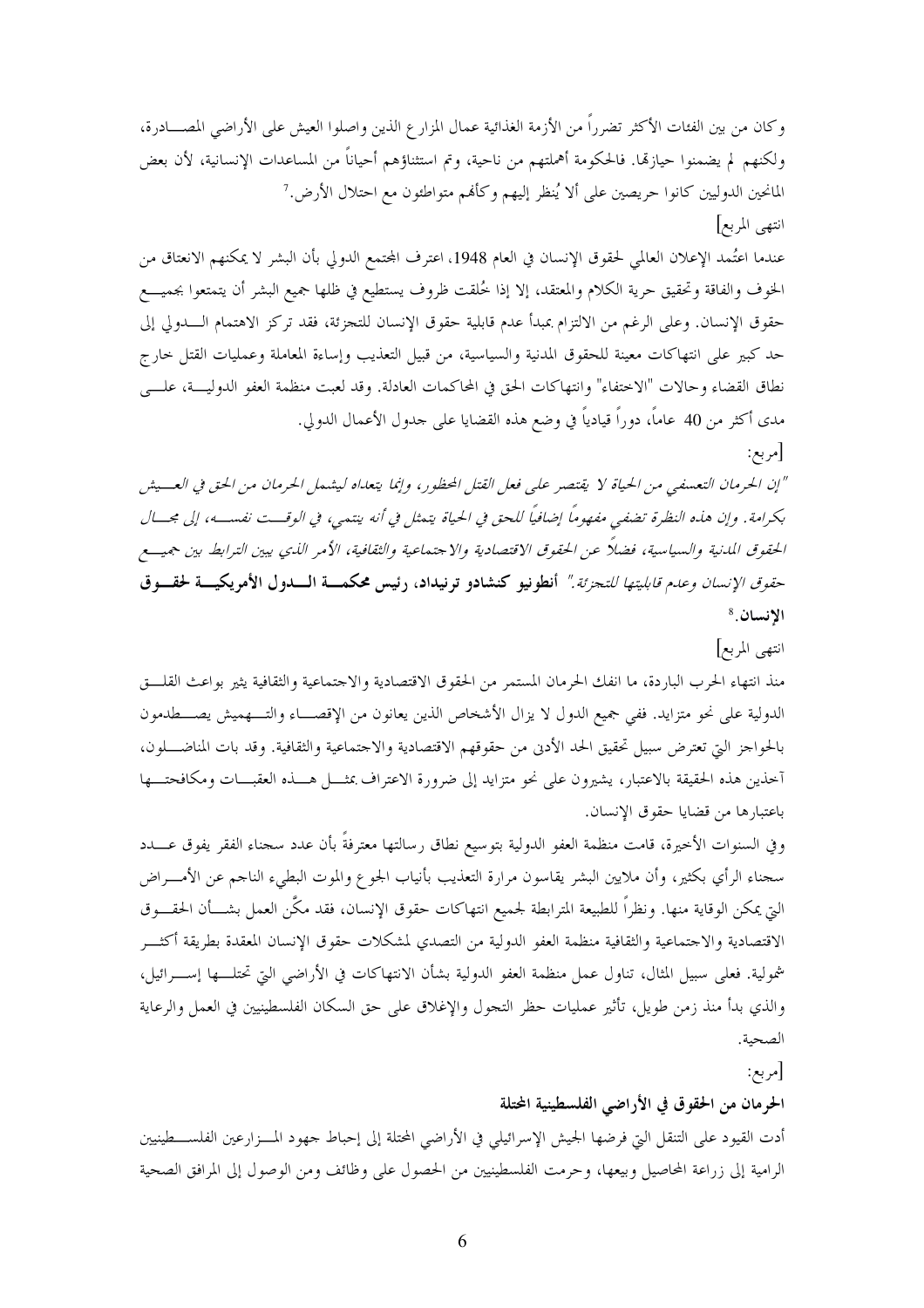والتعليمية. ويجرى فرض الحصار والقيود– بما في ذلك بناء جدار طوله 600 كيلومتر، والذي بدأ إنشاؤه منذ العسام 2002 - بمدف إبعاد الفلسطينيين عن المستوطنات الإسرائيلية والطرق التي يستخدمها المستوطنون الإسرائيليون. إن هذه المستوطنات غير شرعية بموحب القانون الدولي، وقد حرمت السكان الفلسطينيين المحليين مـــن المـــاء والأرض وغيرهما من الموارد الرئيسية.

وأرغمت النساء على وضع مواليدهن على نقاط التفتيش بسبب محدودية إمكانية الحصول علـــى الرعايــــة الطبيــــة الطارئة،<sup>9</sup> مما أدى إلى حالات وفاة أحياناً. فقد أُرغمت رولا اشتية إلى إنجاب طفلها على طريق قذر بالقرب مــــن نقطة التفتيش في بيت فوريك بعد رفض الجنود الإسرائيليون السماح لها بالمرور من قريتها إلى مدينة نابلس القريبة: "استقلينا سيارة أجرة، ونزلنا منها قبل الوصول إلى نقطة التفتيش، لأنمم كانوا يمنعون اقتراب السيارات من النقطة، وقطعنا بقية الطريق سيرًا على الأقدام. كنت أقاسي آلام المخاض. في نقطة التفتيش كان هناك عدة جنود يحتسون القهوة أو الشاي وتجاهلونا. اقترب داود من الجنود كبي يتحدث إليهم، فهدده أحدهم بالسلاح...كنت ملقاة على الأرض، على التراب، وزحفت حلف حاجز إسمنتي بالقرب من نقطة التفتيش في محاولة للتواري حلف أي شهيء يعطيني بعض الخصوصية. لقد أنجبت طفلتي هناك، في التراب، مثل حيوانة. حملت الطفلة بين ذراعـــي، فتحركـــت قليلاً، ثم فاضت رو حيها بعد بضع دقائق بين ذراعبي." <sup>10</sup>

#### انتهى المربع]

منذ الثمانينات من القرن المنصرم حشد مناضلون من شتى أنحاء العالم طاقاقمم وظموا أنفسهم في شبكات قمدف إلى تعزيز الحقوق الاقتصادية والاحتماعية والثقافية، حيث تبادلوا المهارات والخبرات التي تعلموها على مدى ســنوات عديدةفي سائر أنحاء العالم. وقد تمخضت جهودهم عن تحسين أوضاع بعض الأفراد الذين تعرضــوا للانتـــهاكات، والاعتراف بوجود حواجز معينة تواجه فئات معينة في المجتمع، وزيادة الوعي بأهمية هذه الحقوق بالنســـبة لتحقيـــق الكرامة الإنسانية.

إن الحقوق الاقتصادية والاحتماعية والثقافية ليست مجرد طموحات أو أهداف يتم تحقيقها تدريجياً مع مرور الزمن. فبموجب القانون الدولي، تقع على عاتق الدول التزامات عاجلة، وأخرى آجلة. وبغض النظر عن درجة تطورهــــا، يتعين على الدول أن تتخذ الإجراءات اللازمة للوفاء بالحقوق الاقتصادية والاجتماعية والثقافية (بما في ذلك مراجعة قوانينها وسياساڤا)، وأن تمتنع عن انتهاك هذه الحقوق. كما يجب على الدول أن تكفل عدم وجود تمييـــز، ســــواء كان مباشراً أو غير مباشر، في تحقيق هذه الحقوق. وعلى الحكومات أن تعمل على تنظيم سلوك الأفراد والشركات وغيرهم من الفاعلين غير التابعين للدولة لضمان احترامهم لحقوق الإنسان.

ونظراً لأن منظمة العفو الدولية انضمَّت إلى الجماعات المحلية والنشطاء في العالم بأسره في النضال من أحل الحقـــوق الاقتصادية والاحتماعية والثقافية، فإن هذا الكراس يبين بعض الملامح الأساسية لهذه الحقوق، ويقدم لمحة عامة عنسها ويبين نطاقها ومحتواها، ويعطى أمثلة على الانتهاكات التي ترتكب وما يمكن القيام به للتصدي لها.

ومنظمة العفو الدولية مقتنعة بعدم قابلية حقوق الإنسان للتجزئة وبأهمية النضال من أحل ضمان احترام جميع حقوق الإنسان لجميع البشر وحمايتها والوفاء هما. إن هذا الكراس لا يُبرز التزامات الحكومات داخل بلدالها فحسب، وإنما التزاماقما الدولية ومسؤوليات طائفة أوسع من الفاعلين في مجال حقوق الإنسان، مــــن بينــــها المنظمــــات الدوليــــة والشركات.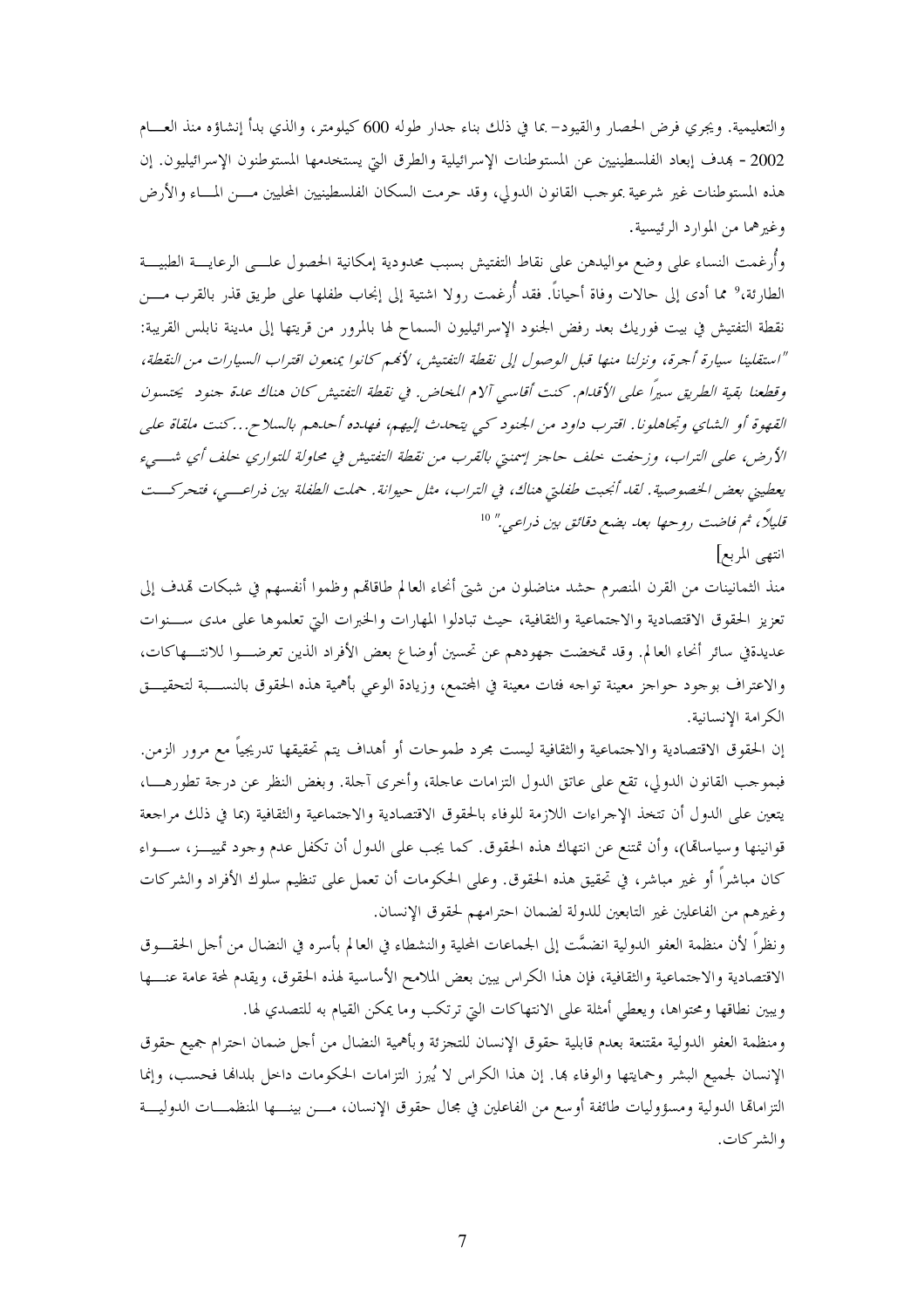وكما اعترف المحتمع الدولي مراراً وتكراراً، فإن جميع حقوق الإنسان عالمية وغير قابلة للتجزئة ويعتمد بعضها على بعض ومترابطة.'' وإن الكرامة الإنسانية تقتضي احترام جميع حقوق الإنسان لجميع البشر: أي أنه ليس ثمة أولويـــة تعلو على أولوية الحق في العيش بكرامة.

[مربع:

لا يمكن ولا يجوز تقسيم كرامة الفرد ، إلى مجالين- الجال المدني والسياسي، والمجــال الاقتصـــادي والاجتمـــاعبي والثقافي. إذ يجب أن يتمتع الفرد بالحق في الانعتاق من العوز، إلى جانب التحرر من الخوف. ولا يمكن تحقيق الهدف النهائبي المتمثل في ضمان احترام كرامة الفرد، إلا إذا تمتع بجميع حقوقه."

دائرة الحقوق: الأنشطة المتعلقة بالحقوق الاقتصادية والاجتماعية والثقافية: مورد للتدريب 1⁄2

انتهى المربع]

### الفصل 1. استعادة الحقوق الاقتصادية والاجتماعية والثقافية

لقد تعرضت الحقوق الاقتصادية والاجتماعية والثقافية للتهميش على مدى حقبة طويلة من القرن العشرين، علـــي الرغم من الاعتراف بعدم قابلية الحقوق للتجزئة في الإعلان العالمي لحقوق الإنسان. و لم تكن حقوق الإنسان محصَّنة من الاستقطاب العالمي إبان الحرب الباردة. فمن ناحية، طُرحت مسألة تحقيق الحقوق الاقتصـــادية والاجتماعيـــة والثقافية على ألها تتطلب التزاماً سياسياً بالاشتراكية. ومن ناحية أخرى، تم تصوير الحقوق المدنية والسياسية علـــي ألها مسألة ترف لا يمكن تحقيقه إلا بعد الوصول إلى مستوى معين من التنمية الاقتصادية. إن إعادة الاعتبار للحقوق الاقتصادية والاحتماعية والثقافية قد تحققت إلى حد كبير من خلال عمل عدد كبير من النشـــطاء الاحتمـــاعيين في سائر أنحاء العالم. وقد لقيت رسائلهم صدى أكبر حلال الثمانينات من القرن الماضي، مع بدء ذوبـــان الجليــــد في السياسة الدولية ومع تنامى القلق بشأن الانهيار الذي حصل في الظروف الاحتماعية، وإعطــاء الأولويـــة للتنميـــة الاقتصادية على الكرامة الإنسانية.

### نشأة الحقوق الاقتصادية والاجتماعية والثقافية

مع أن الحقوق الاقتصادية والاحتماعية والثقافية توصف بألها حقوق "حديدة" أو "الجيل الثاني من الحقوق"، فإلها في الحقيقة حظيت بالاعتراف منذ قرون. فقد تضمن كل من إعلان الحقوق الأمريكي وإعلان الحقـــوق الفرنســــي في أواخر القرن الثامن عشر مفاهيم من قبيل " السعي لتحقيق السعادة" و "المساواة والإخاء"، والحق في إنشاء النقابات العمالية وفي التفاوض الجماعي وظروف العمل الآمنة. وقد عملت المؤسسة العالمية الأولى لحقوق الإنســـان، وهــــي منظمة العمل الدولية، على حماية حقوق العمال وطائفة أوسع من حقوق الإنسان منذ العام 1919. وينص قانوفمـــا الأساسي على أن "السلام الشامل والدائم لا يمكن أن يتحقق إلا إذا كان قائماً على العدالة الاجتماعية".<sup>13</sup> وكرر الإعلان العالمي لحقوق الإنسان <sup>14</sup> القول بأن "الاعتراف بالكرامة المتأصلة وبالحقوق المتساوية وغـــير القابلـــة للتصرف لجميع أعضاء الأسرة البشرية يشكل أساس الحرية والعدالة والسلام في العالم".<sup>15</sup> ومضى الإعلان العـــالمي ليضع عدداً من الحقوق الاقتصادية والاحتماعية والثقافية في مصاف الحقوق المدنية والسياسية. وتتضمن هذه الحقوق ما يلي:

- الحق في العمل، وفي ظروف عمل عادلة ومنصفة، وفي الحصول على الحماية من البطالة.
	- الحق في تشكيل النقابات العمالية والانضمام إليها.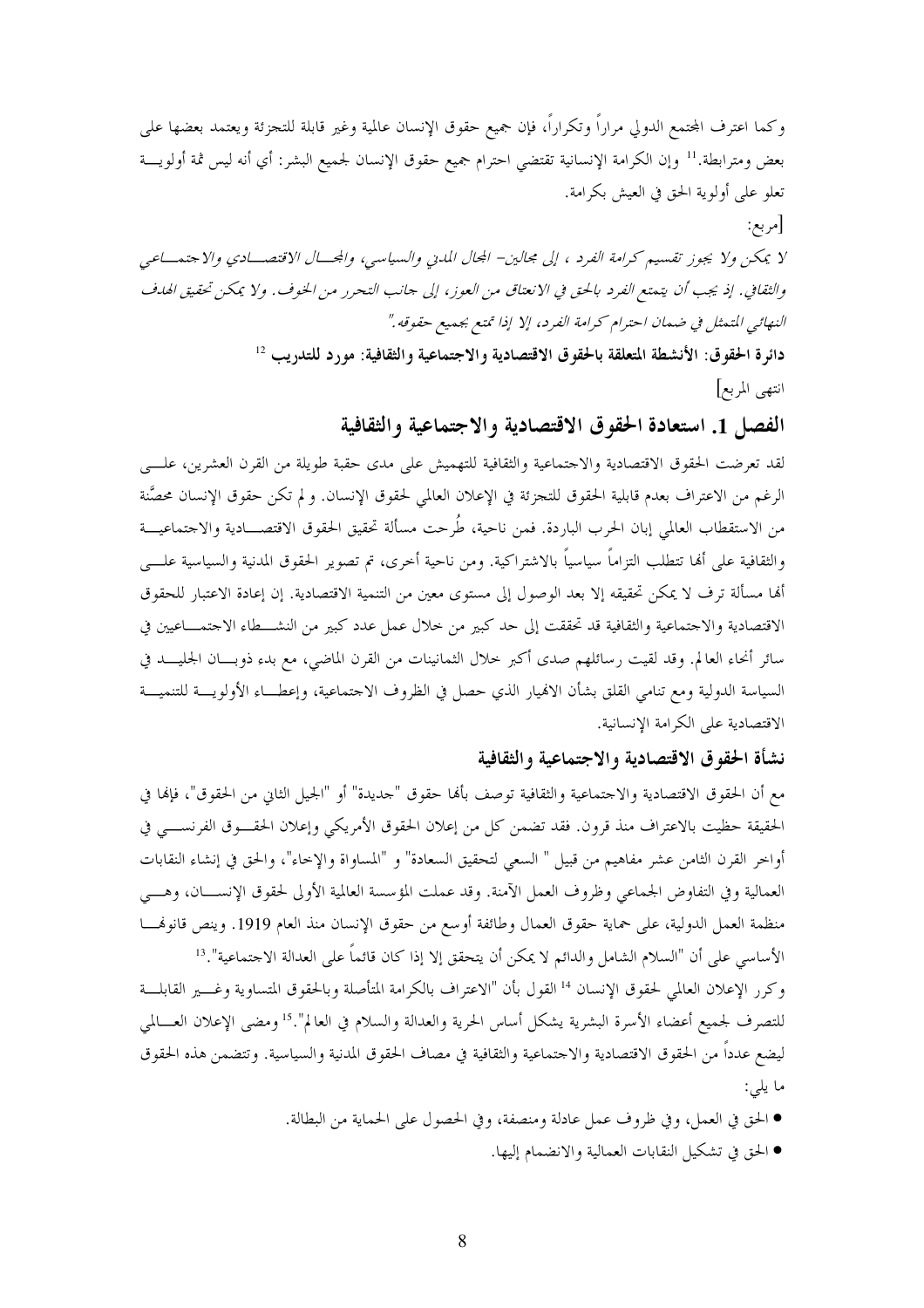- الحق في الحصول على مستوى معيشة يكفي لضمان الصحة والرفاه، بما في ذلك المأكل والملبس والمسكن والرعاية الطبية والخدمات الاحتماعية، بالإضافة إلى الأمن من غوائل فقدان وسائل العيش، سواء كان ذلك بسبب البطالة أو المرض أو العجز أو الشيخوخة أو لأي سبب كان.
	- الحق في التعليم، الذي يجب أن يكون مجانياً وإجبارياً في مراحله "الابتدائية والأساسية".
		- الحق في المشاركة في الحياة الثقافية والعلمية.

وقد ناضل المحتمع الدولي في الفترة 1948-1966 من أحل الاتفاق على وضع عهد دولي خاص بحقـــوق الإنســــان هدف تحويل هذا الإعلان إلى قانون دولي ملزم. وفي نماية المطاف، أدت الانقسامات الأيديولوجية الشديدة في ذلك الوقت إلى اعتماد عهدين منفصلين، أحدهما حول الحقوق الاقتصادية والاحتماعية والثقافية، والآخر حول الحقـــوق المدنية والسياسية. وقد استُخدمت مقاربتان مختلفتان لهذين العهدين. ففي حين طُلب من الدول "احترام وضـــمان" الحقوق المدنية والسياسية، فإنه لم يُطلب منها سوى "تحقيق التمتع التدريجي" بالحقوق الاقتصـــادية والاجتماعيـــة والثقافية. بيد أن كلاً منهما يحتوى على التزامات فورية وأخرى تدريجية، كما سنرى لاحقاً.

ينص العهد الدولي الخاص بالحقوق الاقتصادية والاحتماعية والثقافية الذي اعتُمد في العـــام 1966 علـــي الحقـــوق الاقتصادية والاحتماعية والثقافية المكرسة في الإعلان العالمي لحقوق الإنسان، لكن بصيغة أكثر تطوراً وعلى نحسو ملزم قانونياً.<sup>16</sup> وفي وقت كتابة هذا التقرير بلغ عدد الدول التي صادقت على هذا العهد 151 دولة.<sup>17</sup>

لقد كان العهد، ولا يزال، أكثر المعايير الدولية الخاصة بالحقوق الاقتصادية والاحتماعية والثقافية كمـــالاً. بيـــد أن المعايير الدولية التي وُضعت في الوقت نفسه في إطارٍ وكالات متخصصة، من قبيل منظمة العمل الدوليــــة ومنظمــــة الأمم المتحدة للتربية والعلوم والثقافة (يونيسكو)، تضمنت في نطاق صلاحيالها حقوقاً إنسانية محـــددة بالتفصـــيل. ومنذ العام 1965، وضع المحتمع الدولي معايير بشأن الحقوق الخاصة بفئات معينة في المحتمع، من قبيــــل الجماعــــات العرقية أو الإثنية والنساء والسكان الأصليين والأطفال. وتتضمن هذه المعايير أحكامـــاً تتعلـــق بتطبيـــق الحقـــوق الاقتصادية والاجتماعية والثقافية على هذه الفئات. كما أن المعاهدات الإقليميـــة لحقـــوق الإنســـان في أفريقيـــا والأمريكيتين وأوروبا توفر الحماية لحقوق اقتصادية واحتماعية وثقافية معينة، شألها شأن الميثـــاق العــــربي لحقــــوق الانسان.

### بعد الحرب الباردة

إن الاعتراف بالحقوق الاقتصادية والاحتماعية والثقافية وفهمها على نحو متزايد قد تعززت في العقدين الأخيريـــن استحابةً للقواعد الشعبية ولتحرك منظمات المجتمع المدني على نطاق واسع. ومنذ أواسط الثمانينات مـــن القــــرن الماضي بدأت الحركات الاحتماعية في شتى أنحاء العالم، وعلى نحو متزايد، بالتعبئة ضد الأثر الاحتمـــاعي لــــبرامج الإصلاح الاقتصادي السريعة ومشاريع البنية التحتية الواسعة النطاق والفساد وأعباء الديون التي لا تُطاق. كمـــا أن برامج التكييف الهيكلي التي تروج لها المؤسسات المالية الدولية، كالبنك الدولي، شجعت البلدان المتلقية للمساعدات على تقليص الإنفاق الاحتماعي في قطاعات كالصحة والتعليم، وتخصيص جزء كبير من ميزانياقما لإدارة ديوفسا. وأنشأت البلدان آليات "تقاسم التكاليف" التي تطلب من الناس (غالباً بغض النظر عن قدرقمم) أن يــــدفعوا بــــدل الخدمات الاحتماعية، الأمر الذي ينتج عنه الهيار إمكانات الالتحاق بالمدارس الابتدائية ومنع الحصول على الرعايـــة الصحية الأساسية. وقد صيغت المطالب المناهضة لهذه السياسات في إطار العدالة الاجتماعية وحقوق الإنســـان في لهاية المطاف.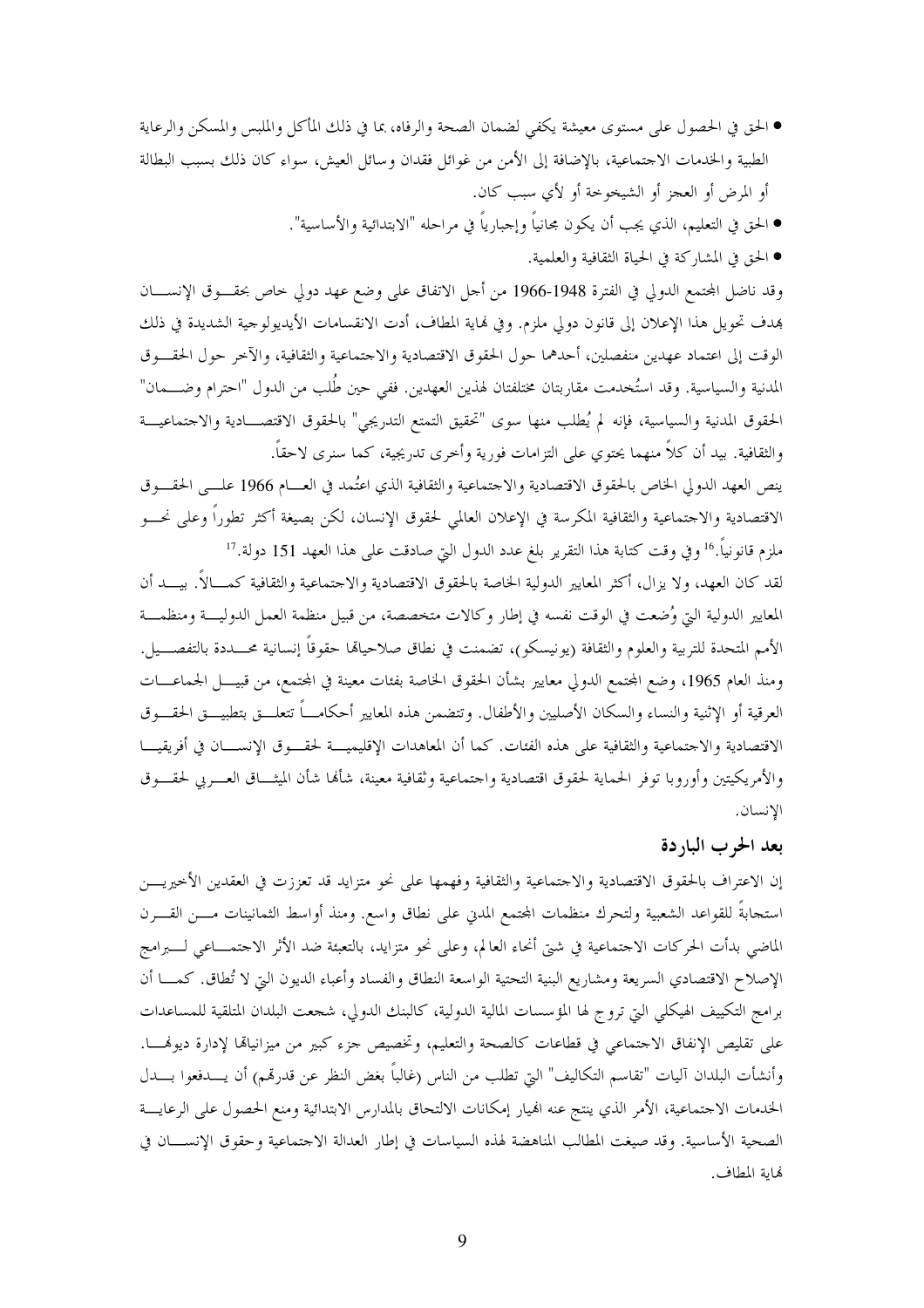وفي الستينيات والسبعينيات من القرن المنصرم، استحوذت انتهاكات بعض الحقوق المدنية والسياسية على حيــال المحترفين الذين يتمتعون بالوعي السياسي– وهم من بين الأوساط الأكثر تضرراً، بينما طلب المحرومون من الحقــــوق الاقتصادية والاحتماعية والثقافية، وهم الأكثر تضرراً، التعبير عن هذه الحقوق- أي أولئك الذين لا يُســـمح لهـــم بالوصول إلى المنابر السياسية– قبل أن تُفهم عموماً على ألها من قضايا حقوق الإنسان. وحلال أواخر الثمانينـــات والتسعينات انضمَّ إلى النشطاء المحليين والوطنيين منظمات غير حكومية دولية مكرسة للدفاع عن الحقوق الاقتصادية والاحتماعية والثقافية. وتُوحت الحركة الناشئة بتكوين منتديات احتماعية عالمية وشبكة دوليـــة، حيـــث كانـــت منظمات المحتمع المدني الملتزمة بمجموعة من بواعث القلق المتعلقة بالعدالة الاجتماعيـــة بمــــدف تبــــادل الخــــبرات والتجارب وإقامة التحالفات.

إن استعادة الحقوق من خلال التحرك العام يعطي مشروعية للدعوات إلى العدالة الاحتماعية. فهي تشـــدد علــــى مساءلة طائفة من الفاعلين وحاملي المسؤولية، وتتمتع بالقوة القادرة على تعبئة الأنشطة العالمية. وفي الحالات التي لا يستطيع الأشخاص المهمشون والذين انتُزعت ملكيتهم أن ينتظروا من حكومات بلدافمم احتـــرام هــــذه الحقــــوق وحمايتها والوفاء بما، فإن واجبات التعاون الدولي والمساعدات الدولية تتطلب التحرك من جانب الدول التي يمكنها تقديم المساعدة.

كما شهدت أواخر الثمانينات إنشاء الأمم المتحدة للجنة مستقلة تتولى مراقبة التزام الدول بالعهد الدولي الخـــاص بالحقوق الاقتصادية والاحتماعية والثقافية، وذلك بعد مرور نحو 10 سنوات على إنشاء لجنة مشابمة لها لمراقبة العهد الدولي الخاص بالحقوق الاقتصادية والاحتماعية والثقافية بتحليل تقارير الدول وتقديم توصيات بسإحراء تغسييرات، وإصدار تعليقات عامة حول نطاق الحقوق والالتزامات بموجب المعاهدة. <sup>18</sup>وتساعد التعليقات العامة علـــي بلـــورة فهم دولي لطبيعة هذه الحقوق والتزامات الدول التي وافقت على كون العهد الدولي ملزماً لها.

كما أن الاعتراف بالحقوق الاقتصادية والاحتماعية والثقافية لا يقتصر على المناضلين في القواعد الشعبية أو المدافعين عن حقوق الإنسان أو الهيئات التابعة للأمم المتحدة. فالاقتصادي الفائز بحائزة نوبل أمارتيا سن، مثلاً، يعرِّف المحاعة من زاوية انعدام *الحقوق*. فهو يعتبر أن الحق في الحصول على الغذاء والموارد الإنتاجية (كالأرض) التي تمكّن النــــاس من إطعام أنفسهم أمر أساسي لمكافحة المحاعة؛ فالغذاء قد يكون متوفراً، أو حتى وفيراً، ولكنه كثيراً ما لا يكون في متناول الجميع.<sup>19</sup> وثمة اعتراف واسع النطاق حالياً بأن الحقوق الاقتصادية والاحتماعية والثقافية حقوق قابلة للتنفيذ أمام المحاكم (أي قابلة للمقاضاة) بموجب القوانين الوطنية والدولية. ففي دعاوى المصلحة العامة أمام المحكمة العليـــا في الهند، استُخدم تفسير واسع للحق في الحياة بحيث يشمل الحق في التعليم والرعاية الصحية وعدم التعرض للآثـــار السيئة لتلوث البيئة. وبالمثل، فقد أيدت المحكمة الدستورية لجنوب أفريقيا الحقوق الاقتصادية والاحتماعية والثقافية المنصوص عليها في دستور العام 1996، وطوَّرت فهماً لواحب الدولة في العمل "بشكل معقول" لضمان إمكانيـــة الحصول على الأدوية الأساسية والمسكن الملائم بشكل تدريجي، ولا سيما من حلال إعطاء الأولويـــة للأشـــخاص الأكثر ضعفاً. وعلى المستوى الإقليمي، رأت اللجنة الأفريقية لحقوق الإنسان والشعوب أن نيجيريا تنتهك حقوقـــاً عدة، منها الحق في الرعاية الصحية والمسكن والحياة، وذلك من خلال التقاعس عن اتخاذ التدابير الكافيـــة لحمايـــة شعب الأوغوني من الآثار الضارة لعمليات التنقيب عن النفط في دلتا النيجر.<sup>20</sup> واعترفت المحكمة الأوروبية لحقـــوق الإنسان، على نحو متزايد، باعتماد حقوق الإنسان على بعضها بعضاً. وفي الحالات التي عجزت فيها الدولـــة عــــن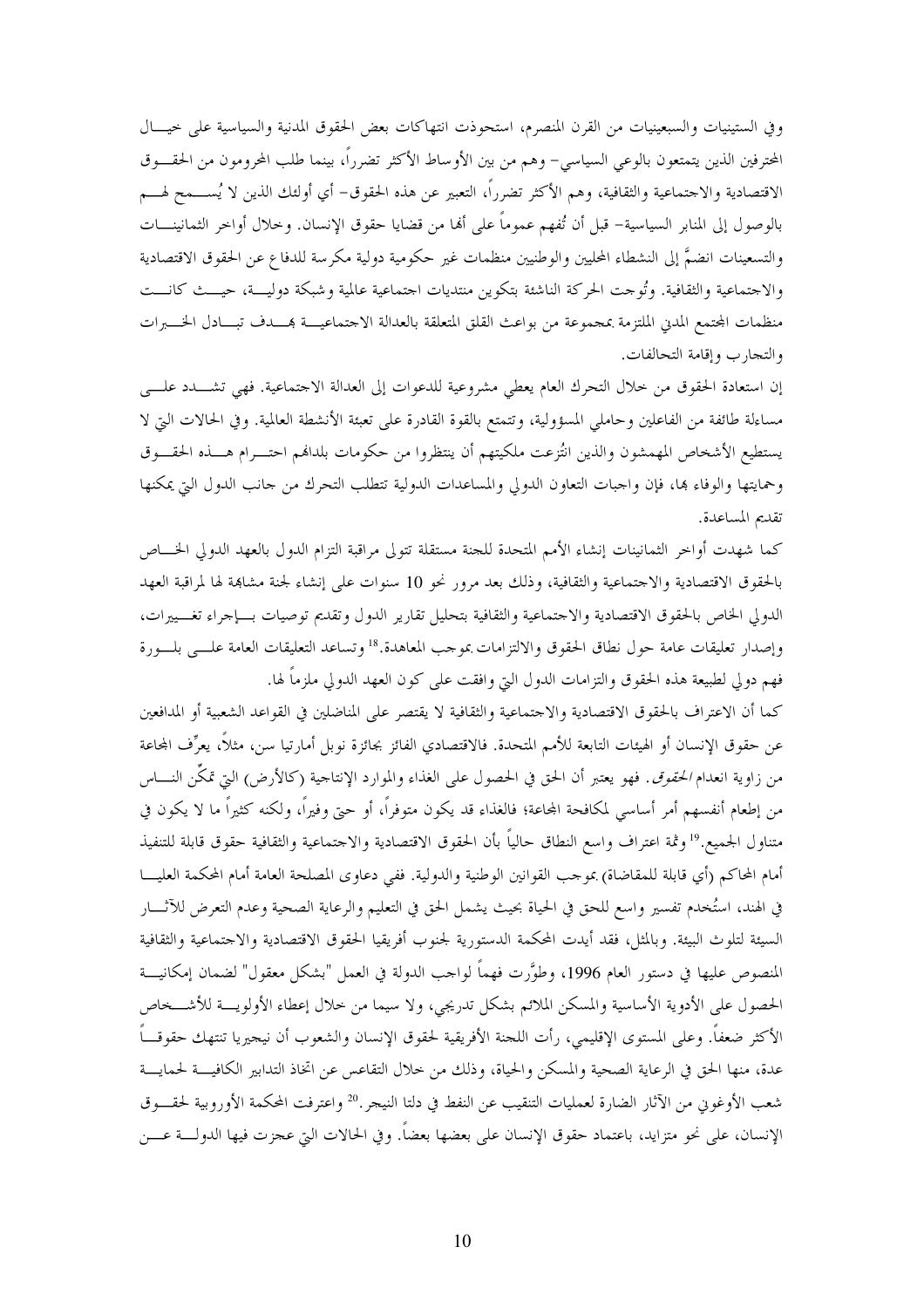حماية السكان من الآثار الصحية السيئة للمشاريع التيّ تسبب التلوث، رأت المحكمة أن ذلك يشكل انتهاكاً لحقهم في الحياة الخاصة والعائلية وفي المنـــزل.<sup>21</sup>

وبالإضافة إلى ذلك، فقد وُضعت اتفاقيات إقليمية حديدة تسمح لضحايا الانتهاكات بتنفيذ حقوقهم الاقتصـــادية والاحتماعية والثقافية. وقد اعتمدت الأمريكيتان وأوروبا إجراءات للشكاوي في هذا الشأن.<sup>22</sup> كما أن لجنة الأمـــم المتحدة لحقوق الإنسان تدرس إمكانية وضع بروتوكول اختياري للعهد السدولي الخساص بسالحقوق الاقتصــادية والاجتماعية والثقافية ينص على حق الضحايا في الحصول على الإنصاف على المستوى الدولي إذا كانوا محسرومين منه على المستوى الوطني.<sup>23</sup> وعينت اللجنة بحموعة من الخبراء المستقلين كمقررين حاصين معنيين بالحق في التعلـــيم والمسكن المناسب والغذاء الكافي والرعاية الصحية، وطلبت منهم تقديم تقارير سنوية حول إحقاق هـــذه الحقـــوق والقيام بزيارات قطرية.

[مريع:

#### متابعة الحقوق أمام الهيئات الإقليمية

تدخلت منظمات حقوق الإنسان، ومنها مركز العدالة في القانون الدولي، والمركز الدولي للحماية القانونية لحقبوق الإنسان، في الحالات الاقتصادية والاحتماعية والثقافية أمام الآليات الإقليمية لحقوق الإنسان. وقدمت آراءها فيمـــا يُعرف باسم ملفا*ت "أصدقاء المحكمة"* ، ومثّلت ضحايا انتهاكات حقوق الإنسان.

فمركز العدالة في القانون الدولي– إلى حانب حركة المرأة الدومنيكية– الهاييتية وعيادة حقوق الإنسان التابعة لجامعة كاليفورنيا في بيركلي– كانت تمثل في وقت كتابة هذا التقرير، فتاتين، هما ديلسيا يين وفيولينا بوسيو أمام محكمـــة الدول الأمريكية لحقوق الإنسان. وقد رفضت جمهورية الدومنيكان منح الفتاتين تسجيل حنسية على أســـا أفممـــا تنحدران من أصل هاييتي. ومن دون التسجيل لن يُسمح لهما بالالتحاق بالمدرسة، الأمر الذي يعتبر انتهاكاً لحقهما في التعليم.<sup>24</sup>

انتهى المربع]

#### التحديات الراهنة

على الرغم من التقدم الذي أُحرز، لا تزال هناك تحديات رئيسية، وثمة دول متنفذة تشـــكك في صـــحة المطالـــب الفردية بالاعتراف بمذه الحقوق الإنسانية والدفاع عنها؛ فقد قالت الولايات المتحدة مثلاً: "إن الحقوق الاقتصادية والاجتماعية والثقافية هي في أفضل الأحوال أهداف لا يمكن تحقيقها إلا بصورة تدريجيسة، وليست ضمانات. ولذا، ففي حين أن الحصول على الغذاء والخدمات الصحية والتعليم الجيد تعتبر في رأس قائمــة أهداف التنمية، فإن الحديث عنها بصفتها حقوقًا من شأنه أن يحوِّل المواطنين في البلدان النامية إلى مواضيع للتنميسة بدلاً من أن يكونوا فاعلين يتحكمون بمصيرهم". <sup>25</sup> ونتيجةً لذلك، لم تصادق الولايات المتحدة على معايير مهمة حاصة بالحقوق الاقتصادية والاجتماعية والثقافية، وهي تعارض إنشاء آليات دولية لتنفيذ هذه الحقوق، بما فيها البروتوكول الاختياري. إن الرأي القائل بأن الحقوق الاقتصادية والاحتماعية والثقافية ليست سوى طموحات تنموية يُبعد الأنظـــار عــــن انتهاكات هذه الحقوق في الدول الفقيرة والغنية على السواء. ويتمثل أحد التحديات الرئيسية أمام نشطاء حقـــوق الإنسان في المناداة بعالمية الحقوق، وذلك بتسليط الضوء على انتهاكات الحقوق الاقتصادية والاجتماعية والثقافيـــة والنضال ضدها.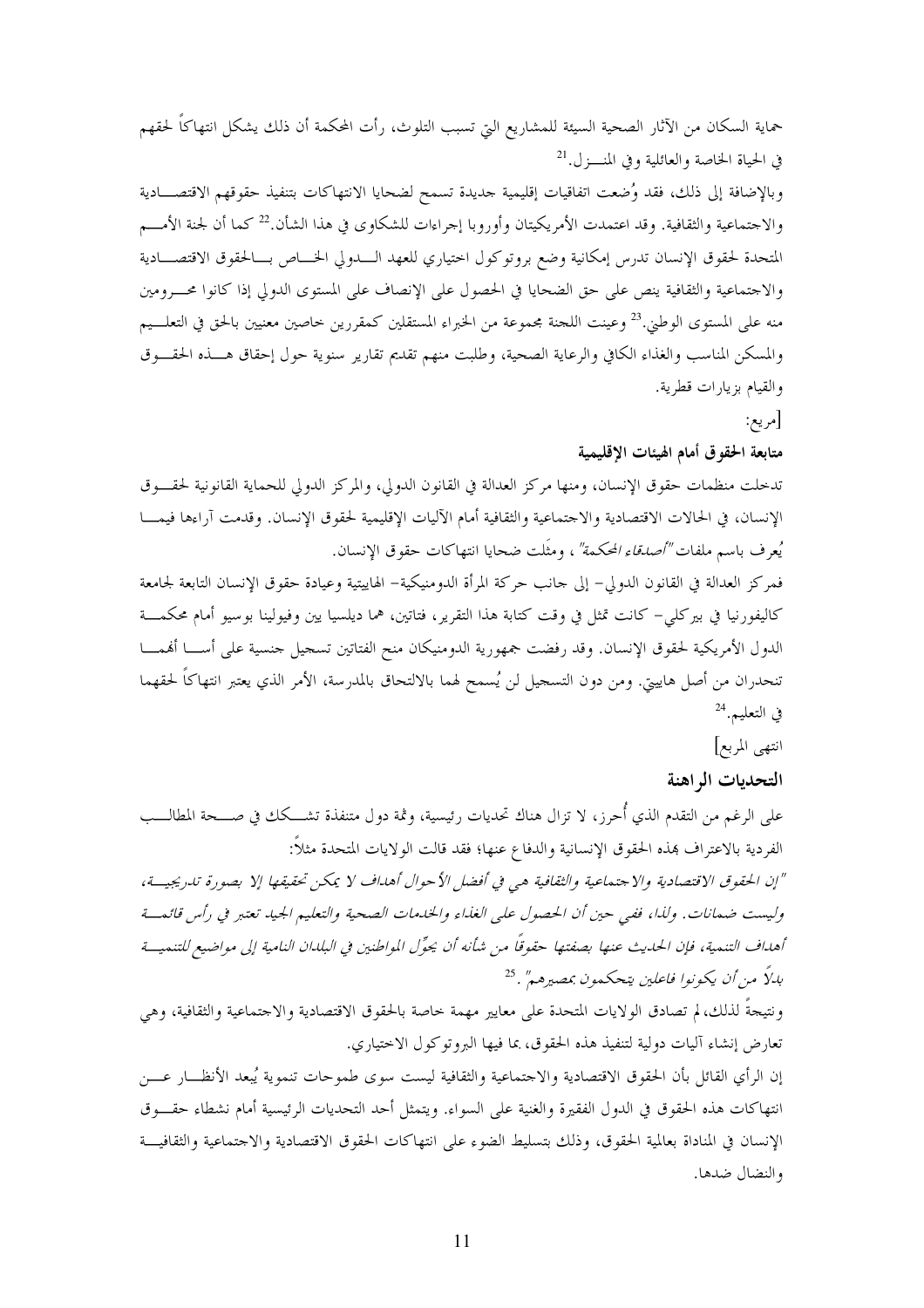ومع ذلك فإن وكالات الأمم المتحدة والحكومات المانحة المتعددة تعترف الآن بأهمية إدماج حقـــوق الإنســـان في التعاون من أحل التنمية. فقد ذكر برنامج الأمم المتحدة للإنماء في *تقرير التنمية الإنسانية* ما يلي:

"إن مستوى المعيشة اللائق والتغذية الكافية والرعاية الصحية والإنجازات الاجتماعية والاقتصادية الأحرى ليســت مجرد أهداف تنموية، بل إنما حقوق إنسانية متأصلة في حرية الإنسان وكرامته. بيد أن هذه الحقوق لا تعني أنما مجرد حق في الحصول على حصة، وإنما هي مطالب بمجموعة من الترتيبات الاجتماعية- معايير ومؤسســات وقــوانين ومناخ اقتصادي ملائم– التي تستطيع أن تكفل التمتع ڢمذه الحقوق. وهكذا فإن من واجب الحكومات وغيرهـــا أن تعتمد سياسات تمدف إلى وضع هذه الترتيبات موضع التنفيذ. <sup>26</sup>

بيد أن تنفيذ منهج التنمية الذي يقوم على الحقوق كان غير متكافئ في أحسن الأحوال.<sup>27</sup> كما أن بعض وكـــالات الأمم المتحدة– ومنها مجموعة البنك الدولي وصندوق النقد الدولي– لم تقم بإدماج هذا المنهج القائم على الحقـــوق حتى في المحالات التي ينطوي فيها عملها على تداعيات مباشرة واضحة في محال حقوق الإنسان.<sup>28</sup>

وبالإضافة إلى التنمية الدولية، فإن العمليات المرتبطة بالعولمة الاقتصادية- إدماج الاقتصاد العالمي وتحريـــر التجـــارة والاتجاه نحو خصخصة الخدمات العامة الأساسية- قد حلبت تحديات حديدة لقضية الدفاع عن الحقوق الاقتصادية والاحتماعية والثقافية. إن خصخصة الحدمات العامة تمثل تحدياً متزايداً، وتشمل الأجهزة الحدمية الضرورية لضمان الحقوق الاقتصادية والاحتماعية والثقافية. وإن تشجيع الدول على التوافق مع الالتزامات الدولية لضمان ألا تسؤثر الخصخصة سلبياً على إمكانية الحصول على الخدمات من قبيل المياه والرعاية الصحية والتعليم، يعتبر أحد أولويات المناضلين من أجل العدالة الاقتصادية والاجتماعية. ويقدم نشطاء حقوق الإنسان مراجعة نقدية مستقلة تقوم علـــي الحقوق لمثل هذه الحملات، وذلك عن طريق إبراز نتيجة إلغاء الأنظمة المتعلقة بإحقاق حقوق الإنســـان والتقيـــد بالتزامات الدولة بموحب القانون الدولي.

وفي الوقت الذي يتيح تحرير التحارة فرصاً أكبر لدخول الأسواق التي كانت في السابق مغلقة في وحه المنتجين مــــن البلدان النامية، فإن اتفاقيات التجارة غالباً ما تؤمن مصالح الدول الغنية وشركاتما على حساب الشعوب في البلدان النامية. وقد أعرب نشطاء حقوق الإنسان، على نحو متزايد، عن قلقهم من تأثير اتفاقيات التجارة الحــــرة الدوليـــة والإقليمية والثنائية على إحقاق حقوق الإنسان، ولا سيما الحصول على الأدوية الأساسية<sup>29</sup> واحترام حقوق العمل.<sup>i</sup> ولا يزال التقدم الكبير الذي أُحرز في مجال فهم الحقوق الاقتصادية والاجتماعية والثقافية أو الدفاع عنها على مدى العقدين المنصرمين بشكل حاص، عرضة للتهديد بسب التشكيك والإنكار. ولا تزال المصالح الذاتية مهيمنة وتقوض الالتزامات الدولية بالوفاء بحقوق الإنسان. واستجابةً للفرص العالمية، إلى حانب التهديدات العالمية، فـــإن نشـــطاء حقوق الإنسان والعدالة الاجتماعية قد "تعولموا" في شراكة دولية للدفاع عن حقوق المهمشين.

ويستند التشكيك في اعتبار الحقوق الاقتصادية والاحتماعية والثقافية حقوقاً إنسانية مشروعة إلى التصور بأن نطاقها ومضمونها غير واضحين، وأنه غالباً ما يتعذر تحديد الانتهاك والمنتهك والإنصاف بوضوح (حلافاً للحقوق المدنيــة والسياسية). إن العمل الذي أُبُخز على مدى العامين الماضيين قد قضى على هذه التصورات الخاطئة إلى حد كبير.

> الفصل 2. الحقوق الاقتصادية والاجتماعية والثقافية في بؤرة الاهتمام "ليس هناك تقسيم مُحكم بين الحقوق المدنية والسياسية وبين الحقوق الاقتصادية والاجتماعية والثقافية." المحكمة الأوروبية لحقوق الإنسان<sup>30</sup>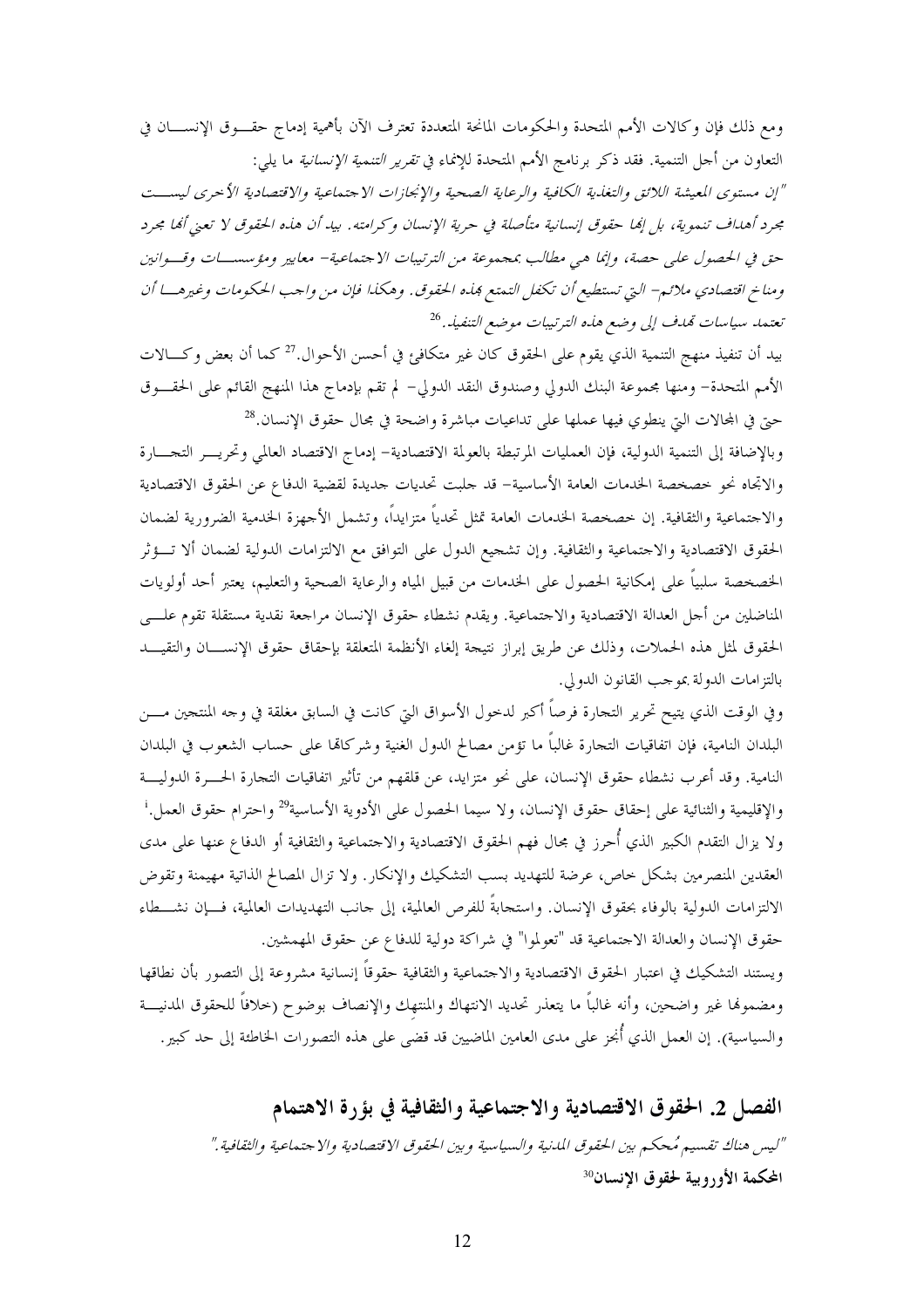يشمل مصطلح "الحقوق الاقتصادية والاحتماعية والثقافية" طائفة من حقوق الإنسان، من الحق في التعليم والمسكن المناسب والرعاية الصحية والغذاء والماء إلى الحق في العمل والحقوق أثناء العمل، بالإضــافة إلى الحقــوق الثقافيـــة للأقليات والسكان الأصليين. فالإعلان العالمي لحقوق الإنسان لم يقسِّم الحقوق إلى مجموعتين من الحقوق: المدنيـــة والسياسية من ناحية والاقتصادية والاحتماعية والثقافية من ناحية أخرى. وهو لم يفعل ذلك لسبب وحيه، وهو أن بعض الحقوق، ومنها الحق في حرية الاشتراك في الجمعيات وحق العمل، موجودة في كلا العهدين الدوليين، بينمــــا هناك حقوق أخرى، من قبيل الحق في التعليم، تتضمن جوانب كان يُنظر إليها تقليدياً على أنما من الحقوق المدنية، وأخرى يُنظر إليها على ألها حقوق احتماعية. وفيما يلي الخطوط العريضة لبعض الحقوق المصنَّفة عموماً على ألهــــا حقوق اقتصادية واحتماعية وثقافية.

#### الحقوق الثقافية

إن الثقافة– وهي سياق حياة الأفراد في مجتمعاقمم– يمكن أن تؤثر على جميع حوانب الحياة الإنسانية، من المســـكن والمأكل إلى العلاقة بالأرض والبيئة الطبيعية ومن الرعاية الصحية إلى الدين والتربية والفنون. وتتطلب الحقوق ذات الصلة، من قبيل الحق في الحصول على غذاء كاف والحق في التعليم، أن تكون السياسات المتعلقة بالغذاء و التعلـــيم ملائمة من الناحية الثقافية.<sup>31</sup> بيد أن تحديد ما هو ملائم ثقافياً أمر يتسم بالتعقيد نظراً لأن "الثقافة" ليست كتلـــة جامدة. ومن هنا فإن الفرص الحقيقية لمشاركة الأقليات والسكان الأصليين بشكل حاص، من حلال احترام حريسة التعبير وحرية الاشتراك في الجمعيات والحق في المشاركة في الحياة السياسية، تعتبر عنصراً أساسياً في احترام الحقوق الثقافية. 32

وتتضمن المعايير الدولية نصوصاً مستفيضة لحماية الحقوق الثقافية. فالعهد الدولي الخــــاص بــــالحقوق الاقتصــــادية والاحتماعية والثقافية يحمى الحق في المشاركة في الحياة الثقافية والتمتع بمنافع العلم والثقافة. كما أنه يحدد واحـــب الدولة نحو المحافظة على العلم والثقافة وتطويرهما ونشرهما. وثمة أحكام ملموسة في القانون الدولي المتعلق بالســـكان الأصليين (أنظر الفصل 6) وفي المعايير المتعلقة بحقوق الأقليات وتلك المتعلقة بالقضاء على التمييز العنصري. وغالباً ما يستند الأفراد والجماعات المدافعة عن الحقوق الثقافية على المستوى الدولي إلى العهد الدولي الخــــاص بــــالحقوق المدنية والسياسية (المادة 27) التي تنص على حماية حقوق أفراد الأقليات في التمتع بثقافتـــهم الخاصـــة أو المحـــاهرة بدينهم أو مزاولة شعائرهم أو استخدام لغتهم بالاشتراك مع الأعضاء الآخرين في جماعتهم.''<sup>33</sup>

وينبغي إقامة توازن بين حماية الحقوق الثقافية للفئات والجماعات والشعوب وبين حقوق الأفراد. فقد طُبِّق الميثـــاق الأفريقي لحقوق الإنسان والشعوب، الذي يلزم الدول الأعضاء بتعزيز وحماية الأخلاق والقيم التقليدية المعترف ها من قبل المحتمع، للتمييز بين الممارسات الثقافية "الإيجابية" والممارسات "السلبية". ولكن بعضها، من قبيل تلك التي تفرض التبعية والخضوع على المرأة، ربما تشكل انتهاكاً لأحكام أخرى من الميثاق الأفريقي. وينص الميثاق العــــربي لحقوق الإنسان على أن التدابير التي تعتمدها الدول الأطراف لتحقيق أرفع مستوى ممكن للصحة الجسدية والعقلية، تتضمن "قمع الممارسات التقليدية التي تلحق الضرر بصحة الفرد".<sup>34</sup>

كما أن المعايير الدولية التي تحمي حقوق الطفل تلزم الدول باتخاذ الخطوات الضرورية للقضاء علـــي الممارســــات التقليدية أو الثقافية الضارة بالأطفال.<sup>35</sup>

## الحق في الحصول على غذاء كاف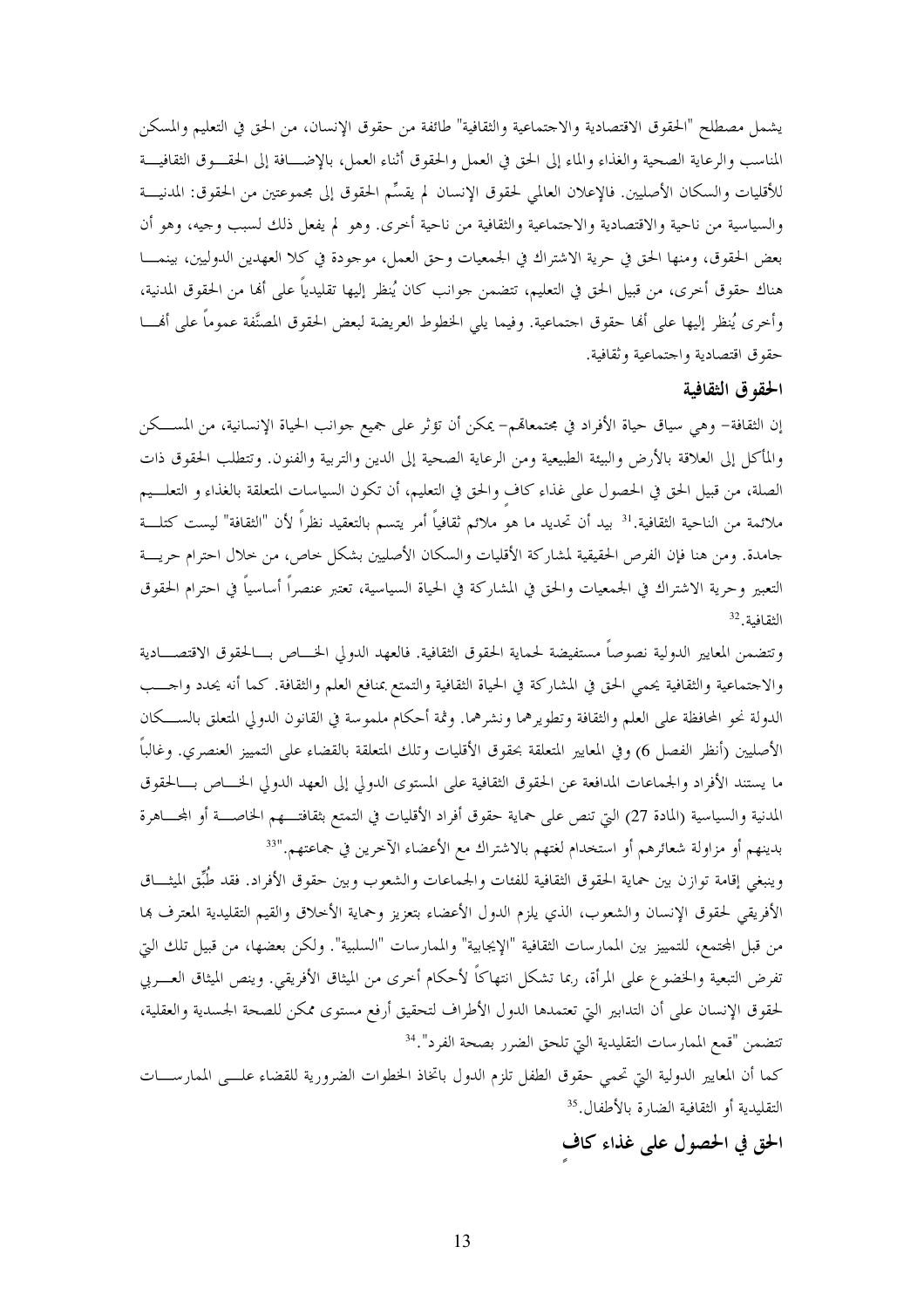إن كمية الغذاء التي ينتجها العالم كافية لإطعام كل فرد من سكانه وتزيد. ومع ذلك، فإن مئات الملايين من البشر يعانون من سوء التغذية المزمن.<sup>36</sup> وكي تتماشى الدول مع الالتزامات المتعلقة بالحق في الحصول على غذاء كاف<sup>37</sup>، يتعين عليها أن تعالج مشكلة الجوع فوراً وأن تكفل، بشكل تدريجي، حصول "كل رحل وامرأة وطفل، سواء كان بمفرده أم بالاشتراك مع الآخرين، على الغذاء الكافي أو على وسيلة تدبيره مادياً واقتصادياً وفي جميع الأوقات".<sup>38</sup> وتقتضي الالتزامات بتحقيق الحق في الحصول على الغذاء قيام الدولة بضمان ما يلي:

- *الوفرة*: أي توفر إمكانية الحصول على الغذاء، إما بإطعام النفس مباشرة من الأرض المنتجة أو الموارد الطبيعية، أو من أنظمة التوزيع والفرز والسوق التي تعمل حيداً. وهذا يشمل التزامات الدولة عندما تتصرف علـــي الصــــعيد الدولي لضمان احترام الحق في الحصول على الغذاء في بلدان أخرى، وحماية ذلك الحق، وتسهيل الحصول علـــي الغذاء وتقديم المساعدة الضرورية عند الطلب.<sup>39</sup>
- *اليسرة*: وهي إمكانية الحصول على الغذاء اقتصادياً (من خلال النشاط الاقتصادي أو دعم السلع أو المساعدات)، وإمكانية الحصول عليه جسدياً (ولا سيما بالنسبة للجماعات المستضعفة). إن المستضعفين اجتماعياً أو غيرهم من أفراد الفئات الأقل حظاً، ربما يكونون بحاجة إلى اهتمام من حلال برامج خاصة. ويضم هؤلاء ضحايا الكوارث الطبيعية والأشخاص الذين يعيشون في المناطق التي تعصف بما الكوارث.
- *القبول*: "توفر الغذاء الكافي، كماً ونوعاً، لتلبية الحاحات الغذائية للأفراد، بحيث يكون حالياً من المواد الضـــارة، ومقبولاً لدى ثقافة معينة."<sup>40</sup>

ففي حالة انطوت على انتهاكات مرتبطة بالتنقيب عن النفط في أوغونيلاند بنيجيريا، وجدت اللجنــــة الأفريقيـــة لحقوق الإنسان والشعوب ما يلي:

"الميثاق الأفريقي والقانون الدولي يطلبان من [مختلف الدول] ويلزمانها بحماية وتحسين مصادر الغذاء الحالية، وضمان حصول الجميع على غلّاء كاف...كما أن الحق في الحصول على الغلّاء يقتضي من [الحكومة] ألا تسامر مصـــادر الغذاء أو تلوثها، وألا تسمح لأطراف حاصة بتدميرها أو تلويثها، وألا تمنع الناس من السعبي إلى إطعام أنفسهم". <sup>41</sup> ويتمثل أحد الالتزامات الأساسية بموجب الحق في الغذاء في أن من واجب الدولة عدم تجويــــع النــــاس الخاضــــعين لسيطرقما، كالسجناء. وقد أقرت لجنة الأمم المتحدة لحقوق الإنسان أن الدولة عندما تقبض علـــي الأشـــخاص أو تحتجزهم، فإنها تتحمل مسؤولية مباشرة عن الاهتمام بحياقمم، من قبيل توفير المعالجة الطبيـــة الكافيـــة والظـــروف المعيشية والغذاء.<sup>42</sup> كما تتحدث معايير حقوق الإنسان عن الجوانب المتعلقة بالنوع الاجتماع<sub>ى</sub> من الحق في الغذاء، وتطلب من الدول تلبية احتياحات المرأة حلال الحمل وأثناء المخاض وبعد الولادة.<sup>43</sup>

# [مربع:

#### التجويع كعقوبة في كوريا الشمالية

"كانوا يعطوننا كميات قليلة من الذرة– الأرز. وفي بعض الأوقات كانوا يقدمون لنا حســـاء الملــــح مــــع أوراق الملفوف. و لم يقدموا لنا أي لحوم. كنا دائماً جوعي ونلجأ إلى أكل العشب في فصل الربيع. وقد قضـــي ثلاثـــة أو أربعة أشخاص نحبهم نتيجة لسوء التغذية. وعندما يموت شخص، كان زملاؤه السجناء يؤجلون إبلاغ خبر وفاتـــه إلى السلطات، كي يتسبى لهم تناول حصته من الإفطار". فقد أمضى كيم أربع سنوات في مستعمرة للعمل العقابي للسجناء السياسيين في بادوك في جمهورية كوريا الشـــعبية الديمقراطية (كوريا الشمالية) بعد ترحيله من الصين واقمامه بالخيانة. وقد لقي مئات الآلاف من الأشخاص حتفهم،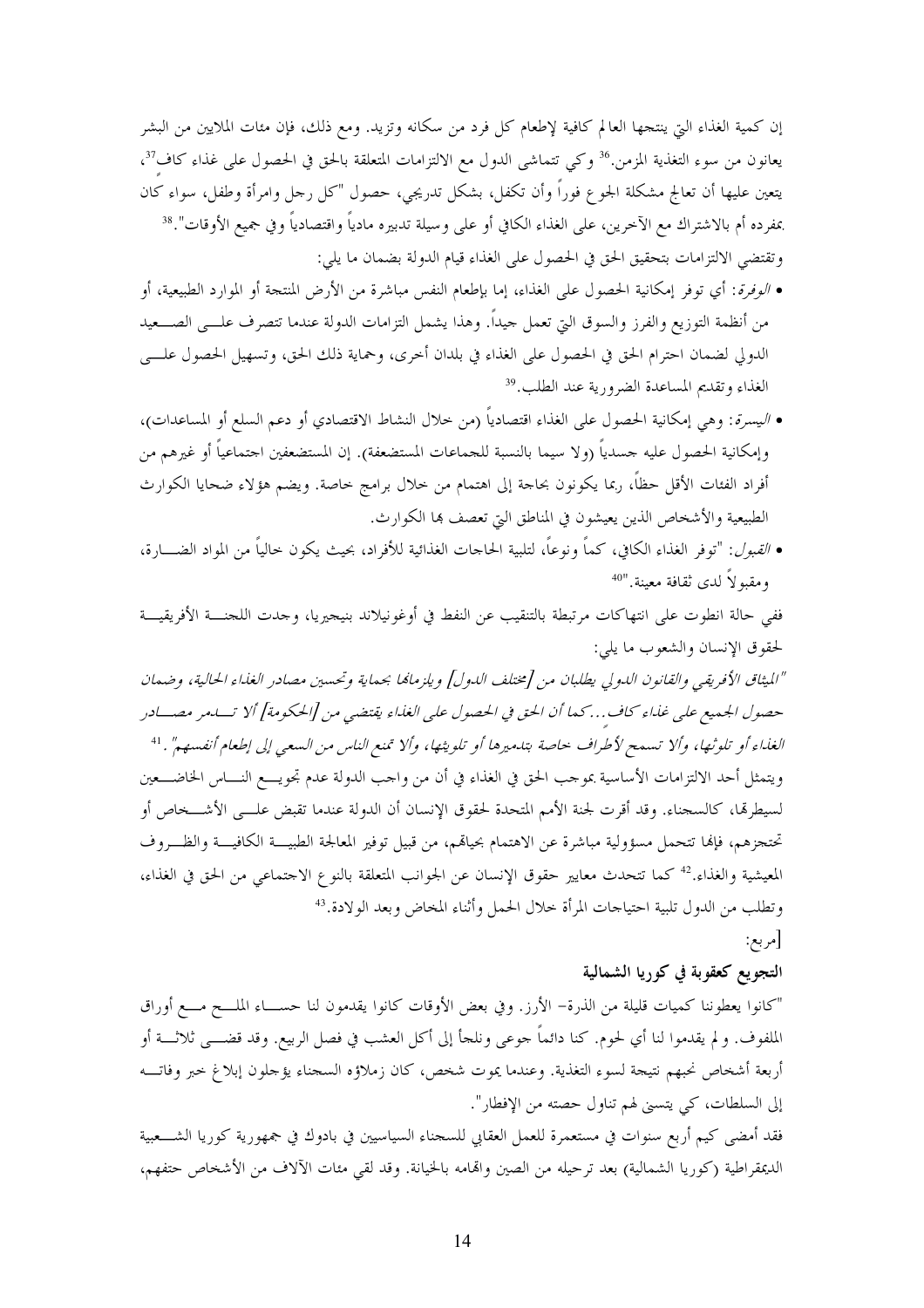وعاني عدة ملايين من البشر من سوء التغذية المزمن في مجاعة اجتاحت كوريا الشمالية وتفاقمت بســـبب أفعـــال السلطات. وقد منعت الحكومة توزيع المساعدات الغذائية بشكل سريع وعادل، وحظرت حرية التنقل التي كان من شألها أن تتيح للناس فرصة البحث عن الغذاء.<sup>44</sup> ويتعرض اللاحئون الذين تتم إعادتمم قسراً إلى كوريـــا الشـــمالية للسجن والمعاملة المهينة، بما في ذلك الحرمان الخطير من الغذاء.

انتهى المربع]

# الحق في الحصول على مسكن ملائم

ذكرت اللجنة المعنية بالحقوق الاقتصادية والاحتماعية والثقافية أن أكثر من مليار شخص في شــــتي أنحـــاء العــــالم يفتقرون إلى المأوى المناسب، وأن أكثر من 100 مليون شخص لا مأوى لهم.<sup>45 "</sup>وإذا لم يتوفر المأوى المناسب يصبح من الصعب ضمان العمل والمحافظة عليه، وتتهدد الصحة الجسدية والعقلية ويتعرقل التعليم، ويصبح ارتكاب العنف أكثر سهولة وتختل الخصوصية وتجف العلاقات."46 وبموحب الحق في الحصول على مسكن مناسب، يجب أن يتمتع كل شخص بدرجة ما من تأمين الحيازة بما يحميه من الإخلاء القسري والمضايقة والتهديدات الأخرى. أما الخدمات المتوفرة فينبغي أن تشمل مياه الشرب الآمنة والتمديدات الصحية والطاقة. كما ينبغي أن يكون المســكن متاحـــاً للجميع، بمن فيهم الفقراء، وأن تُعطى الأولوية للفئات الأكثر ضعفاً. ووفقاً للمعايير الدولية، يجب أن تتخذ الــــدول الخطوات اللازمة لضمان وحود المسكن في أماكن آمنة، بعيداً عن المواقع العسكرية ومواقع البث والإطلاق الخطرة أو المواقع الملوثة؛ وأن يكون قريباً من خطوط المواصلات ومن فرص العمل، وأن يحترم الحقوق الثقافية.

إن عمليات الإخلاء القسرية التي يُنقل السكان بموجبها من منازلهم قسراً ومن دون توفير حماية قانونية أو ضــــمان الإقامة البديلة، تعتبر انتهاكاً صارخاً لطائفة من حقوق الإنسان،<sup>47</sup> ذلك لألها غالباً ما تلحق الضرر بصحة النــــاس وتسبب البطالة والانتهاكات الجنسية وعدم قدرة الأطفال على مواصلة تعليمهم. وقد أوضـــحت اللجنـــة المعنيـــة بالحقوق الاقتصادية والاحتماعية والثقافية أن قانون حقوق الإنسان يتطلب ضمان الحيـــازة أو الإيجـــار، ووضــــع ضوابط صارمة على الظروف التي يمكن أن تقع فيها عمليات الإحلاء. <sup>48</sup>

# [مربع:

## عمليات الإخلاء القسري وحقوق السكن في أنغولا

في الفترة 2001-2003، قُدر عدد العائلات التي تم إحلاؤها من منازلها في المستوطنات الحضرية غــــير الرسميــــة، أو "الموسيك" حول العاصمة الأنغولية رواندا 5,500 عائلة. وكان معظم سكان هذه المستوطنات قد ذهبوا إلى المدينة طلباً للأمان إبان فترة النـــزاع التي دامت 27 عاماً، وبنوا بيوتاً حيثما وجدوا أمكنة لها. و لم تبـــذل الحكومـــة أي محاولة لتنظيم بناء المنازل أو توفير المرافق. ومنذ أواخر التسعينيات من القرن الماضي خلقت الطفرة النفطية في أنغولا طلباً على الأرض، وكان سكان "الموسيك"، الذين لم يكن لديهم أي وثيقة حيازة، الأكثر ضعفاً أمـــام أصـــحاب مشاريع التنمية.

في العام 2001، أُبلغت العائلات في منطقة بوافيستا، وهي منطقة قريبة من جرف صخري، بأن عملية إحلائهم تتم لإنقاذهم من المنـــزلقات الأرضية. و لم تجر أي محاولة لجعل الجرف آمناً أو لإحراء مشاورات حقيقية مع الســـكان. وبدلاً من ذلك، نُقلت أكثر من 4,000 عائلة إلى منطقة على بعد 40 كيلومتراً. وقد عاش أفرادها هناك في حيـــام متعفنة لمدة تزيد على عامين ريثما يتم بناء المنازل لهم.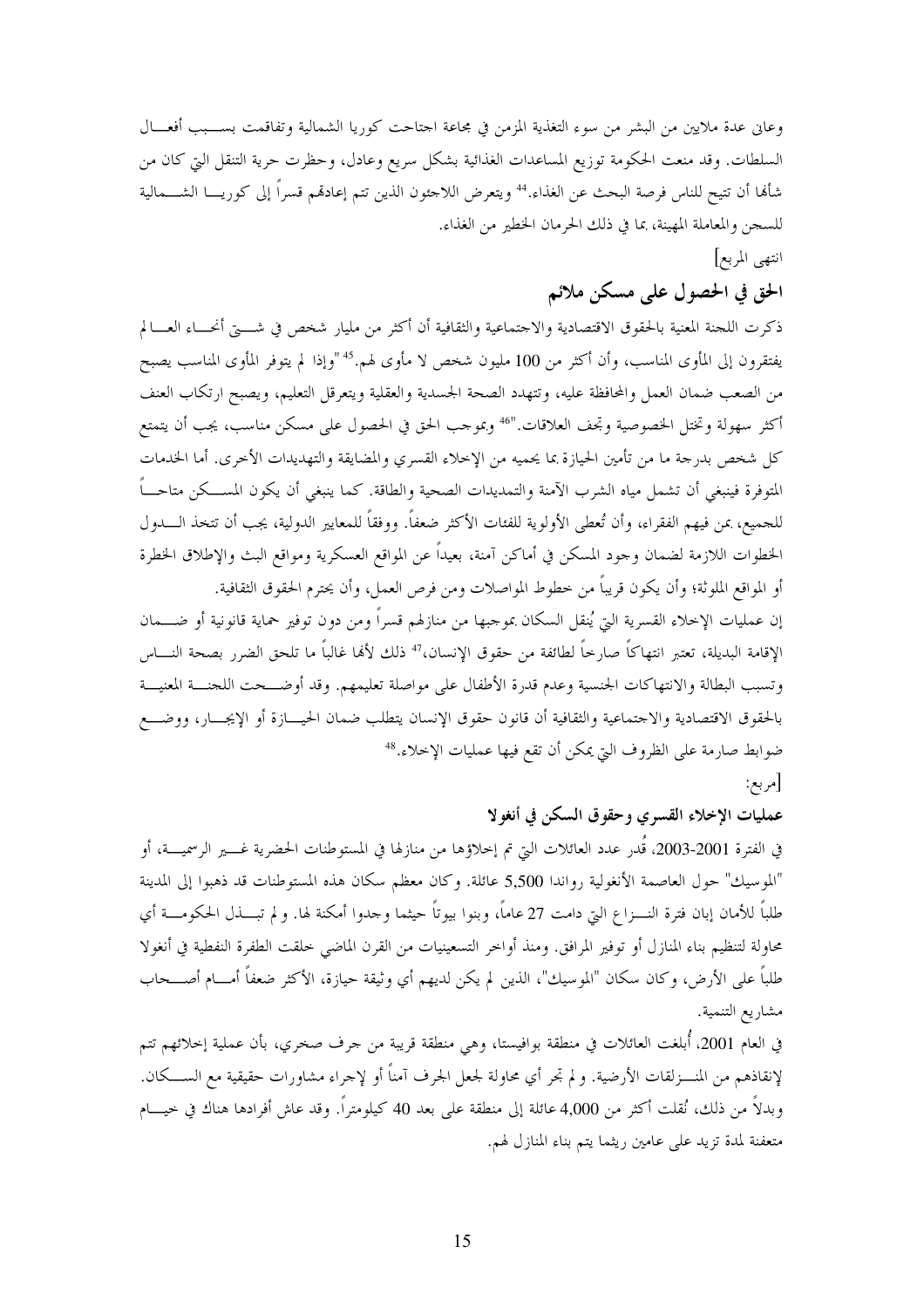وبذل سكان صوبا كباسا جهوداً مضنية في سبيل تأمين الحيازة، وخططوا الشوارع والمنازل بعناية. بيد أن الحـــوار مع السلطات تعثر. وفي ديسمبر/ كانون الأول 2002 فوجئ السكان بأفراد الشرطة والجنود يطوقون المنطقة، بينما قامت فرقة الهدم بتدمير المنازل بالجرافات. وقد هُدم ما مجموعه 1,167 منـــزلاً. و لم تتم إعادة إســـكان أي مـــن سكان صوبا كباسا أو دفع أي تعويضات لهم.

كما هُدم أكثر من 470 منـــزلاً في كومونة بنيفيكا في الفترة بين 2001 و 2003 ومرة أخرى من دون إحــــراء أي مشاورات حقيقية أو إرسال إشعار مسبق. وقد تم توطين معظم الذين تم إحلاؤهم في منازل جديدة ظهرت علـــي جدران بعضها تصدعات كبيرة، وأُقيمت في منطقة خالية من المدارس والمرافق الصحية.

وقد نُفذت جميع عمليات الإخلاء الثلاث المذكورة باستخدام العنف، وتعرض المحتجون للضرب، وقُــبض علـــى زعماء المجتمع المحلي. وعلى الرغم من الجهود التي بذلها النشطاء المدافعون عن حقوق السكن والأرض، فإن قــــانون الأرض الأنغولي للعام 2004 لا ينص على تأمين يُذكر لحيازة السكان الحضريين غير الرسمية لأماكن سكنهم. كما حدثت عمليات إخلاء قسري على نطاق أضيق في العام 2004.

انتهى المربع]

# الحق في التعليم

يشمل حق التعليم الحق في الحصول على التعليم الأساسي الإلزامي والمحايي، وزيادة إمكانية الحصول على التعلــيم الثانوي والتقني والمهني والعالي.4° ويتقاطع هذا الحق مع التقسيم المزيف بين حقوق الإنسان، لأنه يحتوي على عناصر مدنية وثقافية واقتصادية وسياسية واحتماعية. إن إحقاق حق الأشخاص في التعليم يساعد على التقليل من إمكانية تعرضهم لتجربة تشغيل الأطفال والزواج المبكر والتمييز وغيرها من الانتهاكات الأخرى لحقوق الإنسان. كما أنه يزيد من فرص تحقيق حقوق إنسانية أخرى، ومنها الحق في الرعاية الصحية والحق في المشاركة في الشؤون العامة. <sup>50</sup> ويجب أن تكفل الدول التعليم الأساسي الإلزامي والمحاني باعتباره مسألة ذات أولوية، وحرية التعلـــيم (مــــع حـــق الوالدين في ضمان أن يكون تعليم أبنائهم متماشياً مع معتقدالهما الدينية والفلسفية). وكي تتماشى مع التزامالها تحاه حقوق الإنسان، يجب أن تكفل الحكومات أن يكون التعليم متوفراً، ويسير المنال (مالياً وحســــدياً)، ومقبــــولاً (أن يحترم الحقوق الثقافية والحقوق الإنسانية للمتعلمين)، وقابلاً للتكييف (مما يلائم الواقع الحياتي للجميــــع). وتشــــمل العناصر الأساسية الدنيا للحق في التعليم إعطاء الأولوية للتعليم الأساسي الإلزامي والمحايي لجميع الأطفال، وضـــمان أن يتماشى المضمون التربوي والتعليمي مع مبادئ حقوق الإنسان. وهذا يتضمن تنمية التنوع والتفاهم بدلاً مـــن الفصل والتحيز .

[مربع:

حق الأقليات في التعليم: كرواتيا

تواجه جماعات الروما في أوروبا انتهاكات حطيرة وواسعة النطاق لطائفة من حقوق الإنســــان، ومنــــها الحــــق في التعليم.<sup>51</sup> وتشير التقديرات إلى أن ثلث أطفال الروما في كرواتيا مستثنيين تماماً من النظام المدرسي. وعادة ما يكون أطفال الروما الذين يلتحقون بالمدارس الأساسية في صفوف منفصلة، حيث يتعلمون مناهج مقلَّصــــة. ويبــــدو أن السلطات الكرواتية مستعدة لتلبية مطالب أولياء أمور الأطفال من غير طائفة الروما بتدريس أطفال الروما بشـــكل منفصل. وقد قدم أولياء الأمور من طائفة الروما دعاوي ضد الفصل والتمييز أمام المحساكم الكرواتيـــة والمحكمـــة الأوروبية لحقوق الإنسان. بيد أن المحاكم الكرواتية الدنيا رفضت شكاواهم على أساس أن أطفال الروما يفتقـــرون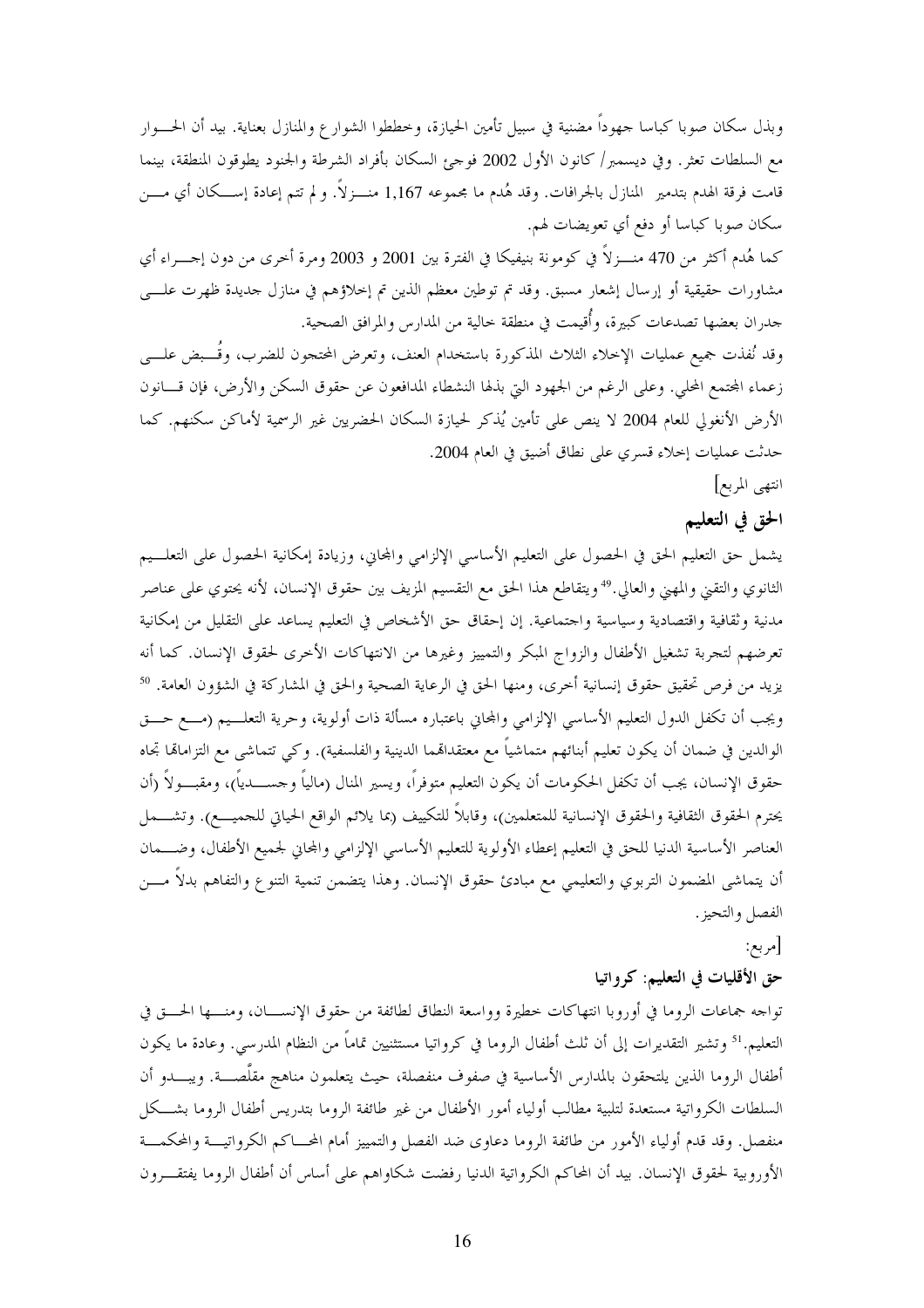إلى المعرفة الكافية باللغة الكرواتية. وكانت إحدى الشكاوى التي قُدمت إلى المحكمـــة الدســـتورية الكرواتيـــة في ديسمبر/ كانون الأول 2002، وفحواها أن مثل ذلك الفصل في التعليم غير دستوري، لا تزال قائمة، و لم يُبت فيها حبيّ أواسط العام 2005.

في أكتوبر/ تشرين الأول 2003، اعتمدت الحكومة الكرواتية برنامجاً وطنياً لطائفة الروما، وفي حالة تنفيــــذ هــــذا البرنامج، فإنه ربما يمثل الخطوة الأولى نحو إدماج أفراد جماعات الروما في المدارس الكرواتية والمحتمع الكرواتي بوحه عام. وقد أشارت لجنة الأمم المتحدة لحقوق الطفل إلى أهمية ضمان توفير الموارد الكافية لهذا البرنامج، وذلك مــــن أجل احترام حق طائفة الروما الكرواتية في التعليم.<sup>52</sup>

انتهى المربع]

الحق في الصحة

إن الحق في الصحة هو الحق في الحصول على "أعلى مستوى ممكن من الصحة الجسدية والعقلية"، إذا أخذنا بعـــين الاعتبار التركيبة الوراثية **للفرد** وخيارات نمط الحياة، بالإضافة إلى مدى الفهم العلمي والحد الأقصى مـــن المـــوارد المتوفرة للدولة. وهذا الحق يشمل الحريات (كحق الشخص في التحكم بصحته وجسده)، والحقوق (مـــن قبيــــل المساواة في الحصول على الرعاية الصحية)؛ ويتألف من عنصرين أساسيين، هما: الظروف المعيشية الصحية والرعاية الصحية. 53

واعتمدت اللجنة المعنية بالحقوق الاقتصادية والاجتماعية والثقافية تصوراً واسعاً للحق في الصحة، واعترفت به على أنه:

"حق شامل لا يمتد إلى توفير الرعاية الصحية المناسبة وفي الوقت المناسب فحسب، وإنما إلى العوامـــل الحاسمـــة في الصحة، من قبيل الحصول على المياه الآمنة والصالحة للشرب والتمديدات الصحية الكافية وكفاية الغذاء والمسكن الآمن والظروف المهنية والبيئية الصحية الآمنة، والحصول على التربية والمعلومات المتعلقة بالصحة، بما فيها الصـــحة الجنسية والإنجابية . وثمة حانب آحر مهم وهو مشاركة السكان في عملية صنع القرار المتعلق بالصحة على المستوى المحلبي والوطي<sub>خي</sub> والدولي" . <sup>54</sup>

وقد حددت اللحنة العناصر التالية للاسترشاد بما في تفسير الالتزامات بموحب الحق في الصحة:55

- أن تكون مرافق الرعاية الصحية الكافية والمهنيون المدربون والأدوية الأساسية **متوفرة**.
- أن تكون المرافق الصحية والسلع والخدمات والمعلومات المتعلقة بالصحة **يسيرة المنال** اقتصادياً وحســــدياً لكــــل شخص بلا تمييز .
- أن تحترم المرافق الصحية والسلع والخدمات والمعلومات المتعلقة بالصحة الآداب الطبية، وأن تراعى الثقافة والنو ع الاحتماعي ومتطلبات دورة الحياة كي تكون **مقبولة**.
- أن تكون المرافق الصحية والسلع والخدمات والمعلومات المتعلقة بالصحة ملائمة علمياً وطبياً وذات **نوعية جيدة**. وهذا يقتضي، من بين أمور أخرى، توفر موظفين طبيين مهَرة وأدوية موافق عليها علمياً ومدة صلاحيتها ســــارية ومعدات للمستشفيات ومياه آمنة وصالحة للشرب وتمديدات صحية كافية.<sup>56</sup>

ومن بين الانتهاكات المحتملة للحق في الصحة:

- حجب المعلومات الضرورية للوقاية من المرض أو العجز، أو معالجتها، أو تقديم معلومات خاطئة بشكل متعمد.
	- ترويج المواد الضارة.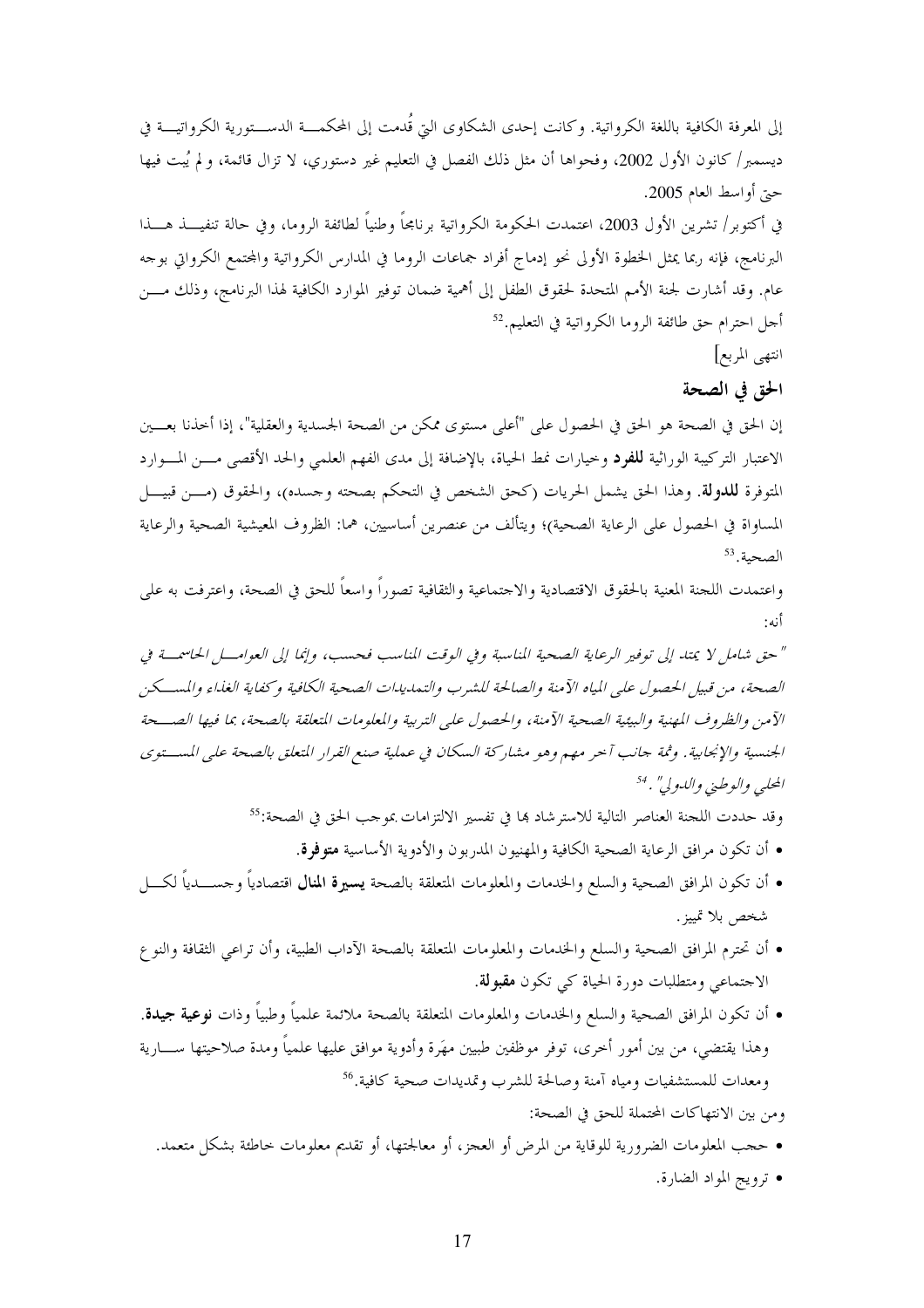- عدم حظر الممار سات الثقافية الضارة أو عدم النهي عنها.
- عدم مراقبة أنشطة الشركات التي لها آثار ضارة على الصحة.

• عدم اعتماد خطة تفصيلية لتحقيق الحد الأدنى من الالتزامات الأساسية الخاصة بالحق في الرعاية الصحية.<sup>57</sup> لقد ساعد المقرر الخاص للأمم المتحدة المعنى بحق كل شخص في التمتع بأعلى مستوى ممكن من الصحة الجســــدية والعقلية (المقرر الخاص المعني بالصحة) في تعزيز الفهم للحق في الصحة، بما فيها الصحة الجنسية والإنجابية والصـــحة العقلية. ووفقاً للتقرير السنوي الأخير للمقرر الخاص، فإن نحو 450 مليون شخص يعانون من شكل ما من أشكال الاضطراب العقلبي، وإن ما يزيد على 90% من البلدان يفتقر إلى سياسة بشأن الصحة العقلية للأطفال.<sup>58</sup> ويفتقـــر أكثر من 40% من البلدان إلى أي سياسة تتعلق بالصحة العقلية على الإطلاق.<sup>59</sup> ويفحص التقرير كيـــف يُحـــرم الأشخاص الذين يعانون من الاضطرابات الصحية العقلية في الأغلب من المساواة في العديد من الحقوق الإنســــانية، ومنها الحق في التعليم والعمل والخصوصية والمأوى والحرية.

كما تفحُّص المقرر الخاص العلاقة بين الحق في الصحة وبين حدول أعمال منظمة التجارة العالمية. إن العديــــد مــــن الاتفاقيات التجارية تقيد إنتاج الأدوية العامة وتوسع نطاق حماية براءات الامتياز، وهذا ما يـــرحح أن يـــؤدي إلى إنتاج أدوية أعلى سعراً وأصعب منالاً بالنسبة للفقراء، ومن دون دعم فعال من قبل الدولة. وقد أدى الصراع بسين التزامات الدول بتوفير الأدوية الأساسية وبين مصادقتها على اتفاقيات التجارة إلى الضغط من أجل استثناء الصـــحة العامة من قواعد حماية براءات الامتياز الدولية. بيد أن هذا الاستثناء لا يتكرر كثيراً في الاتفاقيات الإقليمية والثنائية. الحق في الحصول على الماء

في العام 2000 قدَّرت منظمة العفو الدولية أن نحو 1.1 مليار إنسان محرومون من إمدادات المياه التي تزودهم بميساه الشرب الآمنة والضرورية للحياة الكريمة.'<sup>61</sup> إن عدم توفر المياه الآمنة يسبب أمراضاً خطيرة كأمراض الإسهال الــــتي تتسبب بوفاة 2 مليون شخص سنوياً (الأغلبية العظمى من الأطفال ومعظمهم من البلدان النامية).<sup>62</sup>

وأحذ الاعتراف بالحق في الحصول على الماء يحظى باعتراف متزايد في الصكوك الدولية والإقليمية لحقوق الإنســـان، بالإضافة إلى الدساتير الوطنية.<sup>63</sup> إن الحصول على الماء النظيف والتمديدات الصحية يعتبر أمراً أساسياً لتحقيق الحق في الصحة والغذاء وتأمين وسائل المعيشة (في إنتاج الغذاء مثلاً). وقد فُسر الحق في الماء، كمـــا الحـــق في الغـــذاء، ليشمل *الوفرة* و *اليسرة* (حسدياً واقتصادياً) *والجودة* (الخلو من الكائنات العضوية والتلوث). أما بالنسبة للحقــوق الاقتصادية والاحتماعية والثقافية الأخرى، فإن الأولوية يجب أن تُعطى للأفراد والجماعـــات الأكثـــر ضـــعفاً، أي "الأفراد والجماعات التي طالما واجهت المصاعب في مزاولة حقوقها، ومنها النساء والأطفال والأقليـــات والســـكان الأصليون واللاجئون وطالبو اللجوء والأشخاص المهجرون داحلياً والعمال المهاجرون والسجناء والمعتقلون".<sup>64</sup> [مربع:

#### التلوث ومساءلة الشركات في الهند

أسفر انفجار المصنع الكيميائي الذي وقع في بوبال بالهند في العام 1948 عن وفاة آلاف الأشخاص، وخلَّـــف وراءه عدداً أكبر من المرضى وتلوثاً لا يزال يسمم الهواء ومصادر المياه. "عندما تنظر إلى الماء، ترى طبقة رقيقة من الزيت تطفو على السطح. وأصبحت جميع الأواني في منـــزلي ملونة، ويتعين علينا أن نقطع مسافة كيلومترين على الأقــــل كي نتمكن من حلب المياة النظيفة إلى كولا ناكا. إن حالتي الصحية متردية لدرجة ألها تمنعني من حمل الماء السذي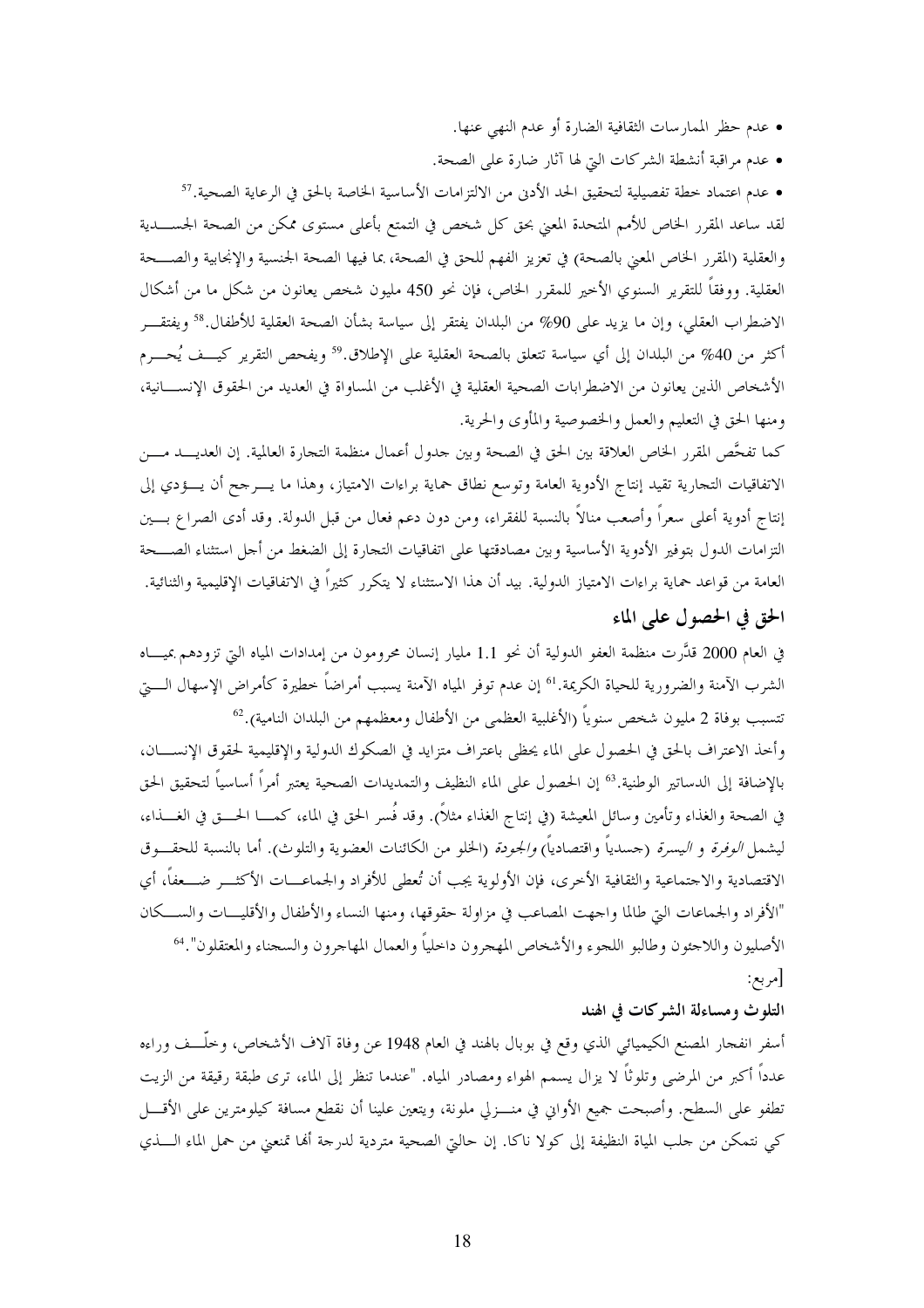أحتاجه من هناك." حسينة بي، من أتال أيوب نغار، أحد أحياء بوبال القريبة من المصنع، وقد ظلت حسينة تشرب الماء من المضخة اليدوية القريبة من منـــزلها لمدة 18 عاماً.

واشتكت فوجيا، البالغة من العمر 15 عاماً، من أن "لون الماء هنا أحمر وله رائحة…وكأن فيه أدوية مــــا." بينمــــا قالت موين بي إن "طعم الماء مر…ويصعب ابتلاعه." إن عائلتيهما تعيشان في أنو نغار، وهي منطقة قريبة من بوبال، ونادراً ما تدخل صهاريج الحكومة التي تحمل المياه النظيفة إلى الحي، هذا إذا دخلت أصلاً.<sup>65</sup>

كانت شركة "يونيون كاربايد إنديا ليمتد" تتولى تشغيل المصنع الكيميائي، وكانت تحت سيطرة شركة "يونيـــون كاربايد كميكال كوربوريشن "، وهي شركة مقرها في الولايات المتحدة، وأصبحت منذ ذلك الحين تحت ســـيطرة شركة "داو كميكال كومباني". إن القانون الدولي لحقوق الإنسان يفرض التزامات على الدول، ومنها الهند، بتوفير الحماية للسكان من الآثار الضارة على حقوق الإنسان لممارسات الشركات التي تتسم بالإهمال. كما أن للشركات مسؤوليات حيال التقيد بمعايير حقوق الإنسان. ومنظمة العفو الدولية ملتزمة بالعمل من أحل مساءلة الشركات عن انتهاكات حقوق الإنسان، وناضلت من أجل حمل حكومتي الهند والولايات المتحدة (حيث يوحد المقـــر الرئيســــي لشركة "داو كميكال كومباني" على التقيد بالتزاماتها الدولية لضمان حماية حقوق الإنسان من الانتـــهاكات الــــتي ترتكبها الشركات.

انتهى المربع]

الحق في العمل والحقوق أثناء العمل

إن الحق في العمل، الذي غالباً ما يُنظر إليه على أنه الحق في الحصول على وظيفة والالتزام بضمان عمــــل بتفــــرغ كامل، ربما يكون أقل الحقوق الاقتصادية والاحتماعية والثقافية فهماً.6%(iii) ومع ذلك، فإن الحق في العمل يترتب عليه الحق في الحصول على عمل بلا تمييز، على الأقل، والاختيار الحر للعمل وبنية داعمة تساعد في الحصول علــــى العمل، وبضمنها التعليم المهني المناسب.'ív(iv) ومن ناحية أخرى، فإن الحقوق أثناء العمل أكثر تفصيلاً؛ فهي تشمل الحق في الأجور العادلة، وفي الأجر المتساوي للعمل ذي القيمة المتساوية، وفي ظروف العمل الآمنة والصـــحية، وفي تحديد ساعات العمل بشكل معقول، وحظر الطرد من العمل بسبب الحمل، بالإضافة إلى المســـاواة في المعاملـــة في التشغيل.

ولعل الانتهاك الفظيع للحق في الاختيار الحر للعمل يتمثل في العمل القسري– وهو العمل الذي يتم ابتـــزازه عــــن طريق التهديد بالعقاب، سواء كان بالمعاقبة المباشرة أو بفقدان الحقوق أو الامتيازات.<sup>68</sup>

[مربع:

#### العمل القسرى في ميانمار (بورما)

كان عليَّ أن أعمل أحياناً ثلاث مرات في الأسبو ع...فمعسكر "ناساكا" [قوات الأمن] معسكر كـــبير يضــــم 80 رحلاً من قوات "ناساكا"، يعيش عشرون منهم مع عائلاتمم. وكان المعسكر يضم عدداً كبيراً من المنـــازل، الــــتي كانت بحاجة إلى عمل يومي تقريباً…الأغنياء يستطيعون أن يدفعوا مالاً لتحنب العمل، والأشـــخاص المرتبطـــون بالسلطات ليسوا مضطرين للذهاب إلى هناك. ولذا، فإن الفقراء مضطرون للقيام بواجب مزدوج. ولهـــذا الســـبب كان عليَّ أن أعمل ثلاث مرات في كل أسبو ع. كما كنت أعمل خفيراً أربع مرات في الشهر. ولذلك لم يكن لدي وقت كاف للعمل من أحل عائلتي. كنت أستطيع أن أعمل لنفسي حوالي 15 يوماً في الشهر. إنني لا أملك قطعـــة أرض، وكان البقاء على قيد الحياة أمراً عسيرا." **رجل عمره 50 عاماً، من الأقلية الروهنغية، ميانمار**.<sup>69</sup>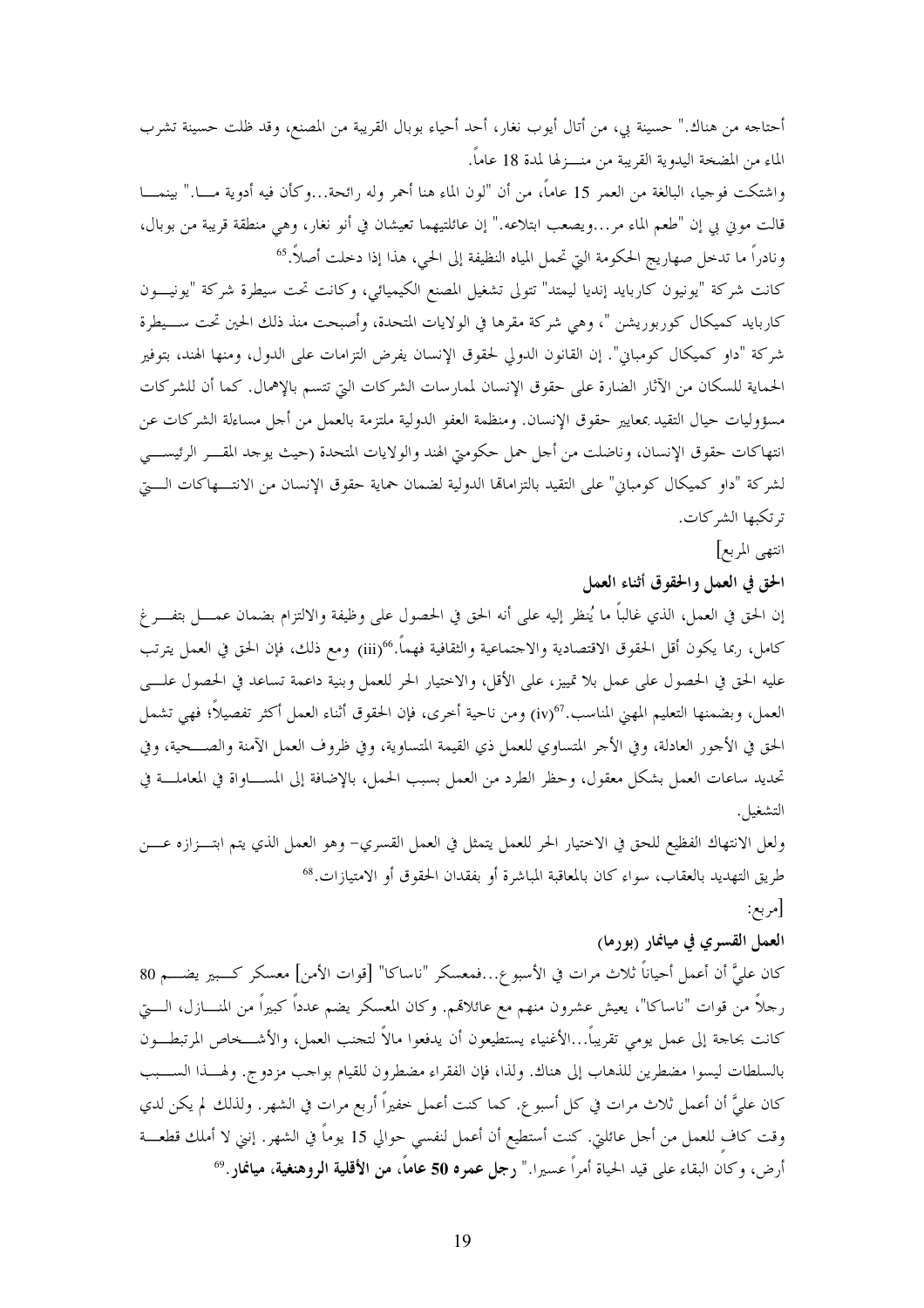لطالما انتهكت ميانمار الحظر المفروض على العمل القسري، من بين العديد من انتهاكات حقوق الإنســــان. وقــــد كشفت لجنة تحقيق تابعة لمنظمة العمل الدولية عن وقوع انتهاكات منظمة وواسعة النطاق. وأكـــدت شــــهادات شخصية مؤخراً الأنباء التي تحدثت عن قيام الجيش باستهداف الأقلية الروهنغية بشكل متعمـــد، وعـــن أن تفشـــي الفساد يؤدي إلى زيادة التأثير غير المتناسب للعمل القسري على الفقراء. انتهى المربع]

## الفصل 3. الالتزامات بموجب القانون الدولي

على الرغم من أن المعايير الدولية المتعلقة بالحقوق الاقتصادية والاحتماعية والثقافية تنطبق عالمياً، فإنها تأحـــذ بعـــين الاعتبار الموارد المتفاوتة المتوفرة في كل دولة. وهي تقر بحقيقة أن تحقيق هذه الحقوق بشكل تام لا يتم إلا بشكل تدريجي مع مرور الزمن، حيث تتوفر الموارد البشرية والتقنية والاقتصادية الكافية، بما في ذلك عبر التعـــاون الــــدولي والمساعدات الدولية، من قبيل مساعدات التنمية.

### واجبات احترام الحقوق وحمايتها والوفاء بما

غالباً ما كان يُنظر إلى الحقوق الاقتصادية والاحتماعية والثقافية على ألها واحبات "إيجابية" علـــى الــــدول بشـــكل أساسي، ويُطلق عليها تندراً اسم "قائمة الرغبات".70 وفي الحقيقة، أن تكون الدولة بمثابة "مُعيل الملحـــأ الأخــــير"<sup>71</sup> (تتدخل عندما يتعذر على الأفراد والجماعات تحقيق حقوقها) هو مجرد عنصر واحد من عناصر واجبات الدولة. وثمة ثلاثة أنواع لواجبات الدولة بإحقاق جميع حقوق الإنسان:

- الاحتوام: عدم إعاقة ممارسة الحق.
- الحماية: ضمان عدم قيام الآخرين بعرقلة إحقاق الحق، وذلك من حلال وضع الأنظمة والحلول الفعالة.
- الوفاء: ويشمل تعزيز الحقوق وتيسير الحصول عليها، وتلبية حاجات غير القادرين على تلبية حاجاقم. <sup>72</sup>

إن واجب احتوام حقوق الإنسان يقتضي من الدول أن تمتنع عن إعاقة تمتع الأشخاص بحقوقهم الإنسانية، ســواء بصورة مباشرة أو غير مباشرة.<sup>73</sup> وهذا واحب مباشر، يشمل احترام الجهود التي يبذلها الأشخاص بأنفسهم لإحقاق حقوقهم. ويتعين على الحكومات عدم ممارسة التعذيب، أو منع الحق في الإضراب على نحو غير واحب، أو الإغلاق التعسفي للمدارس الخاصة التي تدرس بلغات الأقليات، أو تنفيذ عمليات إحلاء قسرية من دون اللجوء إلى العمليـــة القانونية الواجبة أو توفير المسكن البديل مثلاً:

وبمقتضى واحب هماية حقوق الإنسان، يتعين على الدول أن تبادر إلى منع وقوع الضرر الذي تســـببه انتـــهاكات حقوق الإنسان على أيدي أطراف ثالثة– من قبيل الأفراد والمشاريع التجارية أو غيرهم من الفاعلين غــــير التــــابعين للدولة– والتحقيق فيها والمعاقبة عليها وضمان الإنصاف لضحاياها. وهذا واحب مباشر. ويتعين على الحكومـــات أن تقوم، مثلاً، بتنظيم ومراقبة استخدام شركات الأمن الخاص، والنفث الصناعي الذي ينطوي على مخاطر محتملة، ومعاملة أصحاب العمل للعمال، ومدى كفاية وملائمة الخدمات التي تفوضـــها الدولـــة إلى حهـــات أخــــرى أو تخصخصها، ومنها الخدمات الطبية الخاصة والمدارس الخاصة. <sup>74</sup>

وعلى عاتق الدول يقع واحب الوفاء بحقوق الإنسان، وذلك باتخاذ خطوات تشريعية وإداريـــة وماليـــة وقضـــائية وغيرها من الخطوات باتجاه الإحقاق التام لحقوق الإنسان. وينبغي تحقيق هذا الالتزام بشكل تدريجي، وهو يشـــمل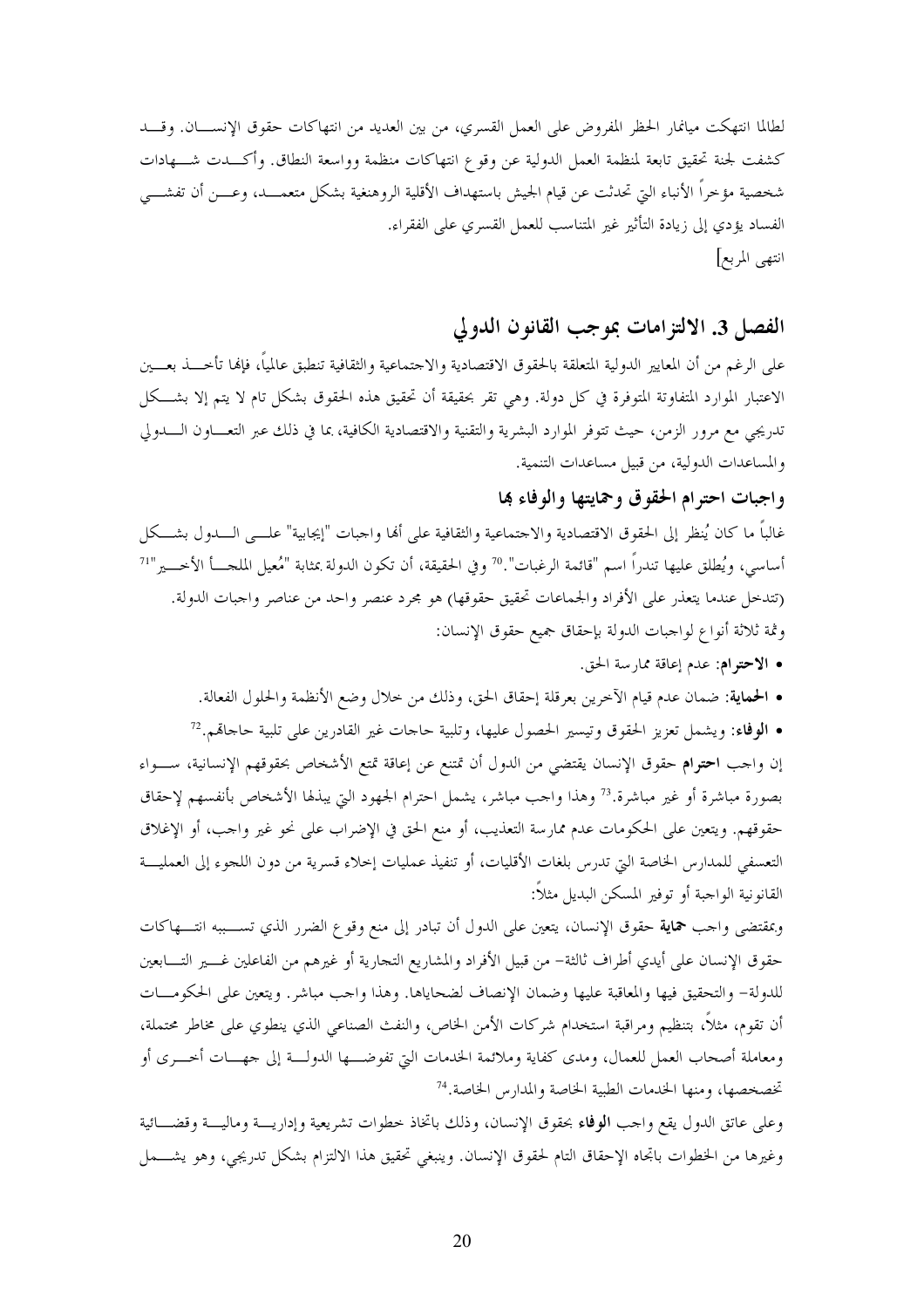واجبي *التيسير* (زيادة إمكانية الحصول على الموارد ووسائل اكتساب الحقوق)، *والتوفير* (التأكـــد مــــن أن جميــــع السكان يمكن أن يحققوا حقوقهم عندما يكونون غير قادرين على القيام بذلك بأنفسهم). فعلى سبيل المثال، يجـــب على السلطات، مثلاً، تزويد المتهمين بأي تفسير ضروري، بحيث يستطيعون فهم إجراءات المحكمة، أو توفير تدريب مهنى حقيقي لضمان استفادة الطلبة من التعليم. وفوق ذلك كله، يجب على الحكومات أن تعطي الأولويــــة لتلبيـــة المستويات الأساسية الدنيا لكل حق، وخاصة بالنسبة للفئات الأكثر ضعفاً.

[مربع:

## الأرجنتين: المحكمة تأمر الحكومة بتصنيع اللقاح

ضمن واجبها نحو الوفاء بالحقوق، يجب على الدول أن تعطي الأولوية للحد الأدبى من التزاماقما الأساسية. فالحق في الصحة يشمل مكافحة الأوبئة. ففي العام 1998، استخدمت مارييلا سيسيليا فايسكونتي، وهي طالبـــة في كليـــة الحقوق في الأرجنتين، بالتعاون مع رئيس مكتب المظالم الوطنية، "أمر المثول أمام القاضي"، وهو شكل من أشكال النشاط الصفي، من أجل احترام الحقوق الدستورية، ومطالبة الدولة باتخاذ إجراء أكثر فعالية بمدف إحقاق الحق في الصحة، ومواجهة وباء حمى النـــزف الدموي الذي كان يهدد حياة ثلاثة ملايين ونصف مليون مواطن أرحنتيني. وأصدرت محكمة الاستئناف الفدرالية أمراً بأن تقوم الدولة بإنتاج لقاح، نظراً لأن الوباء كان فريداً مــــن نوعــــه في الأرحنتين، ورأى القطاع الخاص أن إنتاج هذا اللقاح غير مربح. وخوَّلت المحكمة رئيس مكتب المظالم بمراقبة تنفيذ هذا الأمر، وحمَّلت المسؤولية لوزير الصحة شخصياً.<sup>75</sup>

وفي تلك القضية، رأت المحكمة أن الدولة يجب أن تتخذ تدابير محددة وملموسة (إنتاج لقاح) لمكافحة وباء نادر في البلاد، لم يكن القطاع الخاص مستعداً للتدخل حياله).

انتهى المربع]

الواجبات الفورية "والإحقاق التدريجي" للحقوق

يتمثل الواحب الرئيسي للدول بموحب المعايير الدولية لحقوق الإنسان في الإحقاق *الكامــــل،* تــــدر يجياً، للحقــــوق الاقتصادية والاحتماعية والثقافية إلى أقصى حد ممكن بحسب الموارد المتوفرة ("الإحقاق التدريجي").<sup>76</sup> وعلى الدول واحب اتخاذ خطوات متبصرة وملموسة وهادفة "سريعة وفعالة بقدر الإمكان" باتجاه الوفاء بتلك الحقوق.<sup>77</sup> ومثـــل هذه التدابير قد تشمل اعتماد إصلاحات تشريعية أو إدارية أو اقتصادية أو مالية أو تعليمية أو اجتماعية، أو وضـــع برامج عمل أو إنشاء هيئات مراقبة مناسبة أو اتخاذ إجراءات قضائية.<sup>78</sup>

وبالإضافة إلى واحب الإحقاق التدريجي للحقوق، تقع على عاتق الدولة واجبات فورية عديدة تتعلــق بـــالحقوق الاقتصادية والاحتماعية والثقافية التي لا تعتمد على الموارد المتوفرة.

إن **واجب "اتخاذ خطوات"** يعتبر واجباً فورياً. كما أن مفهوم الإحقاق التدريجي للحقوق لا يبرر تقاعس الحكومـــة على أساس أن الدولة لم تصل بعد إلى مستوى معين من التطور الاقتصادي. وعلى العكس من ذلك، فـــإن اتخـــاذ خطوات للحد من الحقوق أو اتخاذ خطوات تراجعية، من قبيل التقليص الهائل للاستثمار في خــــدمات التعلـــيم أو الصحة، لا يمكن تبريره إلا بدراسة جميع الموارد المتوفرة في الدولة (بما فيها تلك المتاحة من حلال التعاون السدول)، والطيف الكامل للالتزامات التي تواجهها الدولة. أ وكي تتمكن الدولة من الاستناد إلى الظروف الخارجــة عـــن إرادها لتبرير التراجع عن إحقاق الحقوق، يتعين عليها أن تُظهر بشكل معقول ألها لم تستطع منع حـــدوث التــــأثير السلبي على الحقوق. فعلى سبيل المثال، رأت اللجنة الأفريقية لحقوق الإنسان والشعوب أن زائير (التي كانت تسمى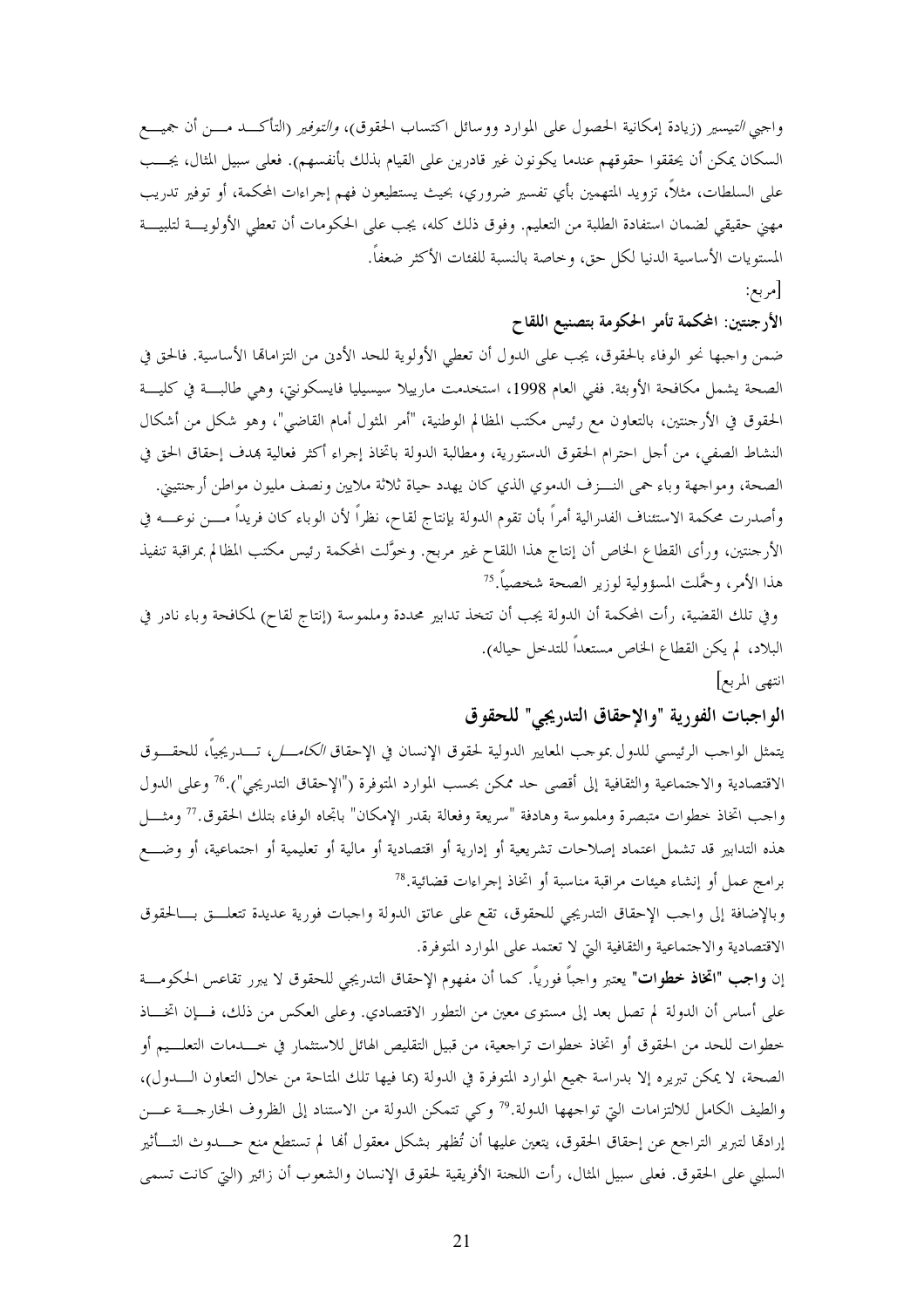جمهورية الكونغو الديمقراطية حينئذ) انتهكت الحق في التعليم عندما أغلقت المدارس الثانوية والجامعات لمدة ســــنتين إبان فترة النسزاع المسلح.80

وثمة واجب فوري آخر على الدولة وهو واجب إعطاء الأولوية "للالتزامات الأساسية الدنيا"، أي الحد الأدن من المستويات الأساسية لكل حق.<sup>81</sup> فبموجب الحق في التعليم، مثلاً، تشمل الالتزامات الأساســـية الحـــق في التعلـــيم الأساسي الإلزامي المحايي، وضمان عدم تدريس الأطفال بأسلوب عنصري أو متعصب ضد الجنس الآخـــر، أو أي أسلوب آخر يقوم على التمييز. وبموجب الحق في الصحة، يجب على الدول أن تكفل إمكانية الحصول على الأدوية الأساسية والعناية الطارئة والرعاية قبل الولادة وبعدها. ولتبرير العجز عن الوفاء بالالتزامات الأساسية، يتعين علـــي الدول أن تُظهر ألها فعلت كل ما في وسعها.

"إن الدولة الطرف التي يُحرم عدد كبير من الأفراد فيها من المواد الغذائية الأساسية أو الرعاية الصحية الأساســية أو المأوي الأساسي أو الأشكال الأساسية للتعليم، تعتبر، للوهلة الأولى، عاجزة عن الوفاء بالتزاماتها بموجسب العهسد  $82, \frac{\prime\prime}{\prime}$  ,  $\frac{\prime}{\prime}$ 

كما أن **واجب عدم التمييز** هو واحب فوري. إذ أن اعتماد قوانين وسياسات وممارسات لها تأثير تمييزي مباشر أو غير مباشر على قدرة الأشخاص على إحقاق حقوقهم يصل إلى حد انتهاك حقوق الإنسان. ويعتبر **واجب إعطاء الأولوية للمستضعفين** واحباً فورياً. فالدولة يجب أن تصل إلى المهمشين والذين يعانون مــــن الإقصاء، ممن يواجهون أضخم الحواجز في طريق إحقاق حقوقهم، ويجب إعطاؤهم "الفرصة الأولى" عند تخصــيص المو ار د .

" حتى في أوقات وجود قيود شديدة على الموارد... فإنه يمكن، ويجب، توفير الحماية لأفراد المحتمع المستضعفين عسن طريق اعتماد برامج هادفة ومتدنية التكاليف نسبياً ." <sup>84</sup>

### الواجبات التي تتجاوز الحدود

" بالإضافة إلى المسؤوليات المنفصلة التي تتحملها كل دولة تجاه مجتمعها، فإن الدول، بشكل جماعبي، هي القيِّم علــي حياتنا المشتركة على سطح هذا الكوكب- وهي الحياة التي يتقاسمها المواطنون في جميع البلدان."

## كوفي عنان، الأمين العام للأمم المتحدة.<sup>85</sup>

مع تنامي تأثير الشركات المتعدية الجنسيات وعولمة العمل والمال وتزايد الخطوات نحو ربط التعاون التنموي بحقـــوق الإنسان، أصبحت الأبعاد الدولية لالتزامات حقوق الإنسان أكثر أهمية من أي وقت مضي.

ونظراً لانعدام التوازن الصارخ في القوة الاقتصادية بين بلدان الشمال والجنوب، فإن التعاون الدولي والمســـاعدات الدولية يعتبران عاملين حاسمين في إحقاق الحقوق الاقتصادية والاحتماعية والثقافية لجميع البشر. بيـــد أن التعــــاون الدولي يمكن أن يتمخض عن آثار إيجابية أو سلبية. فهو لا يقوم دائماً على مبادئ حقوق الإنسان، من قبيل عــــدم التمييز أو إعطاء الأولوية للمستويات الأساسية الدنيا لكل حق. كما أنه لا يركز دائماً علـــي الــــذين يتعرضــــون للإقصاء والتهميش أو الأكثر ضعفاً. إن واجبات الدول نحو احترام وحماية وتحقيق الحقوق الاقتصادية والاجتماعيـــة والثقافية لا تنحصر في الولاية القضائية لهذه الدول أو للمناطق الخاضعة لسيطرقما الفعلية، وإنما تمتد لتشـــمل القيـــام بأفعال حارج حدودها.% فعندما يؤدي إجراء الدولة في بلد آخر إلى تقويض قدرة سكان ذلـــك البلـــد، بشـــكل مباشر، على إحقاق حقوقهم (عدم احترام حقوقهم في الخارج)، فإنه ينبغي إخضاع هذه الدولة للمساءلة.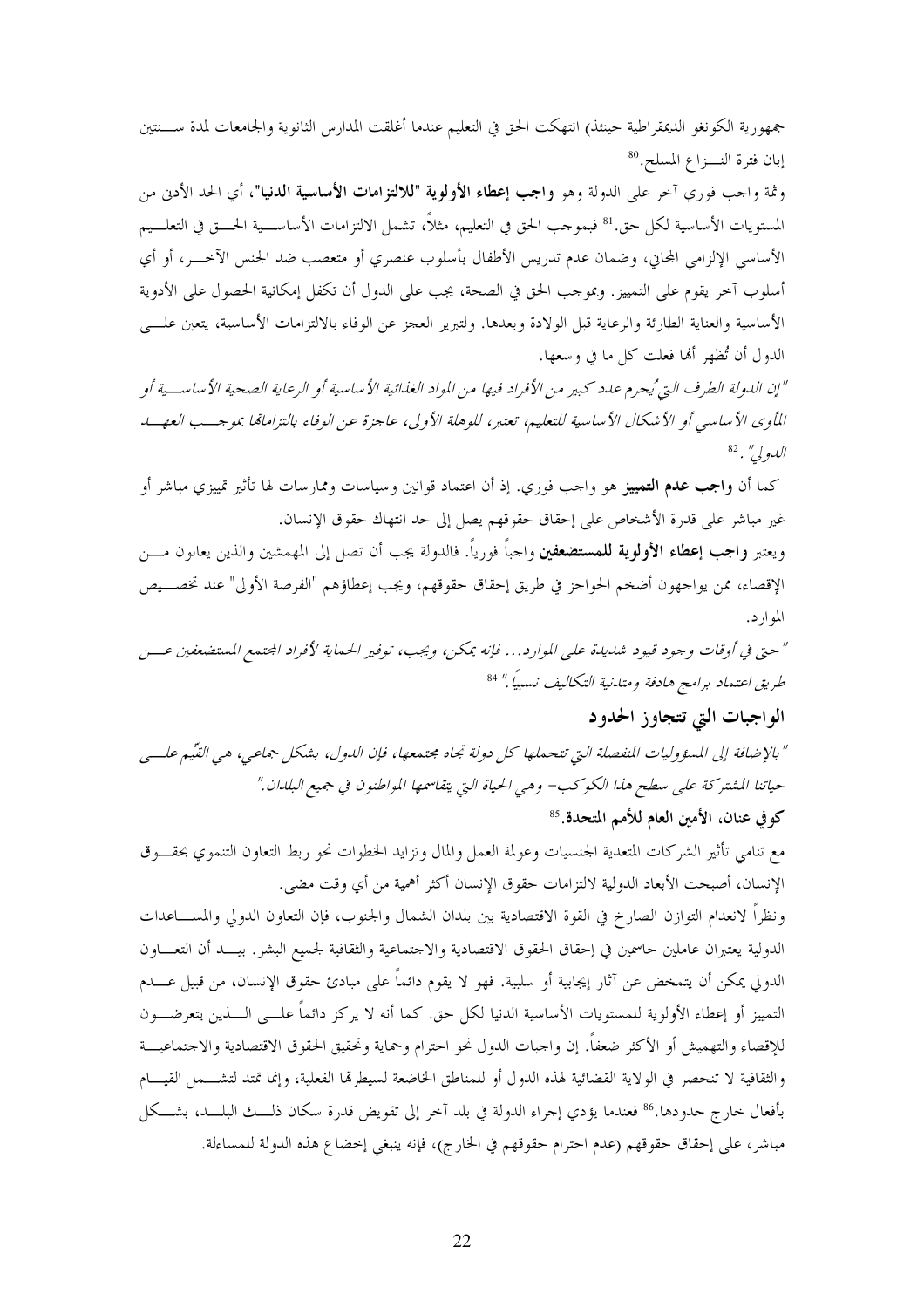وعلى الرغم من ازدياد الاهتمام بقضايا التعاون التنموي، فإنه ليس هناك وعي يُذكر بأن المساعدات الدولية هي من التزامات حقوق الإنسان، وليست مجرد إحسان أو مصلحة ذاتية مستنيرة.

فقد تعهدت جميع الدول الأعضاء في الأمم المتحدة باتخاذ إجراءات مشتركة ومنفصلة لتحقيـــق احتـــرام ومراعـــاة حقوق الإنسان للجميع بلا تمييز .<sup>87</sup> إن المعايير الدولية تلزم الدول باتخاذ خطوات، بصــورة فرديـــة ومـــن خـــلال المساعدات الدولية والتعاون الدولي، وفقاً للحد الأقصى من الموارد المتوفرة، وذلك مـــن أحـــل إحقـــاق الحقـــوق الاقتصادية والاحتماعية والثقافية بشكل كامل.<sup>88</sup> ويجب أن يقوم التعاون الدولي في جميع الأوقات علـــي الرضــــي والقبول.<sup>89</sup> بيد أنه يُطلب من الدول أن تبحث عن مساعدات دولية حيثما تعجز عن تلبية الحد الأدني من واجبالهــــا الأساسية.<sup>90</sup> وعملاً بروح هذا التعهد الدولي، فإن البلدان الملتزمة فعلاً بإحقاق المستويات الأساسية الدنيا للحقوق، والتي اتخذت جميع التدابير المعقولة للقيام بذلك، ينبغي أن يتم توفير موارد إضافية لها من قبل الدول "التي بوســـعها تقديم هذه المساعدة. "ا

وقد تمت مواجهة إخفاقات التعاون التنموي من زاوية حقوق الإنسان حتى الآن من خلال دراسة مــا إذا كانـــت السياسات الخاصة بالمساعدات التنموية تقوم على الحقوق في الممارسة العملية أم لا.<sup>92</sup> وعلى أي حال بدأت لجنـــة الأمم المتحدة المعنية بالحقوق الاقتصادية والاجتماعية والثقافية، في الآونة الأحيرة، بتحليل سياسات الدول الخاصــة بالتعاون التنموي، والدعوة إلى توفير مزيد من الموارد من خلال التعاون الدولي.<sup>93</sup>

ولعل التركيز العالمي الراهن على تحقيق أهداف التنمية الألفية للأمم المتحدة يمثل فرصة هائلة للمحتمع المدني كسي يستغل الاهتمام الذي يمكن أن تخلق هذه الأهداف للحقوق الاقتصادية والاجتماعية والثقافية على مدى الســـنوات العشر القادمة. إلا أنه يبدو أن هذه الأهداف تحدد مستويات الإنجازات المتوقعة أدبى من تلك التي يُطلب من الدول تلبيتها بموحب القانون الدولي. فالهدف المتعلق بتقليص معدلات الجوع إلى النصف من شأنه، إذا تحقق، أن يــــؤدي إلى زيادة كبيرة في العمر المتوقع للإنسان وإلى تحسين الأوضاع الصحية والكرامة الإنسانية. ومع ذلك، فإن الــــدول ألــــ 151 التي صادقت على العهد الدولي للحقوق الاقتصادية والاجتماعية والثقافية ينبغي أن تكفل، في *الحد الأدنى*، عدم تعرض أي شخص للجوع. ونادراً ما يتم إدماج مثل هذه الواجبات القانونية عند النظر في تحقيق الأهــــداف. وبالإضافة إلى ذلك، فإن الأهداف لا تعكس إلا حزئياً القضايا المتعلقة بطيف الحقـــوق الاقتصـــادية والاحتماعيـــة والثقافية التي يجب على الدول التصدي لها. كما ألها لا تستثني الحقوق المدنية والسياسية، من قبيل حريسة التعسبير والاشتراك في الجمعيات، على الرغم من القبول العالمي لفكرة أن الحقوق نادراً ما تتحقق عندما يُحرم الأفراد مــــن حرية التعبئة دفاعاً عن حقوقهم."

[مربع:

#### أهداف التنمية الألفية

لقد تعهدت جميع الدول الأعضاء في الأمم المتحدة بتحقيق أهداف التنمية الألفية للأمم المتحدة بحلول العام 2015، وهي عبارة عن ثمانية أهداف تمثل فرصة دولية غير مسبوقة لتحسين الظروف الاحتماعية في البلدان النامية:<sup>94</sup>

- تخفيض معدلات الفقر المدقع والجوع إلى النصف.
	- تحقيق التعليم الأساسي العالمي.
	- تعزيز المساواة بين الجنسين وتمكين المرأة.
- تخفيض معدلات وفيات الأطفال دون سن الخامسة بمقدار الثلثين.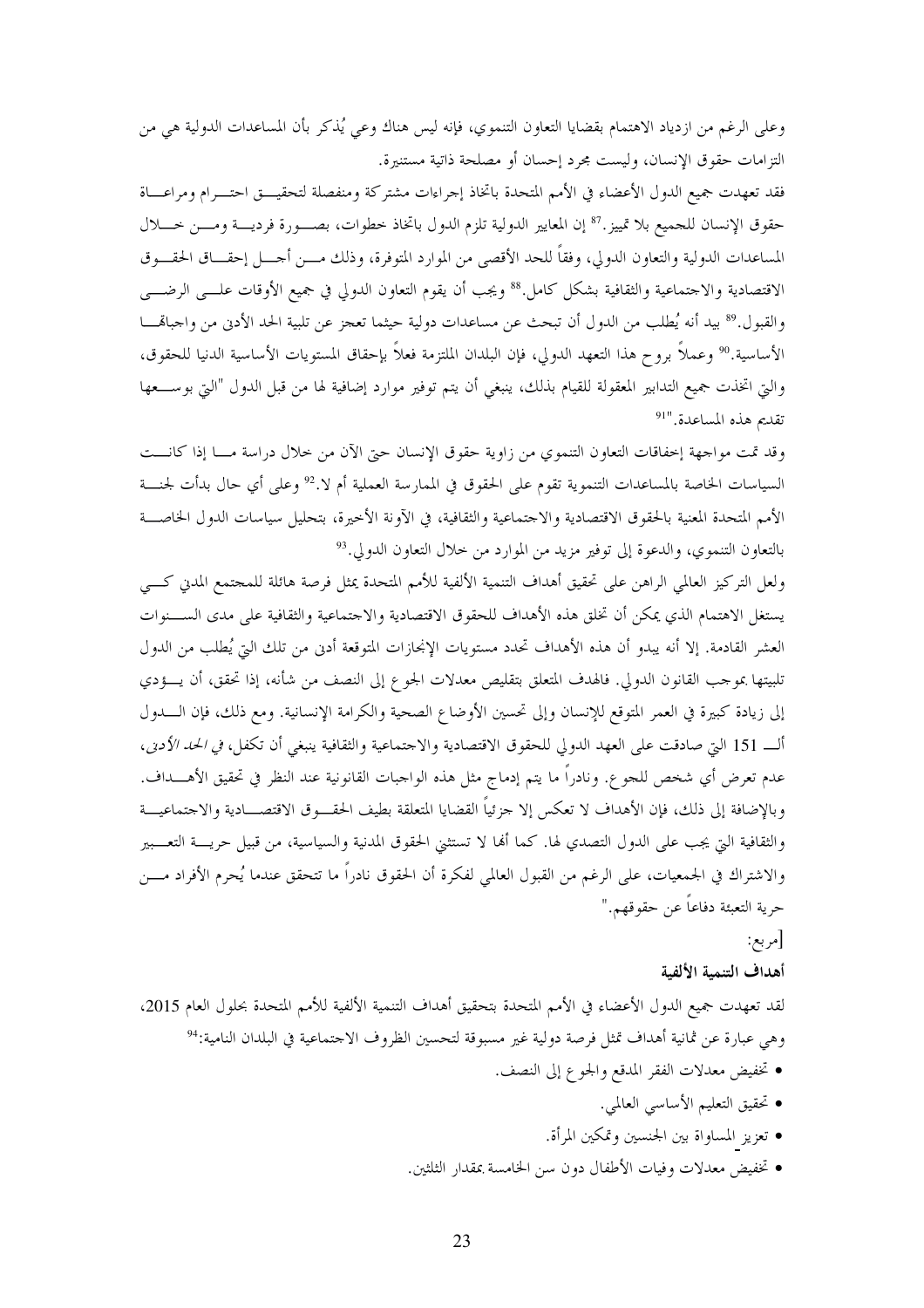- تخفيض معدلات وفيات النساء عند الولادة بمقدار ثلاثة أرباع.
- تراجع تفشي فيروس نقص المناعة المكتسبة/ مرض الأيدز والملاريا وغيره من الأمراض الرئيسية.
- ضمان المحافظة على البيئية، بما في ذلك تخفيض نسبة السكان الذين لا يحصلون على مياه شرب آمنة إلى النصف.
	- إقامة شراكة عالمية للتنمية ذات أهداف تتعلق بالمساعدات والتجارة والإعفاء من الديون.
		- انتهى المربع|

بيد أن التركيز على الأهداف المحردة والعادية يجب ألا يسمح بالسكوت عن أنماط الظلم. فالفئات المهمشة، ومنسها الأشخاص المهجرون داحلياً والسكان الأصليون والمهاجرون والأقليات واللاجئون والنساء غالباً ما يتم تجاهلـــها. وينبغي تحليل سير العمل باتجاه هذه الأهداف للتأكد مما إذا كانت متسقة مع الالتزامات القانونية لضــــمان عــــدم التمييز. فازدياد عدد الأطفال في المدارس، على سبيل المثال، يجب ألا يخفي حقيقة وحود نظام مدرسي أحادي اللغة والثقافة أو يقوم على الفصل بشكل رئيسي. ويعتبر جمع البيانات لتحديد التقدم الذي يُحرز باتجاه كل هدف بسين الجماعات المهمشة، وإدماج حقوق الإنسان في عملية مراقبة الأهداف، أمراً مهماً لضمان أن تسهم هذه الأهــــداف في إحقاق حقوق الإنسان بشكل كامل.

[مربع:

نيجيريا: هل عمليات الإخلاء القسري ثمن التنمية؟

لقد توقف مشروع يموِّله البنك الدولي لتحسين نظام المحاري والتمديدات الصحية في المناطق الفقــــيرة في لاغــــوس بنيجيريا، بعد قيام جماعة محلية لحقوق الإنسان بتقديم شكوى ضد إخلاء آلاف الأشخاص من منازلهم قسراً. وقدم مركز العمل بشأن الحقوق الاحتماعية والاقتصادية في العام 1998 التماساً إلى لجنة التفتيش في البنك الدولى، وهي هيئة أنشأها البنك الدولي لحلق منبر مستقل يتولى دراسة الشكاوى من أن المشاريع التي يدعمها البنك الدولي لم تتَّبع السياسات المعمول ها في البنك الدولي، مما يسبب الضرر.<sup>95</sup>

وقد قام أحد أعضاء لجنة التفتيش بزيارة إلى الموقع المتضرر، وتحدث مع المحتمعات المحلية وموظفي البنـــك الــــدولي ومسؤولين ومقاولين. وخلصت اللحنة إلى القول بأن بعض المحتمعات المتضررة لم تتلق إشعاراً كافياً بـــالإخلاء، أو أي تعويض عن خسارتهم، الأمر الذي يشكل مخالفة لسياسات البنك المعمول بما.<sup>96</sup> كما سعت اللجنة إلى استخدام مساعيها الحميدة للتأكد من تصحيح الإخفاقات.<sup>97</sup> وذُكر أن المشروع قد توقف بانتظار دفع تعويضات للمتضررين وإعادة توطينهم.<sup>98</sup> ومع ذلك، فقد استمر مركز العمل الخاص بالحقوق الاحتماعية والاقتصادية في الإبسلاغ عسن وقوع عمليات إخلاء جماعية للسكان الذين كانوا جزءاً من هذه المجتمعات، حتى مع استمرار إحــــراءات المقاضــــاة نيابة عنهم.99 انتهى المربع]

الفصل 4. تحديد انتهاكات الحقوق الاقتصادية والاجتماعية والثقافية

"تقع انتهاك الحقوق الاقتصادية والا حتماعية والثقافية عندما تتَّبع الدولة، سواء باتخاذ إحسراء أو بالتقساعس عنسه، سياسة أو ممارسة تتعارض مع الالتزامات الواردة في العهد اللهولي أو تتجاهلها بشكل متعمد." مبادئ ماستريخت التو جيهية بشأن انتهاكات الحقوق الاقتصادية والاجتماعية والثقافية.™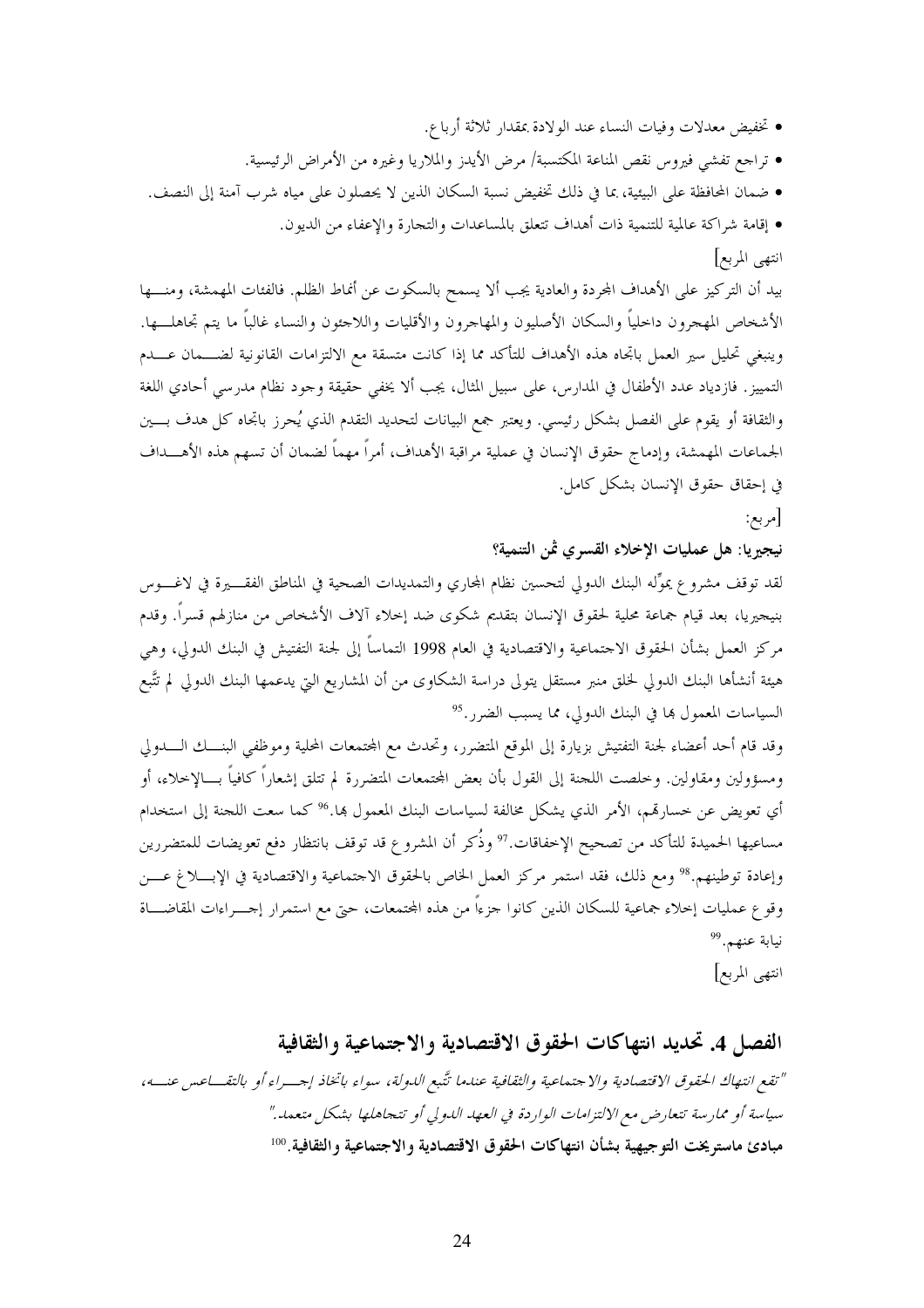إن الكثير من التشكك المتعلق بالحقوق الاقتصادية والاحتماعية والثقافية هو نتيجة للشعور بالعجز أو الاستسلام في وجه الإحصاءات الطاغية المتعلقة بالحرمان.<sup>101</sup> فهل يمكن أن يكون 840 مليون إنسان، الذين لا يستطيعون الحصول على غذاء كاف، ضحايا لانتهاكات حقوق الإنسان؟

إن المقاومة الأولية للاعتراف بالحقوق الاقتصادية والاحتماعية والثقافية كحقوق إنسانية انبثقت جزئياً، من الصعوبة المتصوَّرة لإمكانية مراقبة وتقييم "الإحقاق التدريجي" لهذه الحقوق. فذلك يتطلب جمع بيانات موثوق بما، ثم فصلها عن بعضها بعضاً بشكل مناسب وفقاً لكل سبب من أسباب التمييز المحظورة، بالإضـــافة إلى المؤشـــرات الفعالــــة لتحديد التقدم الذي أُحرز باتجاه الإحقاق الكامل (أو عدم التقدم). وقد سارت محاولات تحديد المؤشرات المناســـبة بشكل بطيء. 102

بيد أنه أحرز تقدم أسرع في تطوير "منهج يقوم على الانتهاكات"، يحدد إخفاقات الدول في الوفـــاء بالواجبـــات الفورية أو الالتزامات الأساسية الدنيا.<sup>103</sup> وقد اعتمد العديد من المنظمات التي تعمل في مجال الحقــــوق الاقتصــــادية والاحتماعية والثقافية هذا المنهج، وطبقت العديد من الأساليب التي طُورت بغية مراقبة انتهاكات الحقوق المدنيـــة والسياسية.

ويقع الانتهاك إما عندما تتقاعس الدولة عن اتخاذ إجراء للتغلب على الحرمان من الحقوق، أو عندما تتخذ إحسراء يؤدي إلى عرقلة إحقاق الحقوق بشكل فعال أو يسمح للآخرين بعرقلته. ويمكن أن تطال الانتهاكات الواجبـــات المتعلقة باحترام الحقوق وحمايتها والوفاء بما. أما عندما يكون الحرمان من الحقوق الاقتصادية والاجتماعية والثقافية نتيجةً لعدم القدرة (أي عندما تكون هناك قيود حقيقية على الموارد، أو ظروف حارجة عن إرادة الدولة أو حــــار ج نطاق معرفتها)، فإنه لا يمكن القول إن الدولة انتهكت التزامالها الدولية. ذلك أن الانتهاكات تقع نتيجة لانعـــدام الاستعداد والتجاهل والتمييز .

[مربع:

ما الذي يشكل الانتهاك؟

تم وضع إطار لتقييم الانتهاكات المحتملة للحقوق الاقتصادية والاجتماعية والثقافية من خلال الحلقـــات الدراســــية للخبراء الدوليين التي عقدت في العامين 1986 و 1996، ثم تأكيده بدعوى قانونيــــة لاحقــــة.<sup>104</sup> وتشــــمل هــــذه الانتهاكات الحالات التالية:

- عندما تعجز الدولة عن احترام أو حماية الحقوق، أو إزالة العقبات من طريق تحقيقها الفوري (عن طريق الإخــــلاء القسري أو العجز عن تنظيم خدمات القطاع الخاص بشكل كاف على سبيل المثال).
- عندما تستخدم الدولة سياسات أو ممارسات يكون القصد منها، أو نتيجتها، ممارسة التمييز ضد جماعات معينـــة أو أفراد معينين على أسس غير مقبولة (عندما لا يتحدث المهنيون الصحيون سوى اللغات الرسمية، وليس لغـــات الأقليات مثلا).
- عندما تعجز الدولة عن إحقاق أحد الواجبات الأساسية الدنيا بلا تأخير (كأن تعجز عن إعطاء الأولوية للتعلسيم الأساسي الإلزامي المحاني).
- عندما تعجز الدولة عن اتخاذ حطوات عاجلة وملموسة وهادفة باتجاه إحقاق الحقوق بشكل كامل (من قبيل عدم التخطيط لتوفير الأدوية الأساسية وجعلها في متناول الجميع من حيث أسعارها).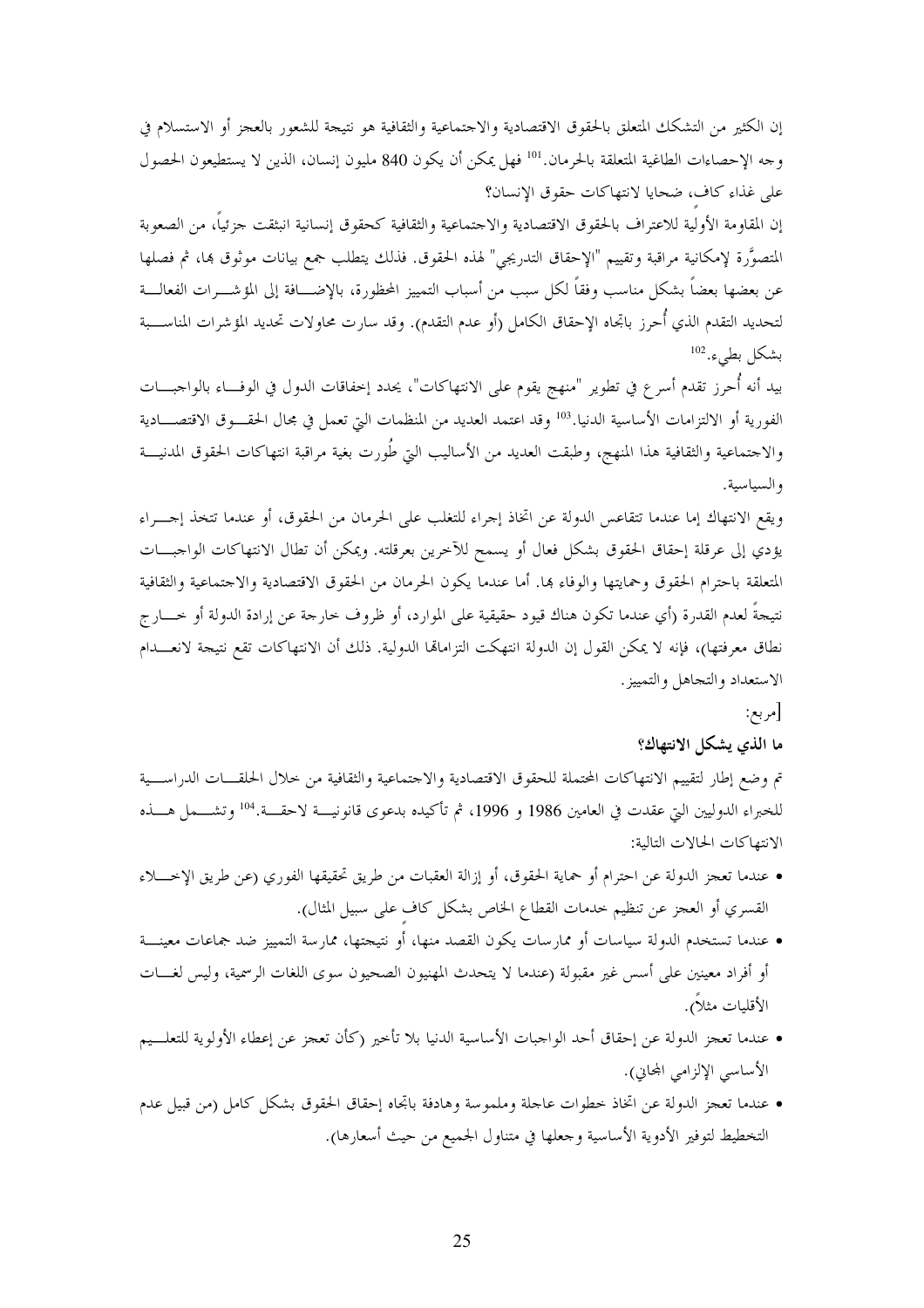- عندما تعجز الدولة عن إعطاء الأولوية الكافية لإحقاق المستويات الأساسية الدنيا لكل حق، ولا سيما بالنســـبة للمهمشين والمستضعفين والذين يعانون من الإقصاء (من قبيل كثافة الاستثمار في تحسين البيئة في المناطق الأكثـــر ثراءُ، وقلة الاستثمار في ضمان سلامة مدن الصفيح).
- عندما تضع الدولة قيوداً غير معترف بما في القانون الدولى على ممارسة الحقوق<sup>105</sup> (من قبيل تقييد الحق في تــــأمين وثائق الحيازة للمواطنين وحرمان غير المواطنين من هذا الحق).
- عندما تعيق الدولة الإحقاق التدريجي للحقوق أو توقفه، ما لم تكن تتصرف ضمن الحـــدود المســـموح همـــا في القانون الدولي لألها تفتقر إلى الموارد، أو بسبب أحداث غير متوقعة أو خارجة عـــن الإرادة (كـــإغلاق جميــــع الجامعات إبان النسزاع المسلح).

انتهى المربع]

وهكذا فإن انتهاكات الحقوق الاقتصادية والاحتماعية والثقافية يمكن أن تقع على امتداد واجبات الدول نحو احترام حقوق الإنسان وحمايتها والوفاء بما. وقد تشمل أفعال حجب الحقوق أو الحرمان منها، والتقاعس عن منع الحرمان من الحقوق وإنصاف المحرومين منها. وكما هي الحال بالنسبة لجميع حقوق الإنسان، فإن العديد من الانتـــهاكات يتضمن فشل الدولة في ا**لكف عن** سياسة معينة أو تغيير تشريعي أو ممارسة معينة لا تتسق مع التزامات هذه الدولـــة بموجب القانون الدولي. إن هذا النوع من المزاعم يتطلب برهاناً على أن الإجراء الذي تتخذه الدولة يعيق إحقـــاق الحقوق وأن الحل يكمن ببساطة في وقف هذا الإجراء. كما ألها غالباً ما تتضمن انتهاكات علـــى أيــــدي فــــاعلين آخرين، حيث تعجز الدولة عن ضبط سلوكهم وعن ضمان الإنصاف الفعال للضحايا المحتملين.

من الصعب تقييم المزاعم المتعلقة بالعجز عن الوفاء بالحقوق لأن الوفاء بالحقوق الاقتصادية والاحتماعية والثقافيـــة أكثر اعتماداً على الموارد المتاحة. بيد أنه يمكن تحديد ثلاثة أنواع من انتهاكات الواحب نحــــو إحقــــاق الحقــــوق الاقتصادية والاحتماعية والثقافية، وهي:

- التراجع، ويتضمن:
- تطوير وتنفيذ سياسات حديدة تبتعد عن الإحقاق الكامل للحقوق.
- إلغاء الاستثمار في الخدمات الاجتماعية على نطاق واسع من دون أن يكون مبرَّراً بركود اقتصادي عام.
- إعادة تخصيص الموارد بعيداً عن الحقوق الاقتصادية والاحتماعية والثقافية ونقلها إلى مجالات أخرى، مـــن قبيــــل النفقات العسكرية غير المبررة أو المفرطة.
- عدم الوفاء بالحقوق بسبب التمييز: إن عدم التمييز واحب فوري يتقاطع مع جميع الواحبات نحو احترام الحقوق وحمايتها والوفاء بما. وإن اعتماد القوانين والسياسات والممارسات التي لا تتسق مع مبدأ عدم التمييز يصــــل إلى حد انتهاك حقوق الإنسان.
- عدم إعطاء الأولوية للواجبات الأساسية الدنيا، ولا سيما بالنسبة للأفراد والفئات الأكثر ضعفاً، عند اتخاذ قرار بشأن الوفاء بالحقوق، يعتبر انتهاكاً لحقوق الإنسان. ففي جمهورية الكونغـــو الديمقراطيـــة وحنــــوب أفريقيــــا وسوازيلند، ركزت منظمة العفو الدولية حملتها على واحب إعطاء الأولوية لتوفير الرعاية الصحية للناجيات مـــن الاغتصاب، ولا سيما في سياق وباء فيروس نقص المناعة المكتسبة/الأيدز .<sup>106</sup>

وهناك انتهاكات أخرى لواجب الوفاء بالحقوق ربما يكون تحديدها أكثر صعوبة. إن تقرير ما إذا كانت دولة مــــا تنتهك التزاماقما الدولية قد ينطوي على أحكام بشأن تخصيص الموارد وأولوية السياسات. وللبـــت في مثــــل هــــذه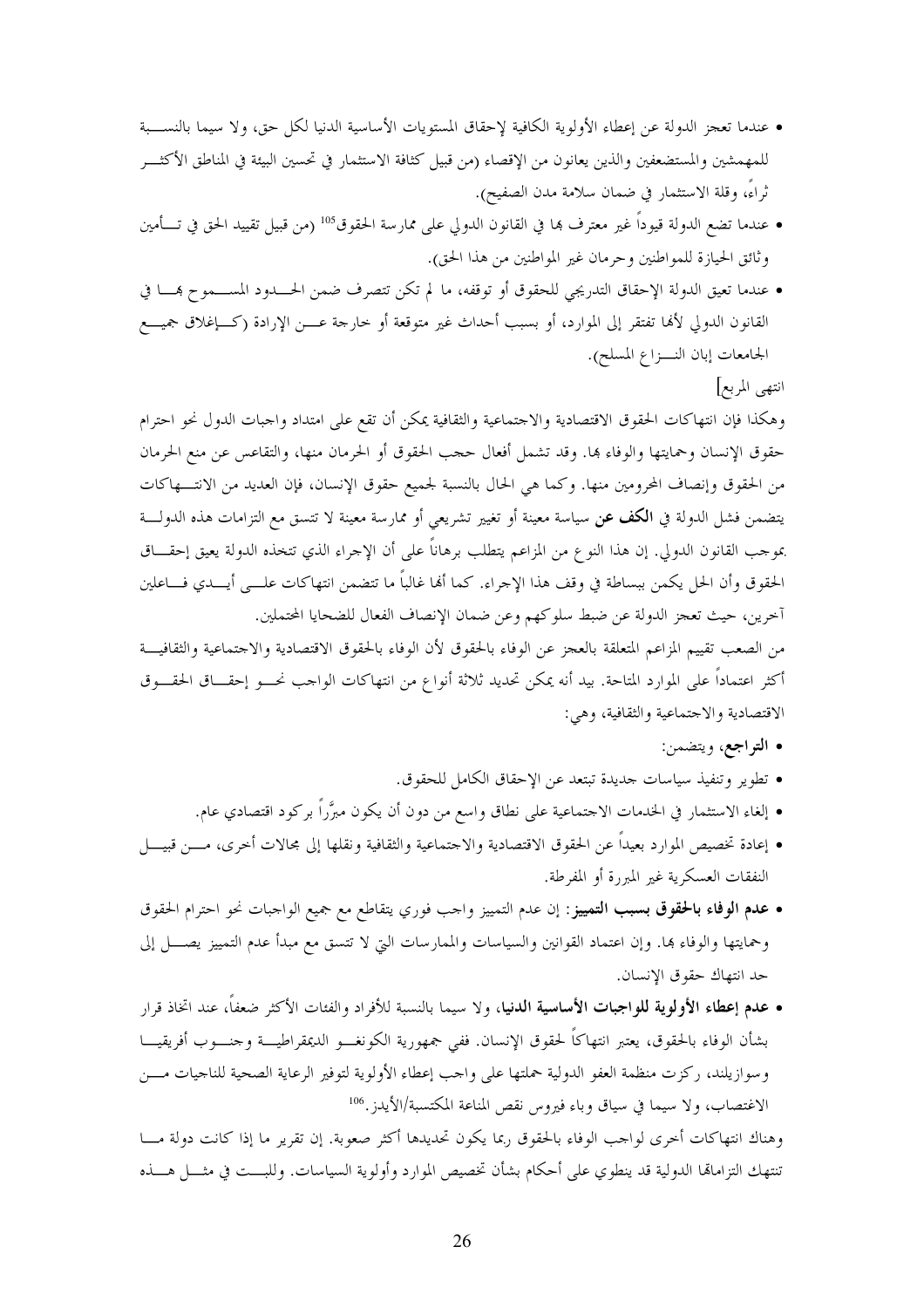27

المسائل، كانت المحاكم في بعض البلدان متحفظة في التدخل في مجال السلطة التنفيذيــــة أو غيرهــــا مــــن صــــانعي السياسات العامة، أو إصدار الأحكام التي تتضمن إعادة توزيع الموارد من قطاع إلى آخر. بيد أن معيار "المعقوليـــة" الذي أوجدته محاكم حنوب أفريقيا يعتبر مفيداً في إرساء المقياس لسلوك الدولة المقبول:

"إن المحكمة التي تنظر في المعقولية لن تحقق فيما إذا كان بالإمكان اعتماد تدابير مفضَّلة أو أكثر استحسانًا، أو ما إذا كان بالإمكان إنفاق المال العام على نحوٍ أفضل. والسؤال هو ما إذا كانت التدابير المعتمدة معقولة أم لا . ومسن الضروري الاعتراف بأن الدولة يمكن أن تعتمد مجموعة واسعة من التدابير الممكنة للوفاء بالتزاماتها. وإن العديد من هذه التدابير سيلبي متطلبات المعقولية . وعندما يتبين ألها كذلك، فإن هذا الشرط يكون قد تمت تلبيته ." <sup>107</sup>

عند تطبيق هذا المبدأ، نظرت المحكمة الدستورية في حنوب أفريقيا في ما إذا كان البرنامج– أو السياســــة– شـــــاملاً ومتماسكاً ومنسقاً؛ وما إذا كان متوازناً ومرناً؛ وما إذا كان يوفر الاحتياحات القصيرة أو المتوســـطة أو الطويلـــة الأحل؛ وما إذا كان تصوُّره وتنفيذه معقولين؛ وما إذا كان يتسم بالشفافية. <sup>108</sup>

واعتبرت المحكمة أن واحب الوفاء بالحق في مسكن ملائم قد انتُهك عندما لم تعط السياســـة الخاصــــة بالإســــكان الأولوية لتحسين ظروف السكن لأولئك الذين لا يجدون أرضاً تحت أقدامهم ولا سقفاً فوق رؤوسهم، ويعيشـــون في أوضاع لا تُطاق أو في ظروف الأزمات."109

وتستخدم الدول عدداً من الحجج لتبرير السلوك الذي يمكن أن يعتبر بوجه عام انتهاكاً لحقوق الإنسان، وغالباً مــــا تتذرع بعدم كفاية الموارد أو ببواعث القلق الأمنية، وأعباء الدين وسداد الدين أو الكـــوارث الطبيعيـــة. ومـــع أن إمكانيات حصول الدول على الموارد متفاوتة، فإن المعايير الدولية الخاصة بالحقوق الاقتصادية والاحتماعية والثقافية تأخذ ذلك بعين الاعتبار. وهكذا فإن الإغلاق المؤقت لمدرسة أو مستشفى عقب وقوع كارثة طبيعية قـــد يكـــون مفهوماً، حيث ينبغي فحص المبني من أجل المحافظة على السلامة، أو يكون هناك مشكلات قصيرة الأجل في نقــــل الموظفين إلى مكان العمل. بيد أن الرد على الكوارث يجب ألا ينطوي على تمييز ضد الجماعات المهمشة.<sup>110</sup>

# النسزاع المسلح ليس ذريعة

غالباً ما تسفر النــزاعات المسلحة أو حالات الطوارئ عن وقوع انتهاكات للحقـــوق الاقتصـــادية والاجتماعيـــة والثقافية على نطاق واسع. إذ يتم تدمير الخدمات الصحية والمساكن والأغذية ومصادر المياه النظيفة، أو يُمنع الناس من الحصول عليها. إن التدابير التي تُتخذ رداً على بواعث القلق الأمنية يجب أن تكون معقولة ومتناسبة مع الخطـــر. ففي أوقات النـــزاع المسلح يجب أن تحترم التمييز بين المدنيين والمقاتلين.

أثناء النـــزاعات المسلحة أو حالات الطوارئ التي "تمدد حياة الأمة"، يجوز للحكومات أن تتنصل ( أي تعلن تعليق الضمانات مؤقتاً) من بعض التزامات حقوق الإنسان<sup>111</sup>، وليس جميعها. ومع ذلك، فإن العديد من صكوك حقوق الإنسان الأخيرة لا يحتوي على فقرة تتعلق بالتنصل. ففي حالة الميثاق الأفريقي، مثلاً، قالت اللجنة الأفريقية لحقوق الإنسان والشعوب إنه "لا يجوز تبرير الحد من الحقوق والحريات المنصوص عليها في الميثاق بذريعة حالات الطوارئ أو بالظروف الخاصة. "112

وفي الوقت الذين يمكن أن يشكل إحقاق الحقوق الاقتصادية والاحتماعية والثقافية تحدياً أكبر إبان النـــزاع المسلح، فإنه لا يوحد نص يجيز التنصل من الالتزامات بموحب العهد الدولي الخاص بـــالحقوق الاقتصــــادية والاحتماعيــــة والثقافية أو غيره من المعاهدات الرئيسية التي توفر الحماية لحقوق الإنسان. وكما هي الحال بالنسبة لحقوق الإنسان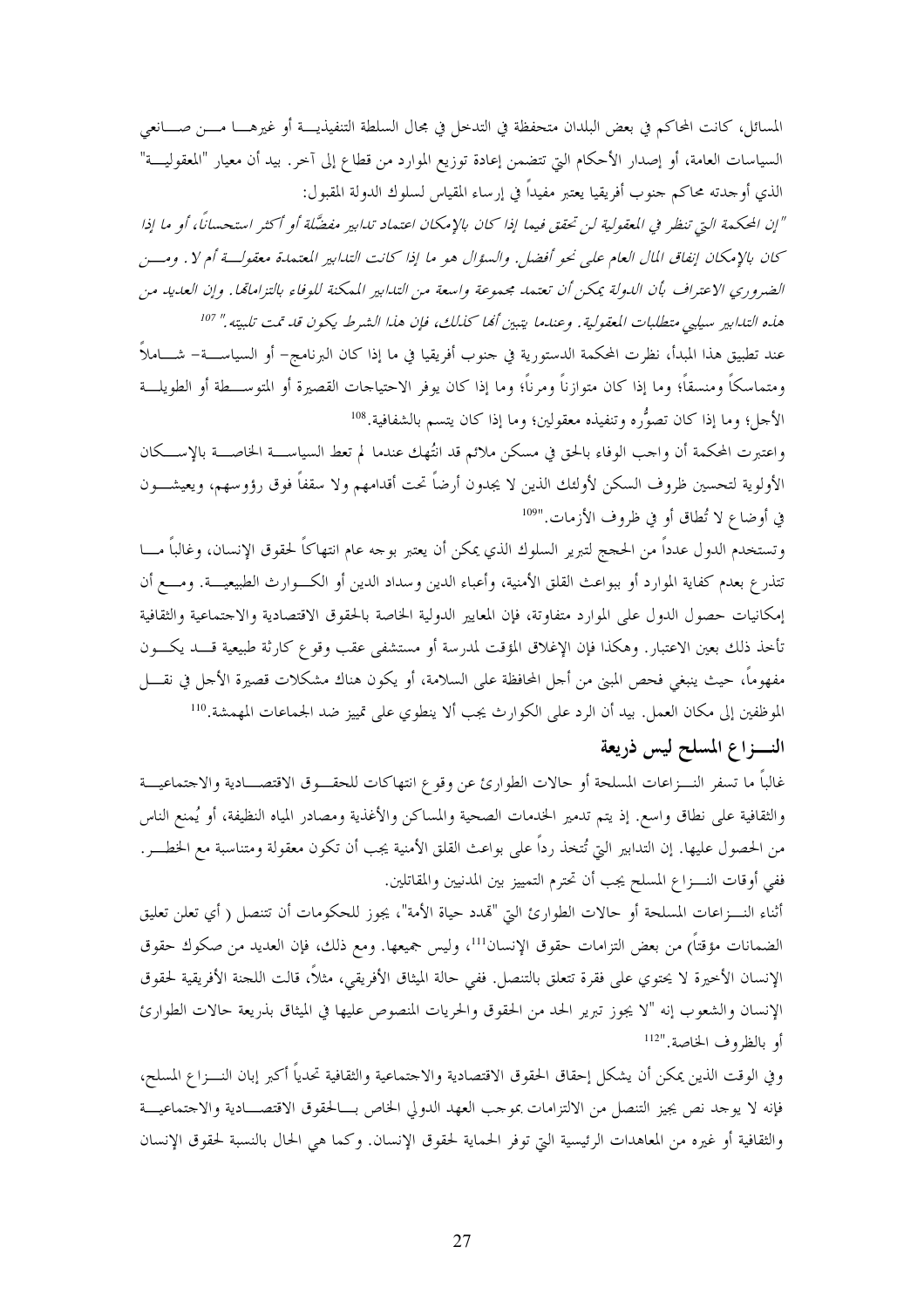عموماً، لا يُسمح بوضع قيود معقولة ومتناسبة على ممارسة الحقوق الاقتصادية والاحتماعية والثقافيــــة إلا بموحـــب القانون الدولي وفي سبيل هدف مشروع (من قبيل الصحة العامة والنظام العام والأمن العام). ويتعين على الدول أن تتقيد بالالتزامات الأساسية الدنيا، التي اعتبرت صراحةُ غير قابلة للانتقاص <sup>113</sup>كما أن ثمــــة مجموعة من الواحبات في القانون الإنساني الدولي– قانون النـــزاع المسلح– تتعلق بوسائل وأساليب شن الأعمـــال الحربية، وبواجبات سلطة الاحتلال ذات الصلة بالحقوق الاقتصادية والاحتماعية والثقافية. ومن بين الأمثلة:

- حظر التجويع كوسيلة من وسائل الحرب.<sup>114</sup>
- حظر الوسائل والأساليب الحربية التي يرجح أن تلحق ضرراً واسع النطاق وبعيد الأمد بالبيئة، الأمر الذي يعرض الصحة العامة للسكان أو بقائهم للخطر.
	- حظر الهجوم على الأهداف التي تعتبر أساسية لبقاء السكان المدنيين.<sup>115</sup>
	- واحب تأمين حرية مرور العاملين الطبيين والمعدات الطبية عبر الحصار .<sup>116</sup>
- واجب سلطات الاحتلال نحو ضمان الخدمات الطبية والصحة العامة والوقاية الصحية في المناطق الواقعـــة تحـــت  $^{117}$ .  $\sqrt{\sqrt{2}}$

[مربع:

"لقد ذهب جزء من حياتنا أدراج الرياح": تدمير المنازل ووسائل العيش في إسرائيل والمناطق المحتلة "لقد أصبنا باللهول، وكان الشيء الوحيد اللَّتي لدينا الوقت للقيام به هو نقل الأطفال إلى بر الأمان. وما كسدنا نفعل ذلك، حتى بدأت الجرافات في غضون دقائق بتدمير المنازل، و لم يكن لدينا وقت لإنقاذ أي شيء."

كان يوسف محمد أبو حولي وزوجته وأطفالهما التسعة في منـــزلهم عندما طوَّقته الدبابات والجرافـــات. ففـــي 10 أكتوبر/ تشرين الأول 2000، بدأ الجيش الإسرائيلي بتدمير جزء من أرضهم. وفي 26 أكتوبر/ تشرين الأول، دمَّـــر الجيش البيت الأول للعائلة. وفي 9 نوفمبر/ تشرين الثاني، تم تدمير منـــزل ابن أخته عبد الحكيم عبد ربه أبو حولي، وهو متزوج وله أربعة أطفال.

"لقد ذهب شقاء العمر أدراج الرياح. ففي الساعة الحادية عشرة مساءً جاء الجيش في دبابتين وجرافة وسيارة جيب عسكرية . وصر حوا بنا كبي نخرج فوراً، وإلا فإنهم سيهامون المنسزل فوق رؤوسنا . لم يكن منــــزلنا هــو الأول اللّذي يُهدم، ولكنك لا يمكن أن تكون مستعلًّا لأمر كهذا. ولم يكن لدينا أدنى فكرة أن ذلك ليس سوى البدايــة وأننا بعد بضعة أشهر سنفقد كل شيء. فلم يقتصر الأمر على المنازل، بل طال الأثاث والأرض وكل شيء. لقسه فصب جزء من حياتنا مع الريح."

في حلال عام واحد فقدت الأسرة الممتدة تسعة منازل ونحو 35 هكتاراً مـــن الأرض ومصـــنعاً لمعالجـــة الأغذيـــة ومستنبتاً ومزرعة دحاج وثلاثة آبار وعدة برك لتخرين الماء. لقد تضرر 84 شخصاً من الأقرباء وأصبح 57 شخصاً منهم بلا مأوى.

و لم يقدم الجيش الإسرائيلي أي تفسير لتدمير تلك الممتلكات. كانت العائلة تعيش بالقرب من المستوطنة الإسرائيلية كفار داروم في قطاع غزة، حيث بلغ عدد الفلسطينيين الذين أصبحوا بلا مأوى 18,000 شخص لأن قوات الجيش والأمن دمرت أكثر من 3,000 منــزل ومساحات شاسعة من الأراضي الزراعية ومئات الممتلكات الأخرى منـــذ سبتمبر/ أيلول 2000. ولا يمكن تبرير هذا التدمير الهائل على أساس "الضرورة العسكرية المطلقــة" كمــــا تــــدعى السلطات الإسرائيلية. بل إنه كثيراً ما يكون نوعاً من العقوبة الجماعية انتقاماً من هجمات الجماعات المسلحة، وهو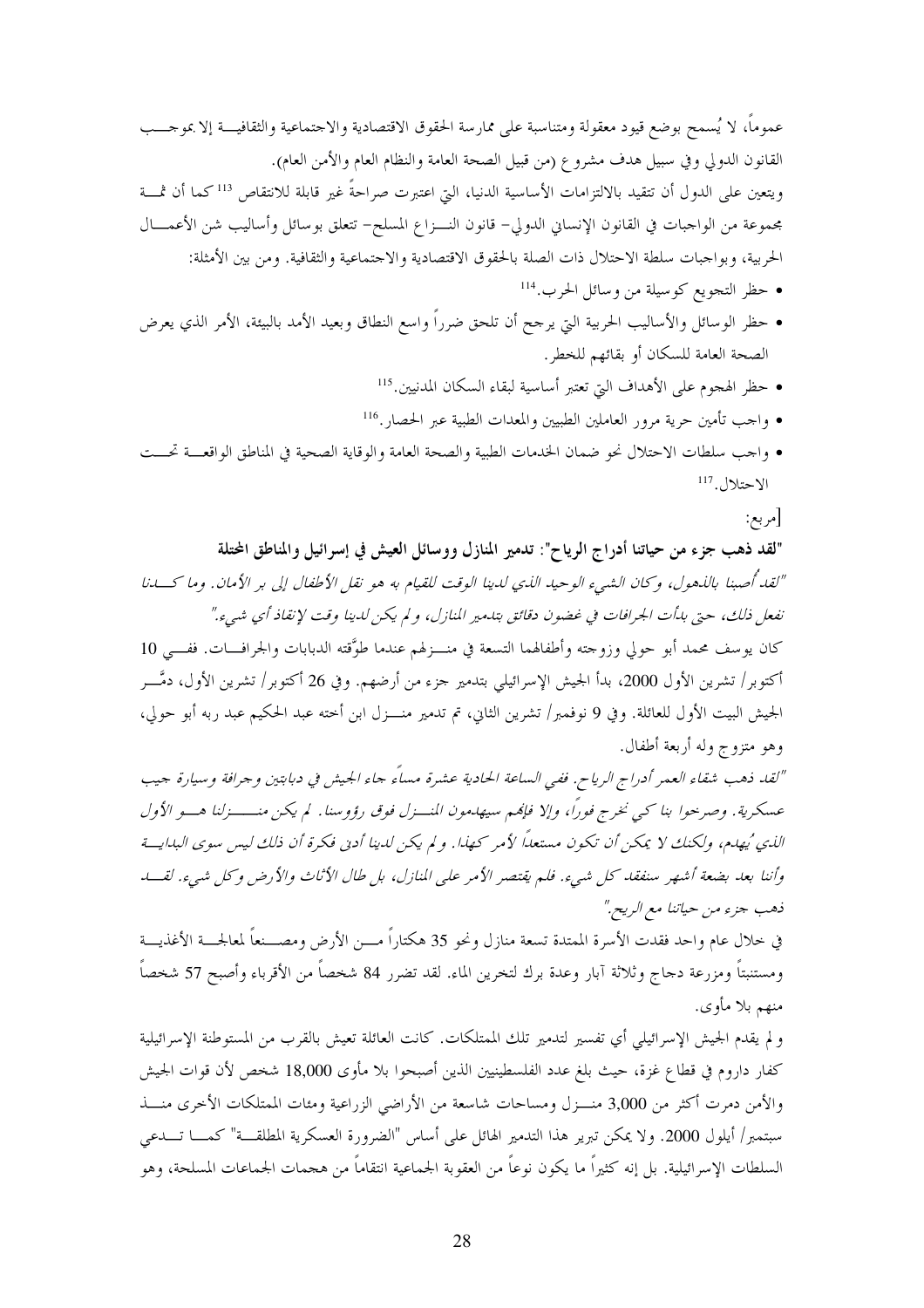ما يشكل انتهاكاً للقانون الإنساني الدولي.<sup>118</sup> وتتم عمليات تدمير المنازل من دون إشعار ومن دون اتباع العمليـــة الواجبة ومن دون توفير مسكن بديل ملائم. وبمذه الصفة، فإنها تصل إلى حد الإخلاء القســــري، الــــذي يشــــكل انتهاكاً لطائفة من حقوق الإنسان، ومنها الحق في الحصول على مسكن لائق.

انتهى المربع]

## عدم كفاية الموارد ليس عذراً

غالباً ما تحاول الدول تبرير انتهاكها للحقوق الاقتصادية والاحتماعية والثقافية بذريعة عدم توفر المسوارد الماليسة أو التقنية أو البشرية.

وعند دراسة هذه الادعاءات، من الأهمية بمكان أن يُنظر في ما إذا كانت الدولة قد أعطت أولوية كافيـــة لحقـــوق الإنسان عند وضع ميزانياتها، وطلبت مساعدات دولية بحسب حاجتها.

وينطبق هنا مبدءان أساسيان: الأول أنه "حتى عندما يتبين أن الموارد المتوفرة غير كافية، فإن من واحـــب الدولـــة الطرف أن تكفل أكبر قدر ممكن من التمتع بالحقوق ذات الصلة في ظل الظروف السائدة."ا $^{119}$  والثاني أنه "حتى في الأوقات التي تكون فيها الموارد محدودة بشكل حاد، سواء كان ذلك بسبب عملية التكيف أو الركود الاقتصـــادي أو بفعل أي عوامل أخرى، فإنه يمكن، ويجب، حماية أفراد المحتمع المستضعفين عن طريق اعتمـــاد بـــرامج متدنيــــة التكاليف نسبياً. "120

كما ينبغي التمييز بين الافتقار العام إلى الموارد وبين القدرة على الوفاء بواحب محدد. فعلى سبيل المثال، في مجـــري دراسة مدى كفاية الرعاية الصحية العقلية في غامبيا، كشفت الحكومة النقاب عن أنه كان لديها مخزون كاف مــــن الأدوية للمصابين بالأمراض العقلية، ولكن تلك الأدوية لم توزَّع. وبالنتيجة، استطاعت اللجنة الأفريقيـــة لحقـــوق الإنسان والشعوب أن تصدر أمراً مبرَّراً بأن توفر الدولة هذه الأدوية إلى أولئك الذين كانوا بحاجة إليها، مـــع أفمـــا أشارت إلى محدودية موارد الدولة.<sup>121</sup>

ونظرت بعض المحاكم في ما إذا كان تخصيص الموارد متسقاً مع الالتزامات الدستورية بحقوق الإنسان. فعندما ادعت حكومة جنوب أفريقيا ألها تفتقر إلى الموارد لتوفير عقاقير مضادة للفيروس للنســـاء الحوامـــل، لم تقبـــل المحكمـــة الدستورية ذلك الادعاء. وتمثَّل موقف المحكمة في أن الحكومة لا تستطيع أن تحاجج بانعدام الموارد اللازمة لتــــوفير العقاقير من دون أن تضع حطة لتحديد تكاليف "التشغيل" في سائر أنحاء البلاد كجزء مــــن برنــــامج للأشـــخاص المصابين بفيروس نقص المناعة المكتسبة/ الأيدز، ومن دون تقييم مختلف الموارد المتوفرة تحت تصرفها.<sup>122</sup> [مربع:

### الهند: استخدام المحاكم للدفاع عن الحقوق

لقد جرى الدفاع عن الحق في الغذاء في الهند مؤخراً باستخدام الدعاوى القضائية المتعلقة بالمصلحة العامة. ففي العام 2001 واحه العديد من الولايات الهندية السنة الثانية أو الثالثة من موحة الجفاف، ولكنها عجزت عن ضمان الحسد الأدن من المتطلبات الغذائية للسكان على الرغم من وجود ملايين الأطنان من مخزون المواد الغذائيــــة. واســــتجابة لالتماس من الاتحاد الشعبي للحريات المدنية وغيره من جماعات حقوق الإنسان، أمرت المحكمة العليــــا الولايــــات بتأمين الحاجات الغذائية "للمسنين والمعوقين والنساء البائسات المعرضات للمحاعة والحوامل والمرضعات والأطفـــال البائسين، ولا سيما عندما لا يكون لديهم أو لدى عائلاقمم ما يكفي لشراء الطعام لهم."<sup>123</sup> ثم أمـــرت الولايــــات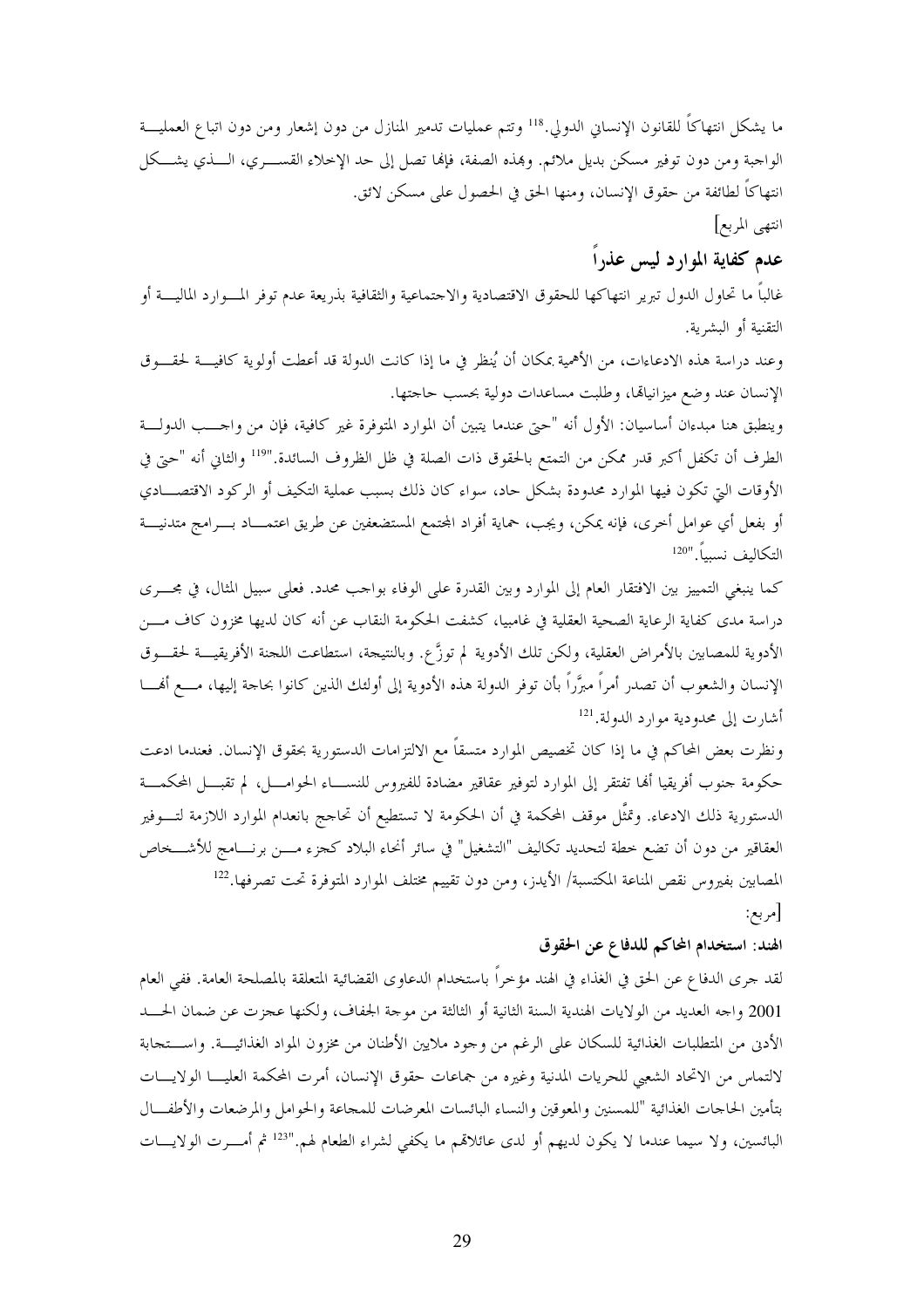بإعادة فتح محلات توزيع الأغذية وتحديد مَن هم دون حط الفقر ممن هم بحاجة إلى مساعدات غذائيــــة. وهكـــذا أمرت المحكمة بالإحقاق الفوري للواجبات الأساسية الدنيا تجاه الحق في الحصول على الغذاء الكافي.<sup>124</sup> ويعتبر رفع دعاوى قانونية تتعلق بالحقوق الاقتصادية والاحتماعية والثقافية في الهند مثالاً إيجابيـــاً علــــى التــــدخل القضائي الخلاق. إن الدستور الهندي يفصل بين الحقوق الأساسية (الحقوق المدنية والسياسية القابلـــة للتنفيـــذ في المحاكم). بيد أن المحكمة العليا استخدمت هذه المبادئ لتوسيع نطاق تفسير الحقوق الأساسية. فقد فسَّرت الحق في الحياة بحيث يشمل الحق في وسائل العيش والتغذية الكافية والملبس الكافي ومرافق القراءة والسكن والصحة والتعليم. وأصبحت إمكانية لجوء المستضعفين إلى المحاكم أكثر سهولة من خلال حعل القواعد الإجرائية أكثر مرونة بحيـــث تجيز إحراء المقاضاة فيما يتعلق بالمصلحة العامة على أساس التماسات غير رسمية. انتهى المربع]

# الفصل 5. من هو المسؤول

"كبي تكفل النظر إلى الحقوق الاقتصادية والاجتماعية والثقافية بصورة أكثر جدية باعتبارها واجبات، فإن المنظمات الدولية لحقوق الإنسان يجب ألا تكون مقيدة في تحديد المستهدفين بأسمائهم ووسائل تخجيلهم" ماري روبنسون، المفوضة السامية السابقة للأمم المتحدة لحقوق الإنسان.

إن المسؤولية عن الحرمان من الحقوق الاقتصادية والاجتماعية والثقافية لا تقع على عاتق الحكومات فحسب، وإنمـــا على عاتق الأفراد والجماعات والمشاريع التجارية. وتقع المسؤولية الأساسية عن القانون الدولي على الدولة التي يقع الانتهاك في ظل ولايتها القضائية. بيد أنه في حالات من قبيل الاحتلال أو النـــزاع المسلح الداخلي، حيث تمـــارس الدولة المحتلة أو الجماعة المسلحة السيطرة الفعلية على جزء من السكان، فإن السلطة المســـيطرة يجـــب أن تكـــون مسؤولة عن انتهاكات حقوق الإنسان التي تقع على أراضيها.<sup>126</sup>

وأثناء النسزاع المسلح لا تقع المسؤوليات المتعلقة بالحقوق الاقتصادية والاحتماعية والثقافيسة بموحسب القسانون الإنساني الدولي على الدول وحدها، وإنما على عاتق الجماعات المسلحة كذلك. فعلى سبيل المثال، أصدرت منظمة العفو الدولية عدة رسائل مفتوحة إلى الحزب الشيوعي النيبالي (الماوي) في العام 2004، أعربت فيها عن قلقها بشأن تأثير اختطاف أطفال المدارس من أجل التربية السياسية على حقهم في التعليم؛ وبشأن الضرر المحتمــــل "لحصــــار" الماويين لكاتماندو على إمكانية حصول السكان المدنيين على الغذاء والمستلزمات الطبية الأساسية.<sup>127</sup>

وحيثما تمارس إدارة مؤقتة للأمم المتحدة سيطرة فعلية أو مشتركة على منطقة ما، فإنما قد تكـون مســـؤولة عـــن انتهاكات حقوق الإنسان. فقد دعت منظمة العفو الدولية البعثة المؤقتة للأمم المتحــدة في كوســـوفو وســـلطات كوسوفو إلى إيجاد مساكن بديلة لجماعات الروما التي تعيش في مستوطنات ملوثة بشكل خطير.<sup>128</sup>

كما أن الدول مسؤولة عن الانتهاكات التي يرتكبها الأفراد وغيرهم من الكيانات غير التابعة للدولة، مـــن قبيــــل الشركات المتعدية الجنسيات، حيثما يكون للدولة ولاية قضائية على مثل هؤلاء الأفراد والشركات، وحيثما تعجز عن ممارسة الدأب الواحب في تنظيم سلوكهم.<sup>129</sup>

تسيطر الشركات الثلاثمائة الأكبر في العالم على نحو 25% من الأصول الإنتاجية للعالم.<sup>130</sup> ونظراً لهذه الحقيقة، نشأ إجماع دولي، تؤيده منظمة العفو الدولية، على ضرورة الاعتراف بمسؤولية الشـــركات عـــن انتـــهاكات حقـــوق الإنسان. وفي الوقت الذي تقع المسؤولية الرئيسية على عاتق الدول، فإن الإعلان العالمي لحقوق الإنسان يعتـــرف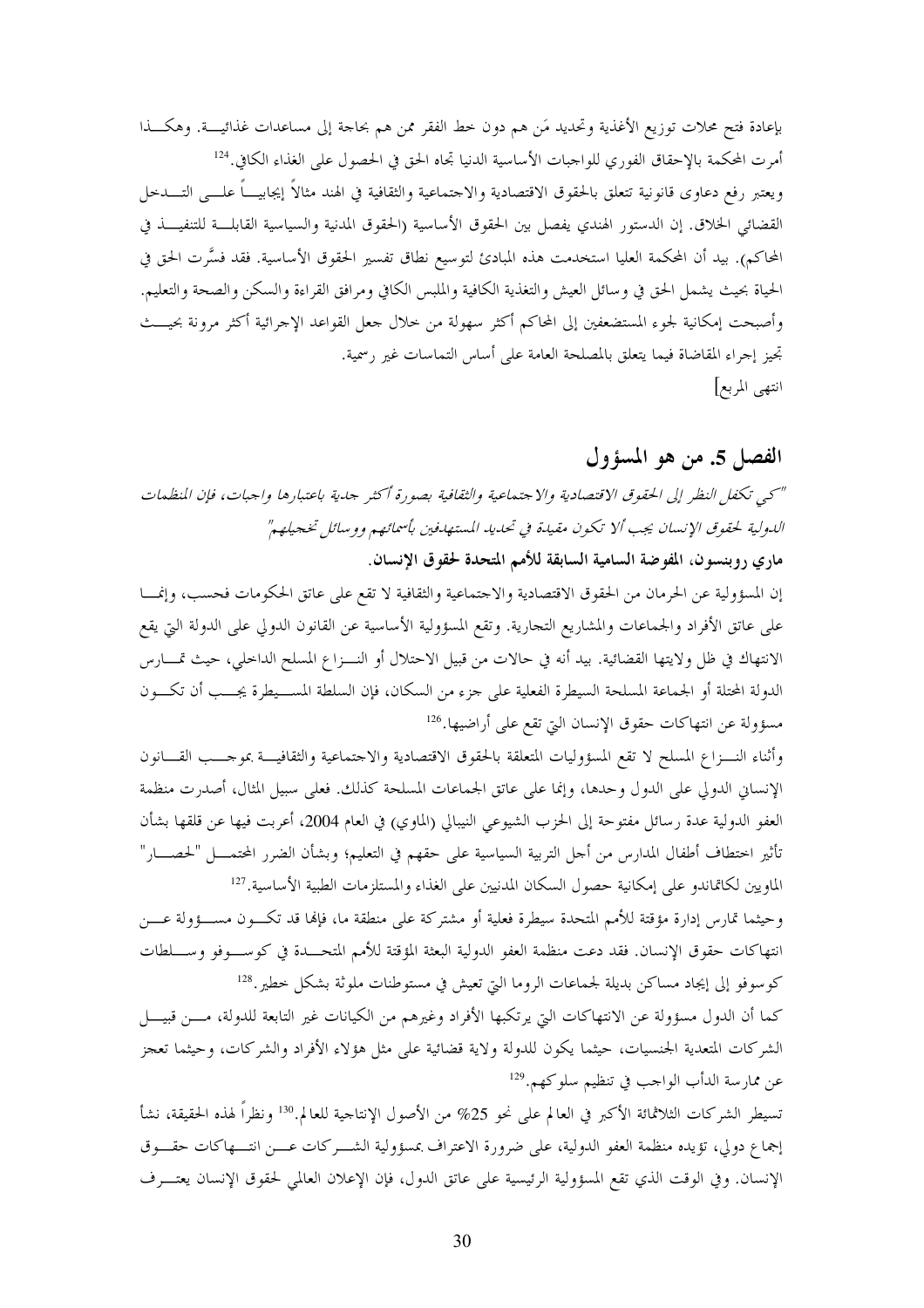بواجبات "كل عضو في المحتمع"، وهذا يشمل الشركات. وثمة خطوات لوضع معايير دولية من شـــألها أن تُخضــــع الشركات للمساءلة عن انتهاكات حقوق الإنسان الناجمة عن عمليالها مباشرة، وأن تعترف بواجبها نحو منع وقوع مثل هذه الانتهاكات ضمن نطاق نفوذها.<sup>131</sup>

كما أن الدول التي تقدم المساعدات الدولية وتساهم في التعاون الدولي من أحل التنمية يجب أن تكون مسؤولة عن تأثير سياساقما على أوضاع حقوق الإنسان حارج حدودها. ويجب أن تكفل الدول المانحة أن تكــون سياســــات التعاون من أجل التنمية متسقة مع التزامات حقوق الإنسان، ليس بالأقوال وحدها وإنما بالأفعال أيضاً. ومن واجب الدول التي تتلقى المساعدات التنموية أن تكفل استخدام هذه المساعدات بطريقة تتسق مع حقوق الإنسان، بمــــا في ذلك من خلال تخصيص الحد الأقصى من الموارد المتوفرة من أجل إحقاق الحقوق الاقتصادية والاجتماعية والثقافية بشكل كامل. ومن هنا فإن انتهاكات حقوق الإنسان الناجمة عن مشاريع التنمية تعتبر من مسؤولية الدول المانحة– إذا كانت على وعي بتداعيات المشاريع، أو كان يجب أن تعيها – ومن مسؤولية الدول المتلقية للمســـاعدات– إذا عجزت عن ممارسة الدأب الواجب لضمان أن يكون التدخل متسقاً مع حقوق الإنسان.

وتستخدم المؤسسات المالية الدولية، كالبنك الدولي، نفوذاً هائلاً في تحديد سياسات الدول الاقتصادية والاحتماعية. إن أحد جوانب نشاطات البنك الدولي المثيرة للجدل يتمثل في مسؤوليته الدولية عن تأثير حقوق الإنســـان علــــي عملياته.<sup>132</sup> ويعتبر المسؤولون في البنك أنه ليس من صلاحياته النظر في الجوانب المتعلقة بحقوق الإنســــان في اتخــــاذ القرارات، وإنما في المعايير الاقتصادية فحسب. ومع ذلك، فإن البنك بصفته وكالة متخصصة من وكالات الأمـــم المتحدة، مؤلف من دول تقع على عاتقها مسؤوليات احترام حقوق الإنسان وحمايتها والوفاء بما في جميع الأنشطة، بما فيها الإحراءات والقرارات التي تُتخذ من خلال البنك.<sup>133</sup>

لقد ساعدت برامج التكيف الهيكلى، التي ازدهرت تحت رعاية البنك الدولي وصندوق النقد الدولي في الثمانينيــــات ومطلع التسعينيات من القرن المنصرم، على توحيد جماعات حقوق الإنسان وغيرها من قطاعات المحتمع المسدني في معارضة تقليص التمويل العام للخدمات الاحتماعية. وبموحب العديد من البرامج، فُرضت رســـوم علــــى الرعايــــة الصحية الأساسية والتعليم الأساسي (رسوم الاستهلاك).<sup>134</sup> فقد كان التأثير على إمكانية الحصول علـــي التعلـــيم الأساسي هائلاً.<sup>135</sup> كما تقلصت قدرة الفقراء على الحصول على هذه الخدمات تقلصاً كبيراً، وقام البنك الدولي في النهاية بتعديل سياسته. فالبنك الدولي حالياً لا يقوم "بدعم رسوم الاستهلاك للتعليم الأساسي والخدمات الصـــحية الأساسية للفقراء".136 إن إعادة العمل بمبدأ التعليم المحاني للجميع، وليس للذين يعتبرون فقراء فحسب، ســـيتطلب مزيداً من الموارد لملء أي فجوة في التمويل. والدعم الذي يقدمه محتمع المانحين الدولي من شأنه أن يســــاعد علــــي تعويض الضرر الذي وقع سابقاً عندما شجع على الابتعاد عن توفير التعليم المحاني. وينص القانون الــــدولي لحقــــوق الإنسان بوضوح على أن التعليم الأساسي يجب أن يكون محانياً وإلزامياً.<sup>137</sup>

وكانت أحدث محاولة للتوصل إلى اتفاقية للتنمية بين المؤسسات المالية الدولية والدول المتلقية للقسروض تتمثسل في أوراق استراتيجية تقليص الفقر. وقد صيغت أوراق استراتيجية تقليص الفقر، التي بادر هما البنك الدولي وصـــندوق النقد الدولي في العام 1999، من قبل الحكومات كشرط للإعفاء من الديون، ويتزايد الخلاف بشألها. وأشار المقرر الخاص للأمم المتحدة المعنى بالحق في الصحة إلى أن:

"عدداً قليلاً جداً، من أوراق استراتيجية تقليص الفقر أُدمجت في مؤشرات صحية من شأكما أن تراقب التسأثير علسي الناس الفقراء أو المناطق الفقيرة . و لم تتضمن أوراق استراتيجية تقليص الفقر أي حطط لدمج الفقراء في عملية مراقبة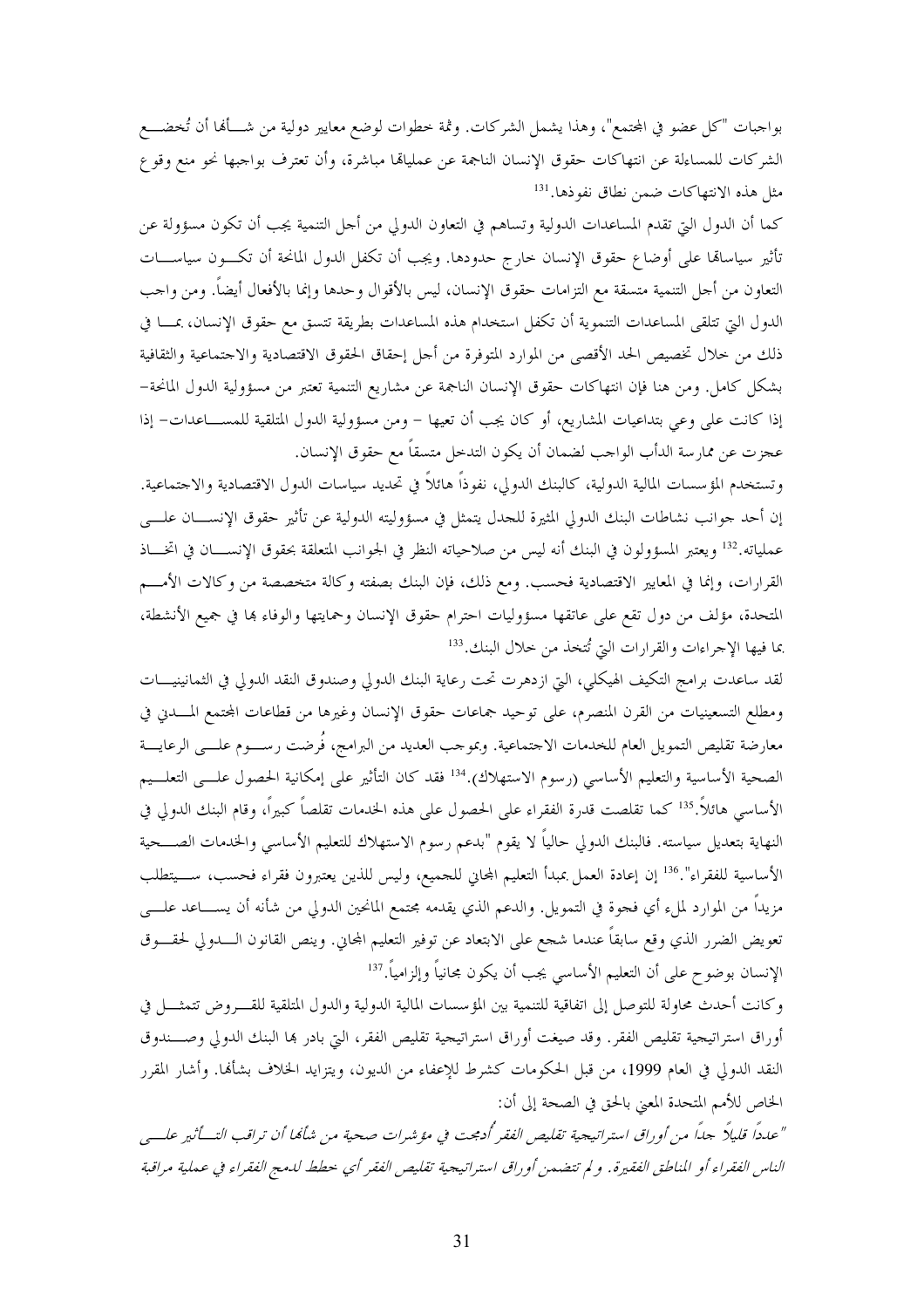تقوم علي المشاركة . إن جهيع هذه النواقص كان يمكن تخفيفها علي الأقل لو أن الحق في الصحة أُبخله بعين الاعتبار بشكل كامل أثناء صياغة أوراق استراتيجية تقليص الفقر ذات الصلة. وليس من المفاجئ أن [منظمة الصحة العالمية] وجدت أن أيًا من أوراق هذه الاستراتيجية لم تأت على ذكر الصحة كحق من حقوق الإنسان." 138 إن إمكانية أن تساعد أوراق استراتيجية تقليص الفقر على حشد التضامن الدولي من خلال توفير إطـــار لإدمــــاج بواعث قلق حقوق الإنسان في سياسات تقليص الفقر لم يتم الوفاء ها إلى حد كبير. وفي الوقت الذي بذلت فيــــه بعض الجهود لبيان كيفية تحقيق ذلك، فإنه لم يُنفذ بعد في الممارسة العملية.<sup>139</sup>  $\lceil_{\mathsf{A}}\rceil$ 

#### المشاركة والمراقبة والتسجيل في غانا

في يونيو/ حزيران 2001 غمر فيضان حي نيما–ماموبي في أكرا عاصمة غانا بقاذورات المحاري الخـــام. وتفاقمــــت المشكلة بسبب عجز السلطات المحلية عن تنفيذ القوانين التي تطلب من أصحاب الأرض توفير المراحيض في المنــــازل الجديدة." ورد مركز الموارد القانونية، وهو منظمة محلية لحقوق الإنسان، بتطوير مشروع طويل الأحل لمراقبة الحسق في الصحة في المحتمع المحلي.<sup>140</sup> وقد بدأ بمسح 161 أسرة وحدد الأولويات التالية:

• الخدمات الصحية التي يمكن الحصول عليها، ولا سيما تنفيذ الإعفاءات القانونية من رسوم الاستهلاك؛

• حدمات التمديدات الصحية الكافية والبنية التحتية، ومنها المراحيض والصرف الصحى والتخلص من النفايات. ولمعالجة الأولوية الأولى، اعتمد مركز الموارد القانونية عدداً من الاستراتيجيات، وجَمع أدلة علـــى انتــــهاك قــــانون "الإعفاء من رسوم الاستهلاك" من أجل متابعة الدعاوي القضائية،'' اوعمل مع الجهات التي تقدم الرعاية الصــــحية هدف الاتفاق على ممارسات إدارية لضمان تنفيذ الإعفاءات، ووفَّر التربية المحتمعية حول الإعفاءات، وآثار بواعث قلقه مع الحكومة. وقد أُرسلت مذكرة إلى البنك الدولي، طُلب فيها منه إعادة تقييم تأثير سياسته بشـــأن رســــوم الاستهلاك بالنسبة للرعاية الصحية <sup>142</sup> على الحق في الصحة في غانا.

أما بالنسبة للتمديدات الصحية، فقد جمع مركز الموارد القانونية معلومات مسن أفسراد المحتمسع المحلسي ونساقش الاستراتيجيات المشتركة مع زعماء المحتمع المحلي وأسفر ذلك عن وضع استراتيجية محتملة للملاحقة القضائية. وبدأ أعضاء نوادي الشباب وطلبة الجامعات بمراقبة صيانة المراحيض التي تملكها الحكومة، ووتيرة جمع القمامة وتنظيــف الأزقة.<sup>143</sup> وقد استخدم هذا الدليل لدعم شكوى قُدمت إلى مجلس العاصمة أكرا.

ويواصل مركز الموارد القانونية متابعة كل من هذه الاستراتيجيات، حيث يتصرف "كمنظمة غير حكومية أساسية" كجزء من إدماج أكرا في عقد الشعوب لحقوق الإنسان / برنامج الأمم المتحدة الإنمائي "مشروع مـــدن حقـــوق الإنسان في العالم. "144

#### انتهى المربع]

ونظرا لأن إحقاق الحقوق الاقتصادية والاحتماعية والثقافية يتطلب قبول مقاربة حقوقية متكاملة للصحة والتعلسيم وغيرهما من الحدمات الاحتماعية، فإن ذلك يتطلب تعاوناً بين الوزارات المختلفة، من الزراعة إلى التجارة: إن دعاة حقوق الإنسان– الذين طالما استهدفوا السلطات المسؤولة عن تنفيذ القوانين، ونظام العقوبات والدفاع والقضـــاء فيما يتعلق بقضايا الحقوق المدنية والسياسية– قد يواجهون تحديات حديدة في الاتصال بجمهور أوسع، سواء كـــان حكومياً أو غير حكومي.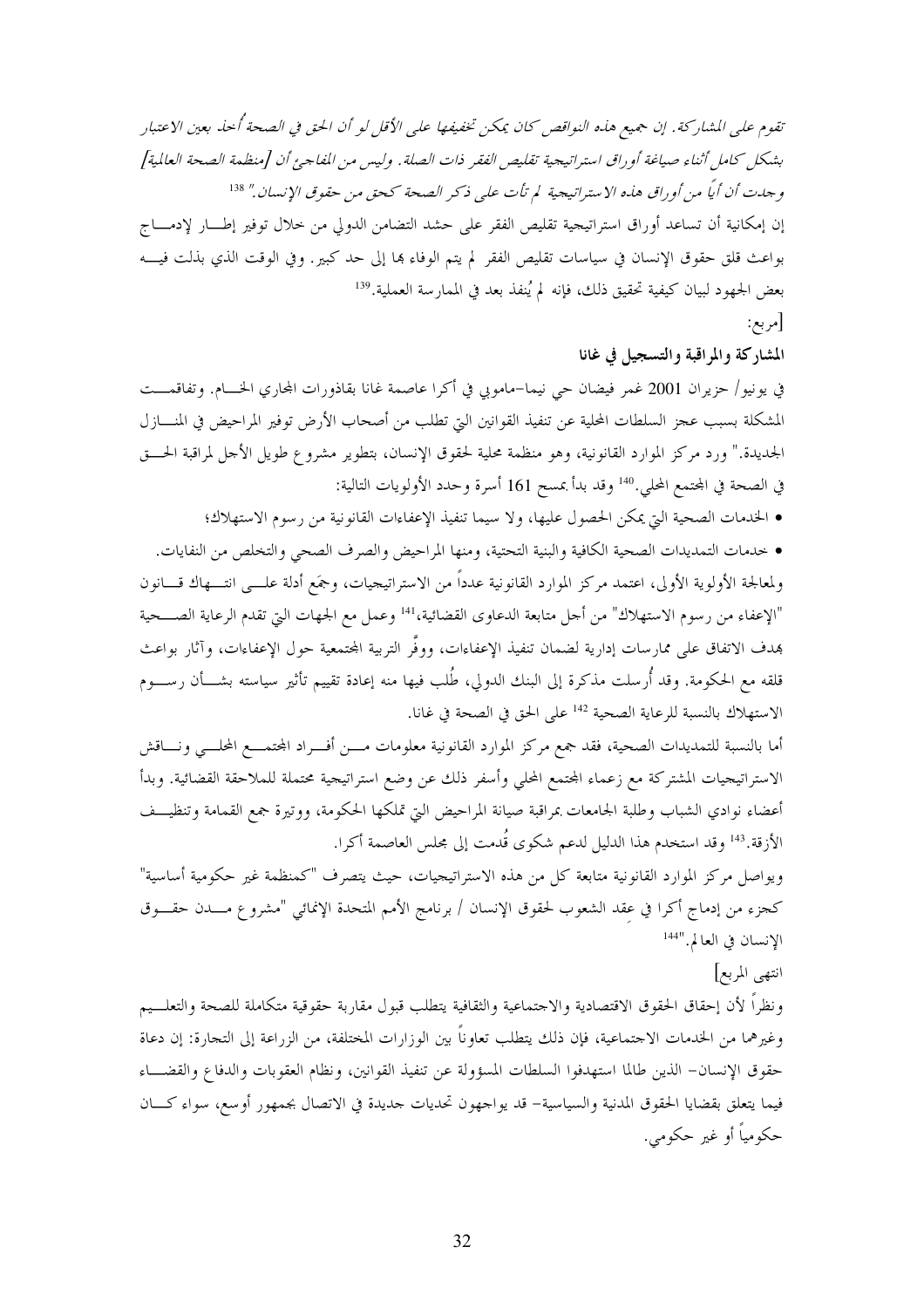وقد أصبحت منظمات حقوق الإنسان أكثر مهارة في إبراز مجموعة الفاعلين السذين يتحملـــون المســــؤولية عــــن انتهاكات حقوق الإنسان، مع التركيز على أن المسؤولية الأساسية تقع على عاتق الدولة. وتُظهر هذه الحالة كيـــف طوَّرت أحدى المنظمات منهجية لتوثيق تأثير مشروع معين حاص بالتعاون التنموي، وحمَّلت المسؤولية عن حرمان المحتمعات التي تضررت بالفيضان من الحق في الصحة العامة لفاعلين عديدين."

# الفصل 6. جميع الحقوق لجميع البشر

إن حقوق الإنسان تنطبق على جميع الناس لأفمم ببساطة بشر. ومع ذلك فإن بعضهم يواجه مصـــاعب حاصــــة في إحقاق حقوقهم بسبب هويتهم. فالنساء مثلاً لا يواجهن تمييزاً مباشراً في القانون فحسب، وإنما يـــواجهن كــــذلك تمييزاً قديماً ضمنياً في المواقف الاحتماعية السائدة و "علاقات السلطة غير المتساوية تاريخياً بين الرحل والمرأة"، الــــتي أعاقت تحقيق المساواة بين الجنسين.<sup>145</sup> ويتعرض الناس للتمييز على أسس عديدة، منها النوع الاجتماعي والعنصـــر والعرق وانعدام المواطنة والميول الجنسية والصحة (ولا سميا ضد أولئك المصابين بفيروس نقص المناعـــة المكتســـبة/ الأيدز) والفقر والعجز. ويتعرض العديد من الناس للتمييز لأسباب عديدة في آن معاً، مما يؤدي إلى التهميش المتعدد الوجوه.

وقد أبرزت حركات احتماعية تعمل من أجل حقوق المرأة والأطفال والسكان الأصليين وغيرهـــم مـــن الفئــــات الأخرى الأساليب التي يتم بما إضعاف هذه الفئات اقتصادياً واحتماعياً وثقافياً وإلحاق الضرر بما؛ وحددت التدابير الضرورية في القوانين والسياسات لمعالجة هذا الأمر . كما أن جهودها انعكست في وضع معايير دولية تتعلق بمسذه الفئات. إن المعايير الدولية اليوم لا تعترف بواجب حظر التمييز فوراً فحسب، وإنما بضمان القضاء عليه تــــدريجياً. كما أن التدابير الخاصة أو "الإجراءات التوكيدية" التي تُتخذ من أجل إصلاح الأوضاع (بما في ذلك تفشي التمييز)، والتي تمنع أو تعيق التمتع بحقوق الإنسان، ليست محظورة بموحب القانون الدولي، بل إنها في الحقيقة مطلوبة.<sup>146</sup> بيد أن مثل هذه التدابير يجب أن تكون معقولة وموضوعية وذات هدف مشروع، وأن تتوقف عندما يتحقق الهدف. الأطفال

"لو كان للأطفال صوت، لانتقدوا نفاق مجتمع البالغين حقاً وتكراراً." توماس هامر بيرغ، النائب السابق لرئيس لجنة الأميم المتحلة لحقوق الطفل. 148 لقد استحوذت حقوق الطفل على حيال العالم بطريقة غير مسبوقة. وصادق على اتفاقية حقوق الطفل عدد أكسبر من البلدان وبسرعة أكبر مما شهدته أي معاهدة دولية من قبل. وهي الآن صك قانوين ملزم للعالم بأسره، باســـتثناء الصومال والولايات المتحدة، وهما البلدان الوحيدان اللذان لم يوافقا عليها. وللمسرة الأولى في القـــانون الــــدولي، اعترفت الاتفاقية بأن الأطفال ليسوا مُلكاً لوالديهم أو لأي شخص آخر،1<sup>49</sup> وإنما هم بشر كاملون ولهــــم حقــــوق إنسانية. وتتضمن الاتفاقية المبدأ الرئيسي المتمثل في أن جميع القرارات التي تُتخذ نيابة عن الطفل، سواء مــــن قبــــل الدولة أو الوالد أو الوصى أو أي شخص آخر، يجب أن تكون *لمصلحته الفضلي.* كما ألها تحمى حق الأطفـــال في التعبير عن آرائهم وأخذهم بعين الاعتبار وفقاً لقدراهم النامية. ومن المبادئ العامة في الاتفاقية الحق في عدم التعرض للتمييز والحق في البقاء والنماء.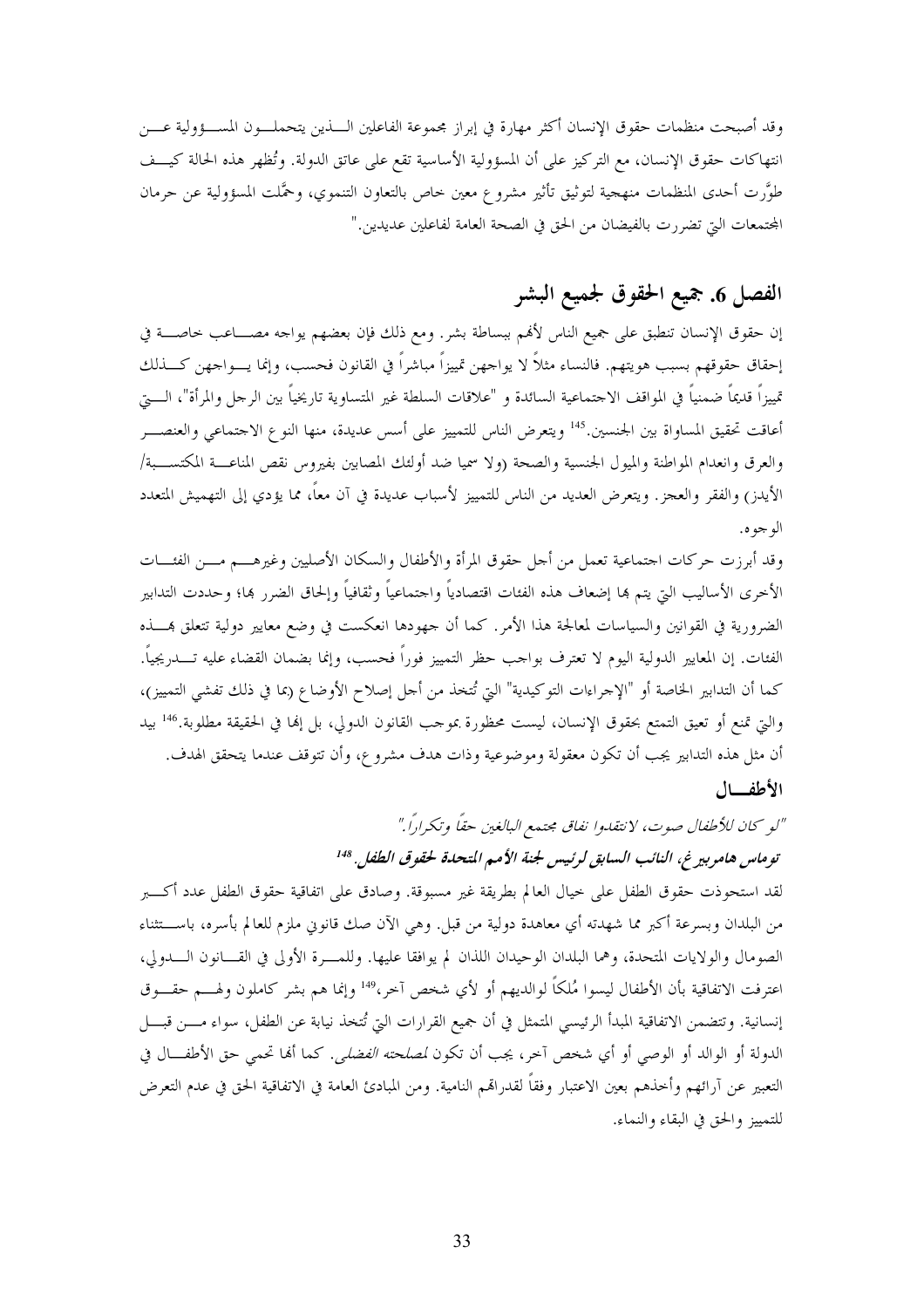ويتمثل أحد المواضيع الرئيسية للاتفاقية في حماية الأطفال من إساءة المعاملة والاستغلال. ومثل هذا الاستغلال قـــد يتخذ أشكالاً متعددة، ولكنه غالباً ما تكون له دوافع اقتصادية، والاستغلال الاقتصادي محظور.<sup>150</sup> ويمثل موضـــو ع تشغيل الأطفال أحد المحاور الرئيسية لعمل نشطاء حقوق الطفل ولجنة الأمم المتحدة لحقوق الطفل، مع أن اللجنــــة تعرف بأنه "ليس جميع المحالات التي يسود فيها عنصر اقتصادي تعتبر بالضرورة استغلالاً".<sup>151</sup> فثمة معياران رئيسيان في هذا المحال وضعتهما منظمة الصحة العالمية، وهما: الاتفاقية رقم 182، التي تحظر أخطر أشكال تشغيل الأطفـــال، والاتفاقية رقم 138 المتعلقة بالحد الأدنى لسن العمل. ووفقاً لهاتين الاتفاقيتين، لا يجوز تشغيل الأطفـــال دون ســــن الثامنة عشرة في أعمال خطرة، ويجوز أن يقوموا "بالأعمال الخفيفة" التي لا تعرقل تعليمهم إذا كـــانوا دون ســــن الخامسة عشرة.<sup>152</sup>

[مربع:

تنظيم تشغيل الأطفال: البرتغال

يعتبر الميثاق الاحتماعي الأوروبي معاهدة إقليمية مهمة لحماية الحقوق الاقتصادية والاحتماعية والثقافية. فمنذ العام 1995، مارست المنظمات التي تمثل الضحايا الحق في تقديم شكاوي جماعية تبين الانتهاكات المزعومـــة للحقـــوق الواردة في الميثاق. فقد زعمت إحدى الحالات التي حرَّكتها اللجنة الدولية لفقهاء القانون في وقت سابق أن البرتغال عجزت عن تنظيم ظروف عمل عدد كبير من الأطفال بصورة فعالة. وذكرت اللجنة أن:

"صناعة الغرانيت في الشمال تستخدم أولادًا صغارًا يعملون بلا حماية من غبار الغرانيت أثناء قطع الأحجار. وورد أن الأطفال يقاسون الأمرَّين من هذا العمل، لأن رئامًم أصبحت مغطاة بغبار الغرانيت، كما تتعـــرض ظهــورهم لأذي شدہد." <sup>153</sup>

ووجدت اللجنة الأوروبية للحقوق الاجتماعية أن ذلك تجاوز "العمل الخفيف"، وأن البرتغــال لم تقــــم بتنظـــيم ممارسات أصحاب العمل في تشغيل الأطفال بشكل كاف، وألها انتهكت الميثاق الأوروبي والقانون البرتغالي.<sup>155</sup> ويبدو أن القرار أدى إلى إدخال تحسينات، من بينها إجراء تعديلات تشريعية وزيادة عدد مفتشى العمل، وأن تجربة اللجنة الدولية لفقهاء القانون تبرز أهمية المنظمات المحلية الشريكة التي تراقب عملية المتابعة.<sup>156</sup> انتهى المربع]

من بين الأحكام المبتكرة للاتفاقية، تلك التي توفر الحماية لحقوق الأطفال المعوقين (المسادة 23)، وتوسِّع نطساق الحقوق الثقافية لتشمل، صراحةٌ، أطفال السكان الأصليين (المادة 30). كما تحدد الاتفاقية واحب الدولة "في حالة الضرورة لتوفير مساعدات مادية وبرامج دعم [للوالدين]، ولا سيما فيما يتعلق بالمأكل والملبس والمسكن.''<sup>157</sup> النسساء

إن جميع المعاهدات الدولية والإقليمية لحقوق الإنسان تحظر التمييز على أساس الجنس. ومع ذلك فإن المرأة لا تزال تواجه مشكلة انعدام المساواة على نطاق واسع وبشكل منظم في تحقيق حقوقها الاقتصادية والاجتماعية والثقافيــــة. وقد خلص صندوق الأمم المتحدة لتنمية المرأة إلى نتيجة مفادها أن متوسط أجور النساء أقل من متوســـط أجـــور الرحال في جميع البلدان التي تتوفر لدينا بيانات بشأنها.<sup>158</sup>

إن الدول الأطراف في اتفاقية القضاء على جميع أشكال التمييز ضد المرأة ملزمة "باستخدام جميع الوسائل المناســـبة، وبلا تأخير، لاتباع سياسة القضاء على التمييز ضد المرأة،"<sup>159</sup> وهو ما يشكل تحدياً كبيراً. إذ أن الممارسات التمييزية ضد المرأة غالباً ما يتم تبريرها بالإشارة إلى المواقف التقليدية والتاريخية والدينية والثقافية. كما أن عوامل، من قبيــــل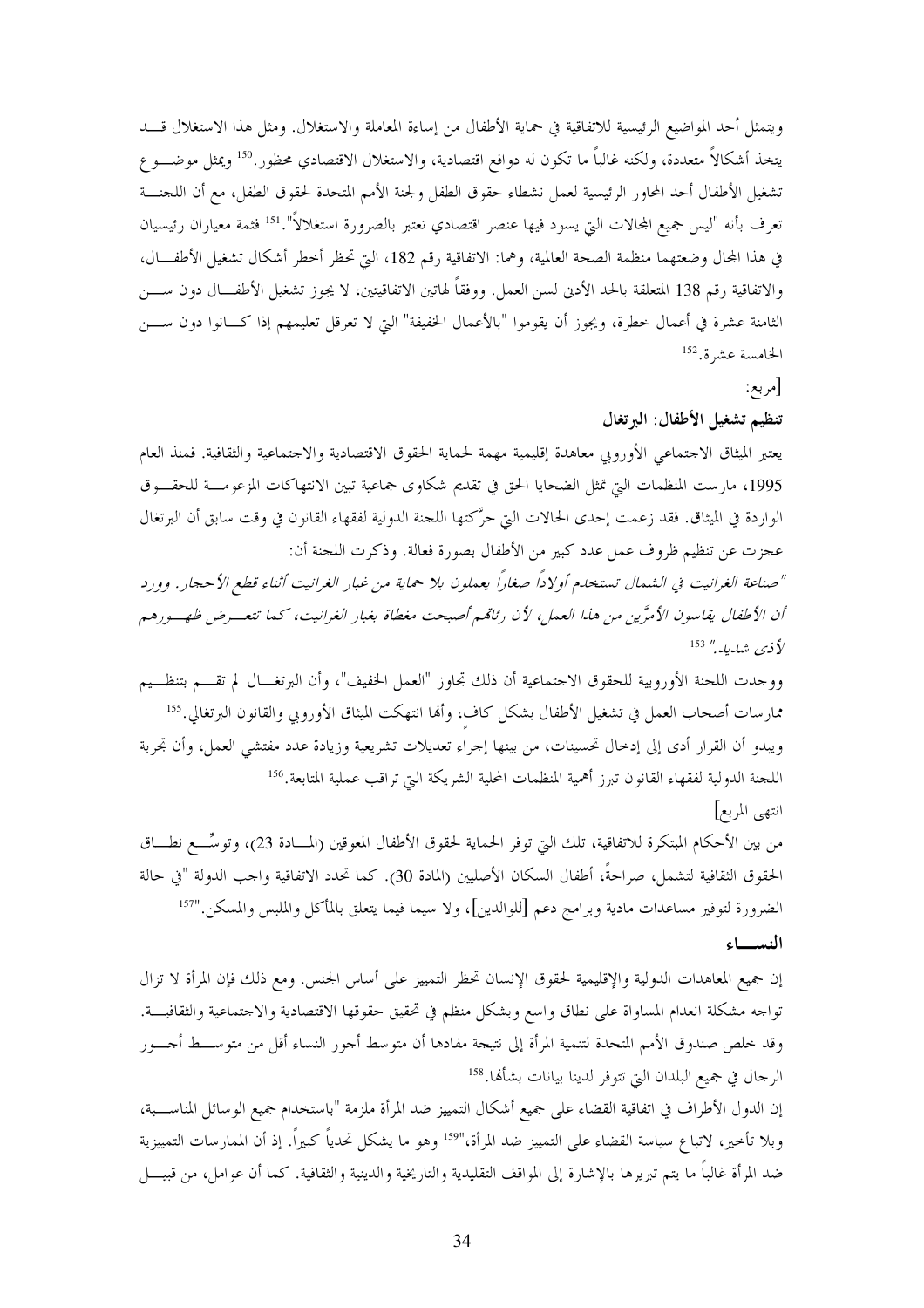الفصل بين الجنسين في سوق العمل والأدوار الاجتماعية المتباينة المتعلقة بالمسؤوليات العائلية، والعنف على أســـاس النوع الاجتماعي، تضع عقبات إضافية أمام إحقاق الحقوق الاقتصادية والاجتماعية والثقافية للمسرأة علسي قسدم المساواة مع الرحل. فعلى سبيل المثال، يؤدي الدور التقليدي المنوط بالنساء والفتيات، وهو دور الراعية الرئيسية في العائلة، إلى تقييد حرية المرأة في التنقل وبالتالي عرقلة إمكانية حصولها على العمل المأجور والتعليم.<sup>160</sup> وعندما تعجز الدول عن إعطاء أولوية كافية للتعليم الأساسي للجميع، فإلها تزيد من احتمال أن تقرر العـــائلات عـــدم إرســـال الفتيات إلى المدرسة. وقد أشار المقرر الخاص للأمم المتحدة المعنى بالحق في التعليم إلى أن "سنوات التعليم المدرســـي تذهب هباءً عندما لا تحصل المرأة على العمل و/ أو عندما تُمنع من أن تكون ربة عمل لنفسها، أو عندما لا يكون أمامها حيارات بشأن الزواج والحمل، أو عندما تكون فرص التمثيل السياسي أمامها مغلقة."ا<sup>161</sup>

ثمة مجموعة من العقبات التي تعيق إحقاق حقوق المرأة في الصحة، من بينها: تعذر الحصول على الرعايــــة الصــــحية والمعلومات والتربية المتعلقة بالصحة، بما فيها تنظيم الأسرة والعنف والعنف الجنسبي والممارسات التقليدية الضـــارة. ويقف التمييز وعدم المساواة بين الرجل والمرأة وراء هذه العقبات. إن الأرض مورد أساسي، في ظروف عديـــدة، لتحقيق الحق في الحصول على مستوى لائق من المعيشة. ومع ذلك، فإن النساء غالباً ما يُحرمن من حقــــوق الأرض والميراث والمسكن. وعلاوة على ذلك، فإنهن قد لا يستطعن اللجوء إلى المحاكم من أجل إحقاق حقسوقهن حسيٍّ عندما تكون هذه الحقوق مضمونة شكلياً.

" 'تحرم المرأة بشكل منهجي من حقوقها الإنسانية في الحصول على أرض ومسكن كاف- إذ أن النساء يشكلن أغلبية مجموع الأشخاص الذين يفتقرون إلى مسكن كاف، والذين يزيد عددهم على مليون إنسان في شبتي أنحساء العالم. ومع ذلك فإن الانتهاك الأكثر فداحة لهذه الحقوق والذي يقوم على النوع الاجتماعي، يتمثـــل في حرمـــان المرأة من امتلاك ووراثة مسكن وأرض وحيازة. فالنساء في شتى أنحاء العالم يُحرمن من هذه الحقسوق الأساسية ويُجردن من بيوتمن وأراضيهن بعد وفاة الزوج أو الأب. أما النتائج فهي مدمرة: البؤس والتشرد والضعف وازدياد إمكانية التعرض للأيدز والعنف الجسدي وغيرها من انتهاكات الحقوق الإنسانية الأساسية للمرأة." مركز حقوق السكن وعمليات الإخلاء، جلب المساواة إلى البيت، جنيف، 2004

السكان الأصليون

يُقدر مجموع عدد السكان الأصليين في العالم بنحو 370 مليون نسمة من ذوي الانتماءات الثقافية والتاريخية الهائلة التنوع. وينطوي تحديد جماعة معينة بألها من السكان "الأصليين" على أمور مشتركة، منها:

- السكان الأصليون تربطهم علاقة قديمة بالأرض التي يعيشون عليها، تعود إلى ما قبل الاستعمار أو إنشاء الدولـــة المعاصرة؛
- السكان الأصليون يرغبون في المحافظة على أنظمة معرفية مميزة وممارسات وأساليب عيش مميزة ذات صلة حميمــــة بالأرض، والاستمرار في تطويرها ونقلها إلى الأجيال القادمة؛
- مؤسسات البلدان التي يعيش فيها السكان الأصليون تشكِّلها وتسيطر عليها، إلى حد كبير باستثناء حالات قليلة نادرة، جماعات عرقية أخرى اكتسبت مواقع الهيمنة عن طريق الاستعمار أو إنشاء الدولة المعاصرة.<sup>162</sup> ويسعى السكان الأصليون إلى الاعتراف بحقوقهم كأفراد وكأمم أو شعوب بشروطهم ووفقاً لتقاليدهم الخاصة.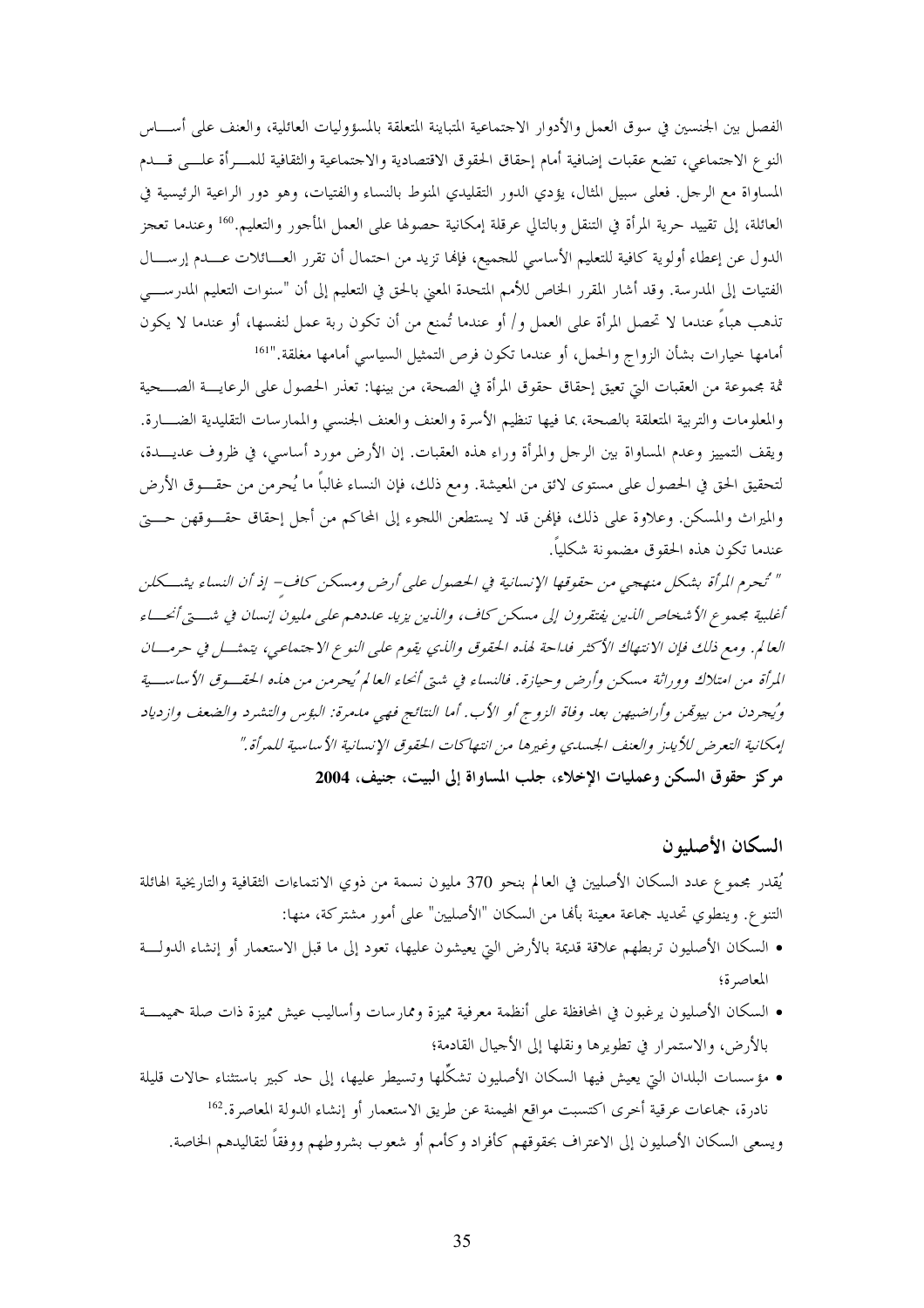وثمة اعتراف متزايد بمدى مركزية علاقة السكان الأصليين بالأرض في إحقاق طيف واســـع مـــن الحقـــوق.<sup>163</sup> إن أساليب العيش التقليدية على الأرض تعتبر أساسية لتوفير الغذاء والدواء والمسكن للعائلات والمحتمعات من السكان الأصليين. ويسعى السكان الأصليون في شتى أنحاء العالم إلى ترسيم رسمي لمناطقهم، أي إفـــراز أراضـــيهم وتبــــيين حدودها وحمايتها من التدحلات غير المرغوب فيها ومن تدمير البيئة.

وحظيت حقوق السكان الأصليين بالاعتراف في القوانين الوطنية ودساتير بعض الدول وفي المعاهـــدات التاريخيـــة المعاصرة المعقودة بين السكان الأصليين والدول. وثمة اتجاه نحو الاعتراف بما في القانون الدولي، وبضمنه الصـــكوك الحالية، من قبيل اتفاقية العمل الدولية رقم 196- وهي اتفاقية السكان الأصليين والقبَليين (1989)- والمراجــــع في الصكوك العامة لحقوق الإنسان، ومناقشات مسودة إعلان الأمم المتحدة لحقوق السكان الأصليين.<sup>164</sup> ويتمثل أحد بواعث القلق الراهنة بشأن السكان الأصليين في ضمان أن ينطبق حق جميع الشعوب في تقرير المصير على الســـكان الأصليين على قدم المساواة.<sup>165</sup> وثمة محور آحر يبعث على القلق، وهو الحق في الموافقة الحرة والمسبقة والمتبصرة فيما يتعلق بالقرارات التي تؤثر على إحقاق حقوقهم.<sup>166</sup>

لقد اعترفت لجنة الأمم المتحدة لحقوق الإنسان بالصلة التي لا تنفصم عراها بين الثقافة وحقوق الإنسان، في عــــدد من قراراتها المتعلقة بالأرض ووسائل المعيشة للسكان الأصليين، ومنها القرارات المتعلقة بصـــيادي اللوبيكـــون في كندا،<sup>167</sup> ورعاة الأيول في فنلندا.<sup>168</sup>

[مربع:

الحقوق في الأرض في البرازيل ونيكاراغوا: نتائج متناقضة

"ما الذي يحدث في منطقتي غواراني وكابوا؟ الكثير من سوء التغذية! هذا ما يحدث. فليس لدينا أرض نزرع فيها المحاصيل. ولهذا السبب بالتحديد يسود البؤس والجوع في أرضنا... لقد اتخذنا نحن الهنود قراراً بالانتحار إذا حدث أي إحلاء في مناطق النسزاع. سنلجأ إلى الانتحار لأننا لا نعني شيئًا لأحد."

زعيم من السكان الأصليين في اجتماع عام مع اللجنة المعنية بشؤون السكان الأصـــليين في مجلـــس الشــــيو خ  $^{169}$   $2004$  البر ازيلي، فيراير / شباط 2004

بعد مرور قرون على أعمال العنف التي ارتُكبت لإخراج السكان الأصليين في البرازيل مــــن أرضــــهم، لا يزالــــون يتعرضون للتهديدات والهجمات والقتل ولا يحظون بحماية دولية بشكل متسق. وعجزت الحكومات المتعاقبة عـــن الوفاء بالتزامالها الدولية والدستورية بالاعتراف بحقوقهم في الأرض اعترافاً كاملاً وفمائياً. كما كانت الإدارة الحالية بطيئة في الوفاء بوعودها المتعلقة بإفراز الأراضي والمصادقة عليها. وقد ساهم ذلك في شن هجمات على مجتمعـــات السكان الأصليين وفي عمليات الإخلاء القسري، الأمر الذي أدى إلى تفاقم الحرمـــان الاقتصـــادي والاحتمـــاعي الشديد. فالمنقَّبون وأصحاب المزارع الكبيرة وشركات الأخشاب يسعون إلى استغلال الموارد الطبيعية الموجــــودة في الأرض؛ ومالكو الأرض يطالبون بحيازقما؛ والجيش يتذرع بمصالح الأمن القومي لتقليص سيطرة السكان الأصــــليين على المناطق الحدودية والحد منها. إن مثل هذه المصالح المكتسبة تستخدم قوى ضغط اقتصادية وسياســـية كــــبرى لتأخير أو منع الاعتراف بحقوق السكان الأصليين في الأرض. ونتيجة لتقاعس الدولة، يُحرم السكان الأصليون من الموارد الأساسية لإحقاق حقوقهم الاقتصادية والاحتماعية والثقافية– أي حقهم في الأرض.<sup>170</sup> كسب شعب "أواس تنغني"، الذي يعيش على ساحل الأطلسي في نيكاراغوا، قضية حماية حقوق السكان الأصليين في الأرض في العام 2001 في القرار الملزم الأول الذي اتخذته محكمة دولية لحقوق الإنسان للاعتراف صراحةً بحقوق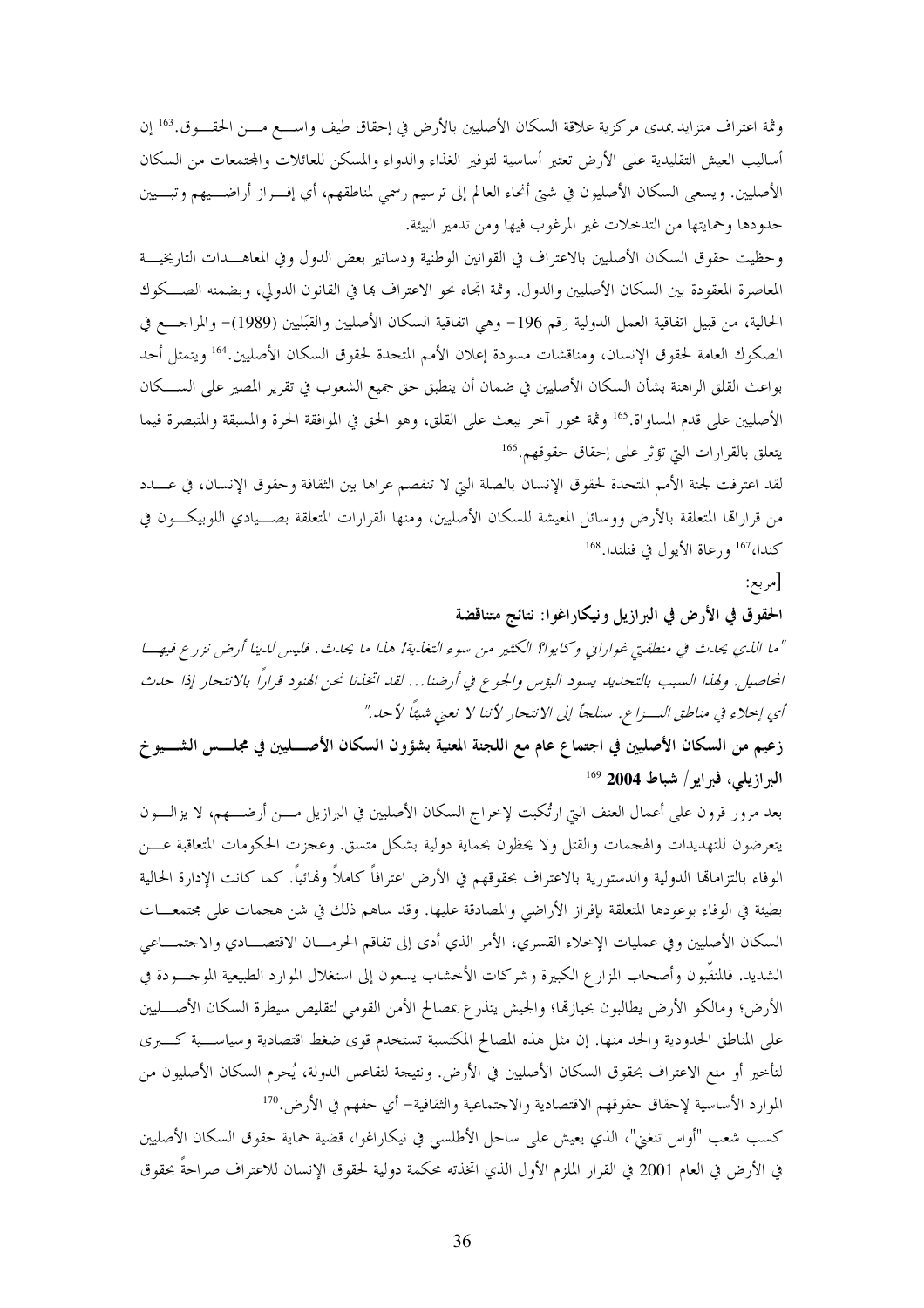السكان الأصليين على أرضهم المشاع. وكان شعب "أواس تنغين" قد قدم في العام 1995 استئنافاً إلى لجنة الــــدول الأمريكية لحقوق الإنسان لحماية الحقوق المهدَّدة بعمليات قطع الأخشاب التي تقوم بما شركة أجنبيـــة. ومـــع أن الدستور النيكاراغوي يعترف بحقوق السكان الأصليين على أرضهم المشاع، فإن أراضـــي أواس تـــنغني لم تكـــن مملوكة. ووحدت محكمة الدول الأمريكية لحقوق الإنسان في أغسطس/ آب 2001 أن الحكومة تعاملت مع أراضي أواس تنغني على ألها ملكية للدولة عندما منحت امتياز مشروع قطع الأخشاب من دون موافقة مجتمـــع الســـكان الأصليين. ورأت أن نيكاراغوا قد انتهكت حقوق شعب أواس تنغني في اللجوء إلى الإجراءات القضائية وفي الملكية بموجب الاتفاقية الأمريكية لحقوق الإنسان. وأمرت الحكومة بالامتناع عن تعريض حقوقهم للخطر وضمان إفـــراز جميع أراضي السكان الأصليين وحيازتها. <sup>171</sup>

انتهى المربع]

## المهاجسرون

تقدر منظمة العمل الدولية أن ثمة نحو 86 مليون شخص ينشطون اقتصادياً حــــار ج بلــــداهُـم الأصــــلية أو بلــــدان المواطنة.<sup>172</sup> ويلعب العمال المهاجرون دوراً مهماً في المحافظة على الاقتصاد وإثراء الثقافة في البلدان التي يعملون فيها. ومع ذلك فإن الأشخاص الذين يغادرون بلدافمم لأسباب احتماعية واقتصادية كثيراً ما يتعرضون للنيل من سمعتهم. ويعاني العديد منهم من التمييز والعنصرية ورهاب الأجانب والاستغلال وغيرها من انتهاكات حقوق الإنسان، بمسا فيها الحقوق الاقتصادية والاجتماعية والثقافية. كما أن العديد من المهاجرين في أنحاء مختلفة من العالم ليس لهم صفة في البلد الذي يعيشون فيه لألهم لا يتمتعون بالحق في دخوله أو البقاء فيـــه. ومثـــل هـــؤلاء الأشـــخاص عُرضـــة للانتهاكات أكثر من غيرهم. وهناك دول مستعدة لغض النظر عن أعداد كبيرة من العمال المهاجرين غير القانونيين الذين يعملون في الاقتصاد غير الرسمي.

يعيش العديد من العمال المهاجرين ويعملون في ظروف مروعة، حيث لا يحصلون على الخدمات الأساسية كالرعاية الصحية. وكثيراً ما توقع البلدان الأصلية للعديد من العمال المهاجرين اتفاقيات مع البلدان التي يعملون فيها، يعامَل مواطنوها بموجبها كسلع أو مجرد وحدات عمل. وغالباً ما يكون المهاجرون غير الشرعيين، الذين يواجهون الطـــرد من الدولة التي يقيمون فيها، غير مستعدين للجهر ضد انتهاكات حقوقهم على أيدي الحكومات ووكلاء الدولة أو أصحاب العمل، مما يزيد من تعرضهم للاستغلال.

إن لجميع المهاجرين، بغض النظر عن صفتهم، الحق في الحصول على حماية القوانين والمعايير الدولية لحقوق الإنسان. وفي الوقت الذي يسمح فيه المبدأ الأساسي لعدم التمييز بوجود فروق معينة بين المواطنين وغير المواطنين، فإن هـــذه الفروق يجب أن تخدم هدفاً مشروعاً، ويجب ألا تكون غير متناسبة. والأهم من ذلك كله أن مثل هــــذه الظــــروف يجب ألا تمنع الفرد، سواء بشكل مباشر أو غير مباشر، من المتمتع بحقوقه الإنسانية. وقد أوضحت لجنة القضاء على التمييز العنصري (التي تتولى مراقبة التزام الدول بالاتفاقية الدولية للقضاء على جميع أشكال التمييز العنصري) نطاق الحقوق لغير المواطنين. كما أكدت على أن الاتفاقية تتطلب، من بين أمور أخرى، إزالة العقبات التي تحول دون تمتع غير المواطنين بالحقوق الاقتصادية والاحتماعية والثقافية، ولا سيما في مجالات التعليم والإسكان والعمل والصحة.<sup>173</sup> إن حماية الحقوق الإنسانية للمهاجرين قد استُكملت بإضافة المعاهدة الدولية الرئيسية السابعة لحقوق الإنسان، وهي اتفاقية العمال المهاجرين.<sup>174</sup> وتغطى الاتفاقية الحقوق والحماية للعمال المهاجرين في جميع مراحل الهجــــرة، وتــــوفر الحماية الخاصة للمهاجرين غير الشرعيين وعائلاقم. وتناضل منظمة العفو الدولية من أجل المصادقة على الاتفاقيـــة،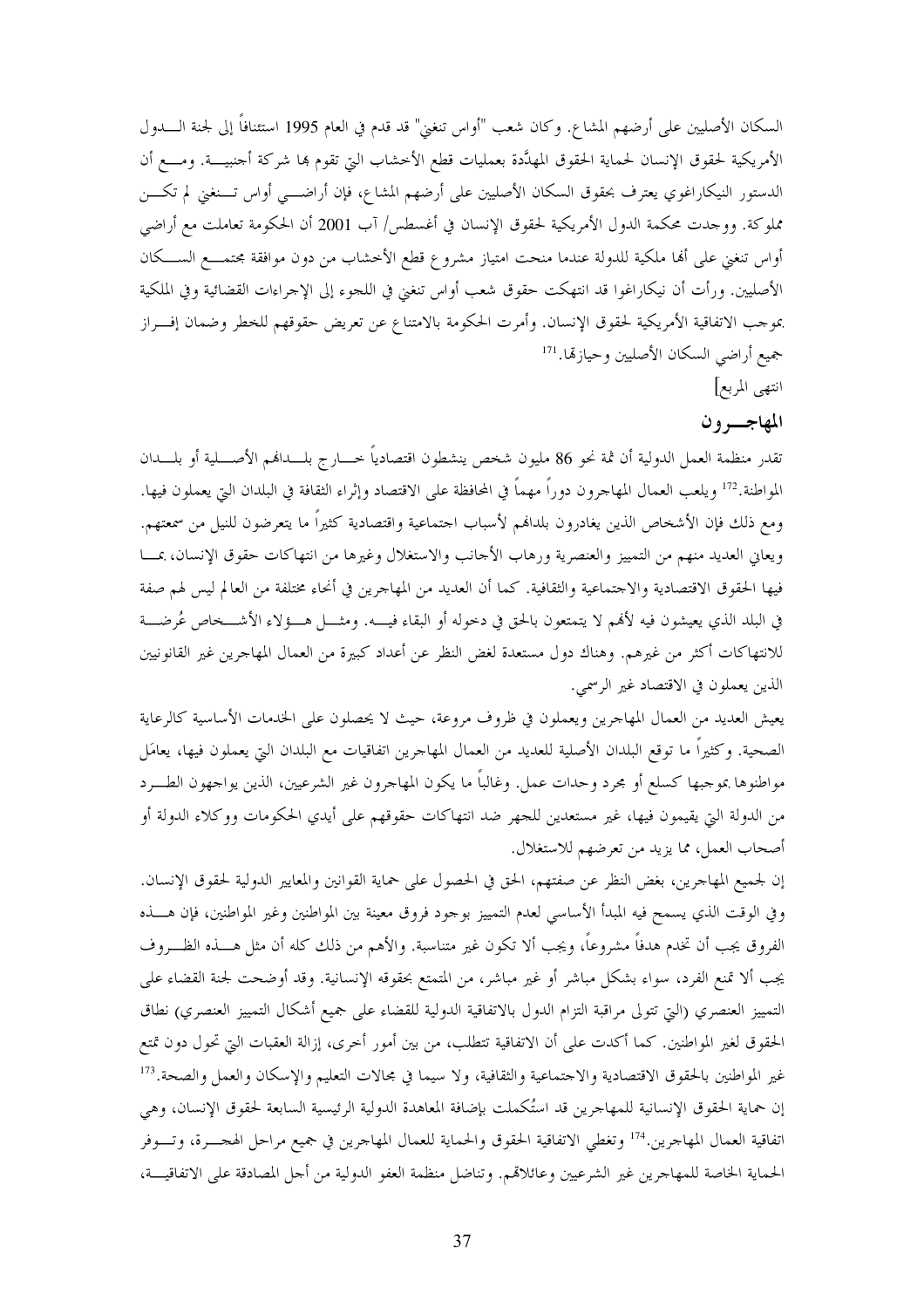فضلاً عن حقوق المهاجرين في أوضاع محددة في شتىٍّ أرجاء العالم. وقد دعت المنظمة تايلاند، مـــثلاً، إلى احتـــرام حقوق المهاجرين من ميانمار، مع التركيز على حقوقهم أثناء العمل.<sup>175</sup> اللاجئون والأشخاص المهجَّرون داخلياً

ثمة نحو 40 مليوناً من المهجرين في العالم، غادر ثلثهم تقريباً، أي حوالي 13 مليون شخص، بلدافمم طلباً للحماية من النـــزاعات أو غيرها من الأوضاع التي يواجهون فيها انتهاكات خطيرة لحقـــوق الإنســـان، وهـــؤلاء يُســـمون لاحتين.<sup>176</sup> ويحاول ثلثاهم، أي حوالي 25 مليوناً، طلب الحماية داخل حدود بلدالهم، ويُعرفون باســــم الأشـــخاص المهجرين داحلياً.<sup>177</sup> إن التمتع بالحقوق الاقتصادية والاحتماعية والثقافية يرتدي أهمية أساســـية بالنســـبة للاحـــئين والمهجرين داحلياً، سواء قبل فرارهم أو أثناءه أو بعده.

والحرمان من الحقوق الاقتصادية والاجتماعية والثقافية يمكن أن يسبب التهجير. فالانتهاكات الجســـيمة للحـــق في الغذاء من خلال الحصار أو التمييز في توزيع المساعدات الغذائية مثلاً، قد ترغم آلاف الأشخاص علـــى ً مغــــادرة منازلهم.<sup>178</sup> وأحياناً يُستهدف أفراد معيَّنون: فإذا انتهكت الدولة حقوق أفراد معيـــنين بســـبب هويتـــهم (النــــوع الاحتماعي، الأصل العرقي مثلاً)، أو بسبب ما يؤمنون به (الدين أو الآراء السياسية، بما فيها الآراء المتعلقة بسأدوار النوع لاجتماعي)، فإن ذلك قد يشكل أساساً للاعتراف بمم كلاجئين. إن اعتماد الحقوق على بعضها بعضاً يعــــني أن الحرمان من الحقوق الاقتصادية والاحتماعية والثقافية غالباً ما يرتبط بالحرمان من الحقوق المدنية والسياسية.

إن النظام الدولي الراهن لحماية اللاحئين يقوم على اتفاقية الأمم المتحدة الخاصة بوضـــع اللاحــــئين للعــــام 1951 والبروتوكول الملحق ها للعام 1967، اللذين يهدفان إلى ضمان "ممارسة اللاحئين على أوسع نطاق ممكن" لحقوقهم المعترف ها في الإعلان العالمي لحقوق الإنسان. وهذا يتطلب أن تكفل الدول العمل والمسكن والتعليم للاحتين على أراضيها بمستوى لا يقل عن مستوى ما تقدمه لمواطنيها أو غير مواطنيها. وفي بلدان اللجوء، بات القانون الــــدولي يحمى حقوق غير المواطنين بوجه عام.<sup>179</sup>

ثمة ثلاثة حلول ممكنة لمحنة اللاحئين: الإدماج المحلي الكامل في بلد اللجوء؛ أو إعادة توطينــــهم في بلــــد ثالــــث؛ أو الإعادة الطوعية الآمنة والكريمة إلى البلد الأصلي. والحلول الثلاثة جميعاً تقتضي أن يتمكن اللاجئون مــــن التمتــــع بالحقوق الاقتصادية والاحتماعية والثقافية:

- اللاحتون المحرومون من حقوقهم الإنسانية الأساسية، ومنها الحق في العمل والتعليم، في بلد اللجوءِ ينبغي إعسادة توطينهم في بلد آخر، يستطيعون فيه إحقاق هذه الحقوق؛
- الحرمان من الحقوق الاقتصادية والاحتماعية والثقافية يمكن أن ينحم عنه عجز السكان اللاحثين عن الاندماج في المحتمع لعدة أجيال.<sup>180</sup> واللاجئون الذين لا يستطيعون التمتع بمثل هذه الحقوق الأساسية، مـــن قبيــــل الحـــق في الحصول على غذاء كاف ومياه نظيفة، أو الحق في العمل أو التعليم، قد لا يكون أمامهم حيار ســـوى الانتقـــال طوعاً إلى بلد آخر، يعتقدون أُمُم قادرون فيه على إحقاق حقوقهم الاقتصادية والاجتماعية و الثقافية.
- الإعادة الطوعية ستؤدي إلى تمجير حديد إذا لم يتمكن العائدون من إعادة بناء حياتمم بطريقة مســـتديمة، وهـــذا يعني أنه ينبغي تمكينهم من إحقاق حقوقهم الاقتصادية والاجتماعية والثقافية. <sup>181</sup>

إن أهمية الحقوق الاقتصادية والاحتماعية والثقافية لا تقتصر على المنظور طويل الأحل؛ فتـــوفير الغـــذاء والمـــأوى والرعاية الصحية للسكان المهجرين يعتبر واحداً من التزامات الدول بتحقيق الحد الأدنى من المستويات الأساســـية للحقوق الاقتصادية والاحتماعية والثقافية. ووفقاً للمعايير المتفق عليها، فإن المواحهة الإنسانية لحـــالات الطـــوارئ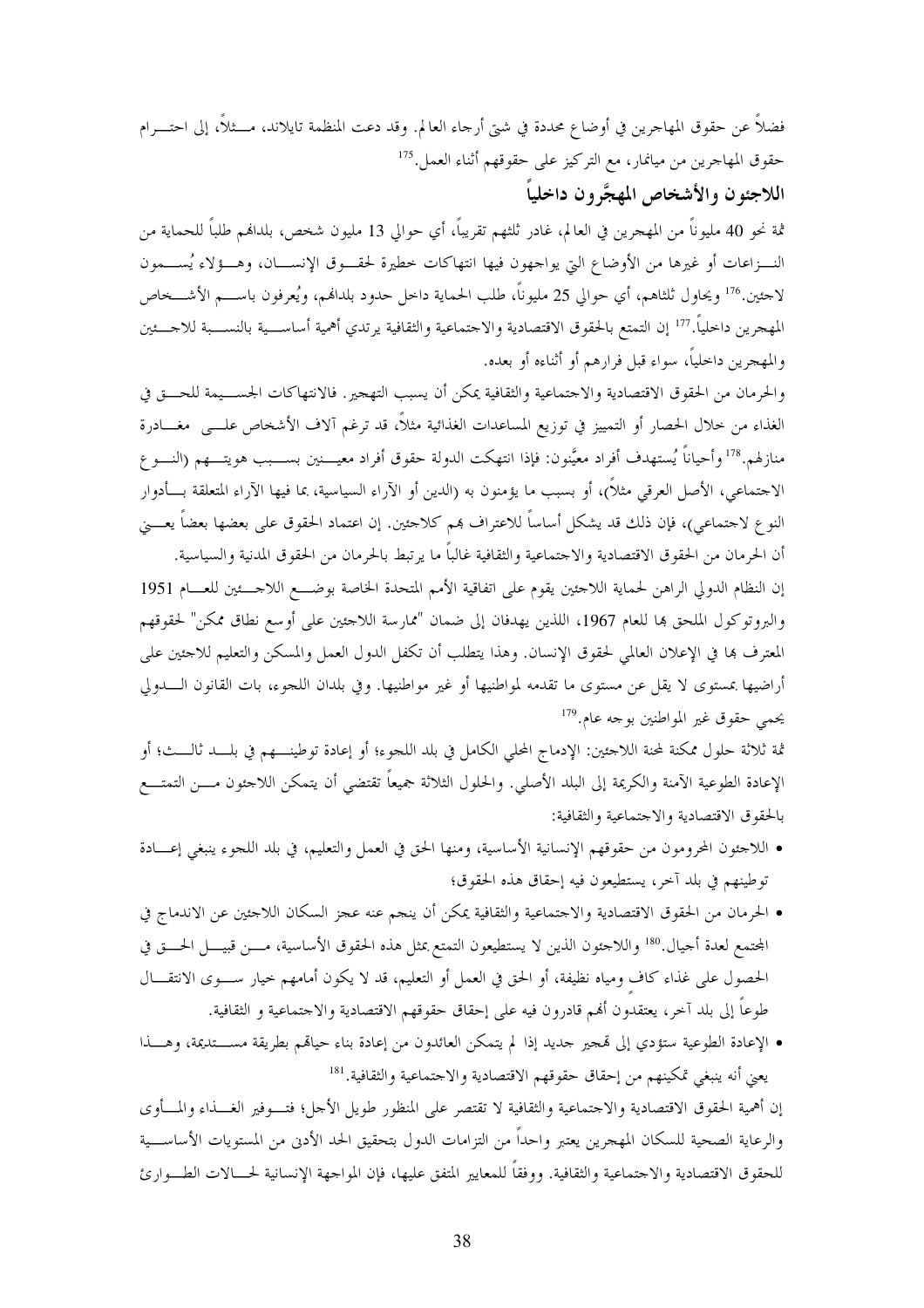تقوم على ضرورة تلبية الحاجات الإنسانية واستعادة الكرامة الإنسانية.<sup>182</sup> وغالباً ما يقوم المهجرون أنفسهم بـــإبراز ضرورة إحقاق الحقوق الاقتصادية والاحتماعية والثقافية. فالعديد من الأشخاص في دارفور بغرب السودان، ممــــن قابلتهم منظمة العفو الدولية كلاحئين في شرق تشاد، قالوا إن قلقهم الرئيسي يتمثل في ضرورة حصـــول أطفــــالهم على التعليم. <sup>183</sup>

ليس ثمة معاهدة دولية محددة تمدف إلى توفير الحماية للأشخاص المهجرين داخلياً. ولكن الأحكام والمبادئ الرئيسية ذات الصلة بحمايتهم ومساعدقم موجودة في المبادئ التوجيهية للأمم المتحدة المتعلقة بالتهجير الداخلي، وهي وثيقة صدرت في العام 1998 واعتُمدت على نطاق واسع على الرغم من ألها ليست ملزمة قانونياً.\*أا وتكـــرر المبــــادئ التوحيهية أن المسؤولية الرئيسية عن توفير الحماية والمساعدة تقع على عاتق الدولة التي يجـــد الســـكان المهجـــرون أنفسهم على أراضيها. وتنص على حق جميع المهجرين داخلياً في الحصول على مستوى معيشة كاف "بغض النظـــر عن الظروف وبلا تمييز". كما تتضمن معايير حول ضرورة تمكين المنظمات الإنسانية من الوصـــول إلى الســـكان المهجرين، كي تتمكن من تسليمهم المساعدات، وحول التزامات المنظمات الإنسانية باحترام الحقـــوق الإنســــانية للأشخاص المهجرين داخلياً.

الفصل 7. الدفاع عن الحقوق الاقتصادية والاجتماعية والثقافية

يتم لاعتراف بحقوق الإنسان نتيجةً لنضالات شعبية. فالشعب، وليس السياسيين، هو الــــذي يطالـــب بــــالحقوق، وجهوده هي التي تؤدي إلى الاعتراف الرسمي بهذه الحقوق. إن جميع تجارب التقدم الكبرى والمهمة في مجال حمايــــة حقوق الإنسان انبثقت من النضالات الاحتماعية، بما فيها نضالات تنظيم العمل ومناهضة الاستعمار وحركة المرأة والسكان الأصليين.

إن النضال من أجل الحقوق الاقتصادية والاحتماعية والثقافية ليس بالأمر الجديد. فما انفكت المنظمـــات المحليـــة والوطنية والإقليمية لحقوق الإنسان تدافع عن هذه الحقوق منذ عقود. وقد نشأت المنظمات الدولية العاملة في مجال هذه الحقوق منذ الثمانينيات من القرن المنصرم، ومنها شبكة المعلومات والعمل من أحل الغذاء أولاً في العام 1986، ومركز الحقوق الاقتصادية والاحتماعية في العام 1993، ومركز الحقوق في المسكن وعمليات الإخــــلاء في العــــام 1994، وغيرها. ويوجد الآن شبكة دولية واسعة للعمل بشأن الحقوق الاقتصادية والاجتماعية والثقافية. ومع ذلك لا يزال هناك تشكك حول طبيعة هذه الحقوق، ولا سيما بشأن كيفية النضال ضد انتـــهاكها. ويتســــاءل بعـــض الأشخاص في حركة حقوق الإنسان الدولية حول المدى الذي ينبغي للمنظمات الدولية لحقوق الإنسان أن تصـــــل إليه في العمل بشأن هذه القضايا.<sup>185</sup>

يتمثل أحد التحديات الرئيسية للنضال من أجل تعزيز الحقـــوق الاقتصـــادية والاجتماعيـــة والثقافيـــة في تحديـــد الانتهاكات والضحايا والمنتهكين والحلول التي يركز عليها النضال. فكيف يقوم نشطاء حقوق الإنســان بتحويـــل دعوات إصلاح السياسات إلى أفعال ملموسة تبرز الحاحة إلى التغيير لتحسين حياة الأفراد والفئات والمحتمعات؟ إن العمل الفعال لزيادة احترام الحقوق الاقتصادية والاحتماعية والثقافية غالباً ما يعنى مجاهة الإخفاقـــات الهيكليـــة والعوامل التي تسمح باستمرار الانتهاكات الفردية. وهذا صحيح بالنسبة لجميع نضالات حقوق الإنســـان. وقـــد يكون بعض التغييرات مباشراً وصريحاً كالتعديلات التشريعية، بينما يكون بعضها الآخر شبيهاً بمحاولة تغيير أنمساط الانتهاكات المستحكمة، حيث تتضمن الأساليب برامج تدريبية في مجال حقوق الإنسان للشرطة والمدعين العـــامين والقضاة أو للمهنيين الصحيين وموزعي الأغذية والمعلمين وصناع القرار.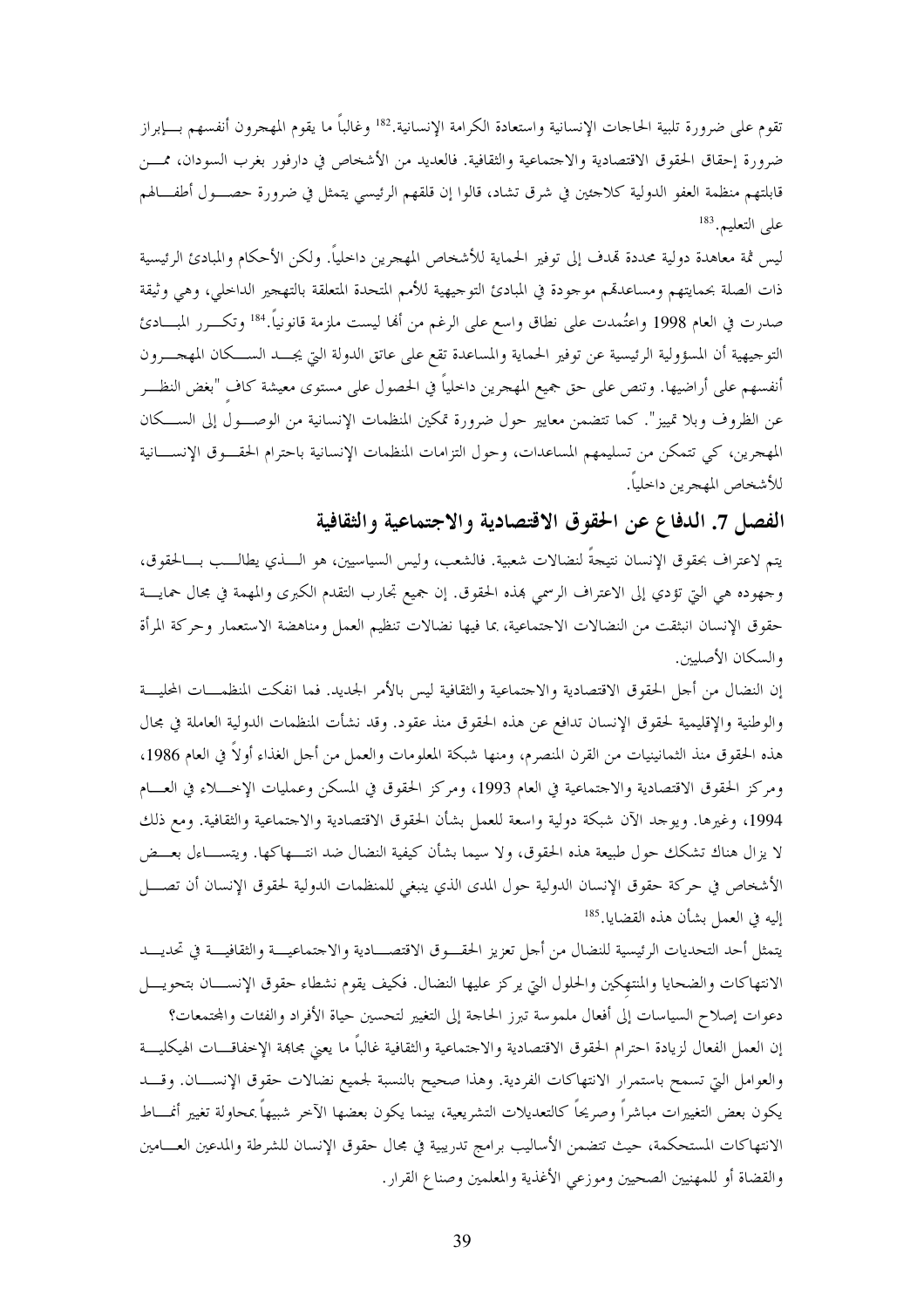ويتمثل أحد أساليب مناهضة انتهاكات الحقوق الاقتصادية والاحتماعية والثقافية في فضح أثر السياسات والمشاريع والإجراءات التيّ تحرم الأفراد والجماعات من القدرة على إحقاق حقوقهم.

العمل من أجل التغيير من خلال الحالات الفردية

ما انفكت منظمة العفو الدولية تعمل منذ ما يربو على 40 سنة، من أجل تعبئة ملايين البشر في سائر أنحاء العــــالم هدف مناهضة انتهاكات حقوق الإنسان. وقد تم ذلك، إلى حد كبير، من حلال سرد قصص نساء ورحال وأطفال حقيقيين، وإضفاء وجه إنساني على الأرقام المتعلقة بالفظائع والإهمال. ويمكن ذكر روايات الأفراد الذين تعرضـــوا لانتهاك حقوقهم الاقتصادية والاحتماعية والثقافية بنفس الفعالية لإبراز تأثير أفعال الحكومة أو تقاعسها. وفي الوقت الذي تحري المطالبة بإيجاد حلول منصفة لفرد معين أو جماعة معينة معرضة للخطر، فإنه يمكن تحدي عوامل منهجية أو سع.

[مربع:

مناشدات عاجلة من أجل أفراد وطائفة عرضة للخطر في المكسيك

عندما كان مارغريتو لاكروز أورتيز وباولينو دياز وغيرهما من أفراد جماعة سان رافائيل في المكسيك عرضة للخطر، انطلقت شبكة التحرك العاجل في منظمة العفو الدولية إلى غمار العمل.<sup>186</sup> فالقرية المعزولة لحقت ها أضرار كـــبيرة في الهيار للأرض وقع في العام 2005. وأسفر الانهيار عن تشريد العديد من العائلات، فأصبحت إما بلا مــــأوى أو اضطرت للنوم في مآو مؤقتة. وذُكر أن آخرين عاشوا في منازل مهددة بالانميار إلى حد خطير. وعنــــدما اشـــتكى زعماء الطائفة إلى جماعات حقوق الإنسان من العجز الرسمي عن إعادة إسكافمم، قام الجنود وأفراد الشرطة بزيــــارة القرية، في محاولة على ما يبدو لترهيب الطائفة. وقد شكي السكان المحليون محنتهم إلى المقرر الحاص للأمم المتحـــدة المعنى بالحق في المسكن الملائم، وناشدوا لجنة الدول الأمريكية لحقوق الإنسان من أجل اتخاذ تدابير مؤقتة لمنع وقوع الضرر الذي لا يمكن إصلاحه. ودعا أعضاء منظمة العفو الدولية إلى إجراء تحقيق في دور الجيش والشرطة، كمـــا دعوا السلطات إلى معالجة شكاوى الطائفة بشان المساكن غير الكافية وغير الآمنة.

وفي مطلع العام 2005، أُعيد إسكان أفراد الطائفة، وتم تزويدهم بمياه شرب نظيفة وتمديدات صحية ومــــأوى. وفي أبريل/ نيسان 2005، دُعي ممثلو منظمة العفو الدولية إلى الاحتفال بتدشين المستوطنة الجديدة للطائفة، التي قــــررت أن تطلق على شوار ع قريتها الجديدة أسماء جميع المنظمات التي ساعدقما في حملتها.

انتهى المربع]

# توثيق الانتهاكات

في الوقت الذي يعتبر وضع مؤشرات للتقدم أو التراجع في عملية إحقاق الحقوق الاقتصادية والاحتماعية والثقافيـــة تحدياً مستمراً لمجتمع حقوق الإنسان، فإن الأبحاث في مجال انتهاكات هذه الحقـــوق شـــبيهة، في حــــالات عــــدة، بالأبحاث في مجال انتهاكات الحقوق المدنية والسياسية.

ويمكن أن تستند استراتيجيات الحملات على توثيق انتهاكات واجبات الحكومات تجاه احترام الحقوق أو حمايتها– من قبيل الإحلاء القسري وتسميم مصادر المياه وتدمير المحاصيل. كما يمكن أن تُـــبني علـــي تحديـــد الأشـــخاص المتضررين والحلول المطلوبة، من قبيل وقف الانتهاك وتقديم التعويض المناسب، وعلى تحديـــد مجموعـــة الفــــاعلين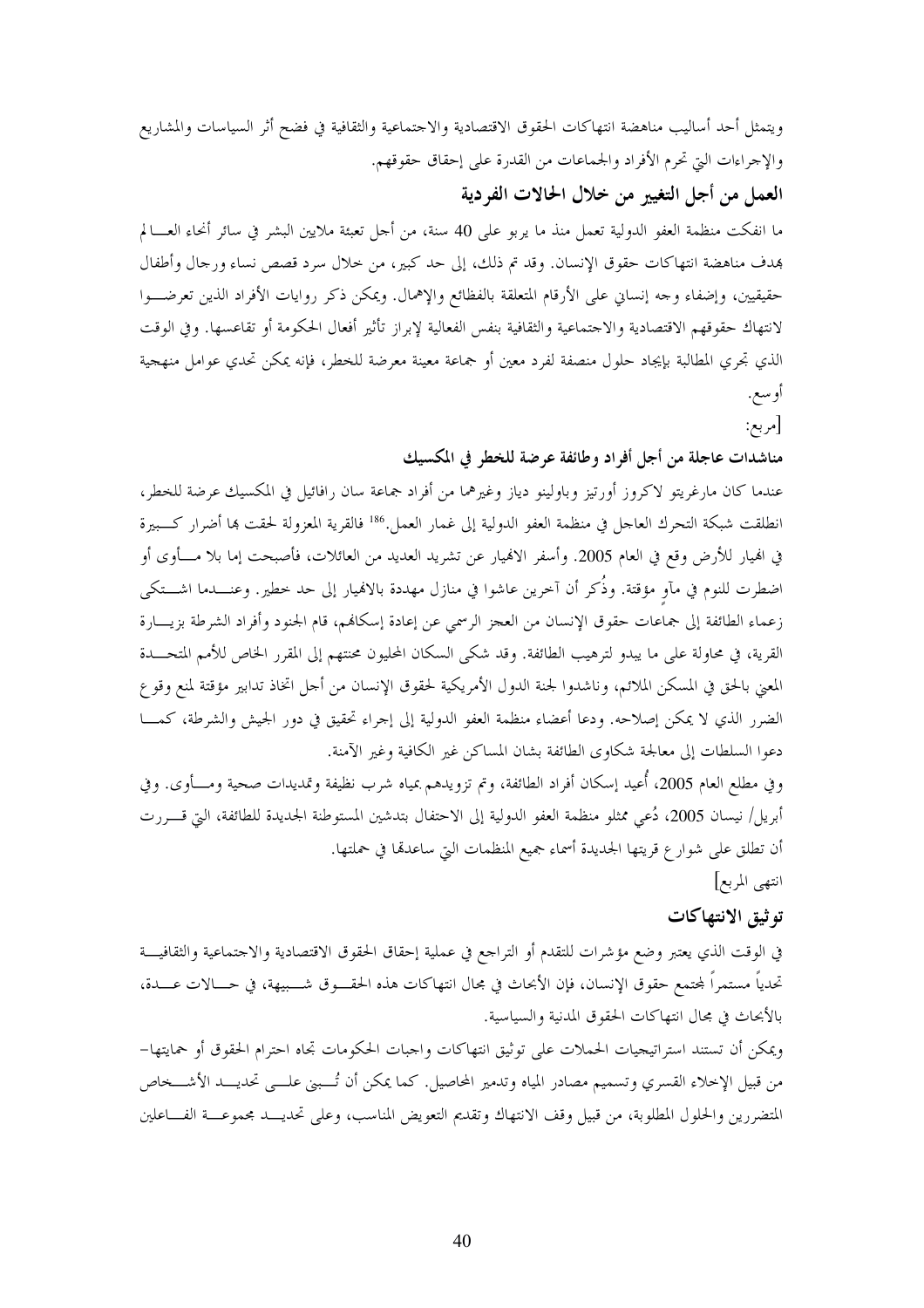المسؤولين– كالشركات التي تسبب التلوث والدولة التي تعجز عن تنظيم أنشطة الشركات، سواء في داخل الـــبلاد أو خارجها. ويمكن أن تحرز الأساليب النضالية، مثل كتابة الرسائل والنشر، نجاحاً مهماً في مثل هذه الحالات. إن المهارات في مجال توثيق الحقوق الاقتصادية والاحتماعية والثقافية تتطور ويتم تبادلها على نحسو متزايسد علسى المستوى الدولي، وذلك من خلال ورشات العمل وشبكات العمل الدولية والأدلة التي تصـــدرها المنظمـــات غـــير الحكومية،187 وتبادل المهارات في مجال الأساليب، من تحليل الميزانية إلى استخدام الدستور للتأثير على التغـــيير. ولم تكن العلاقات بين المنظمات العاملة في مجال الحقوق الاقتصادية والاحتماعية والثقافية في شتى بقاع العالم بأقوى مما هي عليه اليوم. ويتمثل أحد مَواطن القوة للجمع بين الحملات الوطنية والتضامن الأممي في القدرة على إبراز الأبعاد الدولية لالتزامات الدول تجاه الحقوق الاقتصادية والاحتماعية والثقافية، وكيف تؤثر الأفعال في الخسارج، سسواء كانت على أيدي الدولة أو ممثليها (ومنها بنوك التنمية المتعددة الأطراف)، أو الشركات، على إحقـــاق الحقـــوق الإنسانية. وغالباً ما تظهر عدم قابلية جميع حقوق الإنسان للتجزئة عندما تقوم منظمات حقوق الإنســــان بتوثيــــق أنماط انتهاكات حقوق الإنسان. إن سجن الأشخاص الذين يناضلون من أجل الاعتـــراف بحقـــوقهم في الأرض؛ واستخدام القوة غير المتناسبة لمحاهمة مظاهرات الاحتجاج على تأثير خصخصة المياه؛ وانعدام الاستقلال القضائي في حالات الإخلاء، تقتضي جميعاً رداً كلياً من زاوية حقوق الإنسان.

[مربع:

الغضب من شركات الأدوية والحكومة في جنوب أفريقيا

كانت منطقة أفريقيا الجنوبية إحدى أسوأ المناطق التي عصف هما وباء فيروس نقص المناعة المكتسبة/ الأيدز. ففـــي حنوب أفريقيا يقدر عدد المصابين بالفيروس والمرض بنحو 5 ملايين شـــخص- أي حـــوالي 10% مــــن مجمــــو ع السكان– ويُعتقد أن 600 شخص يقضون نحبهم يومياً بسبب الأيدز . وكانت "حملة المعالجة" قد أُطلقت في العـــام 1998 للنضال من أحل زيادة إمكانية الحصول على علاج الأيدز، وذلك برفع مستوى الوعى العام بالقضايا المتعلقة بتوفر علاج الأيدز والقدرة على تحمل تكاليفه واستخدامه.<sup>188</sup> ولتحقيق أهدافها قامت حملة المعالجة بما يلي:

- إقامة تحالفات مهنية مع النشطاء من الاقتصاديين والأطباء والمحامين لإجراء أبحاث وإثارة القضية مـــع شـــر كات الأدوية والحكومات وأحيراً أمام المحاكم.
- الاضطلاع ببرنامج تربوي لمدة خمس سنوات حول تعليم مبادئ المعالجة، والتعويض عن تدبى مستوى التــــدريب لدى المهنيين الصحيين والمرافق التي لا تُخصص لها موارد كافية.
- إقامة تحالفات مع قطاعات العمل والقطاعات الدينية في إطلاق حملتها، وذلك في وجه الاختلافات الأيديولوجية القوية.

في العام 1998 رفعت مجموعة من شركات الأدوية دعوى قضائية على حكومة حنسوب أفريقيـــا لأن الشــــركات عارضت مسودة قانون ينص على الترخيص الإحباري والاستيراد الموازي للأدوية المضادة للفيروس، ممــــا يقلَـــص تكاليف الأدوية إلى حد كبير، ويتيح لعدد أكبر من الناس إمكانية الحصول على المعالجة. وقد عمدت حملة المعالجة، مع تحالف عالمي لمنظمات المحتمع المدني، إلى "تسمية وتخجيل" شركات الأدوية المتورطــة في الـــدعوى القضـــائية، وشنت حملة في البلدان الأصلية للشركات، وبالذات سويسرا والولايات المتحدة. ونتيجةً لرد الفعل الدولي المتنامي الذي جوهت به شركات الأدوية وإمكانية أن تصبح تلك المحاكمة سابقة غير حسنة في المحكمة الدستورية لجنــــوب أفريقيا، اضطرت الشركات في نماية المطاف إلى سحب ادعائها في العام 2001.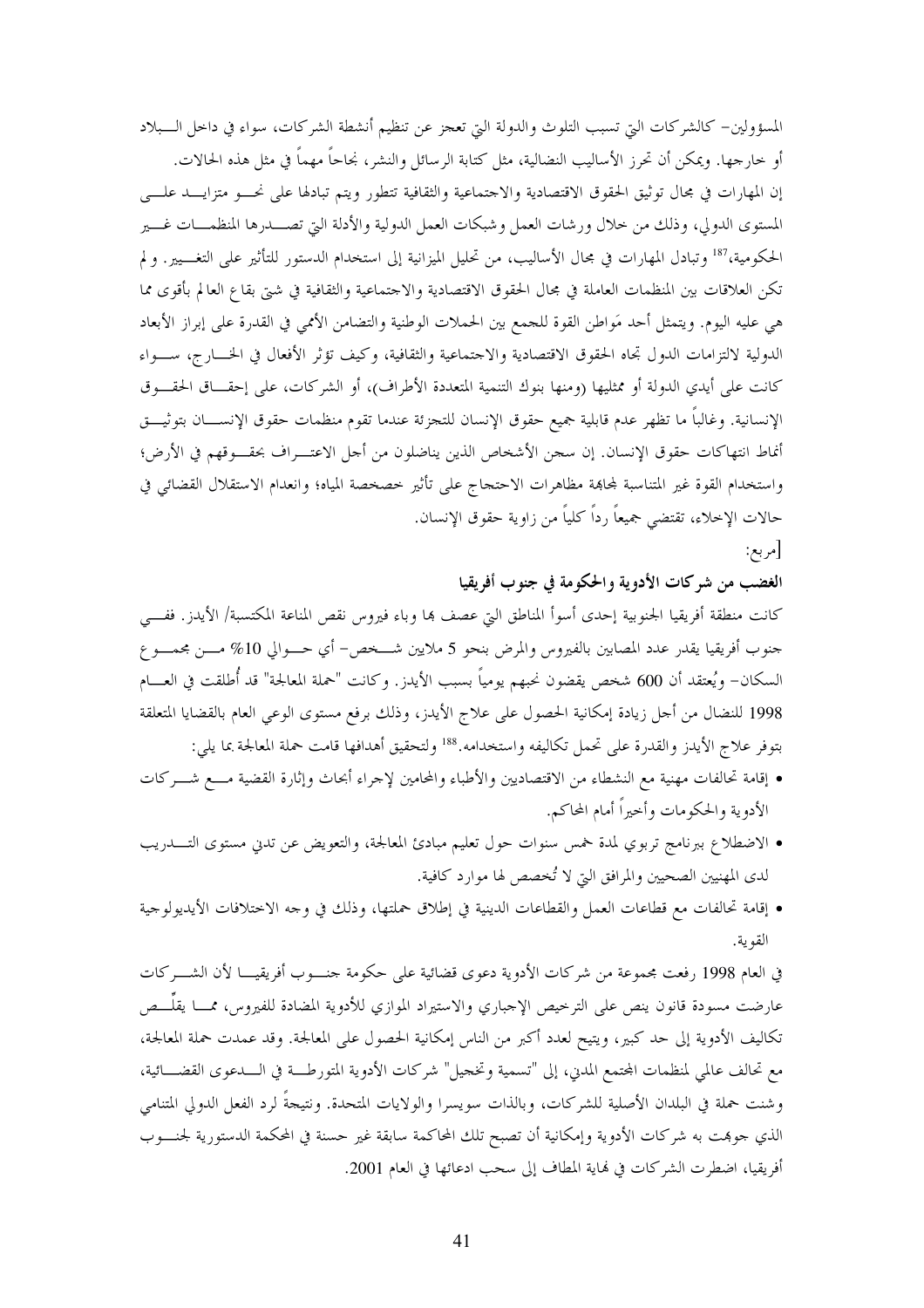ووجدت حملة المعالجة أن ذلك النصر وحده غير كاف. وبدا أن الحكومة مترددة حتى في توسيع نطاق خطة الوقاية من انتقال الفيروس من الأم إلى الطفل لتتجاوز 18 موقعاً تجريبياً. وقد ساقت التكاليف وسلامة الأدوية وضــــرورة الاستشارات الطبية أثناء المعالجة والبنية التحتية في الخدمات الصحية كأسباب للمماطلة في توفير الأدويــــة المضــــادة للفيروس. وقد رفعت حملة المعالجة هذه القضية إلى المحكمة. وفي ديسمبر/ كانون الأول 2001، قبلت المحكمة العليا

في بريتوريا حجج حملة المعالجة وأمرت الحكومة بوضع خطة لكيفية توسيع نطاق الخطة قبل مارس/ آذار 2002. وقررت المحكمة أن سياسة الحكومة التي تمنع استخدام أحد الأدوية، وهو "نفيرابين"، خارج المواقع التجريبية كانت بمثابة قيد غير معقول على واجب إحقاق الحق في الصحة تدريجياً. وخلصت المحكمة إلى نتيجة مؤداها أن الحكومـــة

ملزمة بوضع خطة لتوسيع نطاق الخطة بحيث تشمل سائر أنحاء البلاد، ومن ثم تناول كيفية تعبئة الموارد.<sup>189</sup> ونظراً لتأخر الحكومة في تنفيذ القرار، فقد نظَّمت "حملة المعالجة" بحموعة من مظاهرات الاحتجــــاج والمســـــــيرات والشكاوى المقدمة إلى لجنة حقوق الإنسان في حنوب أفريقيا، وكتابة الرسائل، وأخيراً حملة للعصيان المدني تُعـــرف باسم "الموت مقابل العلاج". وبحلول أواسط العام 2003، ظهر تقدم كبير نحو توسيع نطاق توزيع العلاج المضــاد للفيروس. وبعد إجراء احتبار على سلامة الأدوية الرئيسية وقَّعت الحكومة في أغسطس/ آب اتفاقية مع الصـــندوق العالمي لمكافحة الأيدز والسل والملاريا، وقد وفرت تلك الاتفاقية مبلغ 41 مليون دولار أمريكي لدعم خطة معالجة الأيدز. وفي اليوم التالي أصدرت الحكومة توحيهات إلى وزارة الصحة لوضع خطة تشغيلية تفصيلية لتوزيع العـــلاج المضاد للفيروس.

وتتلقى الشركات المصنِّعة لأكثر من نصف الأدوية المضادة للفيروس (غلاكسو سميث كلاين، وبويهرنغر إنغلـــهايم) تعويضات من حكومة جنوب أفريقيا مقابل السماح بإنتاج "نسخ" عامة من الأدوية في جنوب أفريقيا. وقد حدث ذلك بعد أن قدمت حملة المعالجة شكوى إلى لجنة المناقشة في حنوب أفريقيا. ولو نظرت الحكمة الخاصة بالمنافسة في الشكوى، لطُلب من الشركات الكشف عن التكاليف الحقيقية للأبحاث وتطوير الأدوية. ولا تزال حملـــة المعالجــــة تراقب مدى تقدم الحكومة في مجال توسيع نطاق توفير الأدوية المضادة للفيروس.<sup>99</sup>

انتهى المربع]

## العمل ضمن شراكة

"عن طريق العمل بالتعاون أو الشراكة مع منظمات الجتمع المدني الحلية، فإن المنظمات الدولية لحقــوق الإنســـان تستطيع تعزيز هذه المنظمات، وتحقيق …شرعية الصوت" أيضاً:

ماري روبنسون، المفوضة السامية السابقة للأمم المتحدة المعنية بحقوق الإنسان الثل

إن لدى المنظمات الدولية لحقوق الإنسان، والجديدة على العمل بشأن الحقوق الاقتصادية والاجتماعية والثقافيـــة، الكثير مما يجب أن تتعلمه من منظمات حقوق الإنسان هذه وغيرها من منظمات المحتمع المسدين المحليسة والوطنيسة والإقليمية والدولية التي تتمتع بخبرات أكبر في التوثيق والنضال فيما يتعلق هذه القضايا.

ولطالما ناضل العديد من المنظمات العاملة في مجال المجتمعات المحلية والسكان الأصليين ومنظمات التنميــــة وممثلـــي المحتمع المدن من أجل العدالة الاجتماعية، التي يمكن تعريفها على ألها من قضايا حقـــوق الإنســـان. إن حركـــات حقوق الإنسان وغيرها من حركات العدالة الاحتماعية يجب أن تتعلم الكثير من بعضها بعضا. ويمكن أن تســــتمر المنتديات الاحتماعية الإقليمية والدولية في إتاحة فرصة رئيسية لتبادل الخبرات والمنظورات.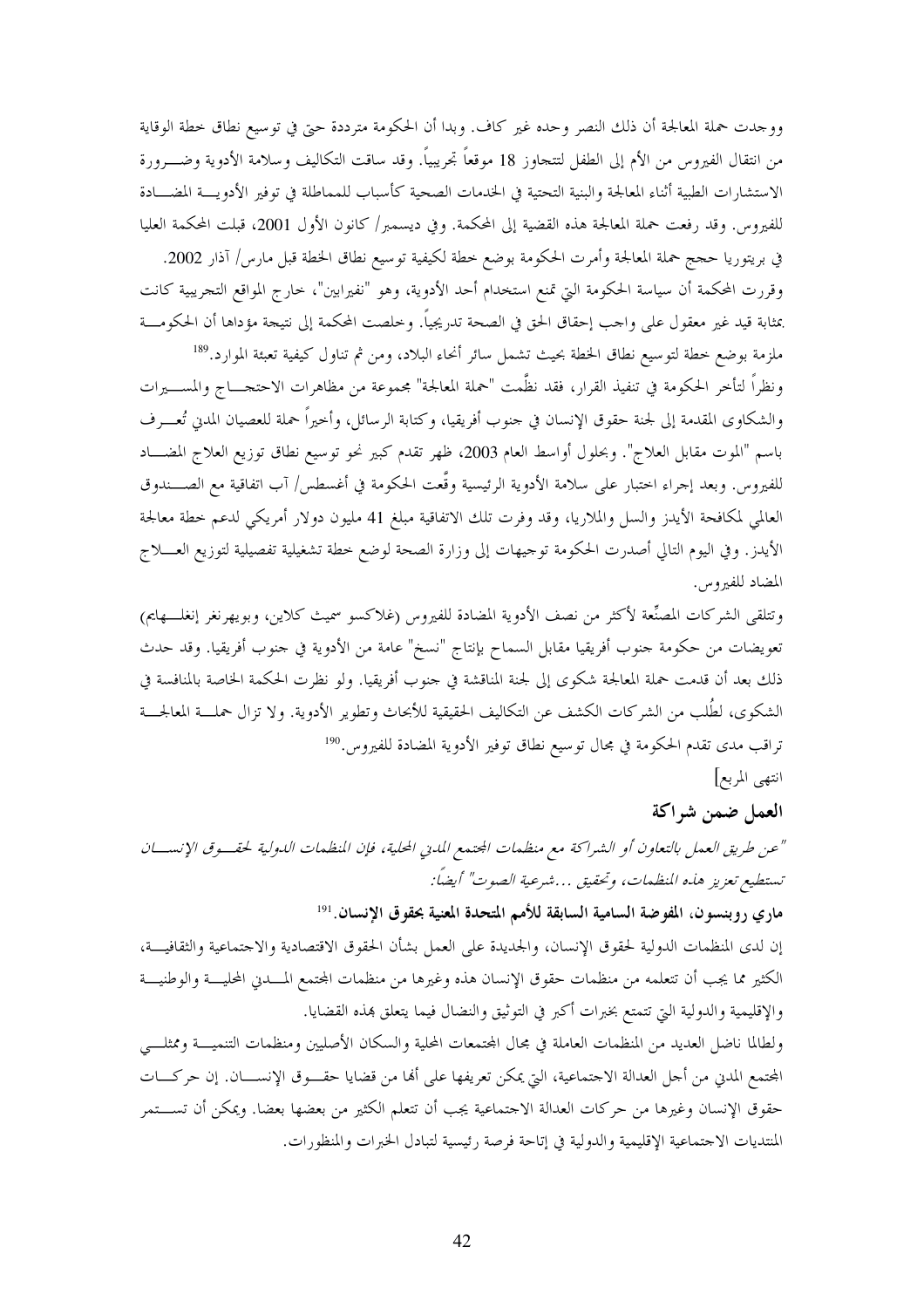لقد استخدمت الجماعات التي تنادى بالحقوق الاقتصادية والاحتماعية والثقافية مجموعة من المنساهج والمبسادرات، وأقامت علاقات شراكة واسعة لتعزيز أهدافها. كما عملت مع المشرعين والمحامين لصياغة التشـــريعات، ورفعـــت دعاوى قضائية نيابة عن الأفراد أو الجماعات، وعملت على زيادة اهتمام وسائل الإعلام والرأي العـــام بالحـــالات المهمة. وقامت بتدريب الموظفين المكلفين بإنفاذ القوانين والقضاة وغيرهم في مجال الحقوق الاقتصادية والاجتماعيـــة والثقافية. وعقدت جماعات أخرى جلسات استماع علنية واستخدمت الحق في المعلومات لمناهضة الفساد في تحويل الموارد التي كان يجب أن تُستخدم لإحقاق الحقوق الاقتصادية والاحتماعية والثقافية. ومن بين الأساليب الأخرى: المطالبة بالاعتراف بمذه الحقوق في القوانين، ولا سيما في الدستور، والمراقبة طويلة الأحل مـــن حانـــب القواعـــد الشعبية، وتحليل الميزانيات.

[مربع:

#### الحقوق الاقتصادية والاجتماعية والثقافية: قائمة مهمات النشطاء

التقى دعاة حقوق الإنسان في أواسط التسعينيات من القرن الفائت، وحددوا المهمات التالية باعتبارهـــا مهمــــات أساسية لتوثيق الحقوق الاقتصادية والاجتماعية والثقافية والنضال من أجلها:<sup>192</sup>

- تحديد قضايا الحقوق ذات الاهتمام المباشر بالبلد أو المحتمع.
- مراقبة خلق الظروف الضرورية لضمان الحقوق الاقتصادية والاحتماعية والثقافية من حانب الدولـــة، وتنفيـــذها للسياسات والخطط والقوانين ذات الصلة.
- مراقبة إجراءات الحكومة من حيث توافقها مع التزامالها أو انتهاكها، وتوثيق تلك الإجراءات وإعـــداد التقــــارير بشألها.
- ملاحظة التزام الحكومة بالتوصيات الصادرة عن الهيئات الدولية لحقوق الإنسان. وهذا يشـــمل جمـــع الحقـــائق والأدلة من مصادرها المباشرة.
- التأكيد على توفير الحلول القانونية وتقرير قابليتها للتنفيذ بموجب القوانين الدولية. وهذا من شـــانه أن يتضـــمن إجراء أبحاث بشأن القوانين ذات الصلة وتحليل قرارات المحكمة المتعلقة بالمطالبة بالحقوق الاقتصادية والاجتماعية و الثقافية.
	- الاستجابة لشكاوى الأفراد أو الجماعات من الانتهاكات.
	- تربية السكان على حقوقهم الاقتصادية والاحتماعية والثقافية.
	- تعبئة الجماعات والمنظمات الأخرى والتعاون معها في العمل الدعوى.<sup>193</sup>

انتهى المربع]

### كسب التأييد لتحقيق ضمانات ادستورية

"إن الدستور الذي يحتوي على حقوق مدنية وسياسية فقط، إنما ُيظهر صورة مبتورة للإنسانية. فيو، رمزيًا ولكب بشكل وحشي، 'يقصى الشرائح التي لا يعني لها الاستقلال شيئاً 'يذكر من دون توفر ضرورات الحياة." <sup>194</sup> إن كسب التأييد لإجراء تعديلات على القوانين والدساتير، بحيث تعكس جميع التزامات الدولة بحقوق الإنســــان، يعتبر مجالاً نامياً من مجالات الدعوة إلى حقوق الإنسان. ففي حين أن بعض الحقـــوق الاقتصــــادية والاجتماعيـــة والثقافية (من قبيل الحق في التعليم) منصوص عليها في عدد كبير من الدساتير،<sup>195</sup> فإن بعضها الآخر (من قبيل الحق في المياه) لم يبدأ إدماجه في الدساتير بشكل منهجي إلا في الآونة الأخيرة استجابةً للنضال والغضب من انتهاكها.<sup>196</sup>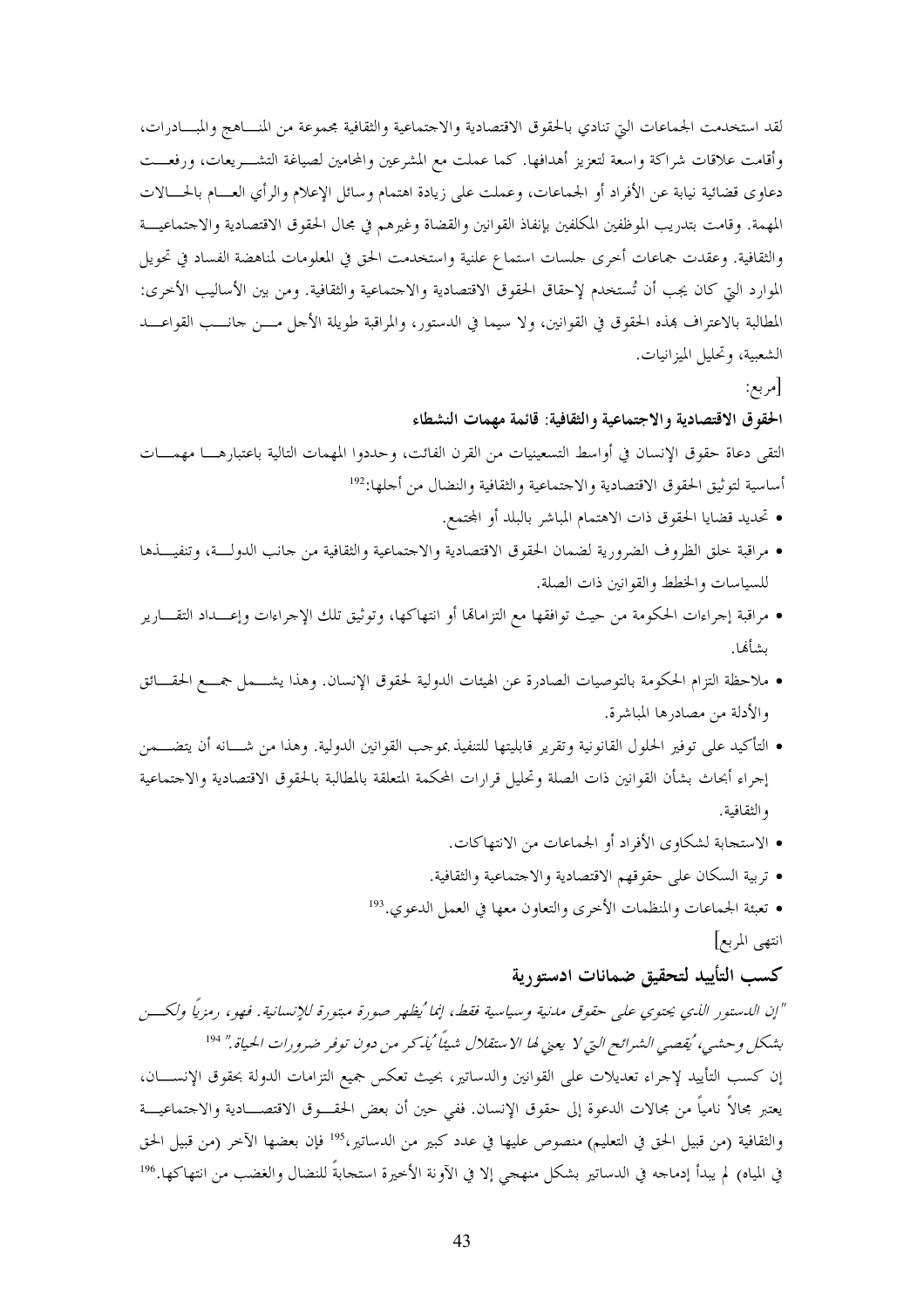بيد أن إدخال الحقوق الاقتصادية والاحتماعية والثقافية في الدساتير بحد ذاته لا يكفل احترامها، ولكنه يمثل التزامـــأ مهماً بعدم قابلية حقوق الإنسان للتجزئة، وييسِّر تنفيذ هذه الحقوق من قبل الأشخاص المتضررين. وقد كفل عدد من الدساتير تخصيص الحد الأدبى من الموارد من أحل إحقاق الحقـــوق الاقتصـــادية والاحتماعيـــة والثقافية. فقد استُخدمت دساتير كل من البرازيل وكوستاريكا والفلبين، على سبيل المثـــال، للاعتـــراض علــــي الميزانيات المخصصة للتعليم، وفي المحاكم من خلال الدعاوى القضائية المتعلقة بالمصلحة العامة، وفي الشوار ع مـــن خلال العمل المباشر للمطالبة بالتقيد بالالتزامات الدستورية.

#### فحص الميز انيات

"يمكن لتحليل الميزانية أن يبرز النواقص في النفقات وسوء توجيه الأموال أو علىم ملاءمة النفقات من زاوية التزامات الحكومة بحقوق الإنسان- ولا سيما فيما يتعلق بالالتزامات الإيجابية ( أي اتخاذ إجراء) أكثر منه فيمسا يتعلسق بالتزاماتها "السلبية" (أي الامتناع عن اتخاذ إجراء). <sup>197</sup>

إن تحليل الميزانية أخذ بالظهور بسرعة كأسلوب رئيسي للضغط على الحكومات لحملها على الوفــاء بالتزامـــات حقوق الإنسان. وفيما يخص الحقوق الاقتصادية والاجتماعية والثقافية، يساعد هذا الأســـلوب نشـــطاء حقـــوق الإنسان في قياس الخطوات التي تتخذها الحكومة من أجل الوفاء بالتزاماتها. وكعملية موازية لتوثيق الانتـــهاكات، يمكن أن يشكل تحليل المسزانية أداة مهمة لمراقبة وتشجيع الإحقاق التدريجي للحقوق. <sup>198</sup>

[مربع:

جلسات استماع علنية في الهند وتايلاند

إن معايير حقوق الإنسان تضمن الحق في طلب المعلومات وتلقيها ونقلها.<sup>199</sup> وفي الوقت الذي طالما استُخدم هـــذا الحق من قبل الصحفيين، فإن الحركات الاجتماعية بدأت مؤخراً باستخدامه من أجل الحصول على المعلومات بشأن تخصيص الميزانيات، وذلك من أحل مساءلة المسؤولين المحليين.

ففي تايلاند يعقد "تجمع الفقراء" لقاءات بين المختصين في التنمية وممثلي الحكومة وممثلي منظمات حقوق الإنســـان والمحتمعات المحلية لمناقشة تأثير التدحلات التنموية. وذُكر أن التجمع عمل على إلغاء بعــض المشــــاريع وتســــهيل مشاركة المحتمعات المحلية في صياغة التشريعات ذات الصلة من أحل حماية حقوقها وحصـــول المتضـــررين علــــى تعويضات.<sup>200</sup>

وفي الهند، ينظم "الاتحاد من أجل تمكين الفلاحين والعمال"، وهو منظمة شعبية في ولاية راحاســـتان، حلســـات استماع شعبية، حيث تُقرأ وثائق رسمية حول مشاريع التنمية على مسمع القرويين. ثم يبين القرويون مواطن الخطـــأ أو عدم الدقة فيها، من قبيل حساب المتوفين، وسجلات مشاريع يُزعم ألها اكتملت، وهي في الحقيقة لم تبدأ أصلاً، أو ادعاءات مُبالغ فيها بشأن توزيع الأغذية.

ويُدعى المسؤولون والمقاولون إلى جلسات الاستماع، حيث يردون على الأسئلة ويقدمون روايتهم للقضايا. وعلـــي الرغم من أنه نادراً ما اتُخذت إجراءات جنائية بحق الموظفين الفاسدين، فإنهم اضطروا في بعض الحالات إلى إعــــادة المال بعد افتضاح أمرهم. <sup>201</sup> وذكر اثنان من مؤسسي الاتحاد من أجل تمكين الفلاحين والعمال أن "الحق في الحصول على المعلومات قد رفع الحماية التي توفرها السرية عن القيام بأفعال سيئة باسم التنمية.''202 وقد حظى عمل هذا الاتحاد وغيره من المنظمات المماثلة في الهند بدعم المحكمة العليا التي قضت بأن "الناس عمومــــاً لهم الحق في المعرفة كي يلعبوا دوراً في التنمية القائمة على المشاركة في الحياة الصناعية والديمقراطية.<sup>203</sup>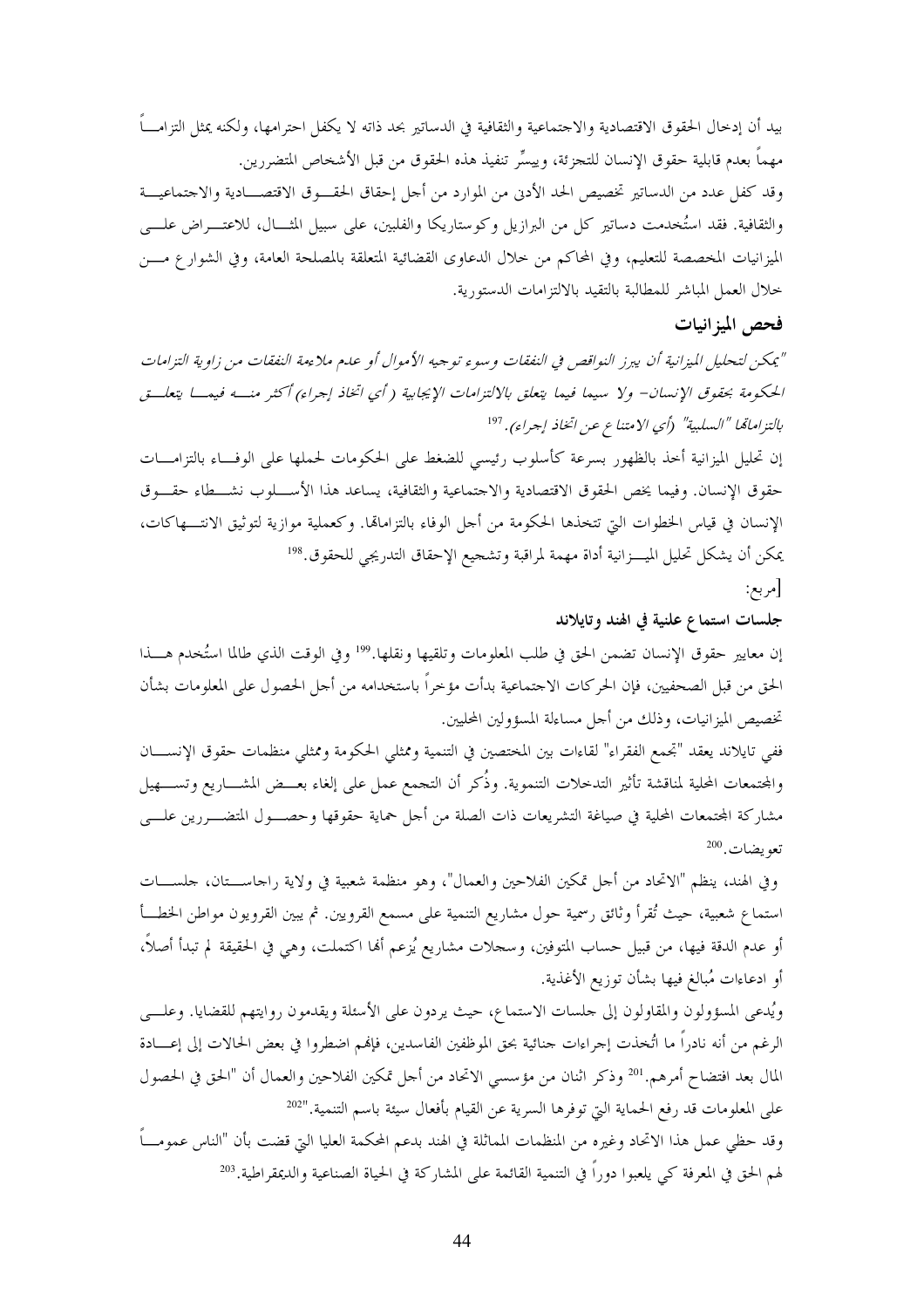وأسهمت الحملة الوطنية من أحل حق الناس في المعلومات التي أُطلقت في العام 1997 في إقرار قانون نـــص علــــي ضمان الحق في الحصول على المعلومات في راجستان وعدة ولايات هندية أخرى، وفي مناقشـــة كفالـــة الحـــق في المعلومات على المستوى الوطني.<sup>204</sup>

### انتهى المربع]

### آن أوان العمل

لم تعد هناك أي أعذار. و لم يعد بالإمكان تحاهل الحقوق الاقتصادية والاحتماعية والثقافية للناس. و لم يعد بالإمكان التعامل مع الجوع والتشرد والأمراض التي يمكن الوقاية منها وكأفما مشكلات احتماعية مستعصية. لا يمكن وضـــع اللائمة في الحرمان من الحقوق على انعدام الموارد وحده– فهو ينجم كذلك عن انعـــدام الإرادة السياســـية وعـــن التمييز. ففي البلدان الأكثر ثراء، تعاني الجماعات المهمشة من الفقر والظلم. وفي البلدان الأكثر فقراً، سمح المحتمـــع الدولي بمعاناة ملايين البشر من أشد أنواع الحرمان. وفي العديد من البلدان، تتستر الحكومات حلف ذريعة انعـــدام الموارد لخذلان شعوبها.

ورداً على ذلك، عمد المدافعون عن حقوق الإنسان إلى توثيق الانتهاكات، وأطلقوا حملات حلاقة لتغيير السياسات والممارسات، وسعوا إلى تحسين مستوى حياة الجميع والدفاع عن حقهم في العيش بكرامة. إن الحقوق الاقتصـــادية والاحتماعية والثقافية ليست مجرد طموحات، وليست أهدافاً يمكن تأجيلها إلى المستقبل. فهي تستند إلى القـــانون الدو لي وتُنفذ من قبل المحاكم الوطنية والدولية في مجموعة متزايدة من الدعاوي القضائية. إنما تتطلب احتراماً فورياً. ويتعين على الحكومات أن تمتنع عن تقويض جهود الناس في سبيل إحقاق حقوقهم. ويجب أن توقف التمييز ضــــد الفئات المهمشة، وأن تستوعب الذين يعانون من الإقصاء. كما يجب أن توجه الشركات وغيرها من الفاعلين غــــير التابعين للدولة لضمان احترام حقوق الإنسان. إن هذه الالتزامات لا تقف عند حدود بلدالها، بل تتحاوزها لتشمل أفعالها في الخارج، سواء كانت بمفردها أو من خلال المؤسسات المالية الدولية.

إن هذا الكراس يُظهر ما يمكن تحقيقه عن طريق النضال الذي يتسم بالعزم والتصميم. ويبين أن الحقوق الاقتصادية والاحتماعية والثقافية هي جزء لا يتجزأ من حدول أعمال حقوق الإنسان. ينبغي إعطاء أولويسة عاجلسة لتعزيسز الحقوق الاقتصادية والاحتماعية والثقافية والدفاع عنها، ليس بالنسبة للحكومات المنفردة فحســـب، وإنمـــا أيضــــاً بالنسبة لحركة حقوق الإنسان والمحتمع المدني ككل.

### هو امش

<sup>1</sup> أنان، كيه، ضم*ن حرية أكبر: نحو التنمية والأمن وحقوق الإنسان للجميع،* وثيقة الأمم المتحدة رقم A/59/2005. الأمم المتحدة، 2005.

- منظمة الأغذية والزراعة، حا*لة انعدام الأمن الغذائي في العالم 2003.*
- $\overline{\mathbf{3}}$ منظمة الصحة العالمية، منظمة الصحة العالمية وأهداف التنمية الألفية، ملف الحقائق رقم 290، مايو/ أيار 2005، http://www.who.int/mediacentre/factsheets/fs290/en/index.html

تقرير المراقبة العالمي للتعليم من أحل الجميع،2005، *إلزامية* الجودة، اليونسكو، www.efareport.unesco.org. <sup>5</sup> توماسيفسكي، كيه "أسئلة لم تطرح حول الحقوق الاقتصادية والاحتماعية والثقافية من واقع خبرة المقرر الخاص المعنى بالحق في التعليم (1998–2004)"، فصلية حقوق الإنسان، 27 (2005) 713.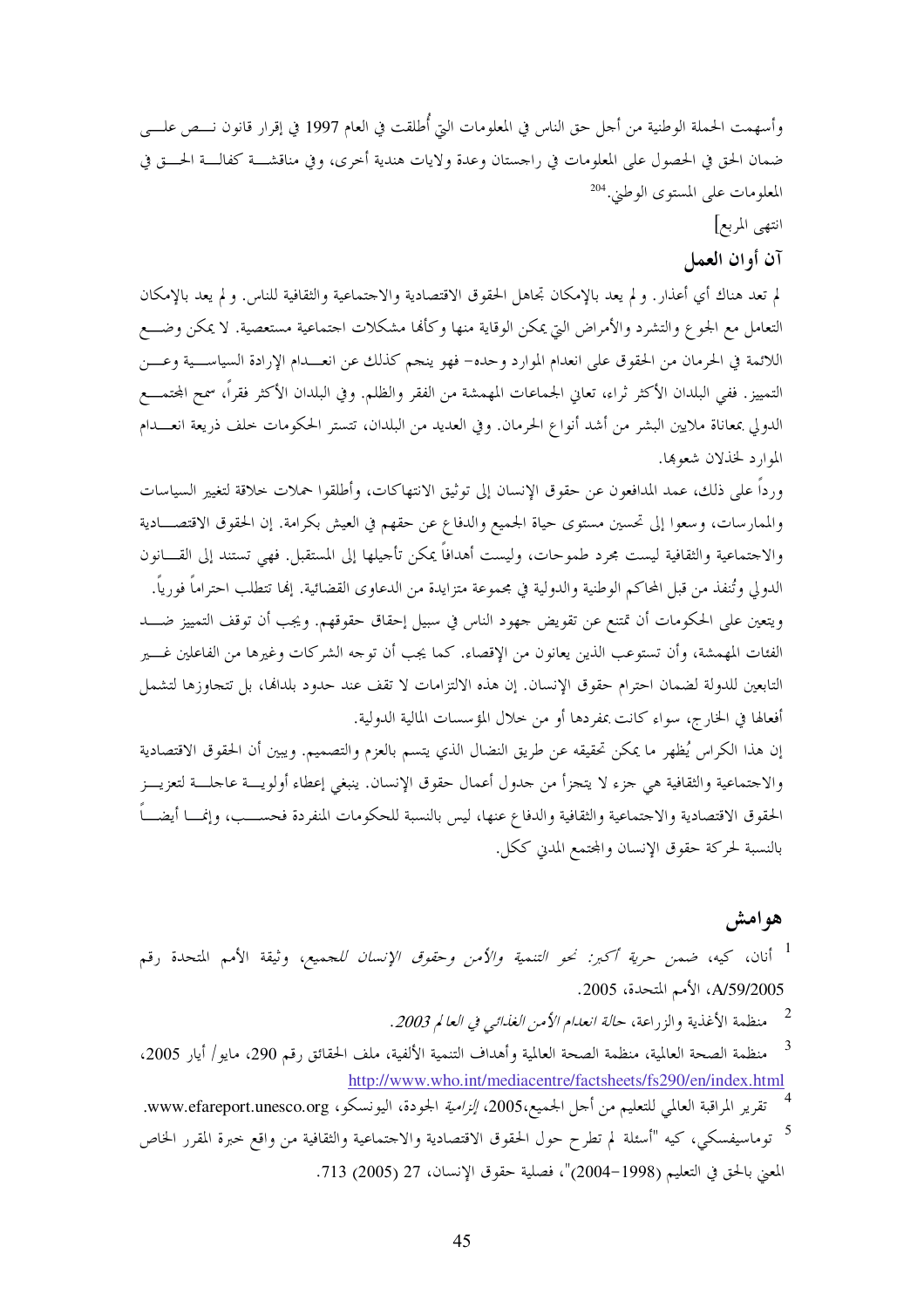- <sup>6</sup> أقرت لجنة حقوق الإنسان هذا الجانب من الحق في الحياة في التعليق العام رقم 6، *الحق في الحياة*، الفقرة 5. <sup>7</sup> منظمة العفو الدولية، *زمبابوي: السلطة والجوع – انتهاكات الحق في الغذاء* (AFR 46/026/2004). <sup>8</sup> ف*يلاغران موراليس وأخرون (حالة أطفال الشوارع)*، قرار 19 نوفمبر/ تشرين الثاني 1999، المجموعة C I/A . Court H.R . رأي القاضيين كانكادو ترينادي وآبريو -بيوريللي. 9<br>في منظمة العفو الدولية، إسرائيل والأراضبي المحتل*ة: البقاء تحت الحصار — تأثير القيود المفروضة على التنقل على الحق*
- في العمل (MDE 15/001/2003)؛ قضية المستوطنات يجب أن تعالج وفقاً للقانون الدولي ( MDE 15/085/2003)؛ موقع السياج/ الجدار في القانون الدولي (MDE 15/016/2004)؛ الاحتلال والنسزاع والجتمع الأبوي – النساء يتحملن العبء (15/016/2005).
- <sup>10</sup> منظمة العفو الدولية، ٳسر*ائيل والأراضي المحتلة: الاحتلال والنـــزاع والمجتمع الأبوي النساء يتحملن العبء*  $(MDE 15/016/2005)$ 
	- .<br>11 إعلان وبرنامج عمل فيينا، A/CONF.157/23 بتاريخ 12 تموز/يوليو 1993.
	- <sup>12</sup> البرنامج الدولي للتدريب على حقوق الإنسان والمنتدى الأسيوي لحقوق الإنسان والتنمية، 2000، صفحة 13.
		- <sup>13</sup> ديباجة دستور منظمة العمل الدولية، 1919،
		- .http://www.ilo.org/public/english/about/iloconst.htm#pre
- استلهم الإعلان العالمي لحقوق الإنسان حطاب الرئيس إف دي روزفيلت "الحريات الأربع" أمام الكونغرس الأمريكي في 6 يناير/كانون الثاني 1941، وقد لعب كل من إلينور روزفيلت والدبلوماسي الفرنسي رينيه كاسين دوراً قيادياً في صياغته.
	- <sup>15</sup> ديباحة الإعلان العالمي لحقوق الإنسان.
	- <sup>16</sup> العهد الدولي الخاص بالحقوق الاقتصادية والاحتماعية والثقافية،
- <sup>17</sup> مكتب المفوض السامي للأمم المتحدة الخاص بحقوق الإنسان، www.ohchr.org، صادقت 154 دولة على العهد الدولي الخاص بالحقوق المدنية والسياسية.
- <sup>18</sup> التعليقات العامة، على الرغم من ألها غير ملزمة قانونياً، هي تفسيرات رسمية للالتزامات المفروضة بموجب المعاهدة على أساس فهم اللجنة لممارسة الدولة. ويمكن الرجوع إلى التعليقات العامة على موقع مكتب المفوض السامي لحقوق الإنسان http://www.un.org/search/ohchr\_e.htm.
	- <sup>19</sup> دريز، جيه وسين، إيه، *الجوع والعمل العام*، مطبعة كلاريندون، أكسفورد، 1989.
- <sup>20</sup> اللحنة الأفريقية لحقوق الإنسان والشعوب، *مركز العمل الخاص بالحقوق الاحتماعية والاقتصادية ومركز الحقوق* الاقتصادية والاجتما*عية ضد نيجيريا*، رسالة رقم 96/155، أكتوبر/ تشرين الأول 2001.
	- .<br>21 غيرا وآخرون ضد إيطاليا، Euro. Ct. HR، السلام 116/1996/735/932
- <sup>22</sup> البروتوكول الإضافي للاتفاقية الأمريكية لحقوق الإنسان (بروتوكول سان سلفادور)، 1989 الذي دحل حيز التنفيذ عام 1999، الميثاق الاجتماعي الأوروبي المنقح، 1996.
- <sup>23</sup> ستنظر مجموعة العمل المفتوحة التابعة للجنة حقوق الإنسان في تفاصيل البروتوكول الاختياري للعهد الدولي الخاص بالحقوق الاقتصادية والاحتماعية والثقافية: http://www.ohchr.org/english/issues/escr/group.htm. <sup>24</sup> موقع مركز العدالة في القانون: www.cejil.org.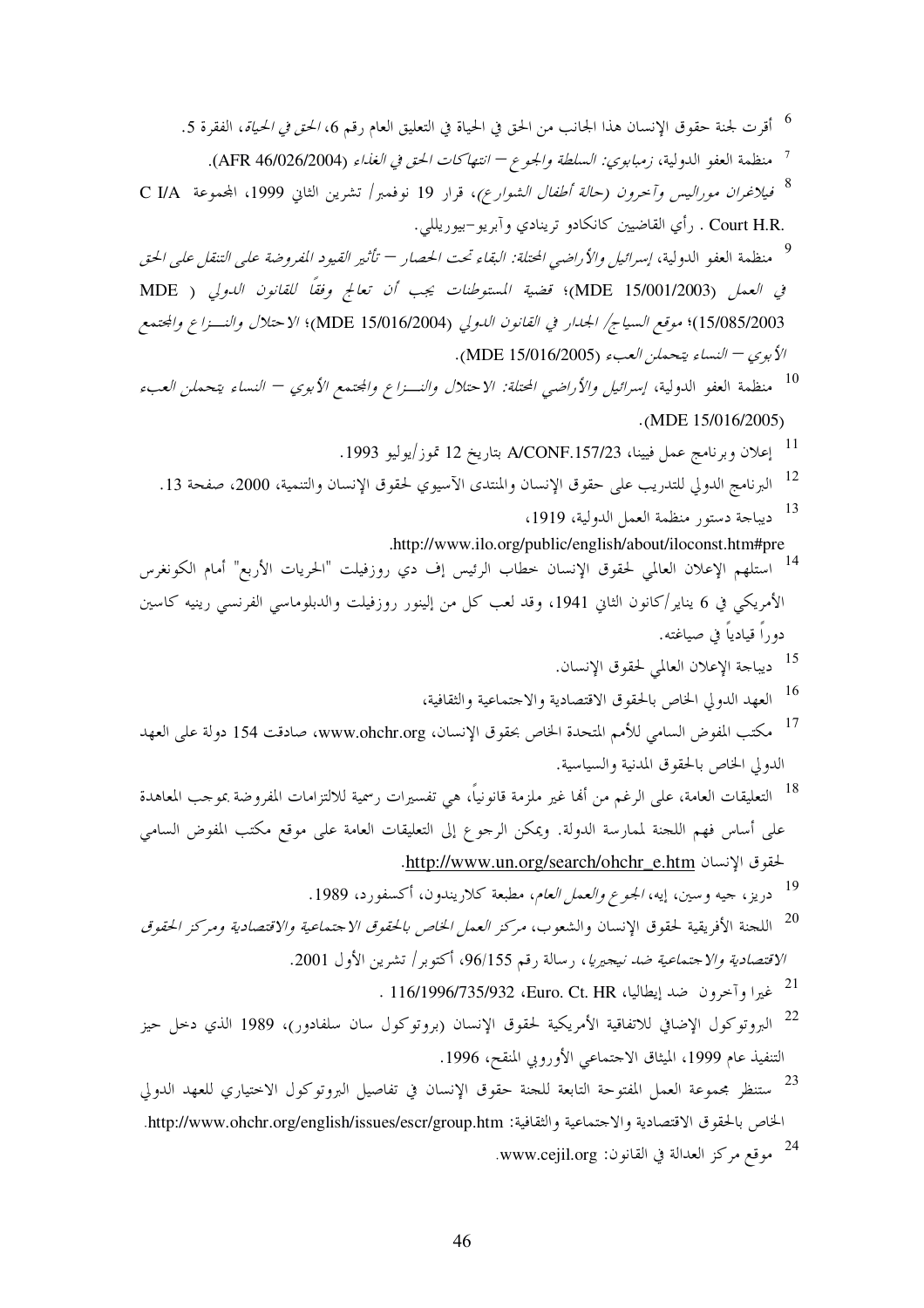- <sup>25</sup> الملاحظات المقدمة من قبل الولايات المتحدة، محموعة العمل المفتوحة الخاصة بالحق في التنمية، وثيقة الأمم المتحدة رقم E/CN.4/2001/26 الوارد ذكرها في توماسيفسكي، كيه "أسئلة لم تطرح حول الحقوق الاقتصادية والاحتماعية والثقافية من واقع خبرة المقرر الخاص المعنى بالحق في التعليم (1998-2004)"، فصلية حقوق الإنسان،  $.713(2005)$  27
- <sup>26</sup> برنامج الأمم المتحدة الإنمائ<sub>ي</sub>، *تقرير التنمية البشرية*، 2000، صفحة 73. أنظر أيضاً "فهم الأمم المتحدة العام لنهج التعاون التنموي القائم على حقوق الإنسان" المشار إليه في برنامج الأمم المتحدة الإنمائي، ح*قوق الإنسان في* برنامج الأمم المتحدة الإنمائي، ملاحظة تطبيقية، أبريل/ نيسان 2005، صفحة 16.
- <sup>27</sup> ألستون، بي، " أهداف التنمية الألفية من منظور حقوق الإنسان ". ورقة بحث أُعدت كإسهام في عمل فريق العمل الخاص بالفقر والتنمية الاقتصادية لمشروع الألفية التابع للأمم المتحدة ، 2004.
- <sup>28</sup> أنظر: البنك الدولي ولجنة التنمية في صندوق النقد الدولي ، *تقرير المراقبة العالمي 2004: السياسات والإحراءات* الخاصة بتحقيق أهداف التنمية الأافيةوالنتائج ذات الصلة، واشنطن دي سي 2004.
- <sup>29</sup> أنظر على سبيل المثال: النداء العالمي لمكافحة الفقر: www.whiteband.org؛ منظمة العفو الدولية: *غواتيمالا:* ينبغي تقييم تأثير اتفاقية التجارة الحرة على حقوق الإنسان من قبل الكونغرس (AMR 34/010/2005)؛ ما كرة إلى حكومة *غواتيمالا (AMR 34/014/2005*)
- <sup>30</sup> *ايري ضد أيرلندا*، (6289/73) [1979] الاتفاقية الأوروبية لحقوق الإنسان 3، قرار 9 أكتوبر/ تشرين الأول1979، الفقرة 26.
- ۔<br><sup>31</sup> أشارت اللحنة المعنية بحقوق الطفل إلى أن احترام الحق في التعليم يتطلب "الاعتراف بالحاحة إلى مقاربة متوازنة للتعليم تنجح في التوفيق بين القيم المختلفة من حلال الحوار واحترام الاختلاف"، الملاحظة العامة 1، *هدف التعليم*، وثيقة الأمم المتحدة CRC/GC/2001/1، الفقرة 4.
- <sup>32</sup> أنظر أيضاً المادة 17 من بروتوكول الميثاق الأفريقي لحقوق الإنسان والشعوب بشأن حقوق المرأة في أفريقيا، وحول "حق المرأة في بيئة ثقافية إيجابية"، بما في ذلك مشاركتها في صياغة السياسات الثقافية.
- <sup>33</sup> أنظر على سبيل المثال: الرسالة رقم 167/1984 ، *لوبيكون ليك باند ضد كندا*، وثيقة الأمم المتحدة رقم 40 (A/45/40)، على 1؛ فرع منظمة العفو الدولية في *كندا: "الوقت يضيع" – احترام حقوق الأرض للوبيكون كري* تَأْخِرِ كَثِيرًا (فَهِرْسِ العفوِ الدولية: AMR 20/001/2003).
	- <sup>34</sup> الميثاق العربي لحقوق الإنسان، المادة 9(4).
	- <sup>35</sup> المادة 24(3)، اتفاقية حقوق الطفل، المادة 21؛ الميثاق الأفريقي لحقوق الطفل ورفاهه.
	- 36 برنامج الغذاء العالمي، *التصدي للجوع في عالم مليء بالغذاء*، 1998، الفصل www.wfp.org ،4-1.
- <sup>37</sup> الحق في الغذاء الكافي: المادة11، العهد الدولي الخاص بالحقوق الاقتصادية والاحتماعية والثقافية؛ المادة 24(2) ج، اتفاقية حقوق الطفل؛ المادة 12، "بروتوكول سان سلفادور"، من بين معاهدات أخرى.
- <sup>38</sup> اللحنة المعنية بالحقوق الاقتصادية والاحتماعية والثقافية، التعليق العام 12، *الحق في الغذاء الكافي*، .6 (E/C.12/1999/5) الفقرة 6.
- <sup>39</sup> اللحنة المعنية بالحقوق الاقتصادية والاحتماعية والثقافية، التعليق العام 12، *الحق في الغذاء الكافي*، .36 E/C.12/1999/5، الفقرة 36.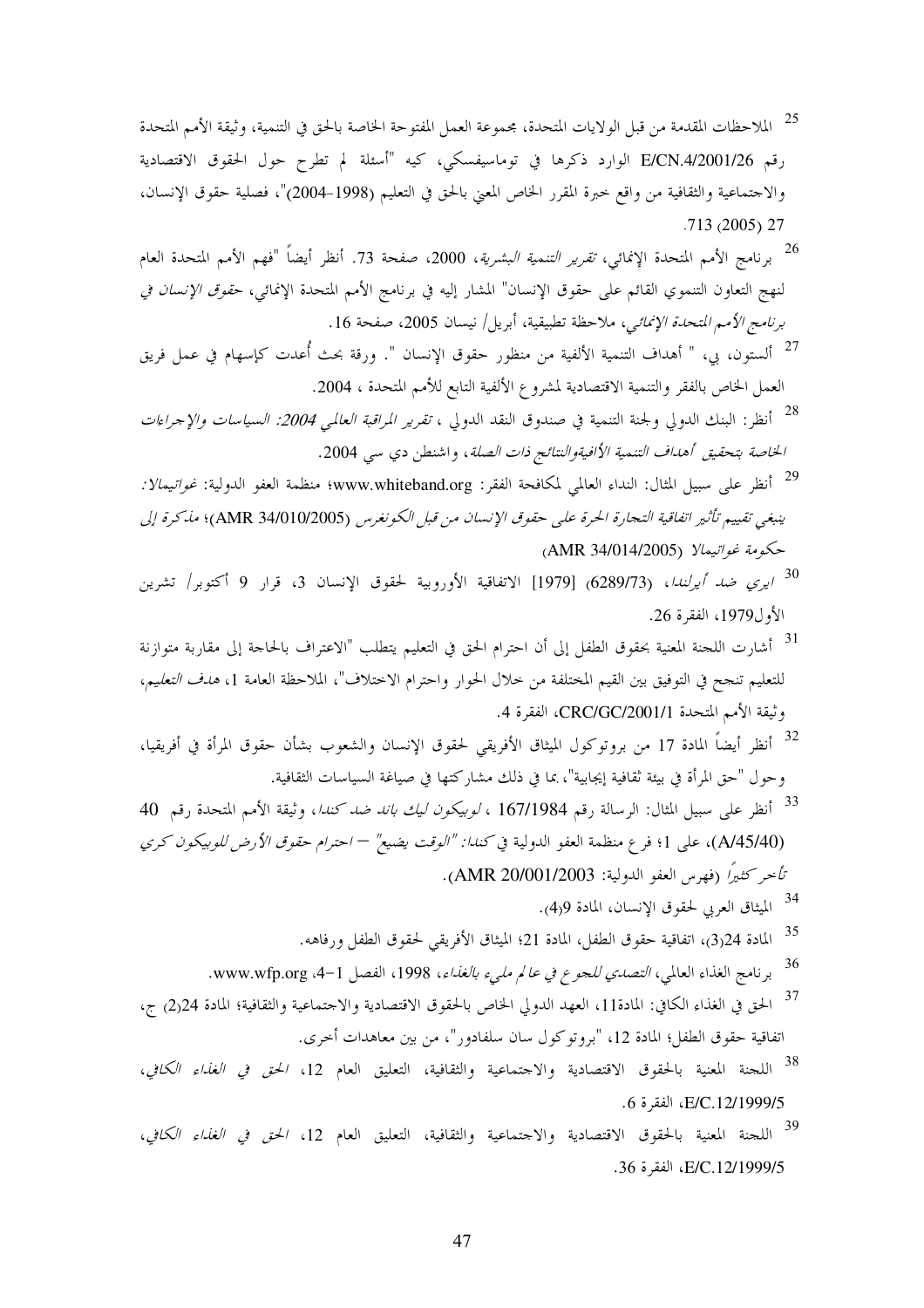- <sup>40</sup> اللجنة المعنية بالحقوق الاقتصادية والاجتماعية والثقافية، التعليق العام 12، *الحق في الغذاء الكافي*، E/C.12/1999/5، الفقرة 8.
- .<br><sup>41</sup> اللجنة الأفريقية لحقوق الإنسان والشعوب، *مركز العمل الخاص بالحقوق الاجتماعية والاقتصادية ومركز الحقوق* الاقتصادية والاحتماعية ضد نيجيريا، رسالة رقم 96/155، أكتوبر/ تشرين الأول 2001.
- <sup>42</sup> رسالة رقم 1997/763، *الآنسة يكاترينا بافلوفنا لانتسوفا ضد روسيا الاتحادية*، وثيقة الأمم المتحدة رقم CCPR/C/74/D/763/1997. ينظم العهد الدولي الخاص بالحقوق المدنية والسياسية أحوال جميع الأشخاص المحرومين من حريتهم، أي: في السجون أو المستشفيات، وخاصة المستشفيات النفسية، أو في معسكرات الاعتقال أو مؤسسات الإصلاح أو غيرها من الأماكن (التعليق العام للجنة حقوق الإنسان رقم 21 بشأن المادة 10، الفقرة 2).
- <sup>43</sup> المادة 12-2، اتفاقية القضاء على جميع أشكال التمييز ضد المرأة، المادة 14-2 (ب)، بروتوكول الميثاق الأفريقي لحقوق الإنسان والشعوب الخاص بحقوق المرأة في أفريقيا.
- <sup>44</sup> منظمة العفو الدولية، محر*ومون من الحقوق: حقوق الإنسان وأزمة الغذاء في جمهورية كوريا الديمقراطية الشعبية* (كوريا الشمالية) (ASA 24/003/2004)
- <sup>45</sup> الحق في السكن الملائم: المادة 11 من العهد الدولي الخاص بالحقوق الاقتصادية والاحتماعية والثقافية؛ المادة 2<sub>1</sub>4) من اتفاقية القضاء على جميع أشكال التمييز ضد المرأة؛ المادتان 16(1) و27(3) من اتفاقية حقوق الطفل؛ المادة 5(هـــ) (iii) من الاتفاقية الدولية للقضاء على جميع أشكال التمييز العنصري؛ المادة 17 (1) من العهد الدولي الخاص بالحقوق المدنية والسياسية؛ المادة 13(1) من الاتفاقية الأوروبية لحقوق الإنسان؛ المواد 8 و11 و23 من الإعلان الأمريكي لحقوق الإنسان وواجباته، وغيرها. لقد تم توضيح نطاق الحق في المسكن الملائم في الملاحظة 4 للجنة الخاصة بالحقوق الاقتصادية والاجتماعية والثقافية، *الحق في المسكن الملائم*، E/1992/23، وتقارير المقرر الخاص للأمم المتحدة المعنى بالحق في المسكن الملائم كجزء أساسي من الحق في مستوى معيشة لائق.
	- <sup>46</sup> المركز الخاص بحقوق السكن والإخلاء، www.cohre.org.
	- <sup>47</sup> قرار لجنة الأمم المتحدة لحقوق الإنسان 77/1993، مارس/ آذار 1993.
- <sup>48</sup> لجنة الأمم المتحدة الحاصة بالحقوق الاقتصادية والاحتماعية والثقافية، التعليق العام 7، (الحق في السكن الملائم الإخلاء القسرى (المادة 11 (1))، 20 مايو/ أيار 1997.
- <sup>49</sup> الحق في التعليم: المادتان 13 و14 من العهد الدولي الخاص بالحقوق الاقتصادية والاحتماعية والثقافية، المادتان 28 و29 من اتفاقية حقوق الطفل، المادة 10 من اتفاقية القضاء على جميع أشكال التمييز ضد المرأة، المادة 13 من "بروتوكول سان سلفادور"، البروتوكول 1 من الاتفاقية الأوروبية لحقوق الإنسان، المادة 11 من الميثاق الأفريقي لحقوق الطفل ورفاهه، وغيرها. لقد تم توضيح نطاق الحق في التعليم في التعليق العام 13 للجنة الخاصة بالحقوق الاقتصادية والاجتماعية والثقافية، *الحق في التعليم*، وثيقة الأمم المتحدة رقم E/C.12/1999/10، وتقارير المقرر الخاص للأمم المتحدة حول الحق في التعليم.
	- <sup>50</sup> لمزيد من المعلومات أنظر مشروع الحق في التعليم: www.right-to-education.org.
- ۔<br><sup>51</sup> منظمة أنقذوا الأطفال، محر*ومون من المستقبل حق التعليم لأطفال الروما/ الغجر والمتنقلين في أوروبا، لندن،* .2001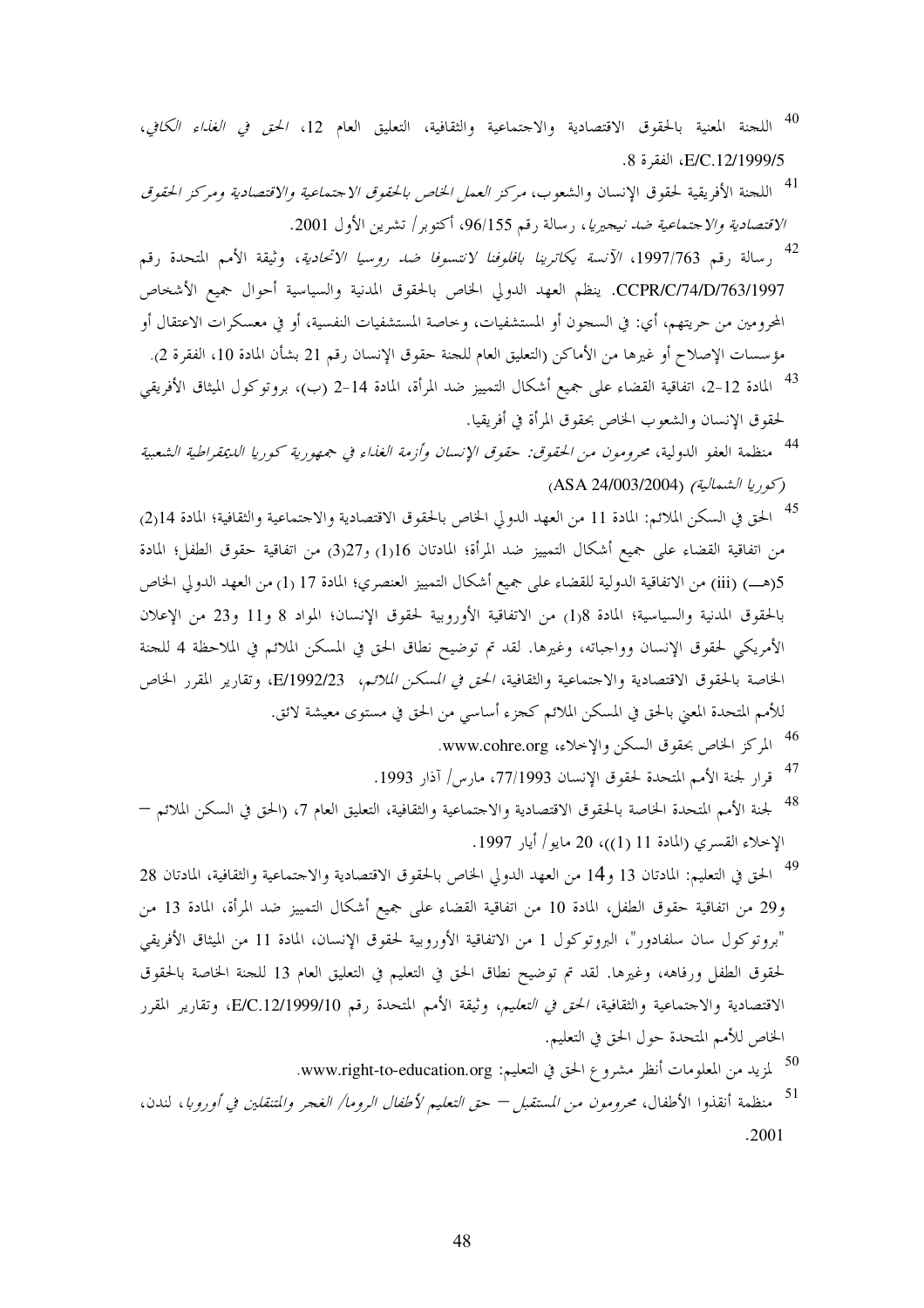- <sup>52</sup> ملاحظات ختامية: كرواتيا، وثيقة الأمم المتحدة رقم CRC/C/15/Add.243، 3 نوفمبر/ تشرين الثاني 2004: www.unhchr.ch. أنظر أيضاً منظمة العفو الدولية، تقرير موجز مقدم إلى لجنة الأمم المتحدة لحقوق الطفل، الجلسة السابعة والثلاثون، سبتمبر/ أيلول 2004 (EUR 64/003/2004).
- ۔<br><sup>53</sup> حق الرعاية الصحية: المادة 12 من العهد الدولي الخاص بالحقوق الاقتصادية والاحتماعية والثقافية؛ المادة 5 (هـــ) (iv) من اتفاقية القضاء على جميع أشكال التمييز العنصري؛ المادة 11-1 (و) من اتفاقية القضاء على جميع أشكال التمييز ضد المرأة؛ المادة 24 من اتفاقية حقوق الطفل؛ المادة 11 من الميثاق الاحتماعي الأوروبي المنقح؛ المادة 16 من الميثاق الأفريقي لحقوق الإنسان والشعوب، المادة 14 من الميثاق الأفريقي لحقوق الطفل ورفاهه؛ المادة 10 من "بروتوكول سان سلفادور"، وغيرها.
- <sup>54</sup> اللجنة الخاصة بالحقوق الاقتصادية والاجتماعية والثقافية، التعليق العام 14، *الحق في الرعاية الصحية*، وثيقة الأمم المتحدة رقم E/C.12/2000/4، الفقرة 11. لقد تم توضيح نطاق حق الرعاية الصحية أيضاً في عمل المقرر الحاص للأمم المتحدة المعنى بحق كل شخص في التمتع بأعلى مستويات الصحة الجسدية والعقلية التي يمكن تحقيقها.
- <sup>55</sup> اللجنة الخاصة بالحقوق الاقتصادية والاجتماعية والثقافية، التعليق العام 14، *الحق في الرعاية الصحية*، وثيقة الأمم المتحدة رقم E/C.12/2000/4.
- <sup>56</sup> مكيَّف من التعليق العام 14 للجنة الخاصة بالحقوق الاقتصادية والاحتماعية والثقافية، *الحق في الرعاية الصحية*، وثيقة الأمم المتحدة رقم E/C.12/2000/4، الفقرة 12.
	- ۔<br><sup>57</sup> تشابمان، إيه، انتهاكات الحق في الرعاية الصحية، في SIM رقم 20، 1998.
- <sup>58</sup> تقرير المقرر الخاص المعنى بحق كل شخص في التمتع بأعلى مستويات الصحة الجسدية والعقلية التي يمكن تحقيقها، .E/CN.4/2005/51
	- <sup>59</sup> تقرير منظمة الصحة العالمية 2001، صفحة 3
- <sup>60</sup> منظمة العفو الدولية: *غواتيمالا: ينبغي تقييم تأثير اتفاقية التجارة الحرة على حقوق الإنسان من قبل الكونغرس* (AMR 34/010/2005)؛ م*ذكرة إلى حكومة غواتيمالا* (AMR 34/014/2005)
- <sup>61</sup> هوارد، حي وبارترام، حيه، *كمية المياه المنـــزلية ومستوى الخدمات والصحة*، منظمة الصحة العالمية، 2003، صفحة 1.
	- <sup>62</sup> لجنة الأمم المتحدة للتنمية المستدامة، *تقييم شامل لمصادر المياه العذبة في العالم*، 1997، الصفحة 39.
- <sup>63</sup> الحق في المياه: المادة 11 من العهد الدولي الخاص بالحقوق الاقتصادية والاحتماعية والثقافية، المادة 29(2) من اتفاقية حقوق الطفل، المادة 14(2) من اتفاقية القضاء على جميع أشكال التمييز ضد المرأة، المادة 14(2) من الميثاق الأفريقي لحقوق الطفل ورفاهه. تم الاعتراف بالحق في المياه كعنصر أساسي في الحق في الحصول على مستوى معيشي لائق من قبل اللجنة الخاصة بالحقوق الاقتصادية والاجتماعية والثقافية في التعليق العام رقم 15، الحق في /لياه، UN Doc.E/C.12/2002/11.
- <sup>64</sup> اللحنة الخاصة بالحقوق الاقتصادية والاحتماعية والثقافية، التعليق العام رقم 15، *الحق في المياه*، UN Doc.E/C.12/2002/11، الفقرة 16.
	- <sup>65</sup> منظمة العفو الدولية، الهند: سُحب الظلم: 20 عاماً على كارثة بوبال (80015/2004). (ASA 20/015/2004).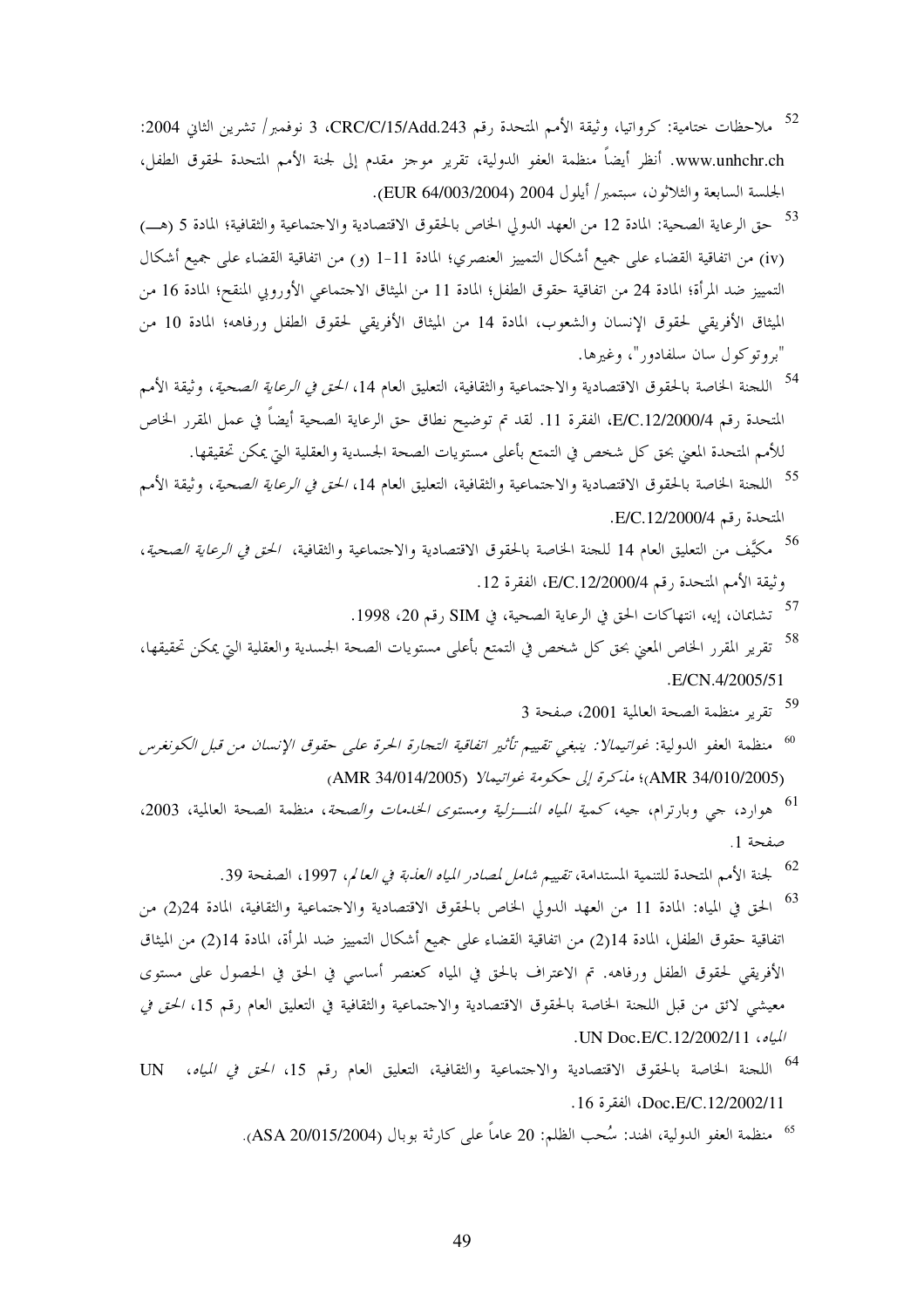- <sup>66</sup> حق العمل والحقوق أثناء العمل: المواد 6 إلى 8 من العهد الدولي الخاص بالحقوق الاقتصادية والاجتماعية والثقافية، المادة 11 من اتفاقية القضاء على جميع أشكال التمييز ضد المرأة، المادة 5 (هـــ) (i) من اتفاقية القضاء على جميع أشكال التمييز العنصري، المادتان 6 و7 من "بروتوكول سان سلفادور"، المادتان 15 و 29 (6) من الميثاق الأفريقي لحقوق الإنسان والشعوب، المواد من 1-4 و 8 من الميثاق الاجتماعي الأوروبي، وغيرها.
- <sup>67</sup> التعليق العام الذي يوضح نطاق الحق في العمل قيد المناقشة حالياً من قبل اللجنة الخاصة بالحقوق الاقتصادية والاجتماعية والثقافية.
- <sup>68</sup> محظور بموجب اتفاقية منظمة العمل الدولية 29 (المادة 2 (1)). ثمة العديد من الاستثناءات الضيقة لهذا القانون العام. أنظر أيضاً اتفاقية منظمة العمل الدولية 105.
	- <sup>69</sup> منظمة العفو الدولية، ميانمار: الأقلية الروهينغية- الحرمان من الحقوق الأساسية (ASA 16/005/2004)
	- <sup>70</sup> مثلاً: حورج فيغيل، "مراجعة لتشوشات السيدة روزفيلت"، أميريكان بيربوس، العدد–1، الجزء 9، 1995.
- ۔<br><sup>71</sup> توم*اسيفيكس، التقرير التمهيدي للمقرر الخاص المعني بالحق في التعليم*، وثيقة الأمم المتحدة رقم E/CN.4/1999/49. الفقرة 41.
- ۔<br><sup>72</sup> لقد تم الاعتراف بمذہ الإرهاصات من قبل هيئات مراقبة المعاهدات، بالإضافة إلى الهيئات الإقليمية لحقوق الإنسان الخاصة بالتنفيذ. أنظر التعليقات العامة للجنة الخاصة بالحقوق الاقتصادية والاجتماعية والثقافية وكذلك، على سبيل المثال، المحكمة الأمريكية لحقوق الإنسان، *قضية بيلائكيز رودريغيز*، الحكم الصادر في 29 يوليو/ تموز 1989، الجموعة ج، رقم 4، وقضية مركز العمل الخاص بالحقوق الاجتماعية والاقتصادية ومركز الحقوق الاقتصادية والاحتماعية ضد نيجيريا، اللجنة الأفريقية لحقوق الإنسان، قضية رقم 96/155.
- ۔<br>3 تشترط المادتان 55 و56 من ميثاق الأمم المتحدة أن تتعهد كافة الدول الأعضاء بتعزيز الاحترام العالمي لحقوق الإنسان والحريات الأساسية للجميع دون تمييز والالتزام بتلك الحقوق والحريات.
- <sup>74</sup> ينطبق واحب الحماية على جميع حقوق الإنسان: لجنة حقوق الإنسان، التعليق العام رقم 31 حول المادة 2، *طبيعة* الالتزام القانوين العام المفروض على اللهول الأطراف في المعاهدة، وثيقة الأمم المتحدة رقم HRI/GEN/1/Rev.6، الفقرة 8.
- Cámara Nacional en lo Contencioso-Administrativo Federal, IV, Viceconte, Mariela C. v El<sup>75</sup> Ministerio de Salud y Accion Social, 2/6/1998, see
	- http://www.cohre.org/library/Litigating%20ESCR%20Report.pdf
	- 76<br>16 العهد الدولي الخاص بالحقوق الاقتصادية والاحتماعية والثقافية، المادة 2(1).
- ۔<br><sup>77</sup> اللحنة الخاصة بالحقوق الاقتصادية والاحتماعية والثقافية، الملاحظة رقم 3، *طبيعة التزامات الدول الأطراف*، وثيقة الأمم المتحدة , قم E/1991/23.
- .<br><sup>78</sup> اللجنة الخاصة بالحقوق الاقتصادية والاحتماعية والثقافية، الملاحظة رقم 3، *طبيعة التزامات الدول الأطراف*، وثيقة الأمم المتحدة رقم E/1991/23، الفقرة 4.
- <sup>79</sup> اللحنة الخاصة بالحقوق الاقتصادية والاحتماعية والثقافية، الملاحظة رقم 3، *طبيعة التزامات الدول الأطراف*، وثيقة الأمم المتحدة , قم E/1991/23.
- <sup>80</sup> المجموعة الحرة للمساعدة القانونية، لجنة المحامين الخاصة بحقوق الإنسان، Union Interafricaine des ، Droits de l'homme, Les Témoins de Jehovah v Zaire ، اللجنة الأفريقية لحقوق الإنسان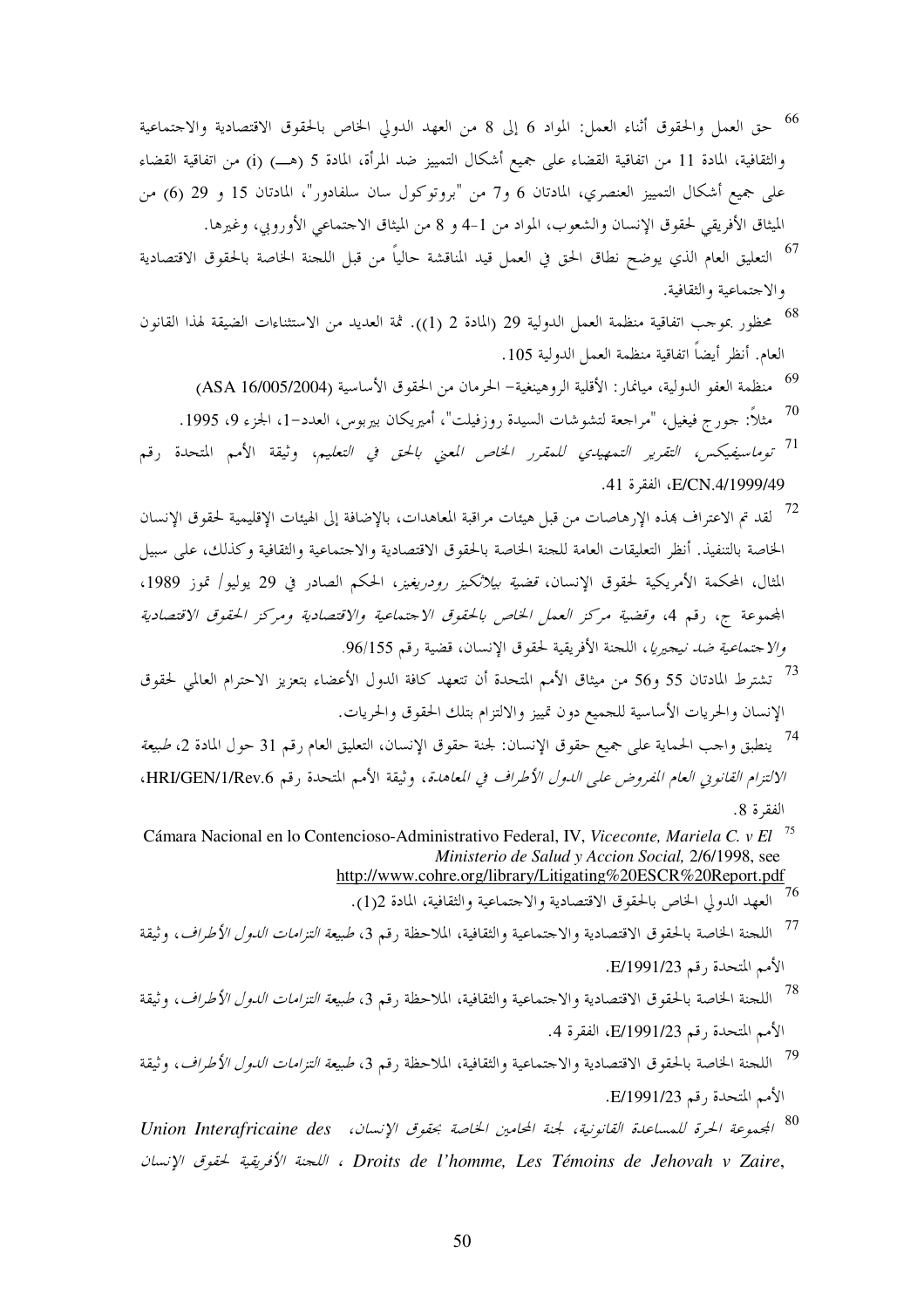والشعوب، الرسائل , فيه 89/25 ,91/56 ,99/100 (معاً)، تقرير الأنشطة السنوي التاسع للجنة الأفريقية لحقوق الإنسان والشعوب 96/1995، مجلس رؤساء الدول والحكومات، الجلسة العادية الثانية والثلاثون، من 7 إلى 10 يوليو/ تموز، ياوندي، الكاميرون.

- .<br>81 اللجنة الخاصة بالحقوق الاقتصادية والاجتماعية والثقافية، الملاحظة رقم 3، طبيعة التزامات الدول الأطراف، وثيقة الأمم المتحدة , قم E/1991/23.
- <sup>82</sup> اللجنة الخاصة بالحقوق الاقتصادية والاحتماعية والثقافية، الملاحظة رقم 3، طبيعة التزامات الدول الأطراف، وثيقة الأمم المتحدة رقم E/1991/23. (قُدمت هذه الأمثلة على سبيل المثال لا الحصر).
- <sup>83</sup> مارتا سانتوس باييس (الرئيسة السابقة للجنة الأمم المتحدة الخاصة بحقوق الطفل ومديرة مركز إنوسينتي للأبحاث التابع لليونيسيف)، الإطار المفاهيمي العام لحقوق الإنسان الخاص باليونيسيف، مقالة مركز إنوسنتي للأبحاث التابع لمنظمة يونيسيف رقم 9، 1999، صفحة 8.
- <sup>84</sup> اللحنة الخاصة بالحقوق الاقتصادية والاحتماعية والثقافية، الملاحظة رقم 3، *طبيعة التزامات الدول الأطراف*، وثيقة  $12$  الأمم المتحدة , قم E/1991/23، الفقرة 12.
	- <sup>85</sup> أنان، كيه، *نحن الشعوب*: *دور الأمم المتحدة في القرن الحادي والعشرين*، الأمم المتحدة، 2000.
- <sup>86</sup> أنظر: كومانس، فونز، "بعض الملاحظات حول تطبيق العهد الدولي الخاص بالحقوق الاقتصادية والاحتماعية والثقافية خارج نطاق ولاية التشريع الوطني"، في كومانس وكامينغا (محرران)، *التطبيق حارج نطاق التشريع الوطني لعاهدات حقوق الإنسان*، العهد الدولي الخاص بالحقوق الاقتصادية والاحتماعية والثقافية، انترسينتيا 2004؛ سيبولفيدا، ماغدالينا، طبيعة *الالتزامات بموجب العهد الدو*لي *الخاص بالحقوق الاقتصادية والاجتماعية والثقافية*، انترسينتيا 2003، الصفحات 370 – 377؛ سكوغلي، سيغرون وجيبني، مارك، "التزامات حقوق الإنسان المتعدية الجنسيات"، فصلية حقوق الإنسان 24-3 (2002)، 781-798؛ المجلس الدولي لسياسات حقوق الإنسان، *واجبات* بلا حدود: حقوق الإنسان والعدالة الاجتماعية العالمية، 2003.
	- <sup>87</sup> المادتان 55 و56 من ميثاق الأمم المتحدة.
- <sup>88</sup> المادة 2(1) من العهد الدولي الخاص بالحقوق الاقتصادية والاحتماعية والثقافية، والمادة 4 من اتفاقية حقوق الطفل.
- <sup>89</sup> معترف بذلك صراحةً في العهد الدولي الخاص بالحقوق الاقتصادية والاحتماعية والثقافية، المادة 11-1 المتعلقة بالحق في الغذاء الكافي.
- <sup>90</sup> على سبيل المثال فيما يتعلق بالحق في الغذاء الكافي، "يتوحب على الدولة التي تزعم ألها غير قادرة على تنفيذ التزاماتها لأسباب خارجة عن سيطرقما إثبات صحة ذلك وأنها سعت إلى الحصول على الدعم الدولي لضمان توفير الغذاء اللازم وإمكانية الحصول عليه بلا طائل"، اللجنة الخاصة بالحقوق الاقتصادية والاحتماعية والثقافية، التعليق العام رقم 12، الفقرة 17.
- <sup>91</sup> اللحنة الخاصة بالحقوق الاقتصادية والاحتماعية والثقافية، الملاحظة رقم 3، *طبيعة التزامات الدول الأطراف*، وثيقة الأمم المتحدة رقم E/1991/23، 1990، الفقرة 14 (مع إضافة التأكيد).
- <sup>92</sup> التعلم معاً: التح*دي ا*لمتمثل في تطبيق منهج حقوق الإنسان *على التعليم، دروس واقتراحات من زامبيا*، الوكالة النرويجية للتعاون الإنمائي، 2002.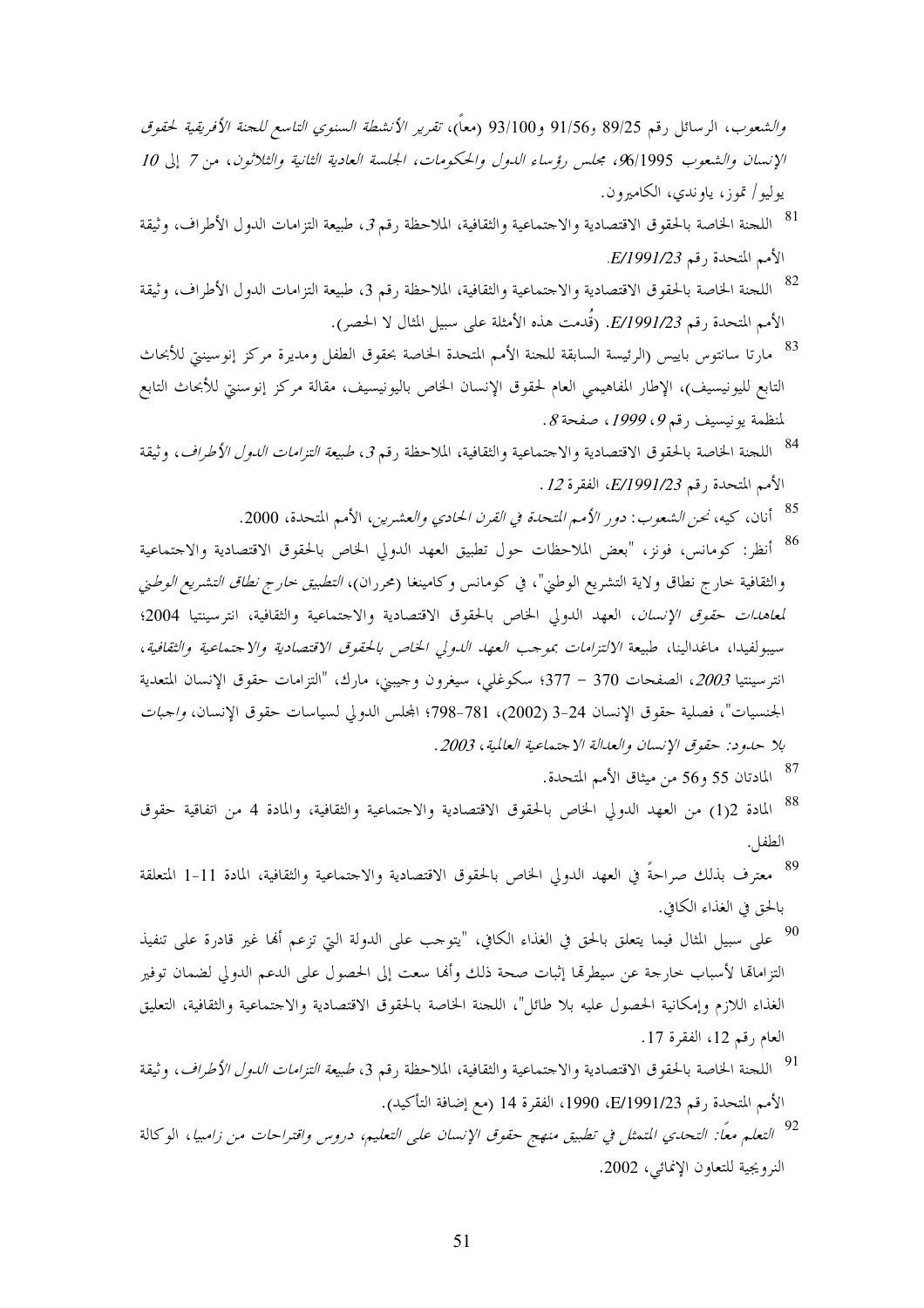- <sup>93</sup> الملاحظات الختامية حول أيرلندا (UN Doc.E/C.12/1/Add.77)، المملكة المتحدة (E/C.12/1/Add.79)، فرنسا (E/C.12/1/Add.72)، السويد (E/C.12/1/Add.70)، اليابان (E/C.12/1/Add.67)، ألمانيا (E/C.12/1/Add.68)، فنلندا (E/C.12/1/Add.52)؛ أنظر عموماً: كونيمان، رولف "تطبيق العهد الدولي الخاص بالحقوق الاقتصادية والاجتماعية والثقافية حارج نطاق ولاية التشريع الوطني" الوارد في كومانس وكامينغا (محرران)، *التطبيق خارج نطاق ولاية التشريع الوطني لاتفاقيات حقوق الإنسان*، انترسينتيا، 2004. <sup>94</sup> إعلان الأمم المتحدة الألفى، تبناه قرار الجمعية العامة رقم 2/55، 8 أيلول/سبتمبر 2000، الأهداف التنموية للألفية، موقع برنامج الأمم المتحدة الإنمائي، http://www.undp.org/mdg/abcs.html. <sup>95</sup> لا تستطيع لجنة التفتيش، بحسب نطاق صلاحياقما، أن تأخذ بعين الاعتبار إلا سياسات البنك، على الرغم من أنما أخذت بعين الاعتبار كذلك مبادئ حقوق الإنسان ذات الصلة في بعض الأحيان. <sup>96</sup> البنك الدولي، تقرير لجنة التفتيش وتوصيتها بشأن طلب التحقيق، نيجيريا: مشروع لاغوس للمحاري والصرف الصحى، http://wbln0018.worldbank.org/IPN/ipnweb.nsf/(attachmentweb)/Lagos\_Sanitiation\_Report/\$ FILE/Lagos\_Sanitiation\_Report.pdf SERAC، أناس يمكن التضحية بمم: تقرير استكشافي حول الإحلاء الإجباري للسكان في لاغوس، لاغوس، .http://www.seracnig.org <1998 .<br><sup>98</sup> مدافعون في الخطوط الأمامية، *الحقوق الاقتصادية والاحتماعية والثقافية: تاريخ صحيح ومستقبل نابض بالحيوية*؛ .http://www.frontlinedefenders.org/ 99 SERAC، البيان الصحفي، 23 تشرين الأول/أكتوبر 2003، لاغوس www.seracnig.org. <sup>100</sup> قواعد ماستريخت بشأن انتهاكات الحقوق الاقتصادية والاحتماعية والثقافية، UN Doc.E/C.12/2000/13، الفقرة 11. .<br><sup>101</sup> مقدم من اللجنة الخاصة بالحقوق الاقتصادية والاحتماعية والثقافية إلى المؤتمر العالمي لحقوق الإنسان، 1993، وثيقة الأمم المتحدة رقم E/1993/22، الملحق 3، الفقرة 7. .<br><sup>102</sup> أنظر: برنامج تعزيز حقوق الإنسان، وهو برنامج مشترك بين برنامج الأمم المتحدة الإنمائي والمفوضية العليا للأمم المتحدة لحقوق الإنسان، :www.ohchr.orgat.
- .<br><sup>103</sup> تشابمان، أودري آر، "مقاربة الانتهاكات' من أحل مراقبة العهد الدولي الخاص بالحقوق الاقتصادية والاحتماعية والثقافية"،فصلية حقوق الإنسان 18 (1996) 53–66.
- .<br>104 مكيَّف من مبادئ ليمبر غ بشأن تنفيذ العهد الدولي الخاص بالحقوق الاقتصادية والاحتماعية والثقافية (مبادئ ليمبرغ)، UN Doc.E/CN.4/1987/17 (وكذلك في E/C.12/2000/13)، الفقرة 72.
- <sup>105 "</sup>لا يجوز أن تخضع ممارسة الحقوق الواردة في العهد الدولي الخاص بالحقوق الاقتصادية والاحتماعية والثقافية لمثل هذه القيود إلا وفقاً لما يقرره القانون، وطالما كان ذلك متوافقاً مع طبيعة هذه الحقوق ويهدف إلى تعزيز المصلحة العامة في مجتمع ديمقراطي." المادة 4 من العهد الدولي الخاص بالحقوق الاقتصادية والاحتماعية والثقافية. إن "الغرض أساساً" من هذه المادة هو "حماية حقوق الأفراد وليس السماح لفرض قيود من قبل الدولة"، مبادئ ليمبرغ، UN Doc.E/CN.4/1987/17 (وكذلك في E/C.12/2000/13)، الفقرة 46.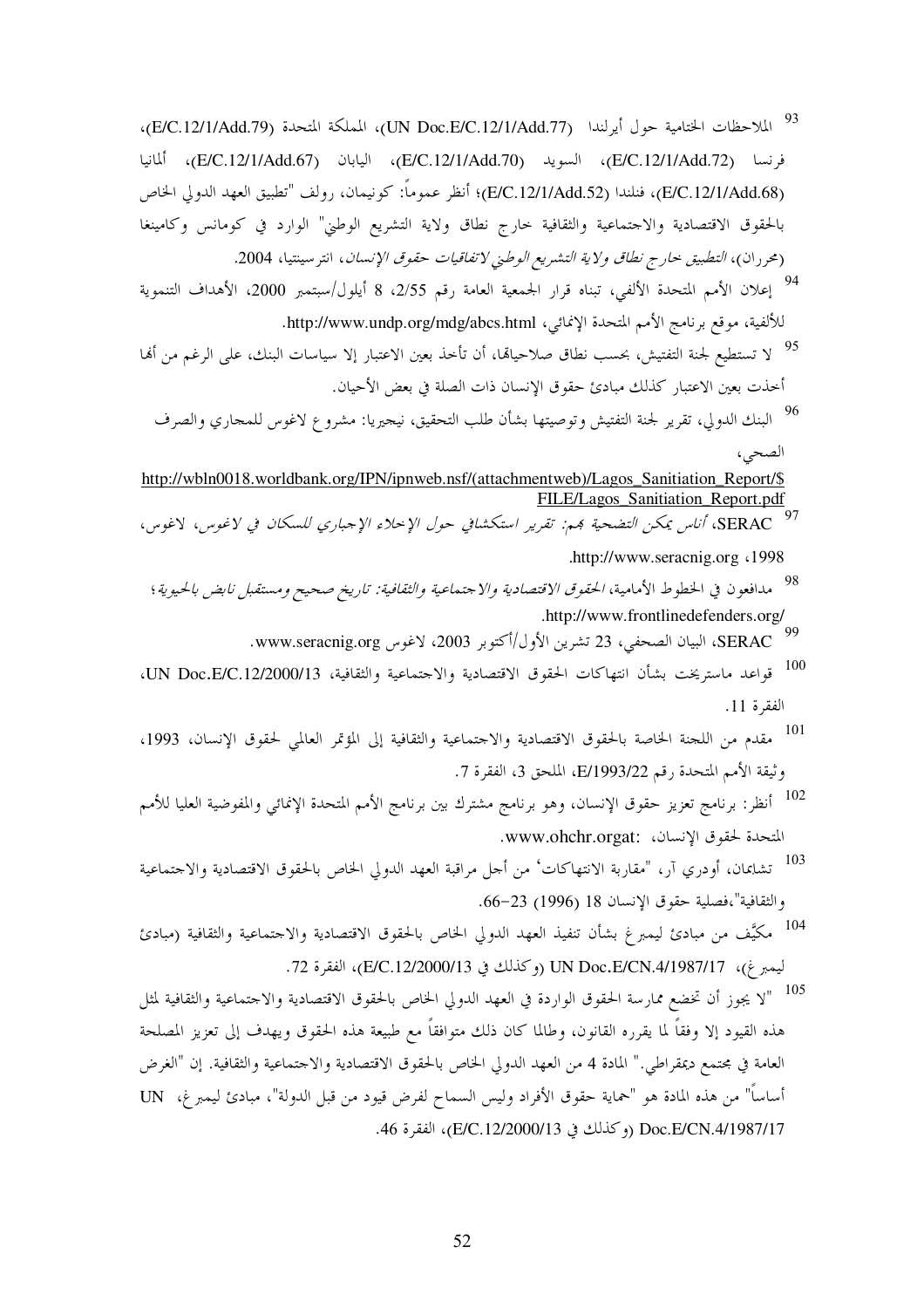<sup>106</sup> منظمة العفو الدولية، جم*هورية الكونغو الديمقراطية، الاغتصاب الجماعبي، حان وقت العلاج ( AFR* 62/018/2004)؛ والتقارير السنوية لمنظمة العفو الدولية للأعوام 2002 و2003 و2004 و2005، الأبواب المتعلقة بجنوب أفريقيا؛ منظمة العفو الدولية ومنظمة مراقبة حقوق الإنسان، *جنوب أفريقيا:مقدم إلى اللجنة البرلمانية المعنية* بالعدالة والتطوير الدستوري، حول مسودة القانون الجنائبي (المضايقات الجنسية)، 2003 (AFR 53/006/2003)؛ منظمة العفو الدولية، *أوقفوا العنف ضد المرأة: العنف يزيد من تفشي الأيدز في سوازيلاند (*AFR 55/001/2004). <sup>107</sup> حكومة جمهورية حنوب أفريقيا وآخرون ضد إيرين غروثبوم وآخرين، القضية رقم CCT 11/00،

http://www.concourt.gov.za/files/grootboom1/grootboom1.pdf. الفقرة 41.

- <sup>108</sup> ساندرا ليبنبير غ، "المطالبة بالحقوق الأساسية: ما مدى استحابة <sup>م</sup>المراجعة العقلانية'"، مراجعة الحقوق الاقتصادية والاجتماعية، المحلد 5، رقم 5، كانون الأول/ديسمبر 2004،
	- .http://www.communitylawcentre.org.za/ser/esr2004/2004dec\_claims.php#claims 109 حكومة جمهورية حنوب أفريقيا وآخرون ضد إيرين غروثبوم وآخرين، القضية رقم CCT 11/00،
		- .http://www.concourt.gov.za/files/grootboom1/grootboom1.pdf
- 110 على سبيل المثال، برزت تلك المخاوف في سياق الاستجابة [لزلزال] سومطرة بالمحيط الهندي. للاطلاع على لمحة عن بواعث القلق الخاصة بحقوق الإنسان في نانغرو أتشيه دار السلام عقب زلزال سومطرة، أنظر: منظمة العفو الدولية، *إندونيسيا: دور حقوق الإنسان في أعقاب زلزال سومطرة* (ASA 21/002/2005). لمزيد من المعلومات علی سری لنکا: http://web.amnesty.org/pages/tsunami2-eng.
- <sup>111</sup> أنظر على سبيل المثال: التعليقين العامين رقم 5 (1981) ورقم 29 (2001) للحنة حقوق الإنسان اللذين يفسران الفقرة الخاصة بالتنصل في المادة 4 من العهد الدولي الخاص بالحقوق المدنية والسياسية.
- <sup>112</sup> الرسالة رقم 93/105، *جدول أعمال حقوق وسائل الإعلام ومشروع الحقوق الدستورية ضد نيجيريا، تق*رير الأنشطة الثاني عشر 1999-2000، صفحة 64.
- .<br><sup>113</sup> أنظر مثلاً اللجنة الخاصة بالحقوق الاقتصادية والاحتماعية والثقافية، التعليق العام 14، *الحق في الرعاية الصحية*، E/C.12/2000/4. الفقرة 45.
- <sup>114</sup> المادة 54 (1) من البروتوكول الإضافي لاتفاقيات حنيف لعام 1949 (البروتوكول 1 ينطبق على النـــزاعات الدولية المسلحة على الرغم من أن الكثير من أحكامه تعكس القانون الدولي المتعارف عليه، وهو بالتالي ينطبق على جميع الدول في جميع الظروف، باستثناء "المعترضين على الحدمة العسكرية بدافع الضمير").
	- <sup>115</sup> المادة 54 (2) من البروتوكول الإضافي لاتفاقيات حنيف لعام 1949.
- .<br><sup>116</sup> المادة 17 من اتفاقية جنيف الرابعة الحاصة بحماية الأفراد المدنيين في أوقات الحرب (المنطبقة في النـــزاعات الدولية المسلحة والتي تشتمل على الكثير من الأحكام المتعلقة بواجبات سلطة الاحتلال).
	- <sup>117</sup> المادة 56 من اتفاقية جنيف الرابعة الحاصة بحماية الأفراد المدنيين في أوقات الحرب.
- 118 منظمة العفو الدولية، إسرائيل والأراضبي المحتلة: تحت الأنقاض — هدم المنازل وتدمير الأراضبي والممتلكات  $(MDE 15/033/2004)$
- 119 اللجنة الخاصة بالحقوق الاقتصادية والاجتماعية والثقافية، الملاحظة رقم 3، *طبيعة التزامات الدول الأطراف*، UN Doc.E/1991/23، الفقرة 11.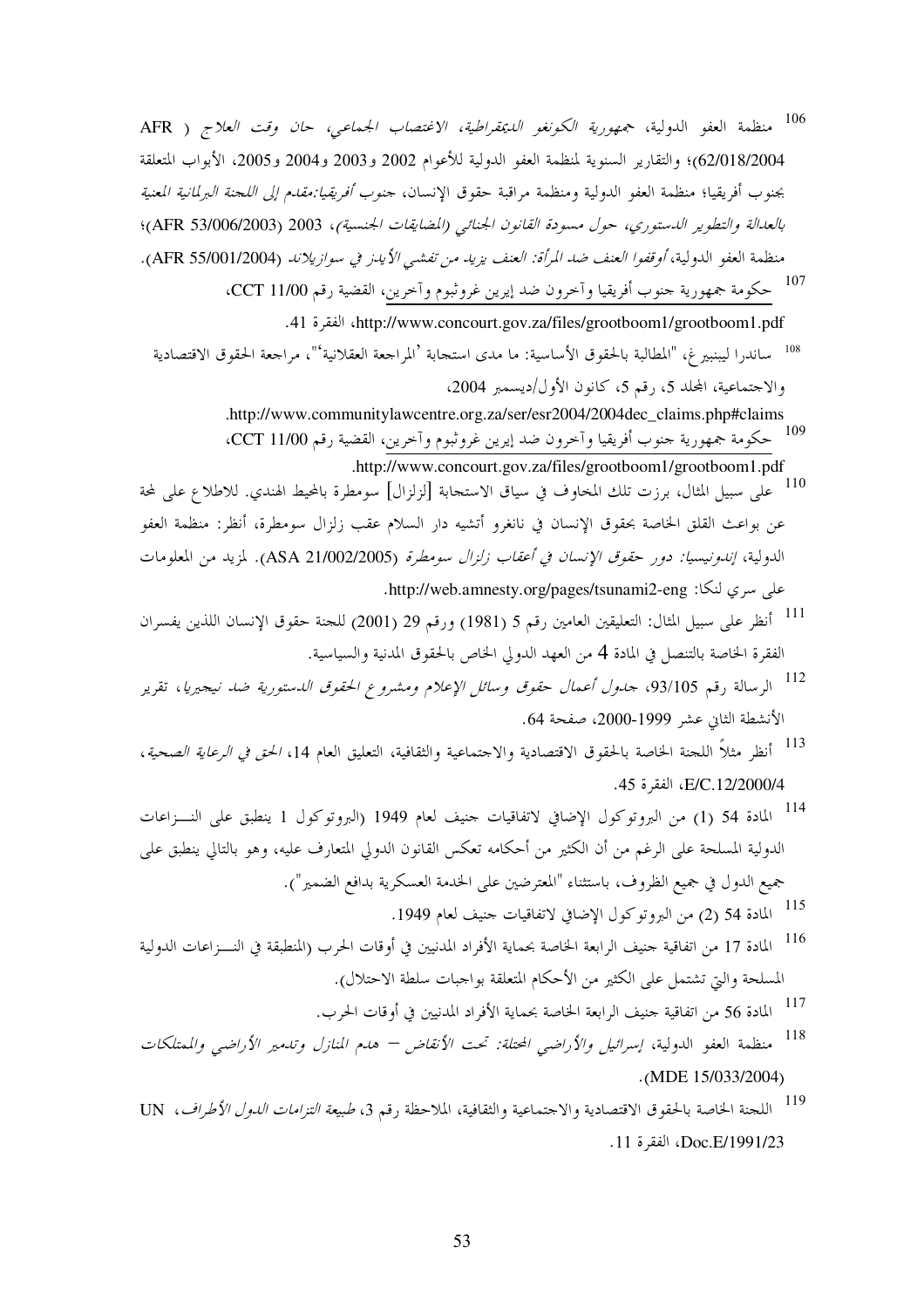- .<br><sup>120</sup> اللجنة الخاصة بالحقوق الاقتصادية والاجتماعية والثقافية، الملاحظة رقم 3، *طبيعة التزامات الدول الأطراف*، UN Doc.E/1991/23، الفقرة 12.
- .<br><sup>121</sup> *بيوروهيت ومور ضد غامبيا*، الرسالة رقم 2000/241. تم البت ها في الدورة العادية الثالثة والثلاثين للجنة الأفريقية (من 15 إلى 29 مايو/ أيا, /2003).
- <sup>122</sup> حم*لة المعالجة ضد وزراء الصحة* 2002 (CC) BCLR 1033. لمزيد من المعلومات حول هذه القضية راجع الفصل السابع.
	- .5 SCALE 303 (2001) الاتحاد الشعبي للحريات المدنية ضد الاتحاد الهندي (2001) 5 SCALE 303.
- .<br><sup>124</sup> موراليدار إس، "الحقوق الاقتصادية والاحتماعية والثقافية: رد هندي على الجدل الخاص بقابلية النظر فيها أمام المحكمة"، ياشي غاي وحيل كوتريل (محرران)، *الحقوق الاقتصادية والاجتماعية والثقافية في الواقع العملي*، إنترايتس، لندن، 2004، الصفحات 29-31.
- <sup>125</sup> ماري روبنسون "تعزيز الحقوق الاقتصادية والاحتماعية والثقافية: المضي قدماً"، فصلية حقوق الإنسان رقم 26 (2004)، صفحة 870.
- .<br>126 عندما تمارس سلطة احتلال السيطرة الفعلية، تعتبر المنطقة الواقعة تحت سيطرقما ضمن الولاية القضائية لسلطة الاحتلال. لجنة حقوق الإنسان، التعليق العام رقم 31، الفقرة 10.
- .<br><sup>127</sup> منظمة العفو الدولية، ر*سالة مفتوحة تدين خطف وقتل المدنيين "وحصار" كاتماندو من قبل الحزب الشيوعي النيبالي (الماوي)* (ASA 31/157/2004).
	- <sup>128</sup> صربيا والجبل الأسود (كوسوفو/كوسوفا): الأقليات الحرمان من الحقوق الأساسية (EUR 70/011/2003).
- .<br><sup>129</sup> قواعد ماستريخت الخاصة بانتهاكات الحقوق الاقتصادية والاحتماعية والثقافية، UN Doc.E/C.12/2000/13، الفقرة 18. تم تحديد مفهوم الدأب الواحب بوضوح في قرار محكمة الدول الأمريكية لحقوق الإنسان في قضية فيلازكويز رودريغز، الصادر في 29 تموز/يوليو 1989، المجموعة ج، رقم 4، بالإضافة إلى الصكوك الدولية اللاحقة من قبيل إعلان الأمم المتحدة الخاص بالقضاء على العنف ضد المرأة.
- 130 كاسلز، جيمي "خارجون عن القانون: الشركات متعددة الجنسية والقـــانون المأســـاوي"، المجلـــة القانونيـــة كسم لاند، 31، 311، 2001/200.
- <sup>131</sup> أنظر منظمة العفو الدولية، *معايير الأمم المتحدة لحقوق الإنسان المتعلقة بالشركات: نحو المساءلة القانونية (* IOR  $(12004242/00)$
- 132 سكوغلي إس، *التزامات البنك الدو*لي *وصندوق النقد الدو*لي الخلصة بحقوق الإنسسان، كافينـــديش، لنـــدن، .2001
	- .<br><sup>133</sup> قواعد ماستريخت الخاصة بانتهاكات الحقوق الاقتصادية والاحتماعية والثقافية، UN Doc.E/C.12/2000/13.
- .<br><sup>134</sup> دعم البنك الدولى حلال الثمانينات من القرن الماضي "الاستخدام الحكيم للرسوم المعتدلة" في التعليم الأساســــي. البنك الدولي، *التعليم في أفريقيا جنوب الصحراء: سياسات التكييف والإحياء والتوسع*، واشنطن دي ســـي 1988، صفحة 55، ورحَّب بالعائدات المتأتية من تلك الرسوم حيّ التسعينات: البنك الدولي، التعليم الأساسي، واشـــنطن دي سي 1990، الصفحتان 44-45.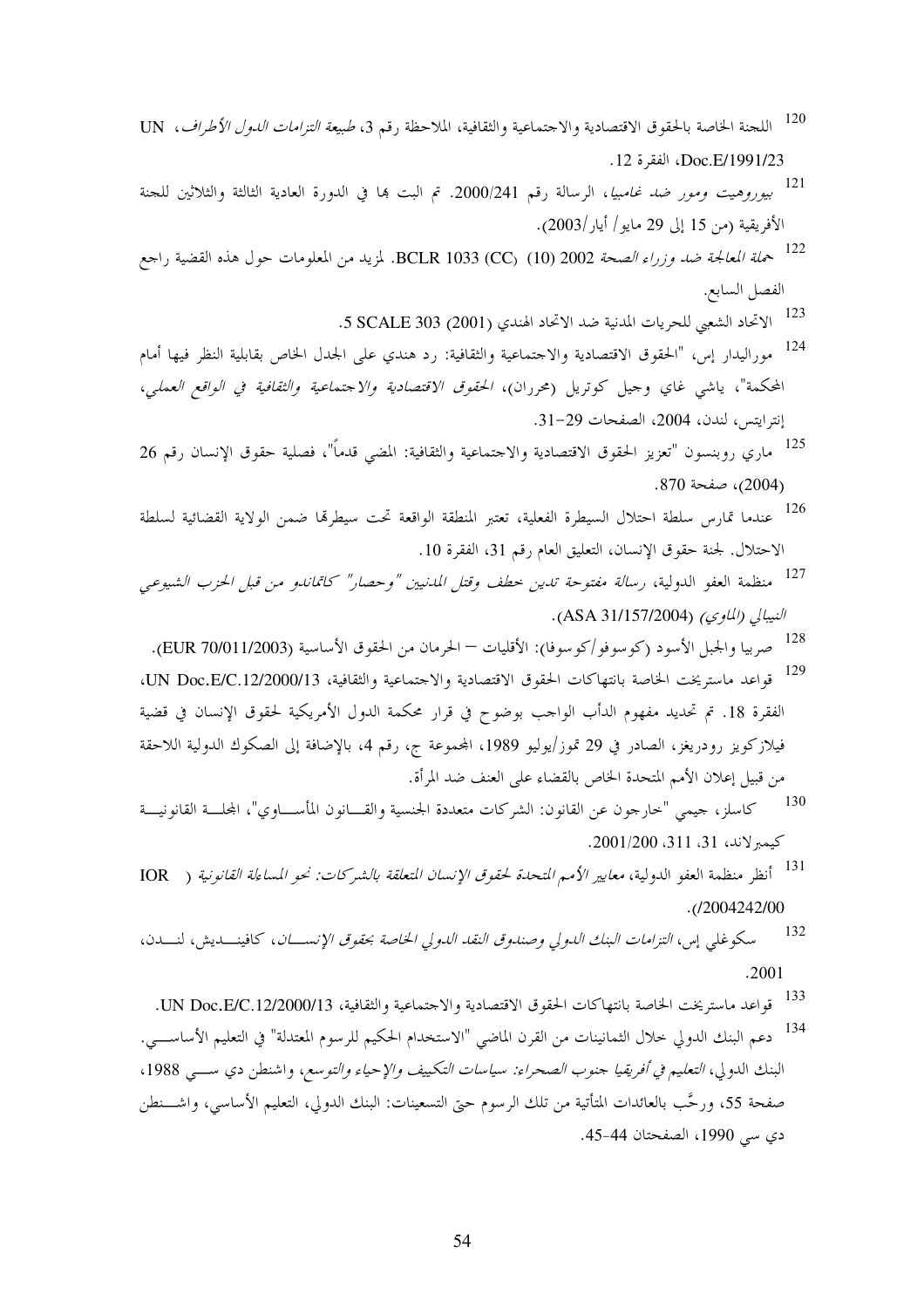- .<br><sup>135</sup> تم تحليل تأثير هذه السياسة على زمبابوي من قبل دائرة تقييم العمليات في البنك نفسه: http://wbln0018.worldbank.org/oed/oeddoclib.nsf/0/15a937f6b215a053852567f5005d8b06?O .penDocument
	- <sup>136</sup> البنك الدولي، ر*سومالاستخدام في التعليم الأساسي*، يوليو/ تموز 2004، .http://www1.worldbank.org/education/pdf/EFAcase\_userfees.pdf
- 137 اتفاقية حقوق الطفل، المادة 28 (1) (أ)؛ العهد الدولي الخاص بالحقوق الاقتصادية والاجتماعية والثقافية؛ المسادة (1)(أ)؛ الإعلان العالمي لحقوق الإنسان، المادة 26 (1).
- .<br><sup>138</sup> التقرير السنوي للمقرر الخاص للأمم المتحدة المعني بحق كل شخص في التمتع بأعلى مستويات الصحة الجســــدية والعقلية التي يمكن تحقيقها، بول هنت، UN Doc.E/CN.4/2003/58.
- 139 مسودة القواعد التي وضعتها المفوضية العليا للأمم المتحدة لحقوق الإنسان حول منهج حقوق الإنســـان الخـــاص باستر اتيجيات تقليص الفقر ، http://www.ohchr.org/english/issues/poverty/guidelines.htm.
	- 140 بالاشتراك مع مركز فرانسوا–زافير باغنود لحقوق الصحة والإنسان التابع لجامعة هارفارد، الولايات المتحدة.
		- 141 ساو داتو سومبلا ضد النائب العام وو زارة الصحة : www.lrc-ghana.org.
- 142 من المفترض أن يكون قد عُزز ذلك بعد بضع سنوات بشكوى مقدمة إلى لجنــــة التفتــــيش في البنــــك الـــــدولي .(www.lrc-ghana.org)
- .<br><sup>143</sup> المركز الخاص بحقوق السكن والإخلاء، نشرة أونلاين نيوزلاتر عبر الإنترنت، رقم 5، نـــوفمبر/ تشــــرين الثــــاني .2001
	- 144 مركز الموارد القانوين، غانا، http://www.lrc-ghana.org/what/health.asp.
		- .<br><sup>145</sup> إعلان الأمم المتحدة الخاص بالقضاء على العنف ضد المرأة، فقرة الديباحة.
- .<br><sup>146</sup> المادة 2<sub>(</sub>2) من اتفاقية القضاء على جميع أشكال التمييز العنصري "عندما تكون الأحوال مبررة"، المسادة 4 مــــن اتفاقية القضاء على جميع أشكال التمييز ضد المرأة.
	- .<br><sup>147</sup> لجنة حقوق الإنسان، التعليق العام رقم 18: *عدم التمييز*: 89/11/10.
- تقرير لجنة حقوق الطفل في دورتما الرابعة، UN Doc.CRC/C/20 بتاريخ 20-25 أكتـــوبر/ تشــــرين الأول 148 1993
- 149 ثمة إجماع متنام في القانون الدولي على أن الطفل هو أي شخص تحت سن الثامنة عشرة. بيد أن المـــادة 1 مــــن اتفاقية حقوق الطفل تعرِّف الطفل بأنه "كل إنسان لم يتجاوز الثامنة عشرة ما لم يبلغ سن الرشد قبل ذلك بموجب القانون المنطبق عليه".
	- <sup>150</sup> المادة 32 من اتفاقية حقوق الطفل.
- .<br>151 "الملاحظات الافتتاحية لمارتا سانتوس باييس إلى لجنة الأمم المتحدة لحقوق الطفل في يوم المناقشة بشأن "الاستغلال الاقتصادي للأطفال، UN Doc.CRC/C/20، 25 تشرين الأول/أكتوبر 1993".
- .<br><sup>152</sup> يمكن أن تكون هذه السن 14 سنة مؤقتاً، وذلك بحسب المقتضيات الاقتصادية، اتفاقية منظمة العمل الدولية 138. 153 وردت في مقابلة مع ناتالي بروفيز، المركز الخاص بحقوق السكن والإخلاء، *المقاضاة بشأن الحقـــوق الاقتصـــادية* والا جتماعية والثقافية: المنجزات والتحديات والاستراتيجيات، 2004، صفحة 140.  $(1)7$ المادة 154.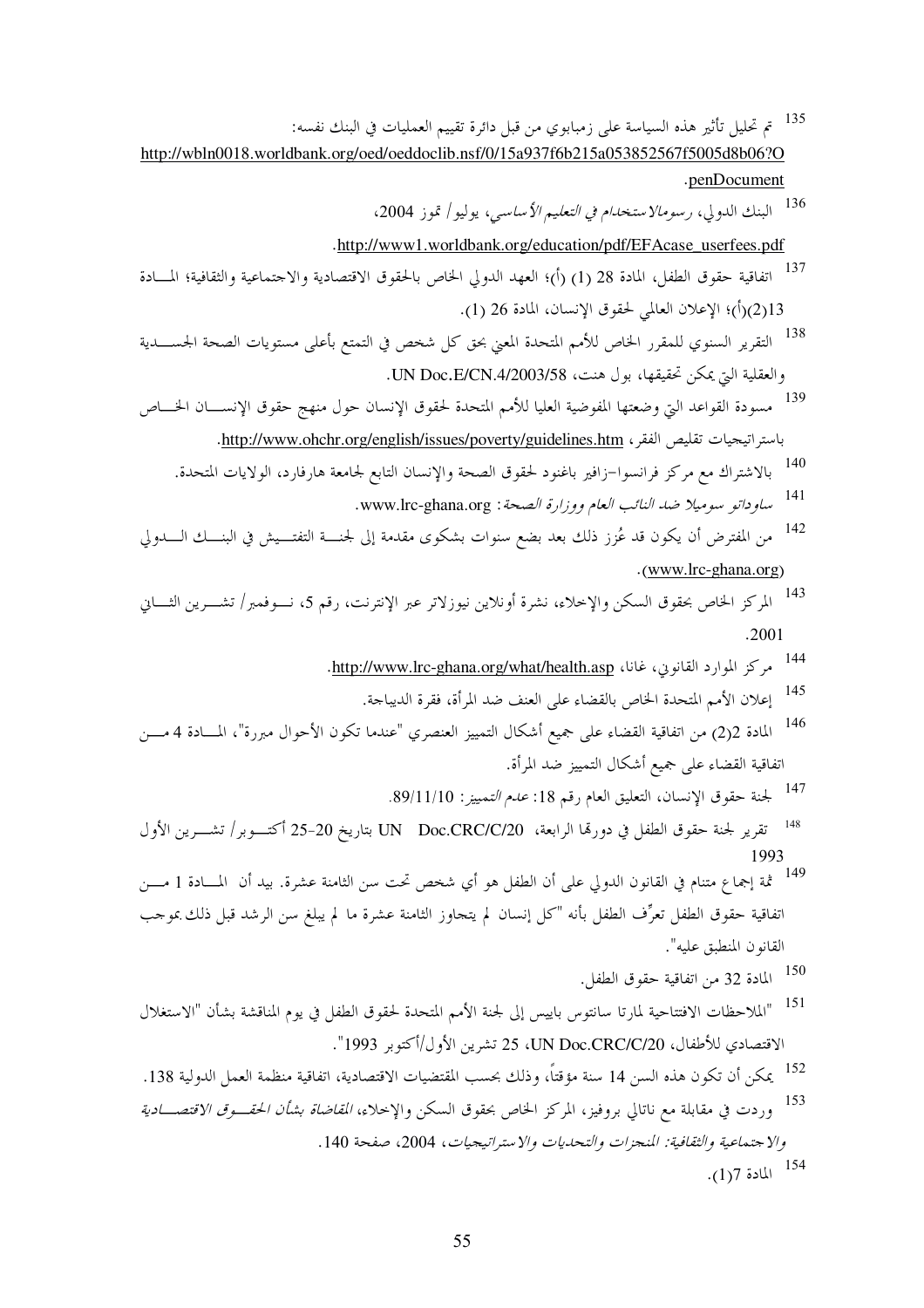- .<br><sup>155</sup> اللجنة الأوروبية لحقوق الإنسان، الشكوى رقم 1/1998، *اللجنة الدوليـــة لفقهـــاء القــــانون ضــــد البرتغـــال*، .http://www.gddc.pt/direitos-humanos/portugal-dh/relatorios-ce/cds6.html
- 156 مقابلة مع ناتالي بروفيز، المركز الخاص بحقوق السكن والإخلاء. *المقاضاة بشأن الحقوق الاقتصادية والاجتماعيـــة* والثقافية: المنجزات والتحديات والاستراتيجيات، 2004، صفحة 140.
	- 157 المادة 27 (3).
	- 158 UNIFEM ، تقدم نساء العالم، نيويورك، 2000، صفحة 92.
		- 159 اتفاقية القضاء على جميع أشكال التمييز ضد المرأة، المادة 2.
- 160 أنظر: "مبادئ مونتريال الخاصة بالحقوق الاقتصادية والاحتماعية والثقافية للمرأة" التي وضعتها طائفة واسعة مـــن نشطاء المحتمع المدن والأكــاديمي، وهـــي متاحـــة علـــي موقـــع مركـــز الحقـــوق الاقتصـــادية والاجتماعيـــة .http://cesr.org/node/view/697
	- <sup>161 "</sup> الحق فى التعليم"، التقرير المقدم من قبل المقرر الخاص، E/CN.4/2004/45، الفقرة 34.
- خوسية آر مارتينيز كوبو، دراسة مشكلة التمييز ضد السكان الأصليين، UN Doc.E/CN.4/Sub.2/1986/7. .<br><sup>163</sup> أنظر علم سبيل المثال: اللجنة الخاصة بالقضاء على التمييز العنصري، التوصية العامة رقم 23 (51) *فيمــــا يتعلــــق* بالسكان الأصليين (أغسطس/آب 1997)، UN Doc.A/52/18، الملحق 5، وقضية جماعة المايغنا (سـومو) مـــن أواس تيغني ض*د نيكاراغوا*، I/A Ct H.R.، فأغسطس/آب 2002، الجمهوعة ج، رقم 79.
- <sup>164</sup> توسع المادة 30 من اتفاقية حقوق الطفل نطاق حماية الحقوق الثقافية للأشخاص المنتمين إلى أقليات، من المادة 27 من العهد الدولي الخاص بالحقوق المدنية والسياسية، لتشمل الأطفال كأفراد من محتمع السكان الأصليين.
- 165 حق تقرير المصير، المادة 1 من كل من العهد الدولي الخاص بالحقوق المدنية والسياسية والعهد الـــدولي الخـــاص بالحقوق الاقتصادية والاحتماعية والثقافية؛ والمجلس الأعلى لقبائل الكري وغيرها، *تقييم العقد الدولي: الحاحة الماسة* إلى تجديد الصلاحيات وتحسين معايير الأمم التحدة التي تنظم العملية التعلقة بالحقوق الإنسانية للسكان الأصليين.
- تم الاعتراف بذلك مؤخراً من قبل اللجنة الخاصة بالقضاء على جميع أشكال التمييز العنصري، التوصية العامة رقم 166 23 (51) *فيما يتعلق بالسكان الأصليين* (أغسطس/آب 1997)، وثيقة الأمم المتحدة A/52/18 الملحق 5.
	- 167 .CCPR/C/38/D/167/1984
	- 168 .CCPR/C/52/D/511/1992
	- 169 منظمة العفو الدولية، البرازيل، *سلامة السكان الأصليين وبقاؤهم في خطر* (AMR 19/009/2005).
		- 170 منظمة العفو الدولية، "أجانب في *بلدنا": السكان الأصليون في البرازيل* (19/002/2005).
- 171 السيد جيمس أنايا وكلوديو غروسمان، *قضية أواي تينغني ضد نيكاراغوا: حطوة جديسدة في القسانون السدو*لي للسكا*ن الأصليين*، 19 أريزونا جورنال للقانون الدولي والمقارَن. 1 (2002).
- 172 منظمة العمل الدولية، نحو اتفاق عادل للعمال المهاجرين في الاقتصاد العالمي، مؤتمر العمل الدولي، الدورة الثانيـــة والتسعون، صفحة 7.
- 173 لجنة الأمم المتحدة الخاصة بالقضاء على التمييز العنصري، التوصية العامة رقم 30، *التمييز ضد غير المواطنين*، UN .2004 (Doc.CERD/C/64/Misc.11/rev.3)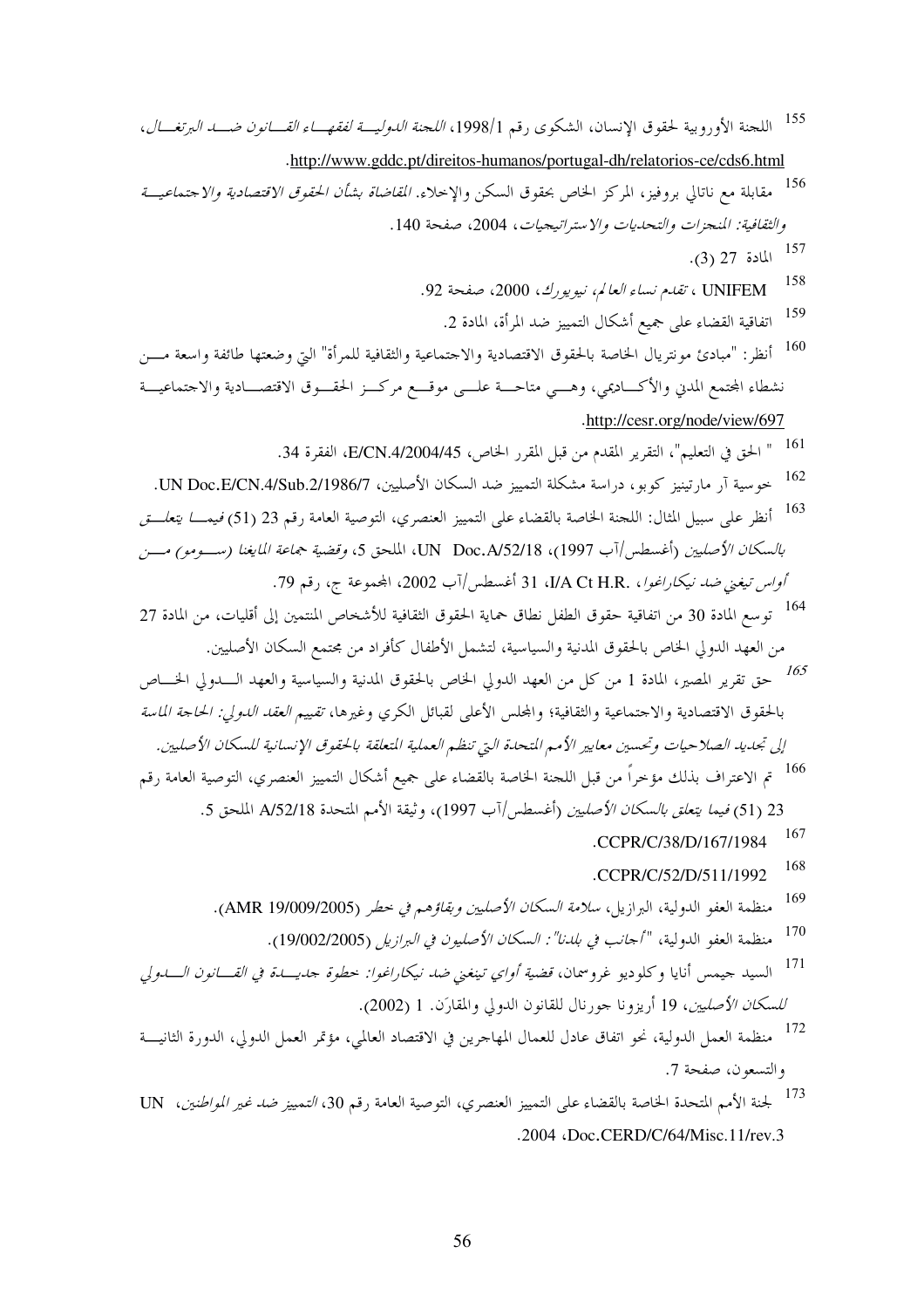- <sup>174</sup> الاتفاقية الدولية الحاصة بحماية العمال المهاجرين وجميع أفراد أسرهم، التي دحلت حيـــز النفاذ في 1 يوليو/تمـــوز 2003، وصادقت عليها حيّ الآن 30 دولة.
	- .<br><sup>175</sup> تايلاند: محنة العمال البورميي*ن المهاجرين* (0001/2005. ASA 39/00.
	- .<br><sup>176</sup> أنظر موقع المفوض السامي للأمم المتحدة لشؤون اللاجئين، <u>www.unhcr.ch</u>.
	- <sup>177</sup> أنظر موقع المشروع العالمي للأشخاص المهجرين داخلياً <u>www.idpproject.org.</u>
- .<br><sup>178</sup> أنظر منظمة العفو الدولية، محر*ومون من الحقوق: حقوق الإنسان وأزمة الغذاء في جمهورية كوريــــا <i>الديمقراطيـــة* الشعبية (كوريا الشمالية) (ASA 24/003/2004).
- .<br><sup>179</sup> أنظر لجنة الأمم المتحدة للقضاء على التمييز العنصري، التوصية العامة رقم 30، *التمييز ضد غير المواطنين*، وثيقـــة الأمم المتحدة رقم CERD/C/64/Misc.11/rev.3، 2004.
- <sup>180</sup> منظمة العفو الدولية، *لبنان: الحقوق الاقتصادية والا*حتم*اعية للاحثين الفلسطينيين- مقدم إلى لجنة القضاء علــــى التمييز العنصرى* (MDE18/017/2003).
- .<br><sup>181</sup> منظمة العفو الدولية، *أفغانستان: بعيدون عن العين، بعيدون عن الذهن: مصير العائدين الأفغان*، يوليـــو/ تمـــوز  $(ASA 11/014/2003)$   $(2003$
- <sup>182</sup> قام مشروع "sphere" على سبيل المثال بوضع ميثاق إنساني ومعايير دنيا لمواجهـــة الكـــوارث، تـــبين حقـــوق الأشخاص المتضررين من الكوارث، وتتضمن الحقوق الاقتصـــادية والاجتماعيـــة والثقافيـــة الأساســـية. أنظـــر : .www.sphereproject.org
- .<br><sup>183</sup> منظمة العفو الدولية، *السودان: دارفور: "عدد كبير جداً من الأشخاص قتلــوا بـــلا مــــبرر" (54/008/2004*)، الصفحات 33-34.
	- 184 UN Doc.E/CN.4/1998/53/Add.2 ، 1 إ فيراير / شباط 1998.
- .<br><sup>185</sup> أنظر التبادل بين المدراء التنفيذيين لمنظمة مراقبة حقوق الإنسان ومنظمة أطباء من أحل حقوق الإنســــان: روث، كيه، "الدفاع عن الحقوق الاقتصادية والاحتماعية والثقافية: قضايا عملية واجهتها منظمة دولية لحقوق إنســـان "، فصلية حقوق الإنسان 26 (1) (2004) 63؛ وروبنشتاين إل إس، "كيف يمكن للمنظمات الدولية لحقوق الإنسان تعزيز الحقوق الاقتصادية والاجتماعية والثقافية: رد على كينيـــث روث"، روث، كيـــه، "رد علـــي ليونـــارد إس روبنشتاين"، وروبنشتاين إل إس "رد من ليونارد إس روبنشتاين"، فصلية حقوق الإنســـان 26(4) (2004) 845، " .879 .875
	- <sup>186</sup> منظمة العفو الدولية، تحرك عاجل: المكسيك، حشية على السلامة (AMR 41/029/2004).
- <sup>187</sup> أنظر السلسلة الأحيرة من الأدلة التوحيهية بشأن الحق في الرعاية الصحية والحق في الغذاء وحقوق العمال والحـــق في الميساه، الصسادرة عسن مركسز توثيسق حقسوق الإنسسان ۖ والأكاديميسة الأمريكيسة لتقسدم العلسوم ، <u>http://shr.aaas.org/escr.html.</u> أنظر أيضاً مجتمع القانون السريلانكي ومركز الحقوق الاقتصادية والاحتماعية، دليل النشطاء بشأن العهد الدولي الخاص بالحقوق الاقتصادية والاجتماعية والثقافية، وغيرها.
	- 188 .www.tac.org.za
	- 189 حملة المعالجة وآخرون ضد وزير الصحة وآخرين. المحكمة العليا، دائرة مقاطعة ترانسفال، القضية رقم .http://www.tac.org.za/Documents/MTCTCourtCase/mtctjudgement.doc .2001/21182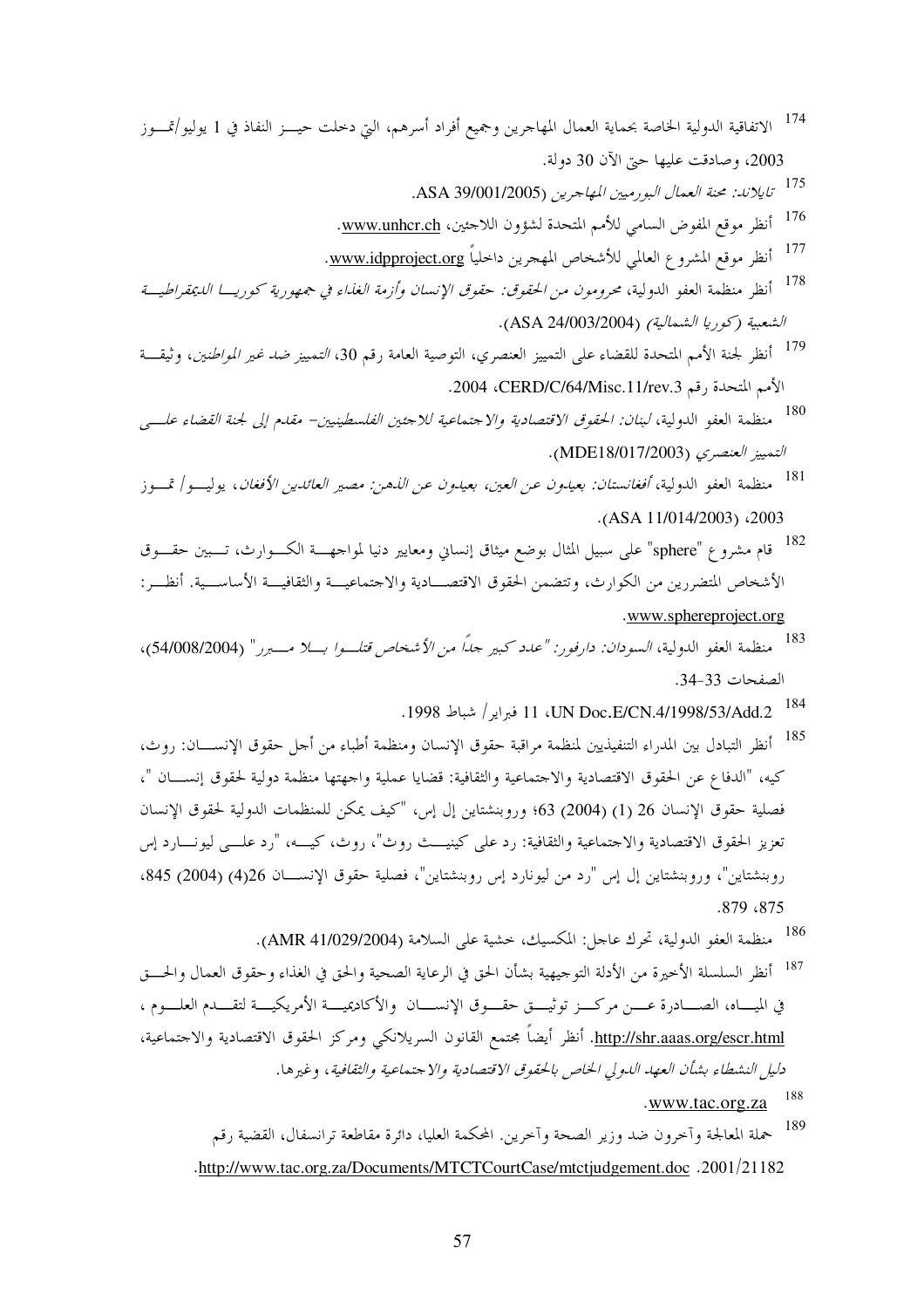- .<br>190 محاضرة فاطمة حسن من حملة المعالجة إلى منظمة العفو الدولية، يونيو/ حزيران 2004، سانجاي باسو، "استخدام الدعاوي القضائية من أجل الدعوة إلى الصحة العامة: دروس من قضية لجنة المنافسة الجنوب–أفريقية"، ديسمبر/ كانون الأول 2003، http://www.zmag.org/content/showarticle.cfm?ItemID=4773. حملة المعالجة، .www.tac.org.za
- .<br><sup>191</sup> ما<sub>ا</sub> ي روبنسون، "تعزيز الحقوق الاقتصادية والاجتماعية والثقافية: المضي قُدماً"، فصلية حقوق الإنسان رقــــم 26 (2004)، صفحة 871.
- .<br>192 برنامج التدريب الدولي على حقوق الإنسان، موحات في ماء ساكن: تأملات *النشطاء حول العمل على المستويين الوطني والمحلي بشأن الحقوق الاقتصادية والاجتماعية والثقافية*"، واشنطن دي سي، مركز موارد حقسوق الإنســان التابع لجامعة مينيسوتا، 1997، www1.umn.edu/humanrts/edumat/IHRIP/ripple/toc.html.
- .<br><sup>193</sup> ملخص على الإنترنت حول حقوق الإنسان، "التطبيق المحلي للحقوق الإنسانية الدولية: المقاضاة بشأن الحقـــوق الاقتصادية والاجتماعية والثقافية" www.hri.ca.
- .<br><sup>194</sup> كريغ سكوت وباتريك ماكلين، حبال رمل دستورية أم ضمانات قابلة للمقاضاة؟ الحقوق الاحتماعية في الدستور الجديد لجنوب أفريقيا "، 148-1. Rev. 1-148، 1992) 29-29.
	- .<br><sup>195</sup> الحق في التعليم معترف به حالياً في نحو 142 دستوراً: <u>www.right-to-education.org</u>.
		- .<br><sup>196</sup> الحق في المياه معترف به حالياً في نحو 50 دستوراً: <u>www.cohre.org</u>.
- 197 Fundar – Centro de Análisis e Investigación ، مشروع الموازنة الدولية، برنامج التدريب الدولي على حقوق الإنسان، للكرامة حساب: دليل استخدام تحليلات الموازنة في تعزيــز حقــوق الإنســـان إلى الأمـــام، 2004. .http://www.internationalbudget.org/themes/ESC/
- لمزيد من المعلومات، أنظر: ماريا سوكورو آي ديوكونو "منهج في تحليل الميـــزانيات قائم على الحقـــوق"، 1999 .http://www.iie.org/Website/CustomPages/ACFE8.pdf
	- 199 المادة 219) من العهد الدولي الخاص بالحقوق المدنية والسياسية، المادة 13(1) من اتفاقية حقوق الطفل.
- 200 وردت في برنامج الأمم المتحدة الإنمائ<sub>ي</sub>، *تقرير التنمية البشرية* 2000، الفصل الرابع، الحقوق تعين النـــاس علــــى مجارية الفقر ، صفحة 75.
- .<br>201 هارش ماندير وأبما جوشي، "الحركة من أجل الحق في المعلومات في الهند: قـــوة الشــــعب لمكافحـــة الفســــاد"، http://www.humanrightsinitiative.org/programs/ai/rti/india/articles/The%20Movement%20for .%20RTI%20in%20India.pdf
	-

.http://www.freedominfo.org/case/mkss/mkss.htm

203 ريلاينس بتروكيمكالز لمتد ضد أصحاب صحف إنديان إكسبرس بومباي لمتد، AIR 1989 SC 190.

> 204 .www.freedominfo.org/case/mkss/mkss-lo.ppt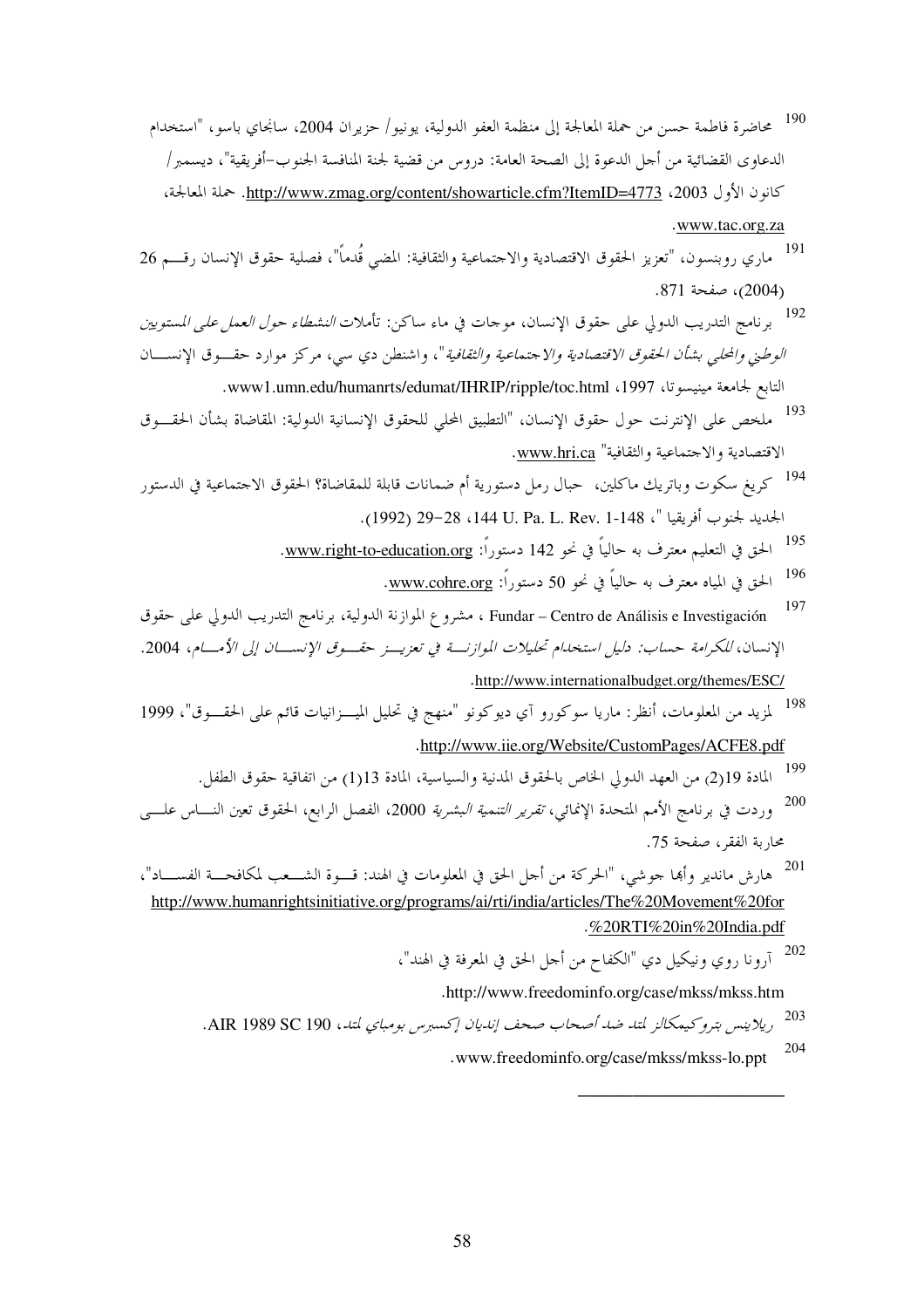i أنظر على سبيل المثال النداء العالمي لمكافحة الفقر على: www.whiteband.org، منظمة العفو الدولية: غواتيمالا : ينبغي تقييم تأثير اتفاقية التجارة الحرة على حقوق الإنسان من قبل الكونغرس (AMR 34/010/2005)، مذكرة إلى حكومة غواتيمالا (AMR 34/014/2005).

ii اللجنة الخاصة بالحقوق الاقتصادية والاجتماعية والثقافية، التعليق العام رقم 14، الحق في الرعاية الصحية، وثيقة .UN Doc.E/C.12/2000/4

iii الحق في العمل والحقوق أثناء العمل: المواد 6 إلى 8 من العهد الدولي الخاص بالحقوق الاقتصادية والاحتماعية والثقافية؛ المادة 11 من اتفاقية القضاء على جميع أشكال التمييز ضد المرأة؛ المادة 5 (هـــ) (i) من الاتفاقية الدولية للقضاء على جميع أشكال التمييز العنصري؛ المادتان 6 و7 من "بروتوكول سان سلفادور"؛ المادتان 15 و 6(6) من الميثاق الأفريقي لحقوق الإنسان والشعوب، المواد من 1-4 و8 من الميثاق الاحتماعي الأوروبي، وغيرها. iv يجري حالياً مناقشة تعليق عام يشرح نطاق الحق في العمل من قبل اللجنة الخاصة بالحقوق الاقتصادية والاجتماعية والثقافية. v ساندرا ليبنبير غ، "مزاعم الحقوق الأساسية: ما مدى استجابة <sup>ف</sup>المراجعة العقلانية'"، مراجعة الحقوق الاقتصادية والاجتماعية، المجلد 5، رقم 5، ديسمبر/ كانون الأول 2004، .http://www.communitylawcentre.org.za/ser/esr2004/2004dec\_claims.php#claims vi حكومة جمهورية حنوب أفريقيا وآخرون ضد إيرين غروثبوم وآخرين، القضية رقم CCT 11/00، .http://www.concourt.gov.za/files/grootboom1/grootboom1.pdf

### تعليقات على صور كراس الدعوة إلى الحقوق الاقتصادية والاجتماعية والثقافية

- 1. خط أنابيب ينقل مياه الشرب إلى المناطق الثرية من مومباي عبر وسط مدينة الصفيح ماهيم، الهند 1995. Sebastião Salgado ©
- 2. امرأة حامل يتوحب عليها انتظار عربة الإسعاف عند نقطة تفتيش جبارة بالقرب من طولكرم في الضــــفة الغربية، 2004. أدت القيود القاسية على تنقل الفلسطينيين في الأراضي المحتلة إلى نتائج مأساوية حيـــث يموت الأطفال بعد إرغام أمهاقمم على الولادة عند نقاط التفتيش. @ MachsomWatch
- 3. مستوطنة مكونة من مساكن متنقلة تقطنها طائفة الروما بمنطقة باتراس اليونانية، ينـــاير/ كـــانون الثــــاين 2005. في يونيو/ حزيران 2005 تم إخلاء أفراد طائفة الروما في باتراس وهــــدم بيــــوتمم. وفي ديســــمبر /كانون الأول 2004 , أت اللجنة الأوروبية الخاصة بالحقوق الاجتماعية أن اليونان انتـــهكت الالتـــزام بالميثاق الاجتماعي الأوروبي الذي ينص على دعم "حق الأســرة في الحمايـــة الاجتماعيـــة والقانونيـــة والاقتصادية". وقالت اللجنة إنه لم تكن هناك مساكن ذات نوعية جيدة لطائفة الروما المستقرة أو أماكن للتوقف بالنسبة للجماعات المتنقلة، وأن أفراد الطائفة طردوا من مساكنهم، مما يشكل انتهاكًا للميثاق. AI ©